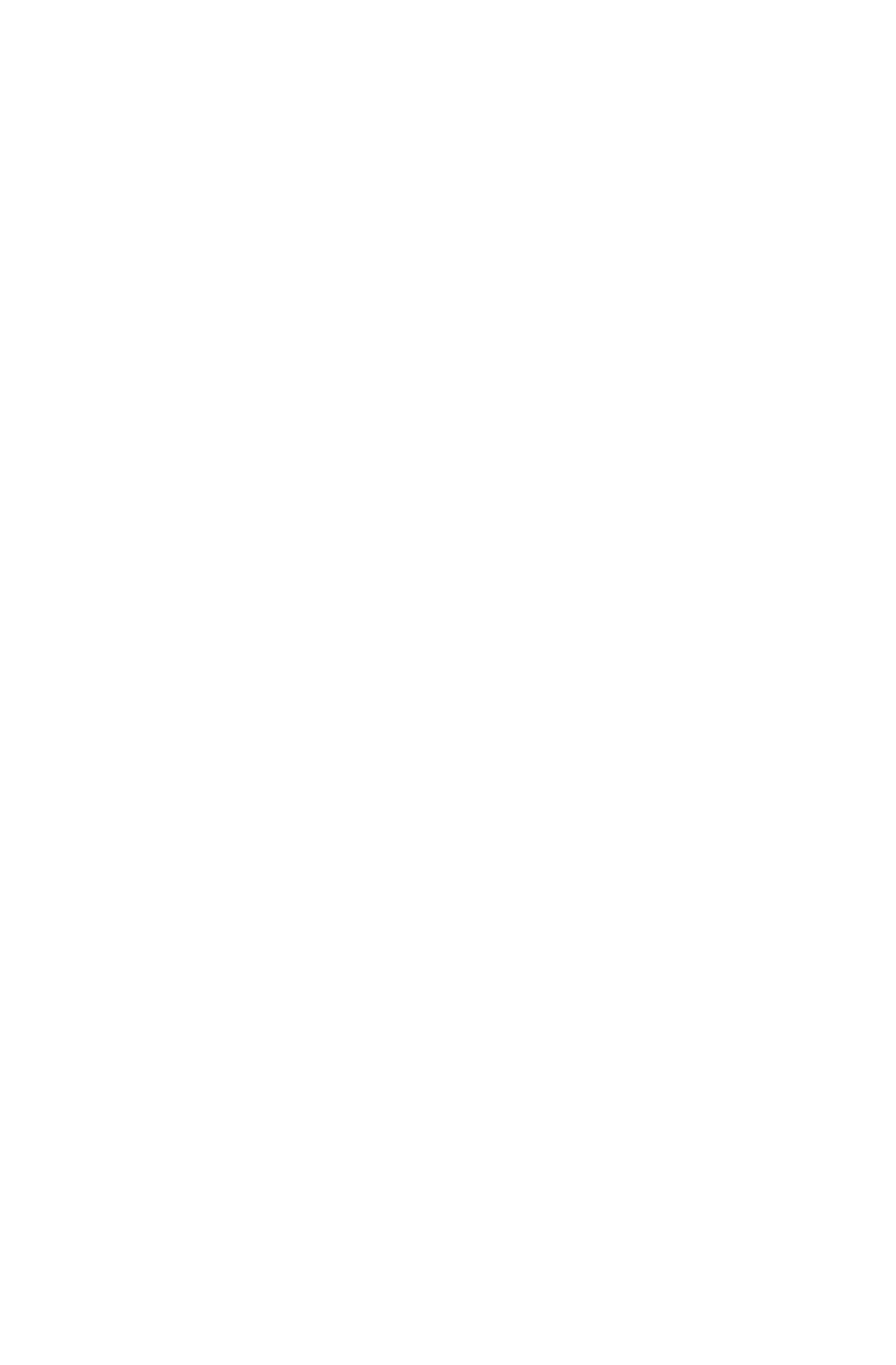# **Empath The Book**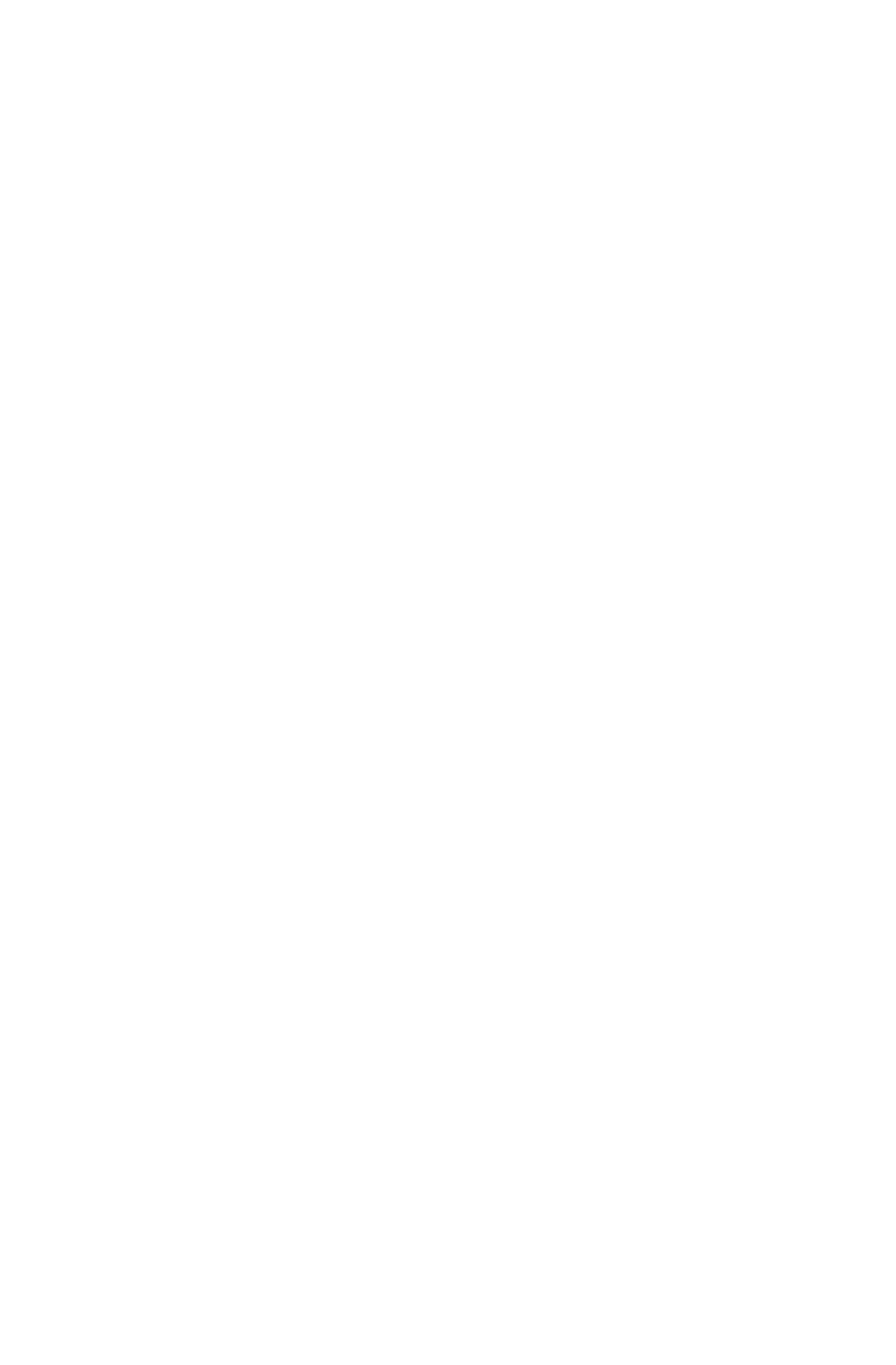# **Empath The Book**

### *Over 500 Aphorisms and Secrets about Empaths*

TheFallBackUp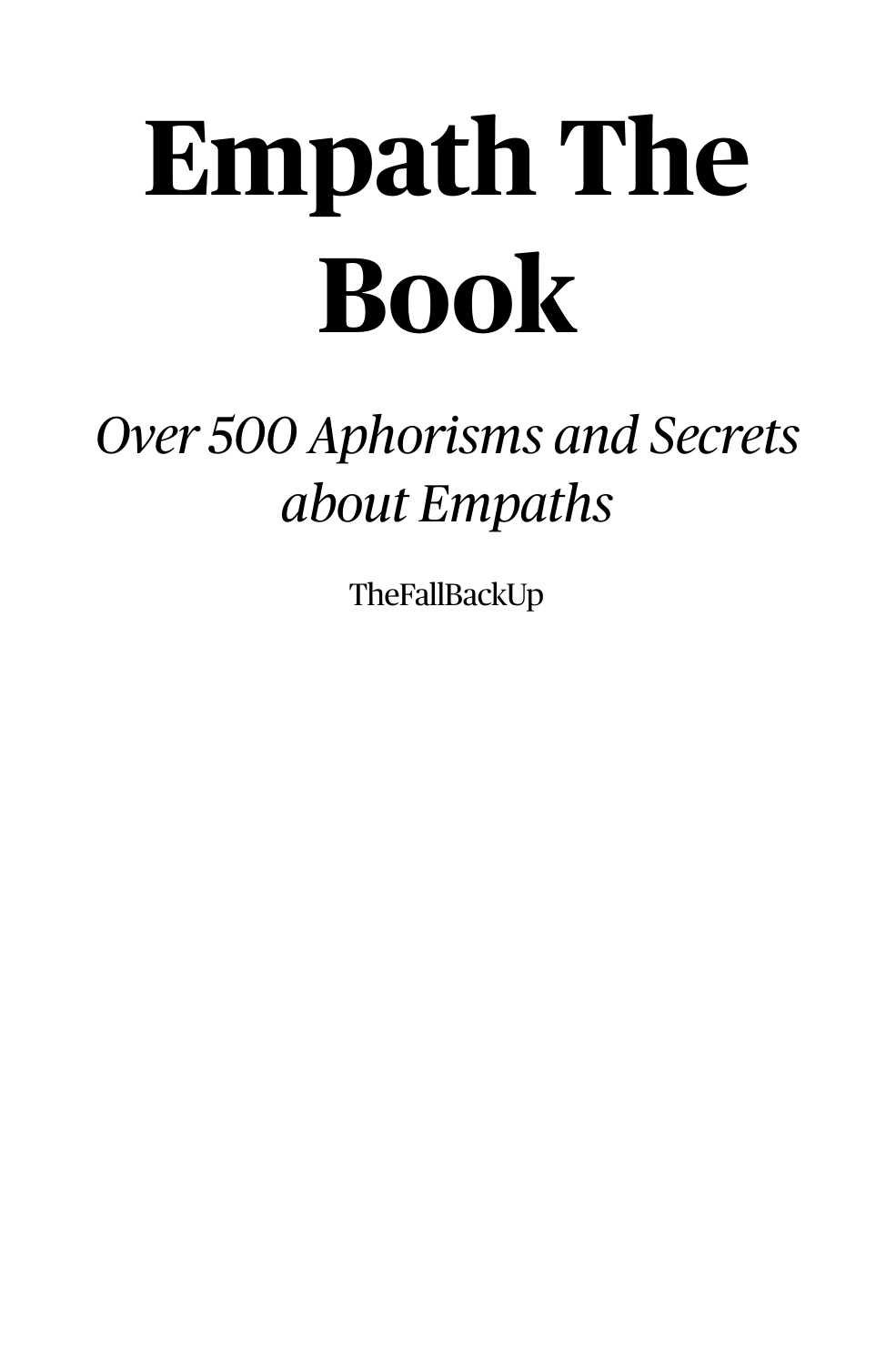© 2021 by Christopher Dwayne **TheFallBackUp** 

Empath the Book

Self-Published introvertempath@gmail.com [www.themeditationfamily.com](http://www.themeditationfamily.com) www.patreon.com/themeditationfamily

**ISBN:** 9798756308938

All rights reserved.

No part of this publication may be reproduced, distributed, or transmitted in any form or by any means, including photocopying, recording, or other electronic or mechanical methods, without the prior written permission of the publisher, except in the case of brief quotations embodied in critical reviews and certain other noncommercial uses permitted by copyright law. For permission request, contact [introvertempath@gmail.com](mailto:womanofthewomb@gmail.com)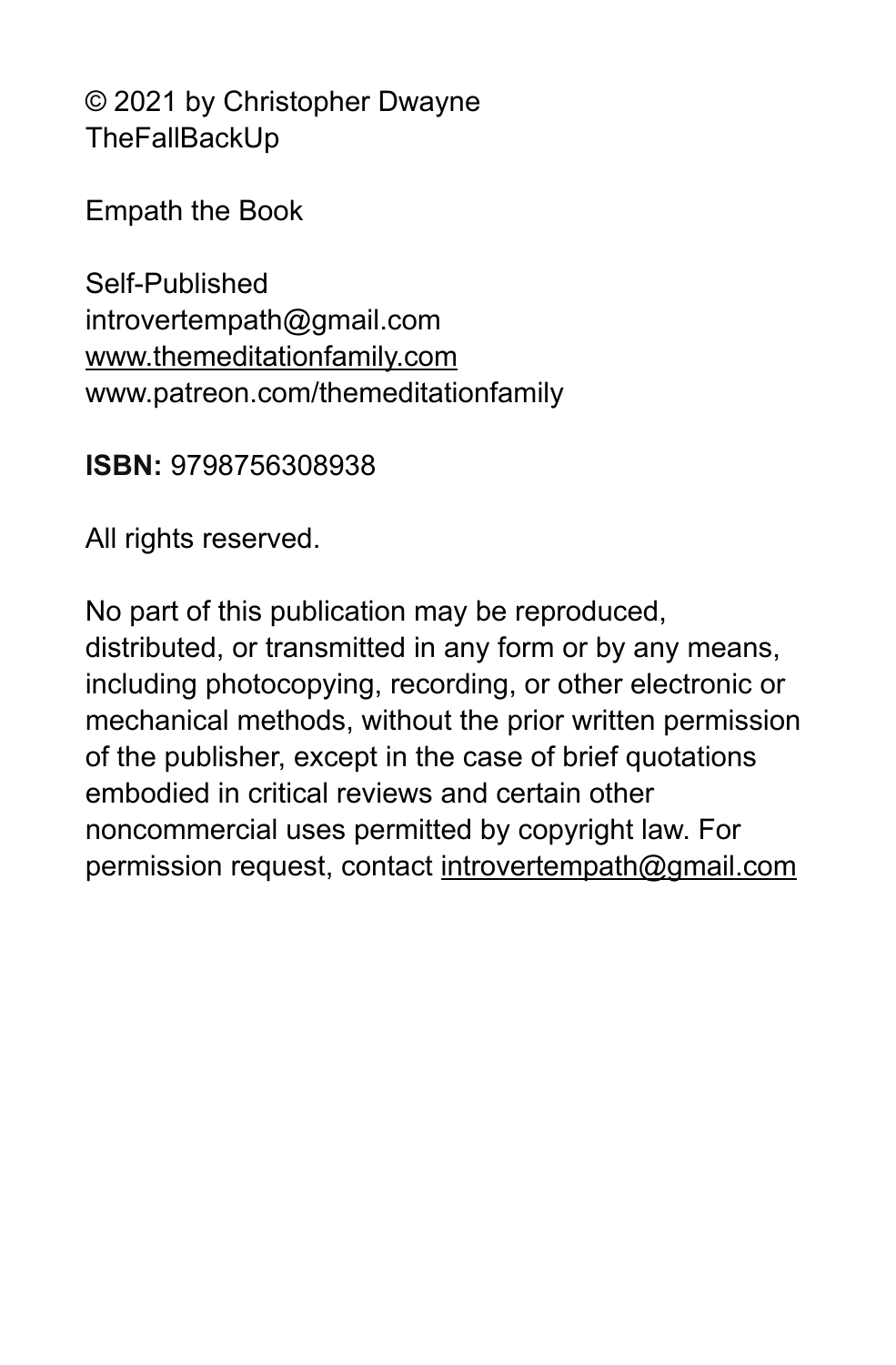#### Empath The Book

Welcome to *Empath the Book*. This book contains over 500 aphorisms about Empaths.

An Empath is a person that can feel, sense, and alter the emotions and energies of other people. This book is written by an Empath about Empaths from an Empath's point of view.

Enjoy this book and don't forget to pledge to our wellness center fund by going to www.patreon.com/ themeditationfamily to help us create more books, videos and wellness centers for the community.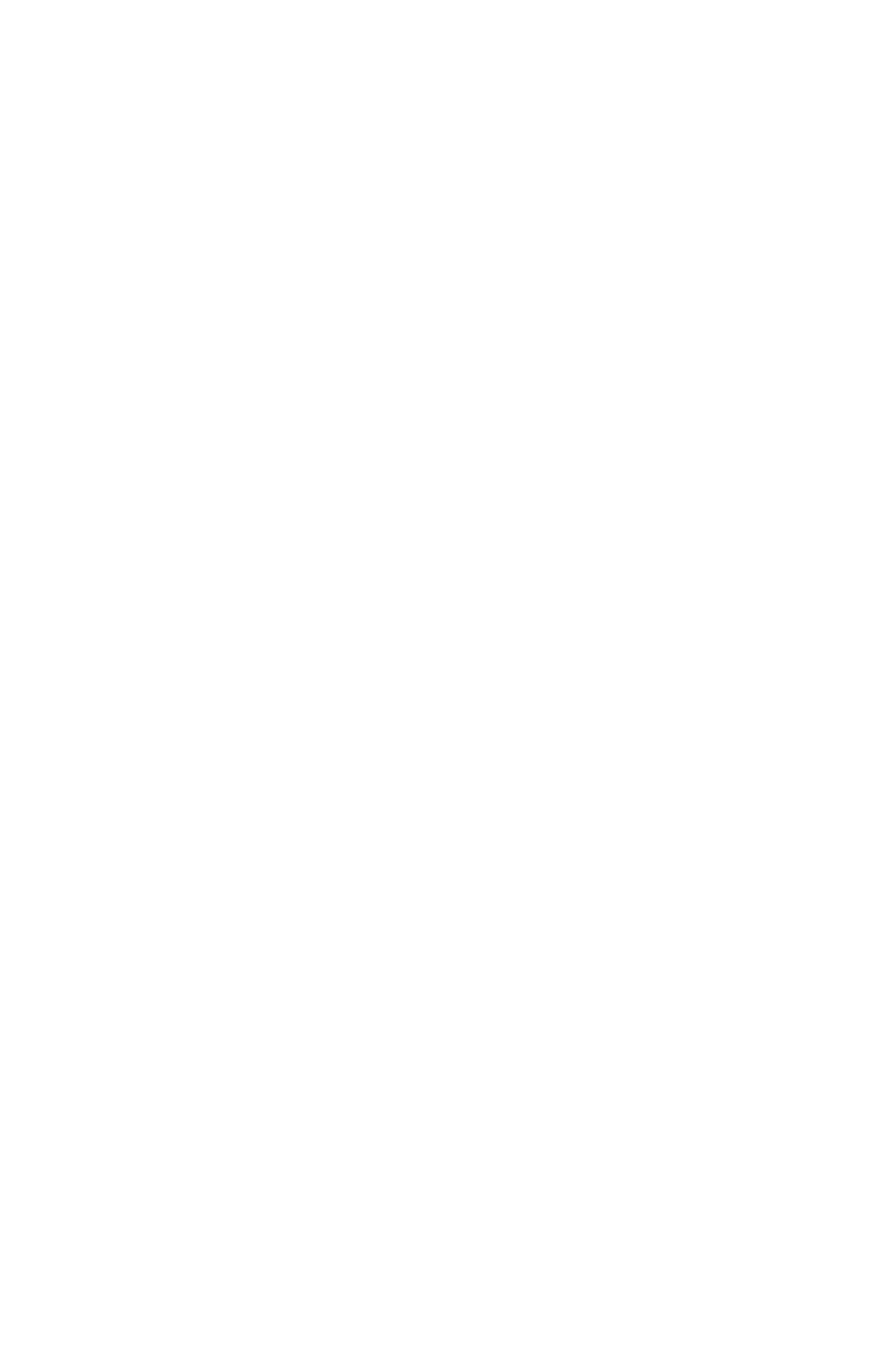#### Introduction

Empaths are beings who feel deeply and heal others by feeling the feelings of others. This book will go through over 500 quick aphorisms facts secrets and realizations about Empaths by the mystic Christopher 'TheFallBackUp' Dwayne. This book will not go deep into the science of Empaths as a study of psychology or definitive science from a scientist point of view but instead will give mini thoughts known as aphorisms or sutras about Empaths. These aphorisms are the realizations about Empaths as they came to the author in meditation. Think of this as a guide for Empaths by an Empath, or a guide for those who seek to learn a deeper meaning to what Empaths are by an Empath. This guide is made to help you find a deeper perspective about Empaths past the normal psychology point of view. Enjoy!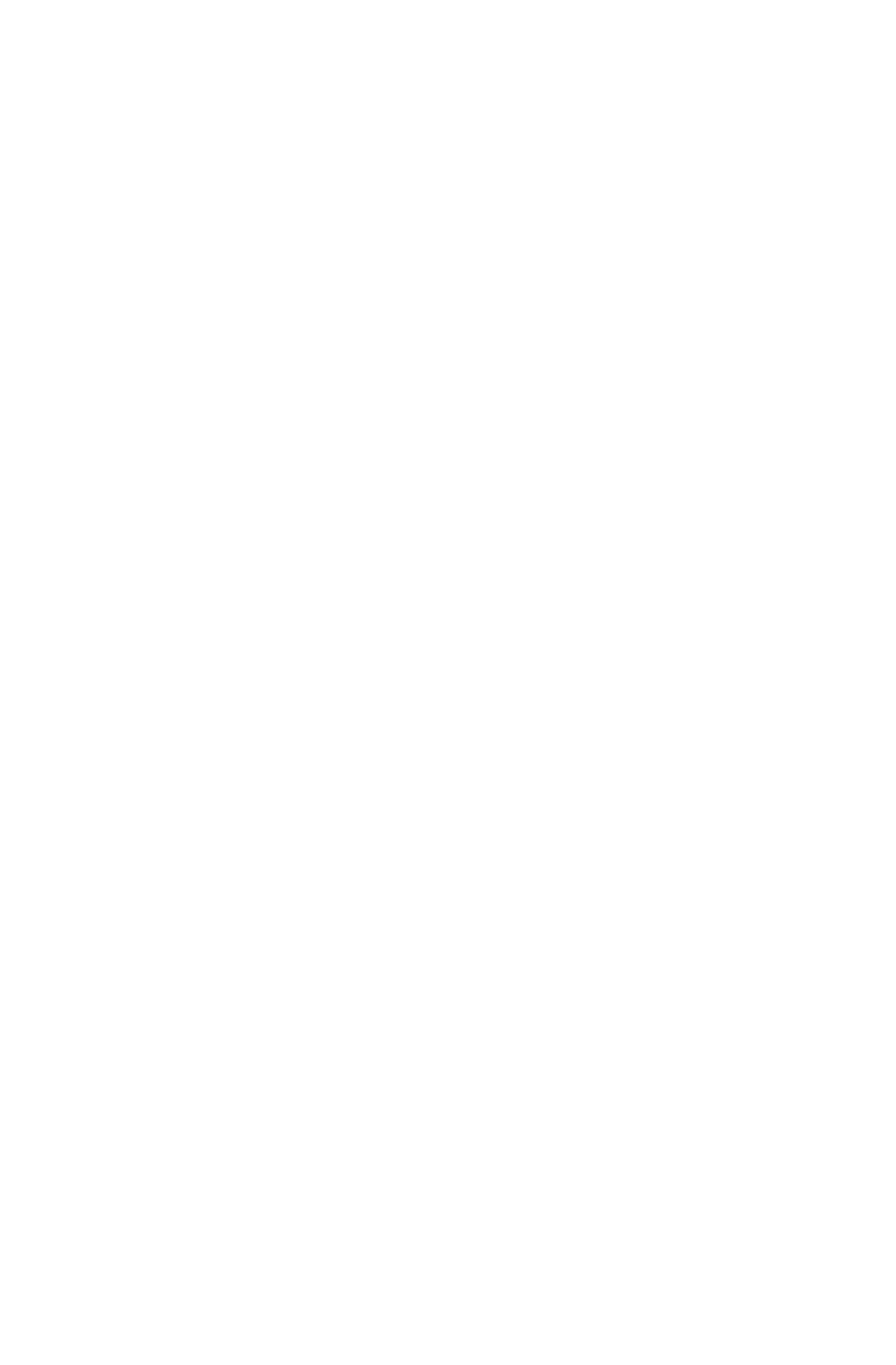### Empath Sutras

1. Empaths are on Earth to heal the negative mindset of humanity, in terms of its relationship with the Earth and its life force energy

2. Empaths feel your emotions even if they don't know you

Empaths The Book

3. Empaths fall in love with loving people

4. Empaths attract people who need healing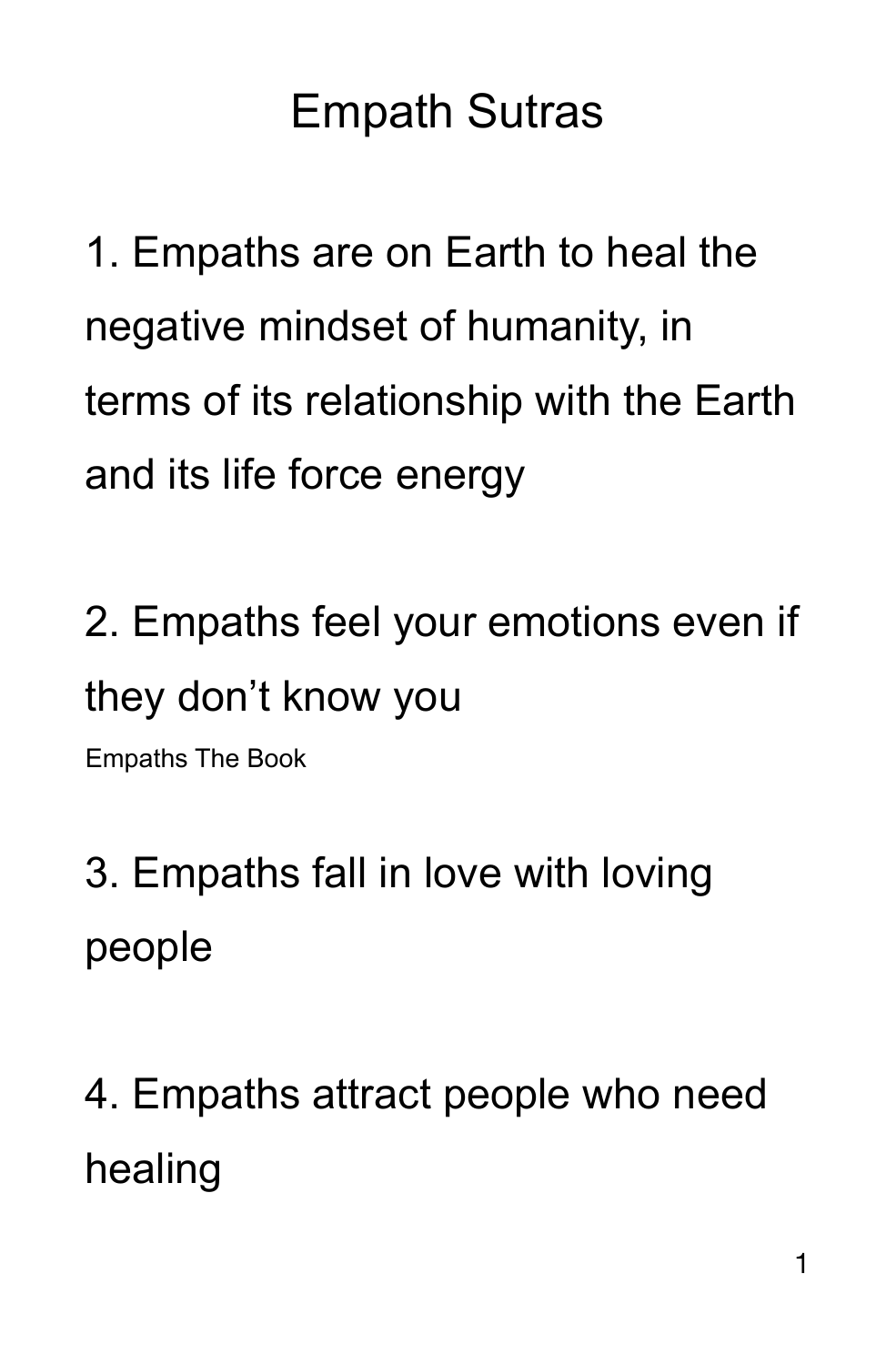5. Empaths heal themselves by healing others

6. Empaths need time in nature to ground after taking on too much energy

7. Empaths will retreat to solitude if their energy is disturbed too much in a social setting

8. Empaths are pulled into their life path by following the energy of the universe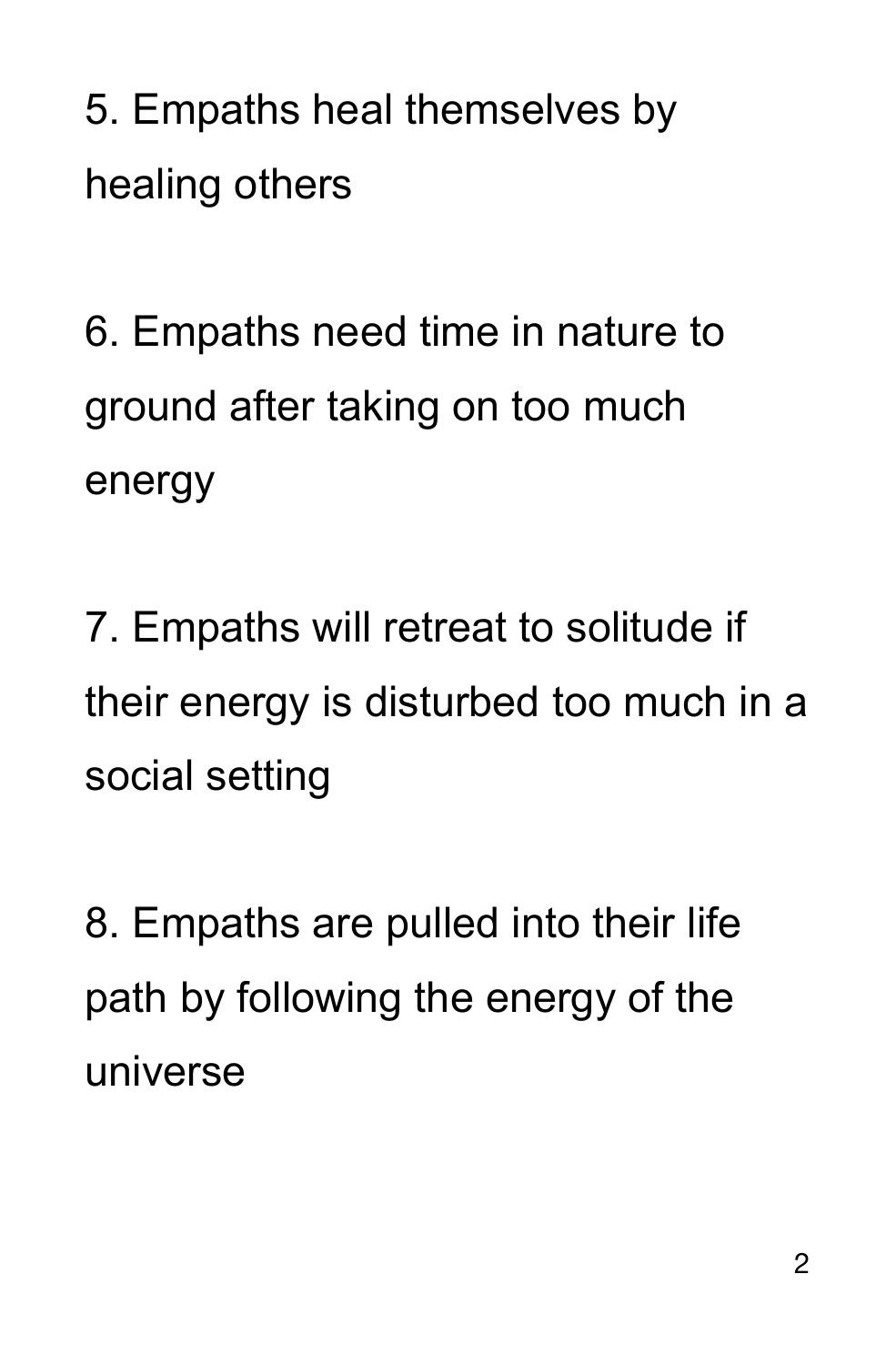9. Empaths do better when they attune themselves to the energies of the universe through energy therapy

10. Yes, Empaths are a real thing

11. Everyone is an Empath by nature but many don't nurture it or treat their energies as sacred so they suffer from it in life unknowingly

12. Empaths need rest like introverts need to recharge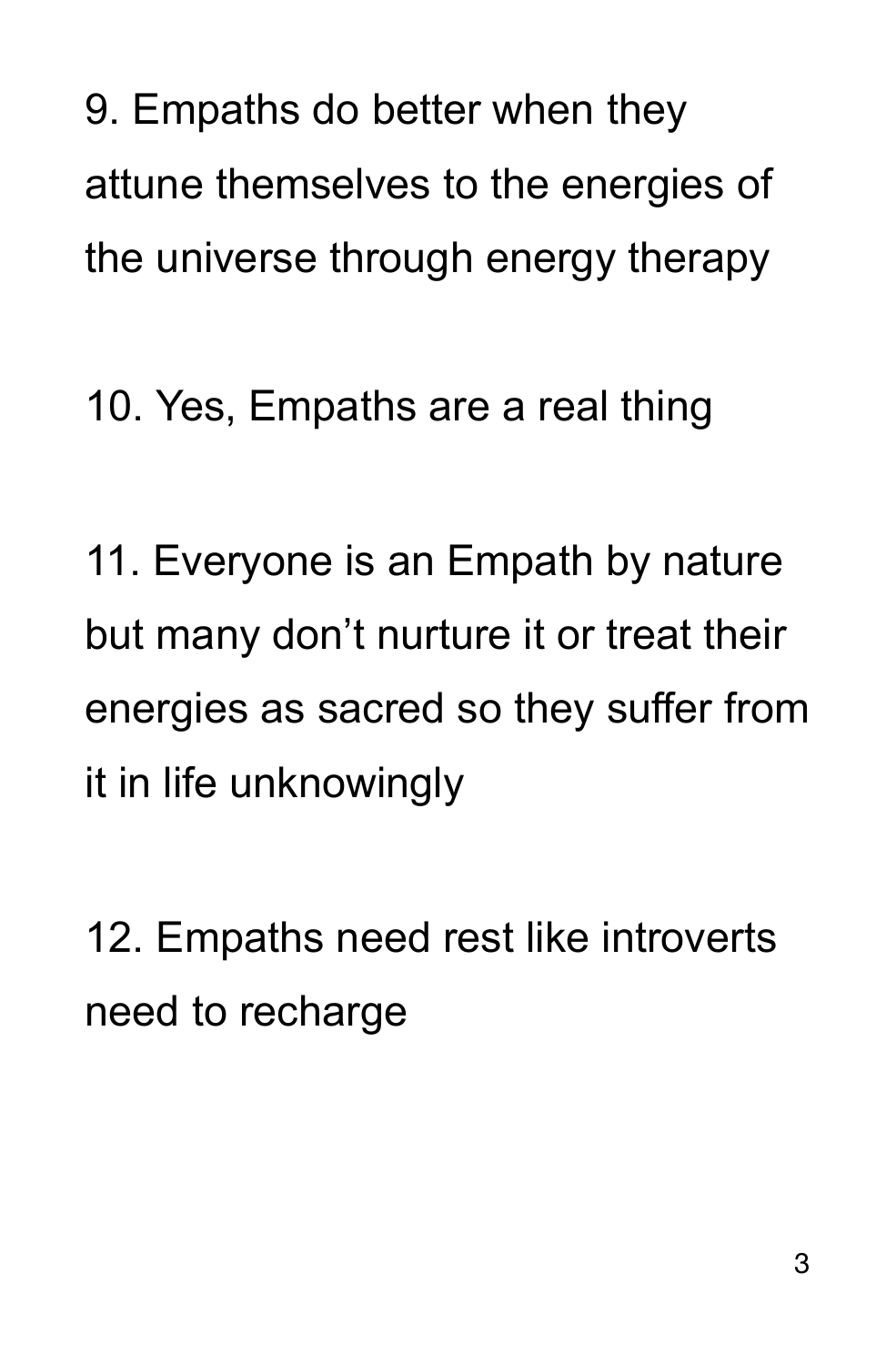13. Empaths need time to introvert at times in order to recharge

#### 14. Empaths are creatives

Empaths The Book

15. Empaths use creativity to express and release their emotions

16. Empaths can feel the energy of the people on their social media

17. Empaths who listen to their gut win at life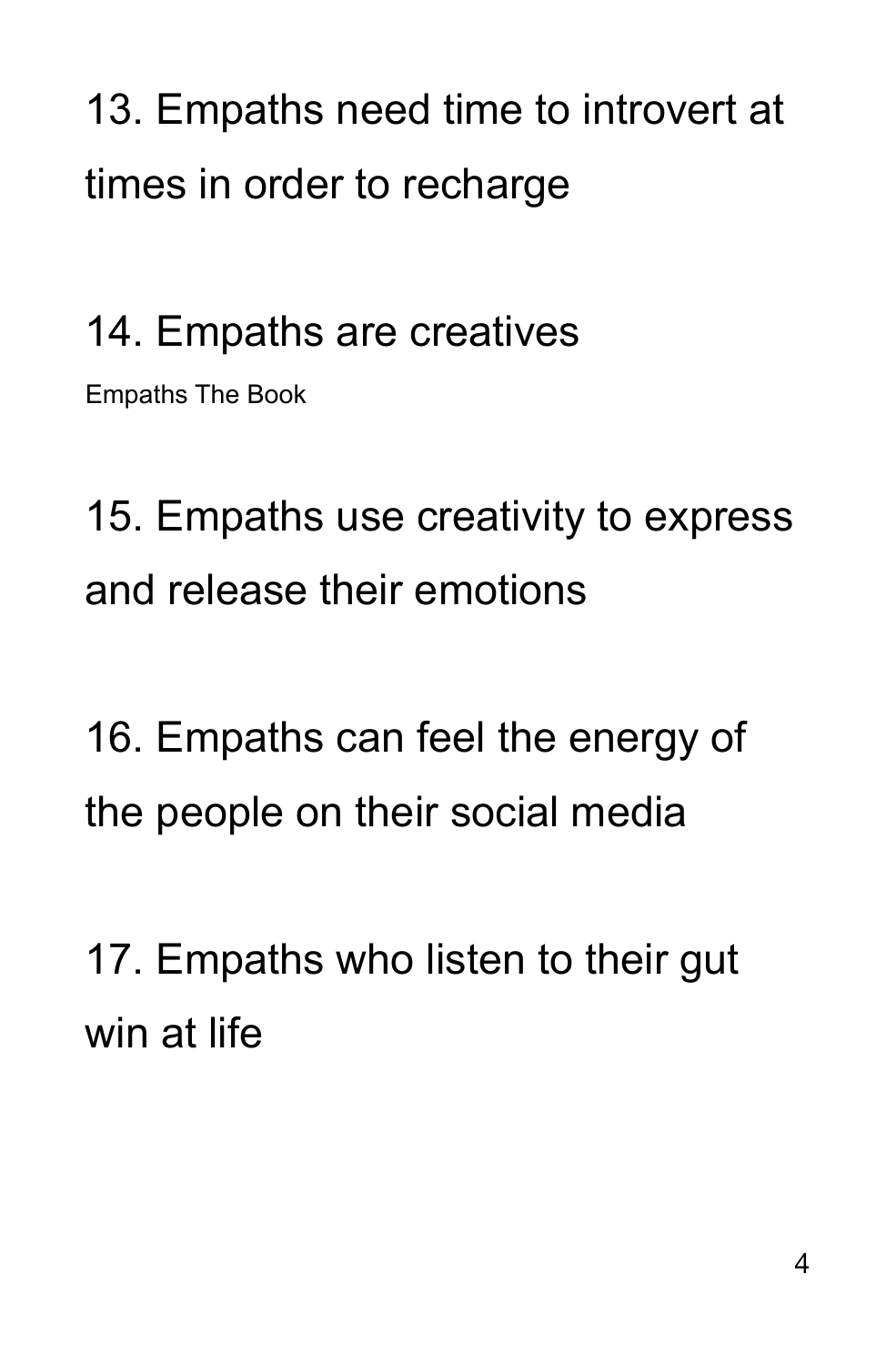18. Empaths who move off of their passion in life and listen to their gut win at life

19. Empaths have the best gut feelings, also known as instinct or connection to spirit guides.

20. Empaths receive messages from a divine source through their gut instincts

21. Empaths listen to their gut; when they don't they suffer

Empaths The Book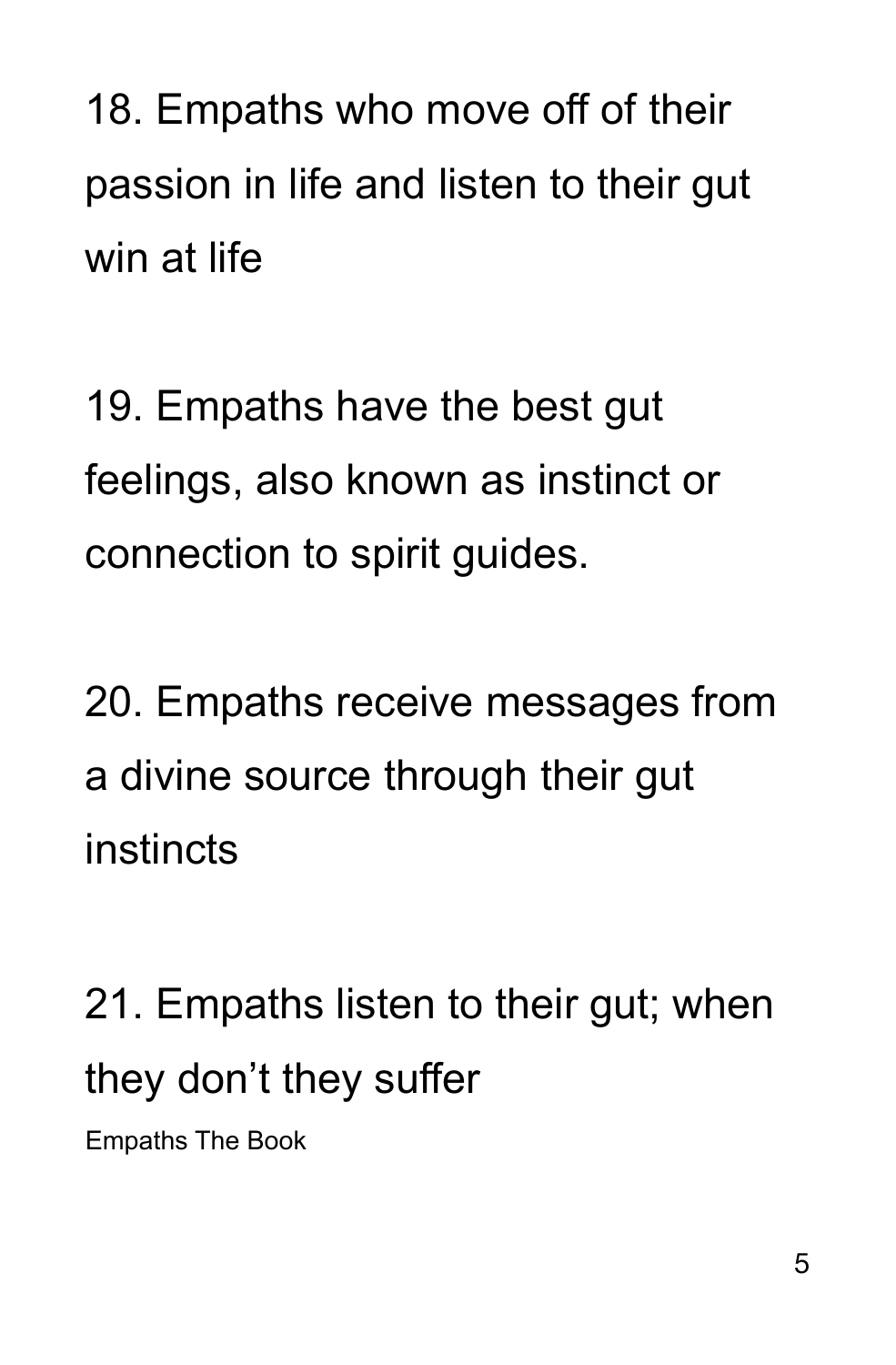22. Empaths who follow their spiritual path win at life

23. Empaths have existed for all of human history

24. All religious figures were renowned Empaths as they felt the pain and love of the people and sought to heal them

25. Empaths are good friends

26. Empaths have deep love for their true friends and seek to help their friends be better people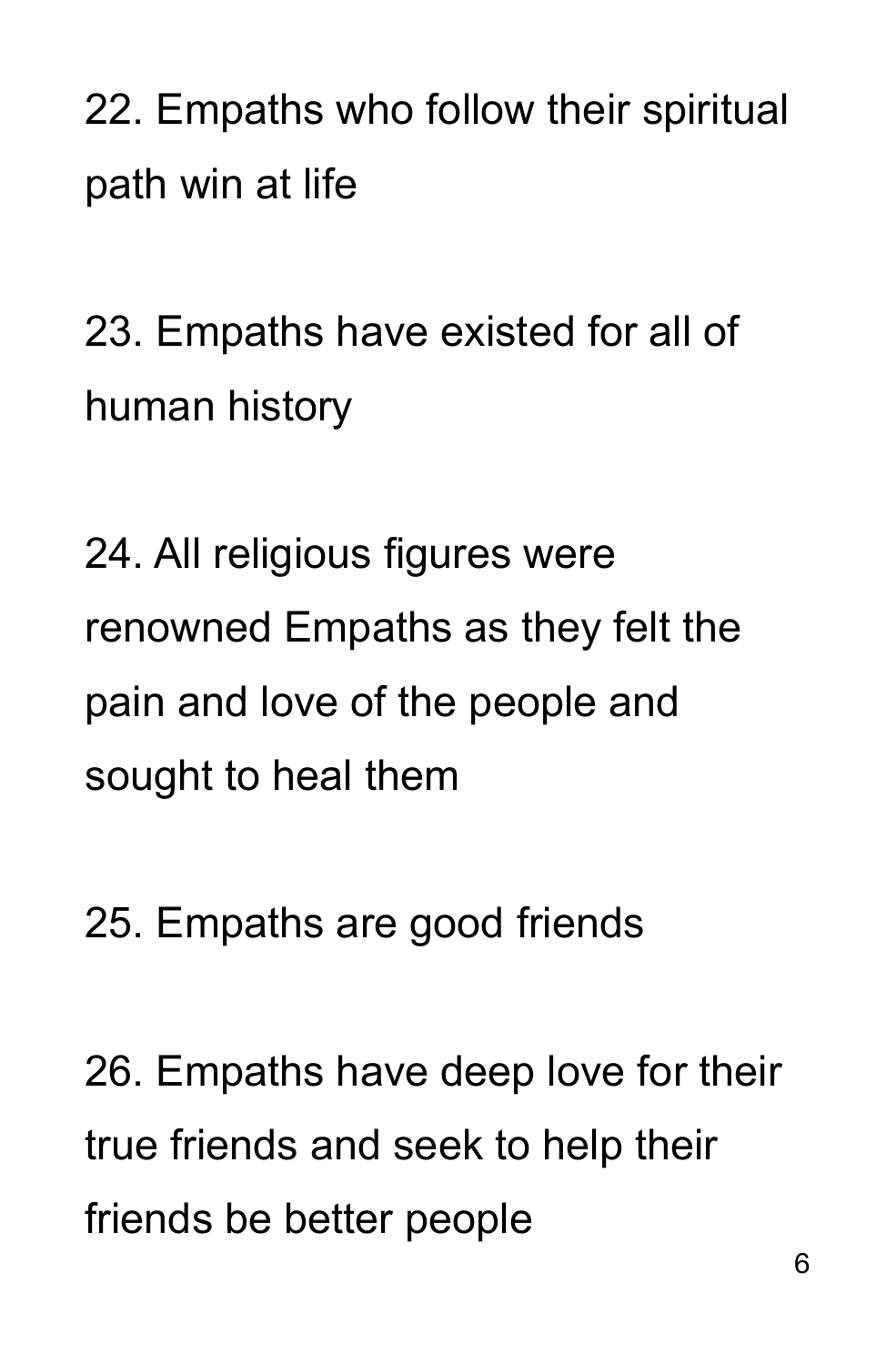27. Empaths may guide you to miracles through their instincts Empaths The Book

28. Not all Empaths believe they are Empaths but they are Empaths if their feelings guide them

29. Empaths can have up and down emotions if they do not release energy

30. Empaths emotions are governed by the movements and phases of the moon so Empaths who follow the moon's phases win at life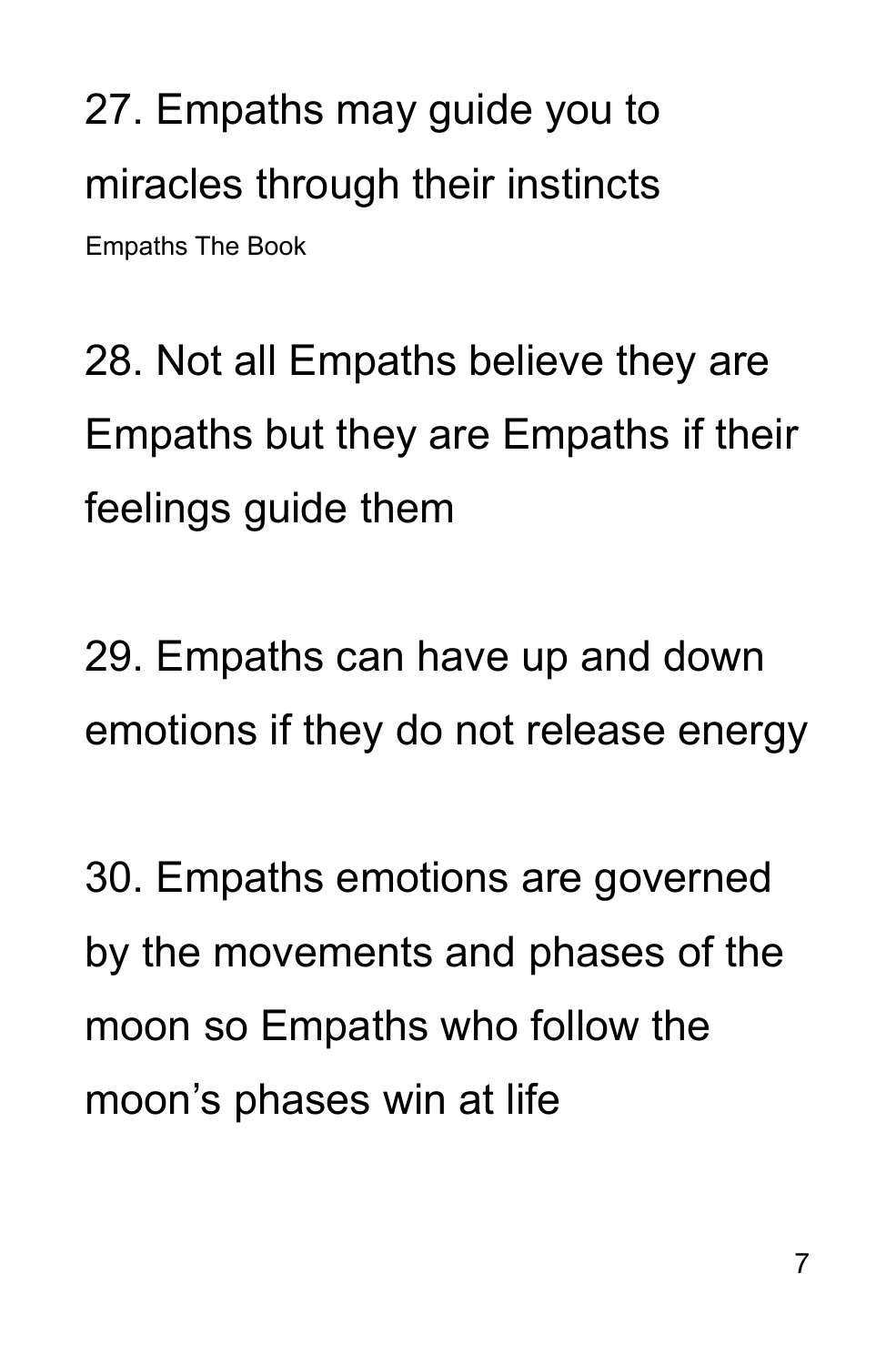31. Empaths need friends who give good vibes

32. Empaths become their friends

33. Empaths who do not know they are Healers suffer

34. Empaths who chase their dreams in life usually succeed because of their divine intuition Empaths The Book

#### 35. Empaths love deeply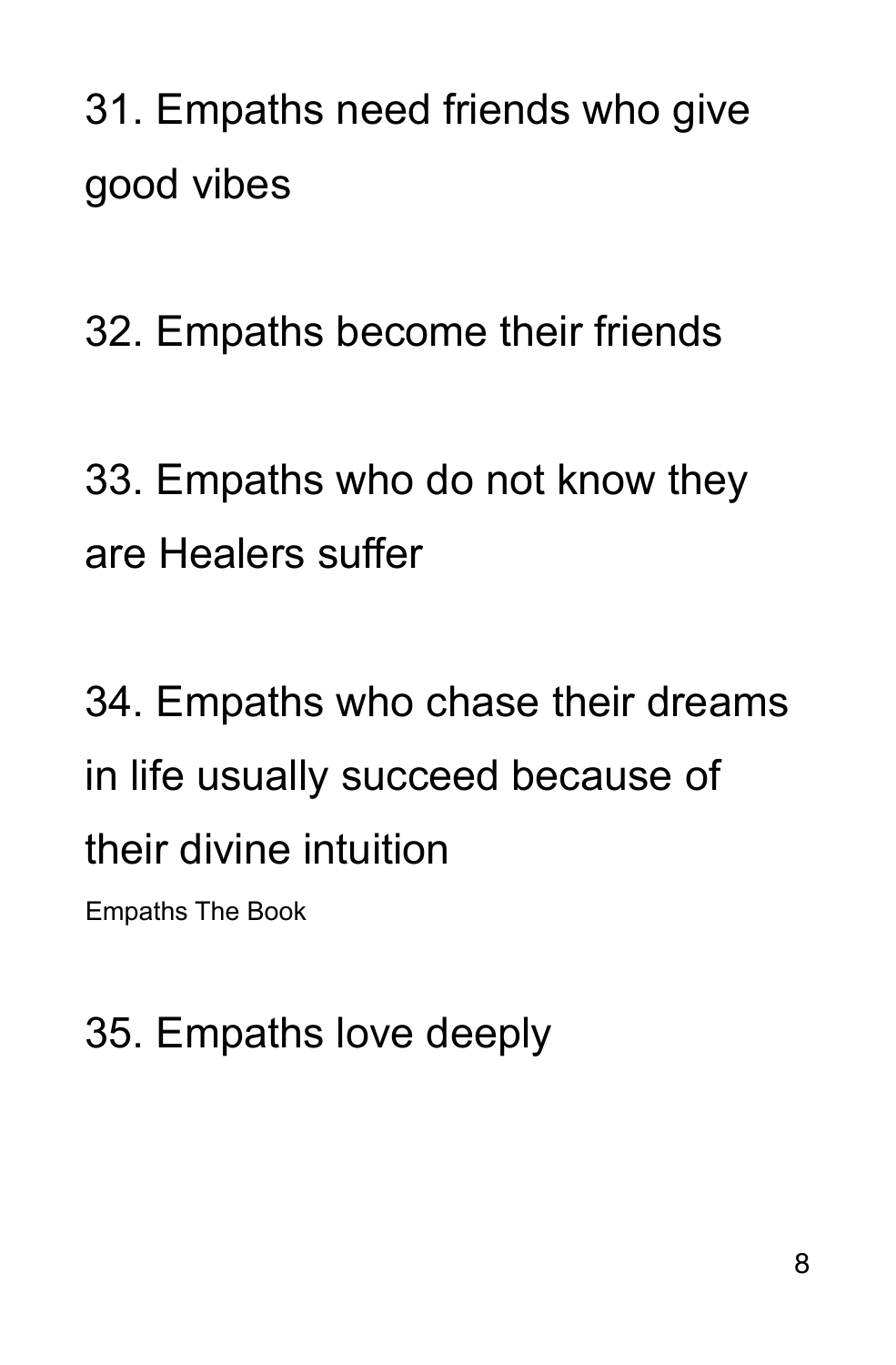36. Empaths need long periods of time alone to get over broken hearts

37. Empaths are great relationship partners because of their deep emotional bonds

38. Empaths who train can feel your pain by touching you and can move it out of your body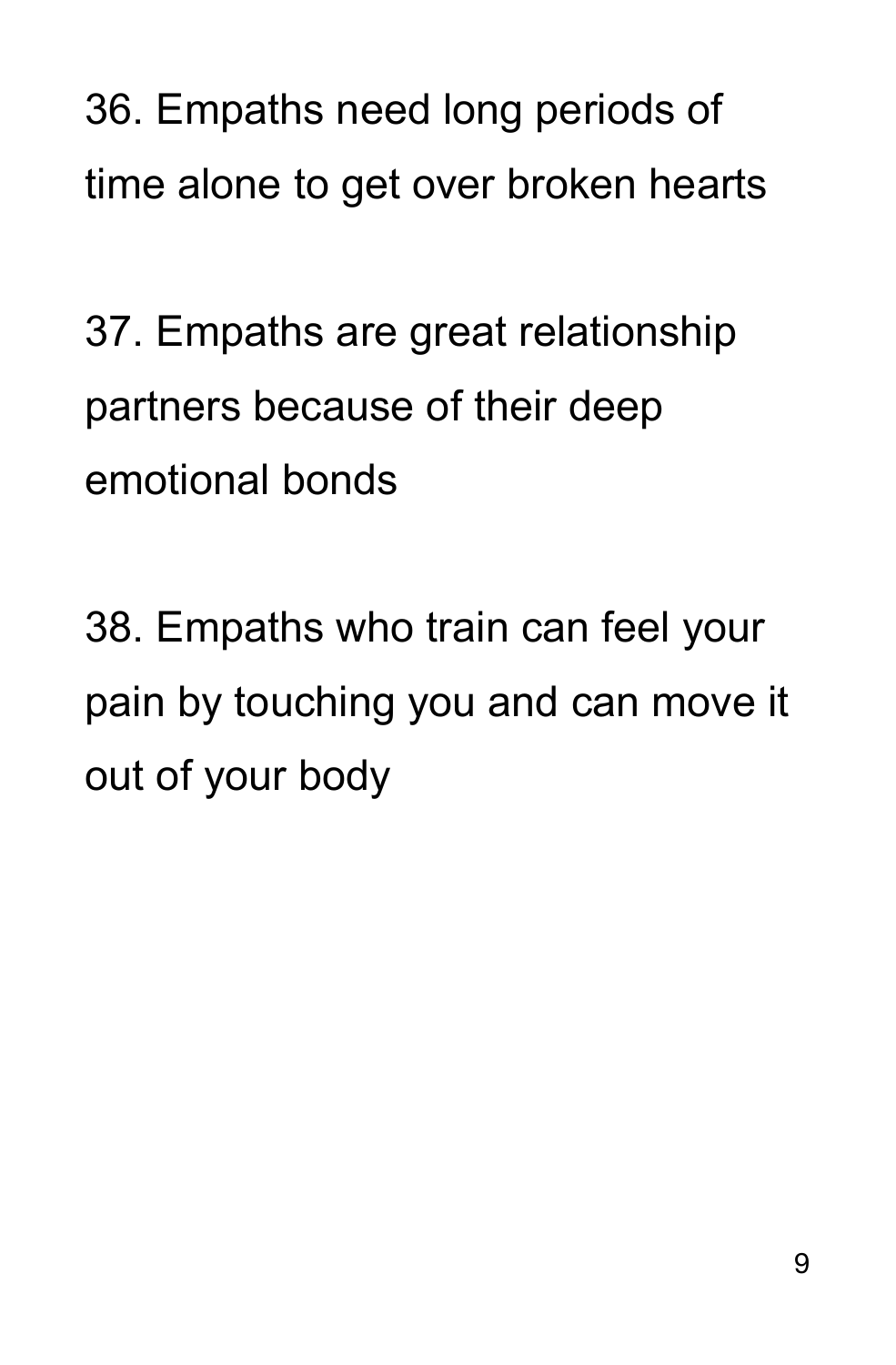39. Empathic Touch is a technique created by the author of this book that uses intuitive touch, sound frequencies, crystals, and Talk Yoga to promote a positive flow in the body to improve the immune system

40. Empathic healing is not accepted as a mainstream form of healing since it would disprove a lot of lies that are told to humanity through the allopathic medical associations throughout history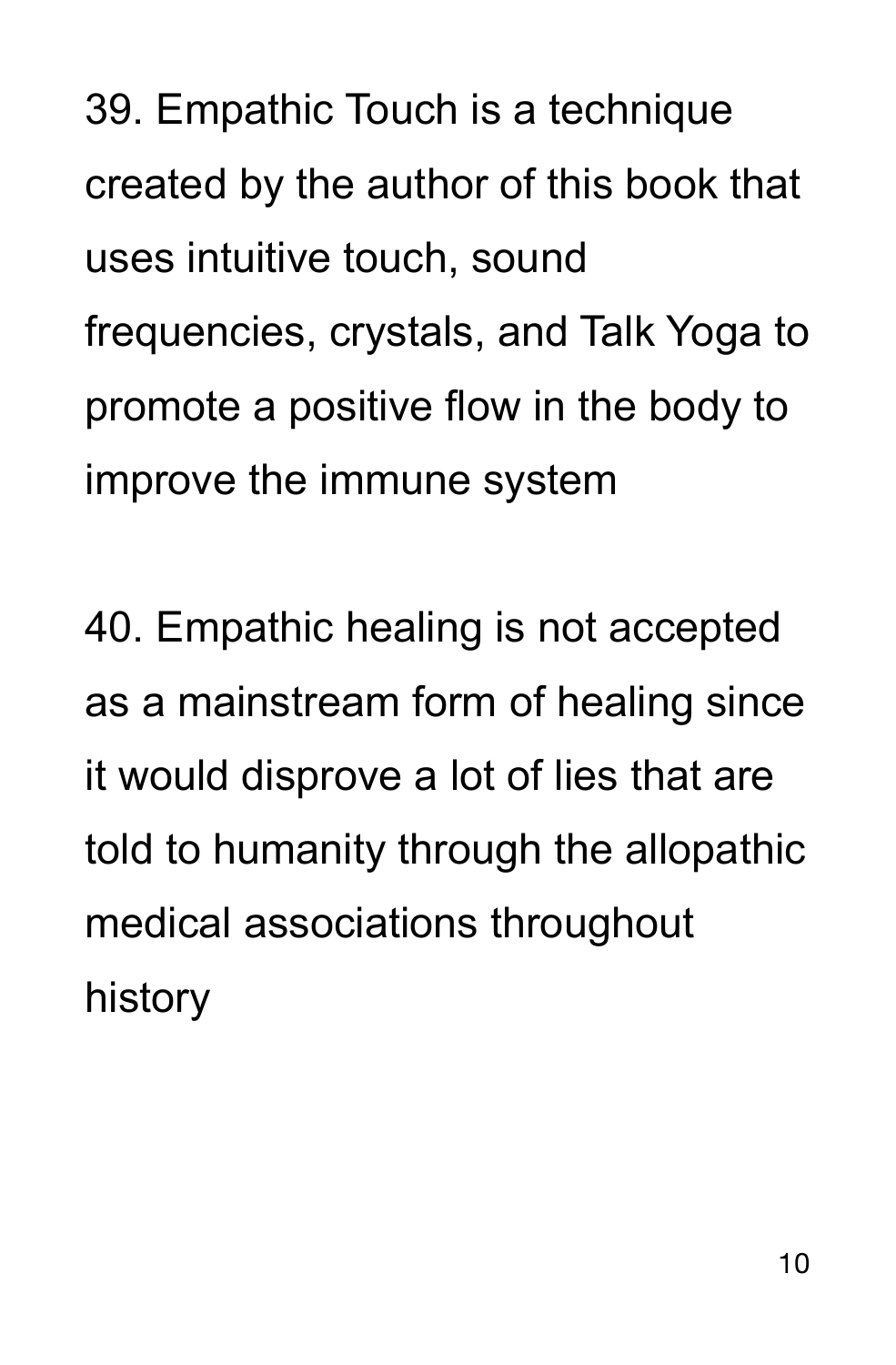41. Empaths can become energetically drained from being in uncomfortable situations

42. Empaths make bad decisions when they are mad and frustrated

43. Empaths who take time to relax when they are frustrated win at life since many of their emotions are given to them

44. Empaths feel their way in and out of situations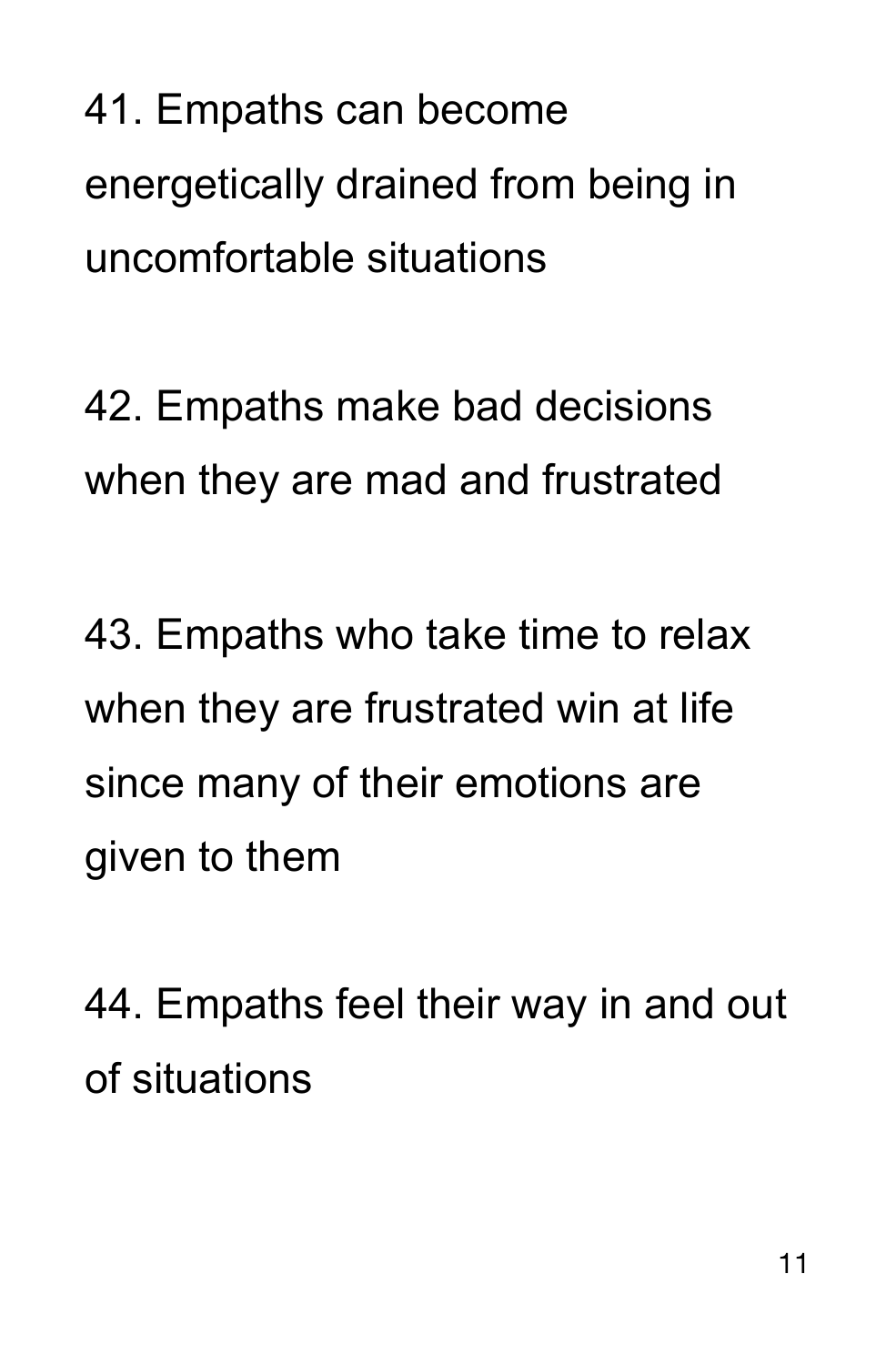45. Empaths are your guardian angels in real life since they seek to make you feel better about yourself and your life before they depart from your space

Empaths The Book

46. Empaths can be great healers if they work on their skills

47. Empaths release a lot of emotions by listening to or making music and being creative

48. Empaths who are in tune with the Earth's energies win at life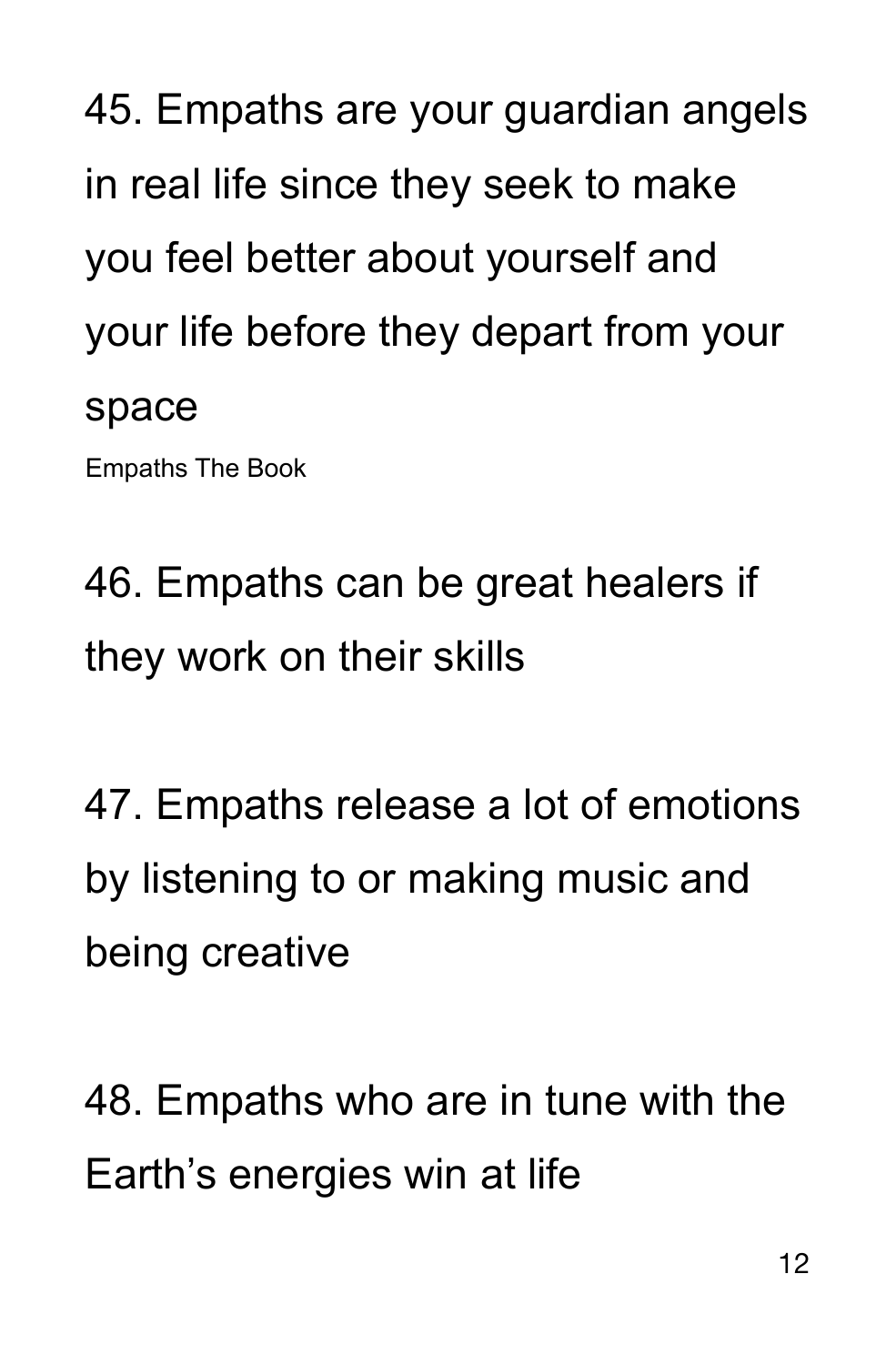49. Empaths are not always born; sometimes life occurrences, like traumas or simple realizations, turn people into Empaths

50. Empaths can be hyper-sensitive at times

51. Empaths who eat mostly vegan foods enhance their abilities by eliminating the energies of dead flesh Empaths The Book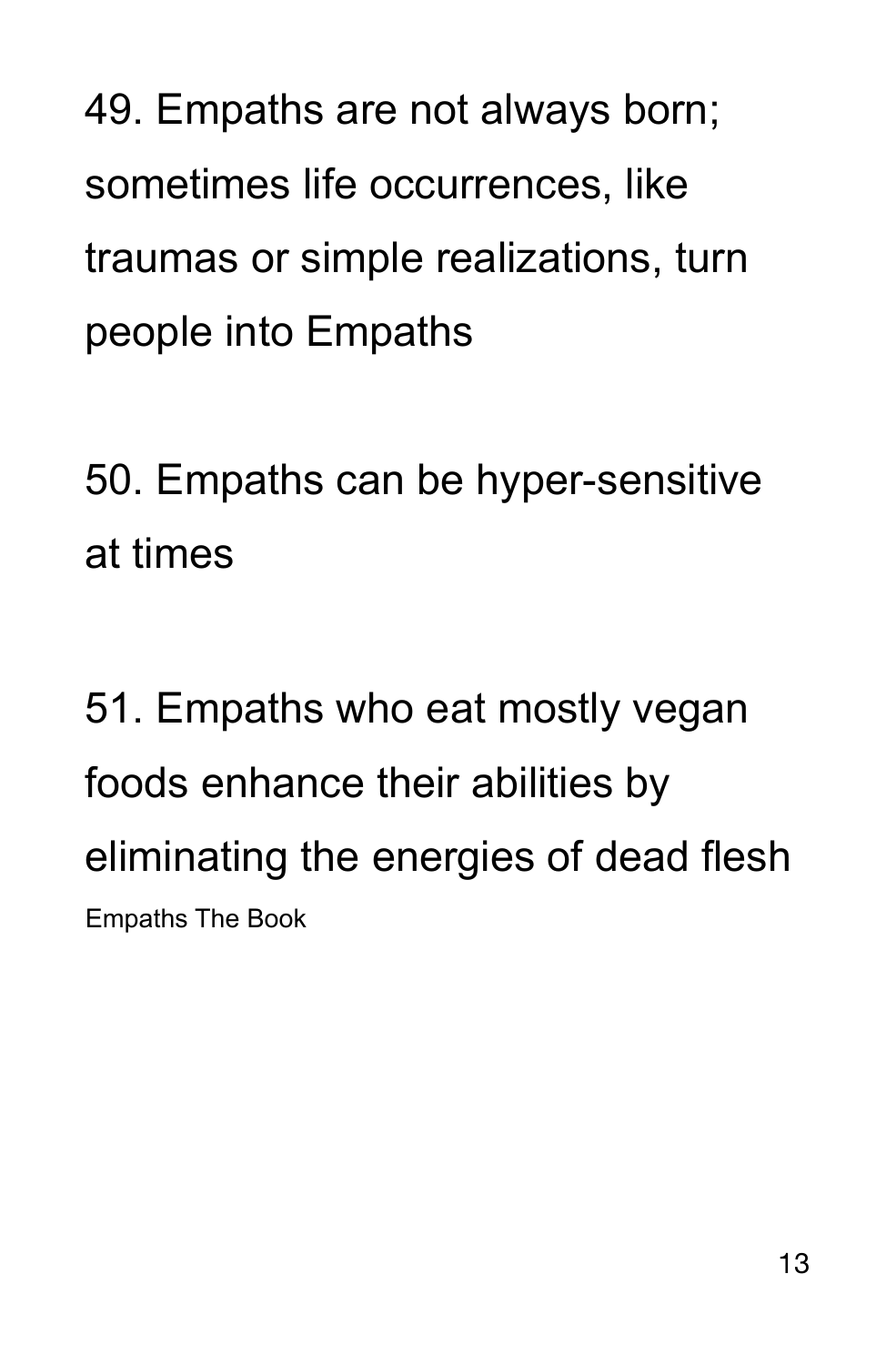52. Empaths in ancient times were given high regard in society and even leadership roles as oracles or seers

53. Empaths forgive. If you are an Empath, forgiving clears your energy highways and makes you a better conduit for subtle energies to flow

54. Empaths who learn their Chakras and take care of them enhance their abilities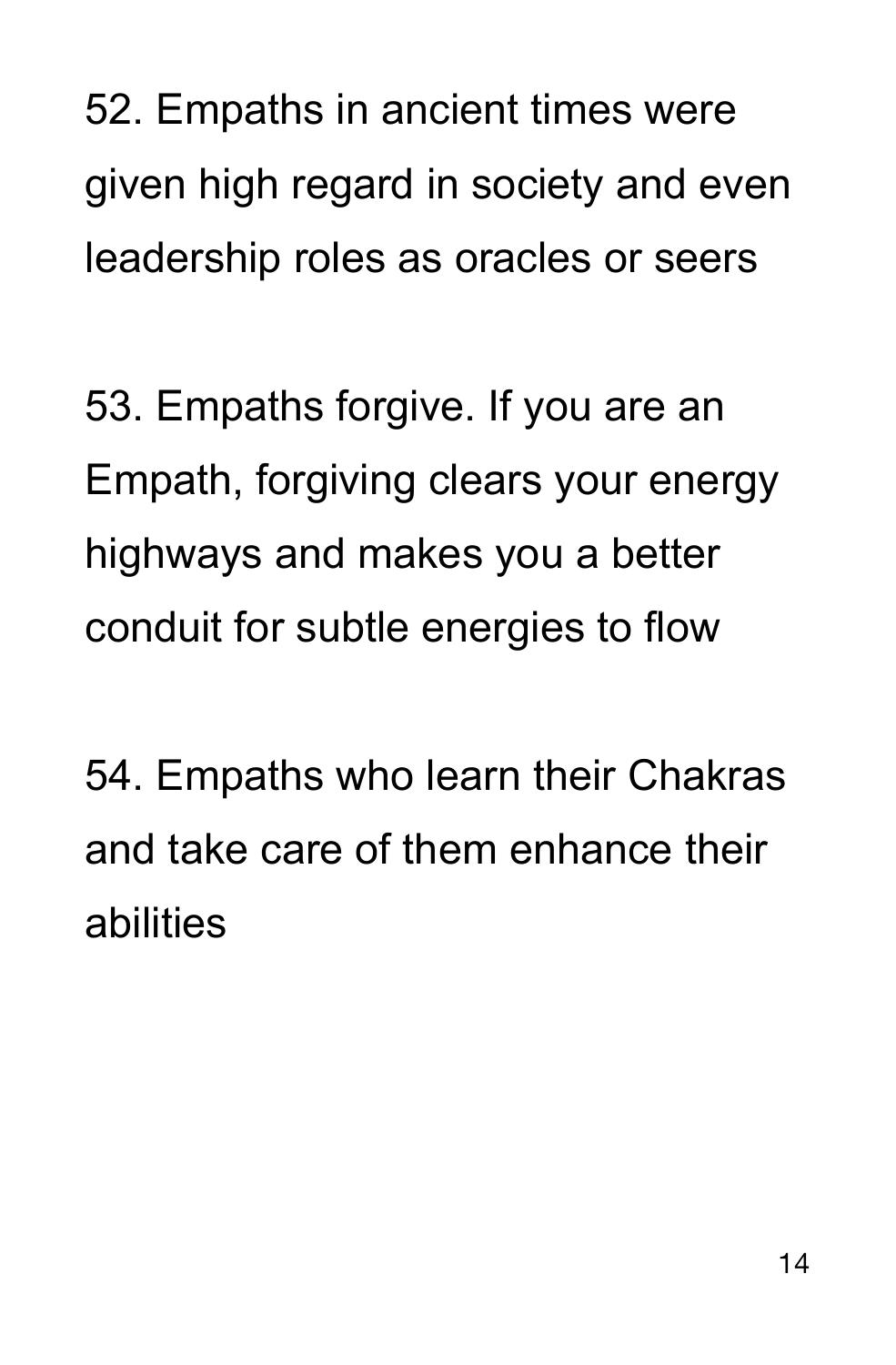55. Being an Empath is really supposed to be a major part of human evolution but this is being blocked so that society is easier to control

56. The increase in Empaths is a direct result of the Earth's base resonance frequency increasing within the past couple of decades Empaths The Book

57. Empaths who are in tune with their ancestors have enhanced abilities in the now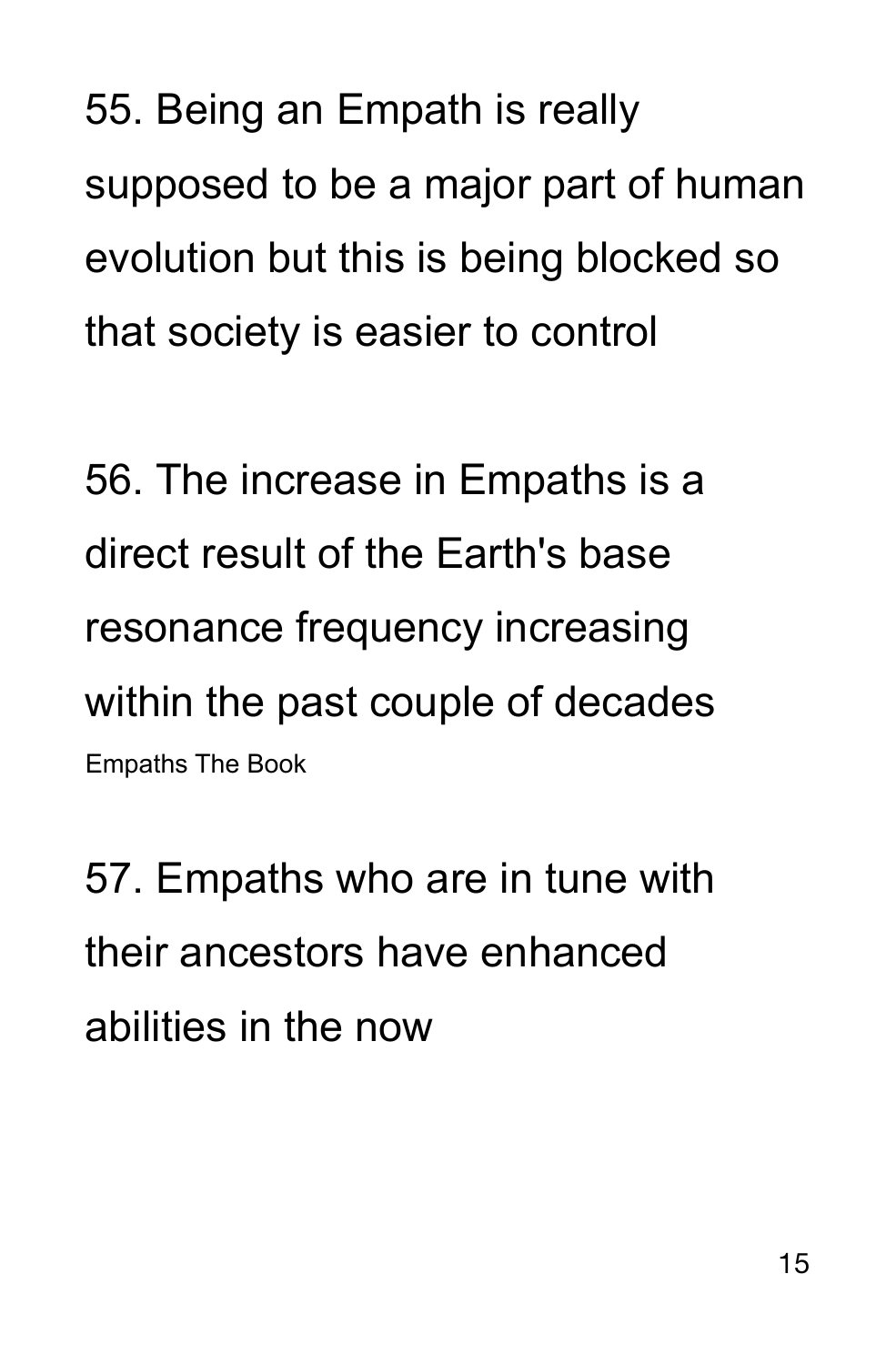58. Empaths can feel their ancestors when their spirits are close and this gives them power and motivation to do great things

59. Empaths feel spirits so your words don't mean too much to them since they know the intention of your heart

60. Empaths can fall in love with emotional people easily since they love to emotional heal people

61. Empaths can cure diseases with their presence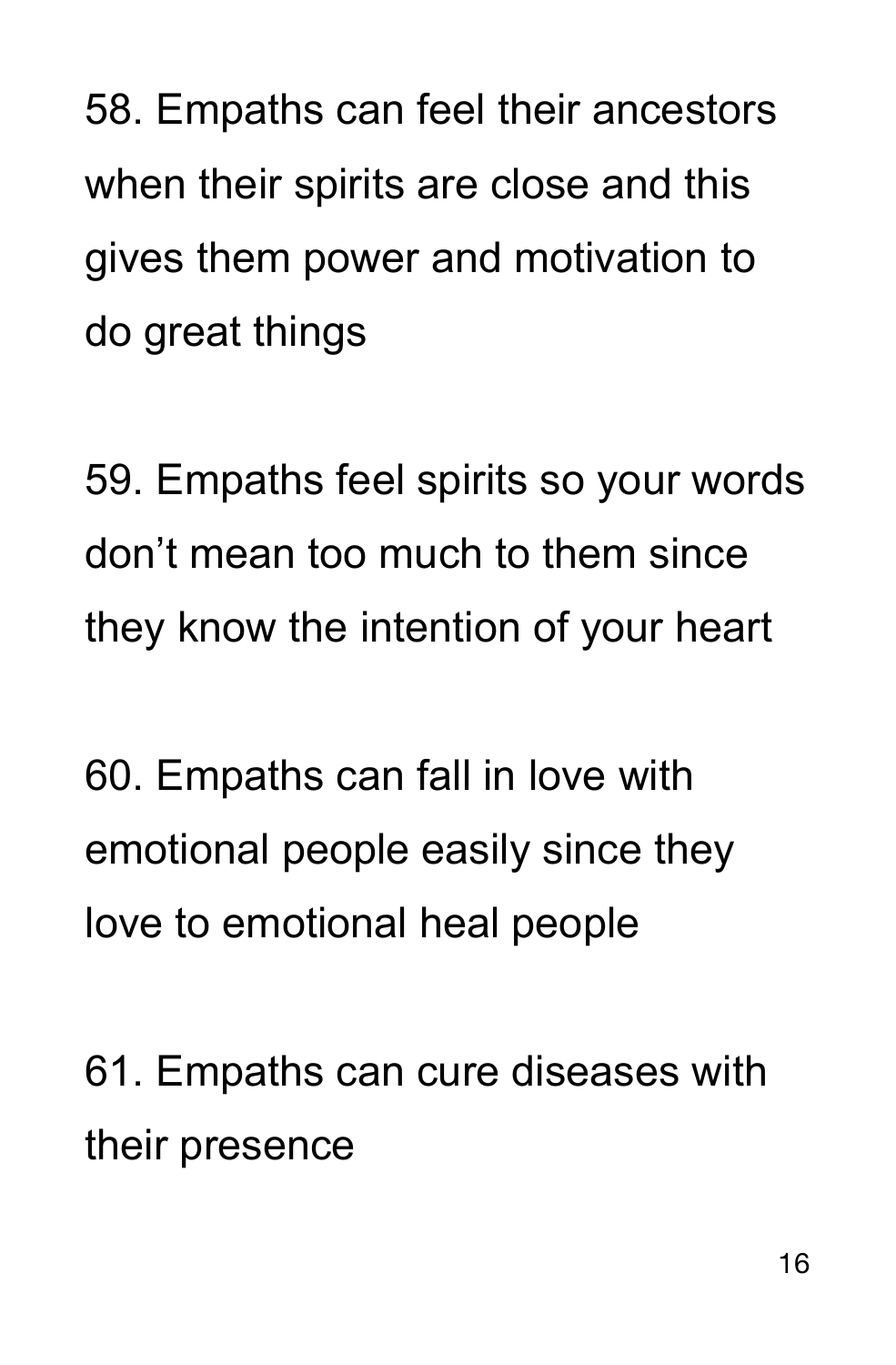62. Empaths are the cure to many emotional, spiritual, and frequency imbalances

Empaths The Book

63. Empaths often go into fields of energy healing such as therapy, yoga instructors, reiki practitioners and community organizing

64. Empaths are the creatives you want on your team. If you find a good Empath that knows them-self, keep them around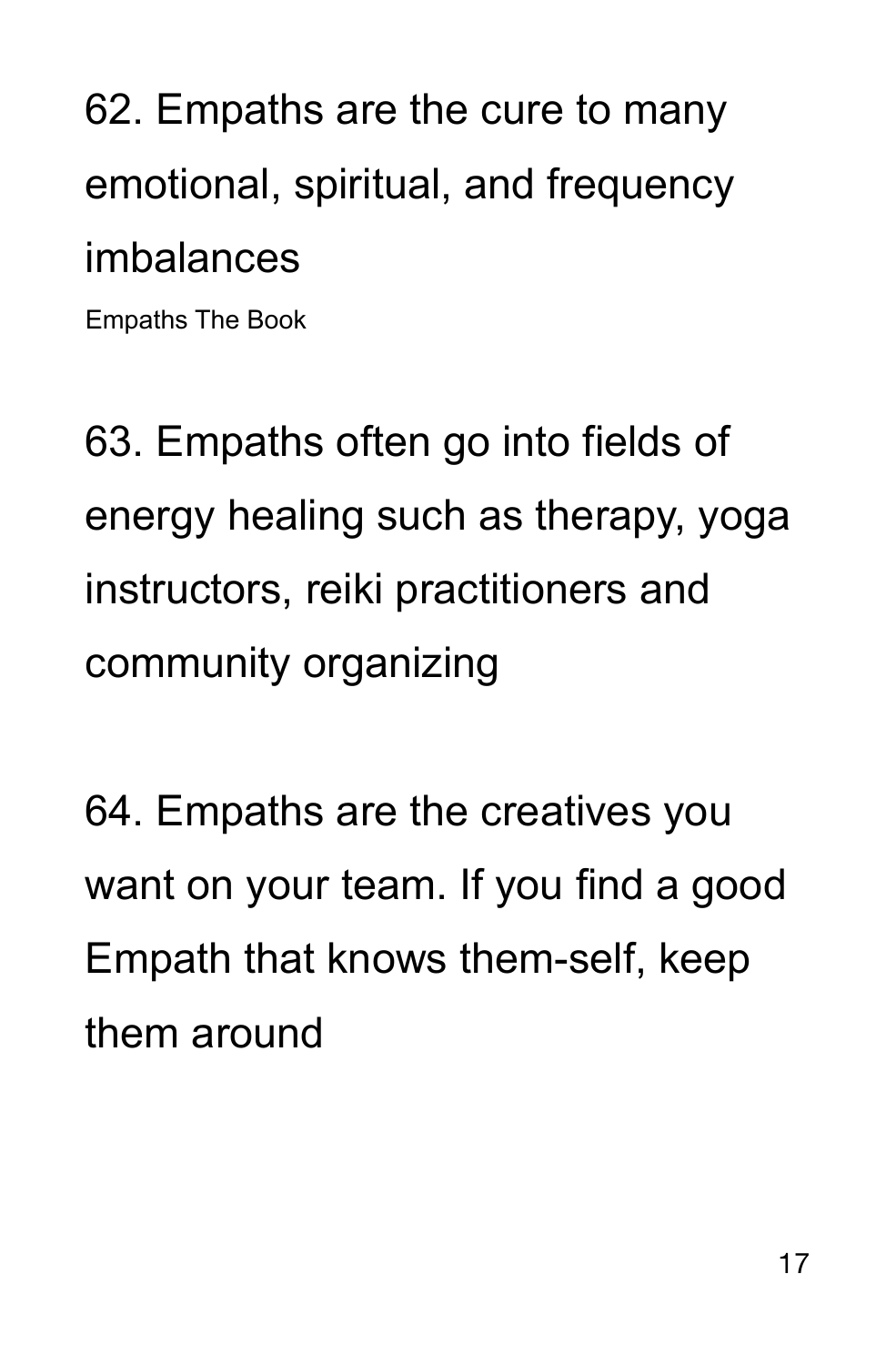65. Empaths are often taken advantage of because of the knowledge of the previous fact

66. Empaths notice double numbers, triple numbers, and number sequences period. It's the Universe talking to them and guiding them

67. Empaths who do yoga win at life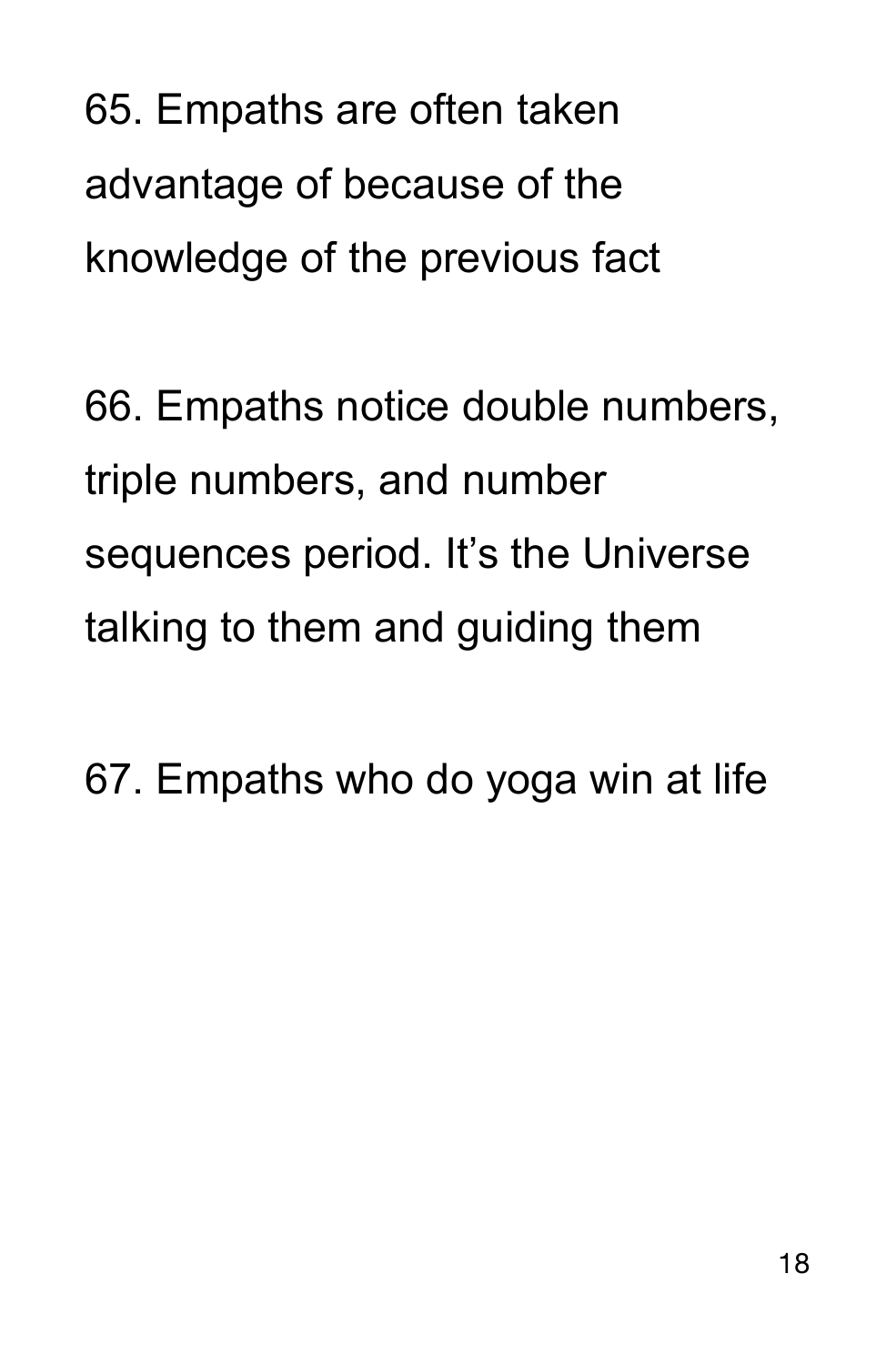68. Empaths who wear sandals or no shoes at all win at life since energy is released back into the Earth through the feet and Empaths need to keep energy flowing Empaths The Book

69. Empaths feel the good vibes coming off of these words

70. Empaths come in many levels, there are those who feel a little and there are those who feel a lot. There is no bar set to be an Empath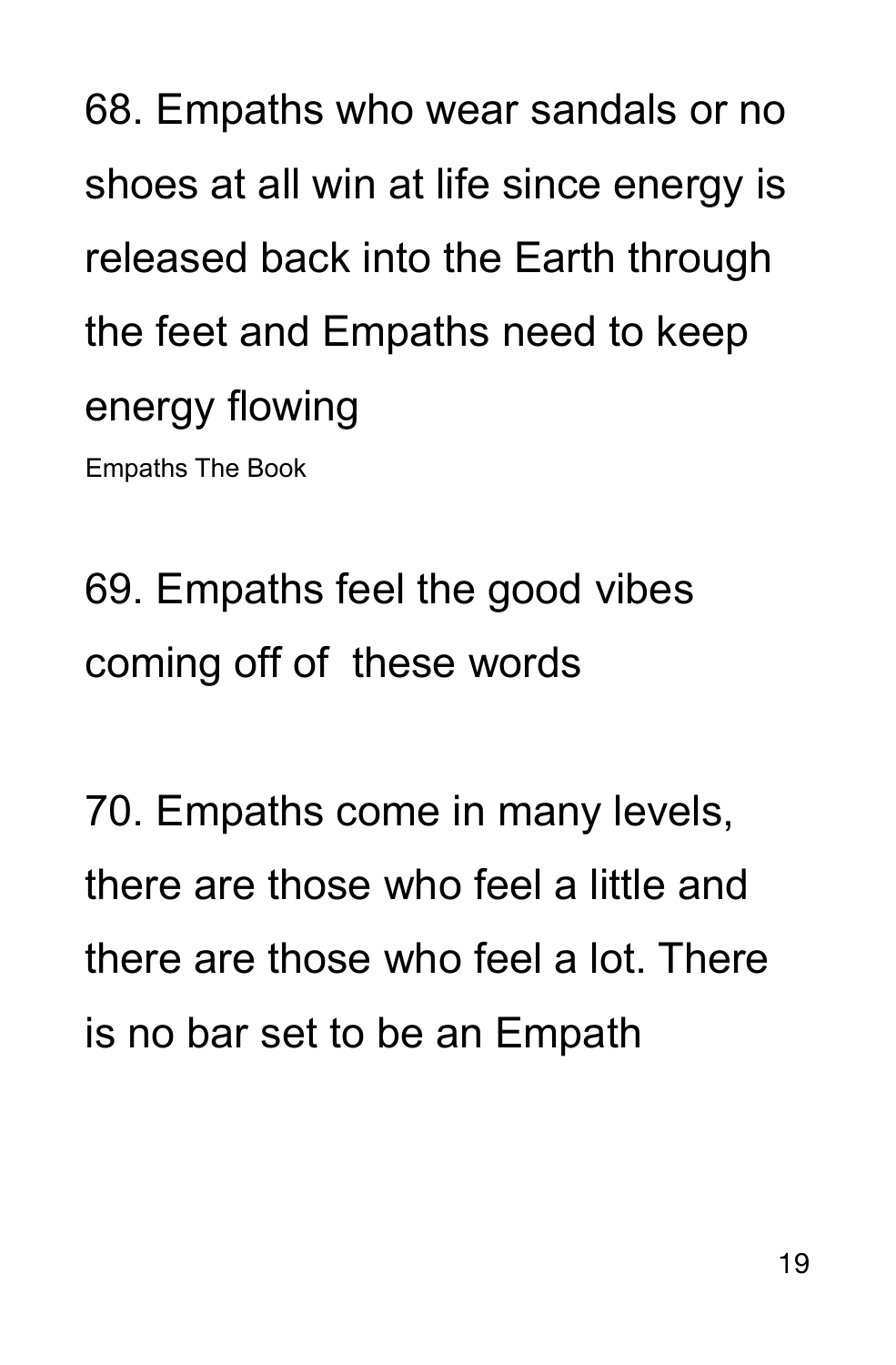71. Empaths feel the issues of people we have never met on TV and on social media feeds

72. Empaths are great detectives

73. Empaths see what you don't because they see things with their intuition and not just their eyes

74. Empaths who incorporate crystals into their daily life enhance their abilities

75. Empaths feel what's coming Empaths The Book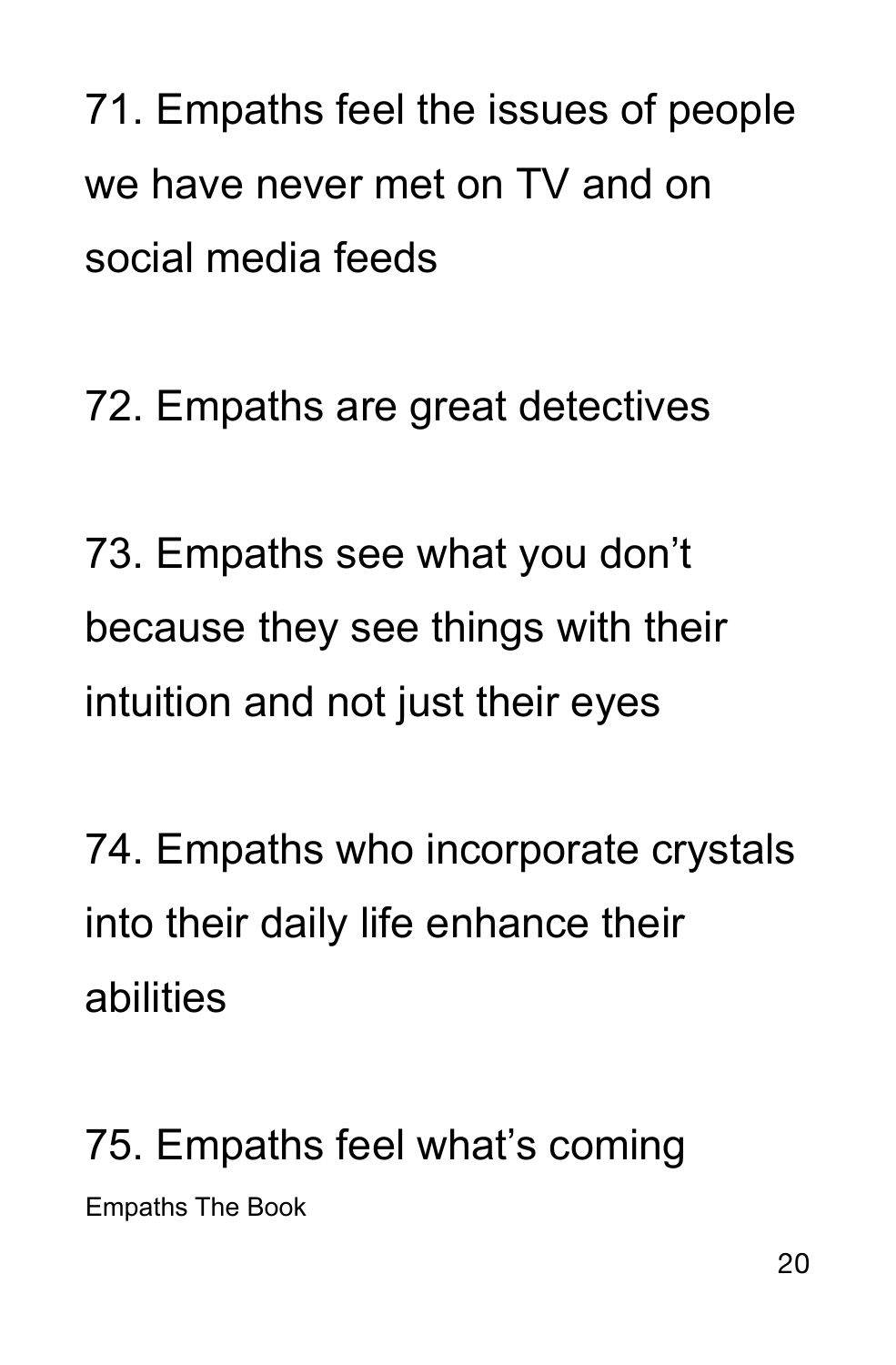76. Empaths may speak the future without realizing it and realize it later once what they said occurs

77. Empaths think ahead because they feel ahead

78. Empaths may have to cancel plans due to unexpected changes in the way they feel about the energy

79. Empaths have clear dreams that tell of future events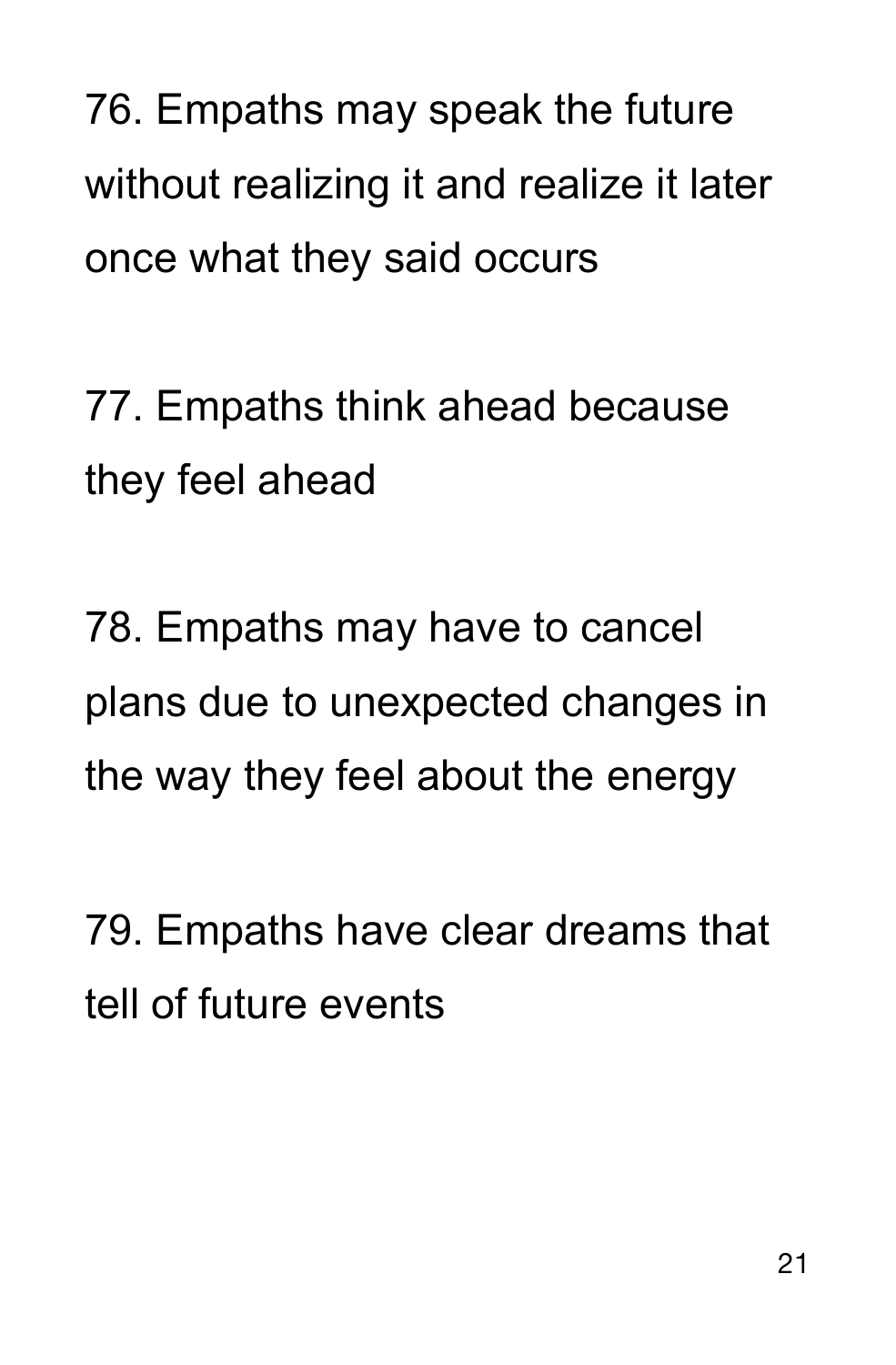80. Empaths try to avoid dramatic people and situations when they detect bad vibes and energy

81. Empaths who are in homes where they have no space or personal privacy feel smothered and seek to live a free life with time for themselves

82. Empaths are introverts when dealing with up and down emotions but can be quite extroverted when doing things they love

83. Empaths are motivated by love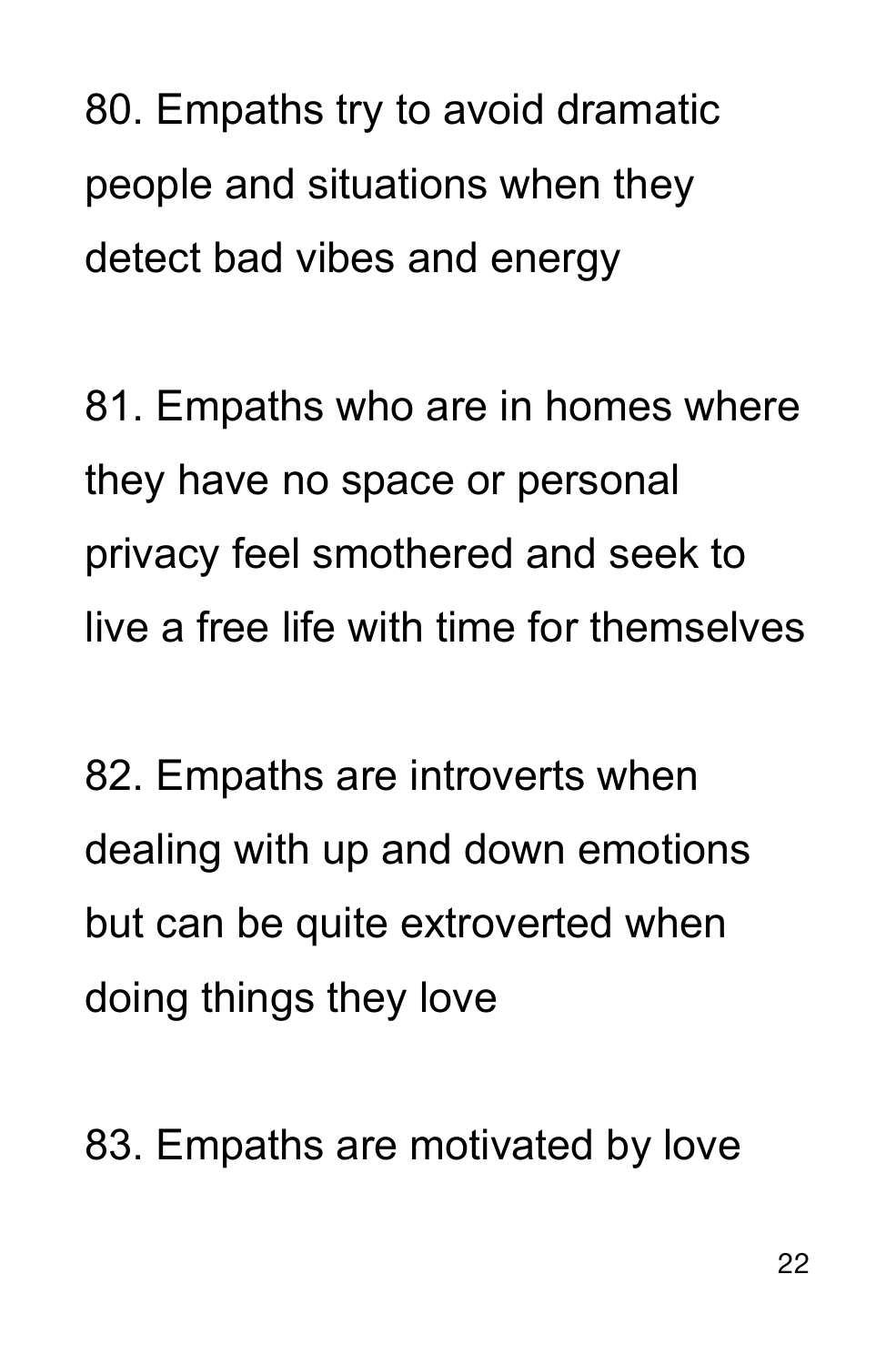84. Empaths feel what you're not telling them

85. Empaths don't like when you hold back emotions from them

86. Empaths are truth advocates

87. Empaths have a divine connection with nature

88. Empaths motivate their friends to be as happy as they can Empaths The Book

89. Empaths are joy advocates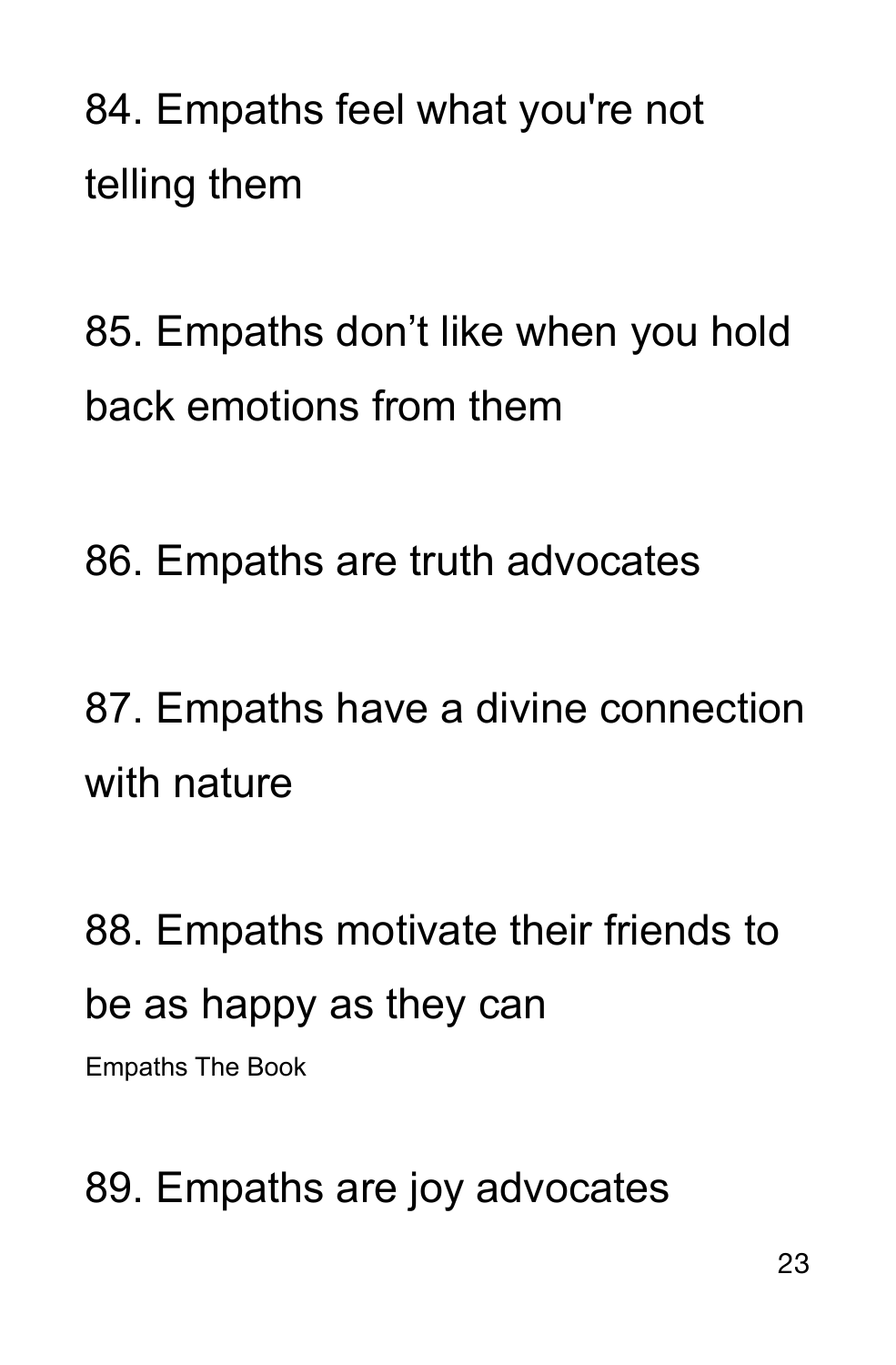90. Empaths who listen to the signs the universe is sending them win at life

91. Empath's gut feelings are really the universe and their ancestors speaking through them

92. Empaths will tell you the truth about what they feel is the best thing for you

93. Empaths can be any age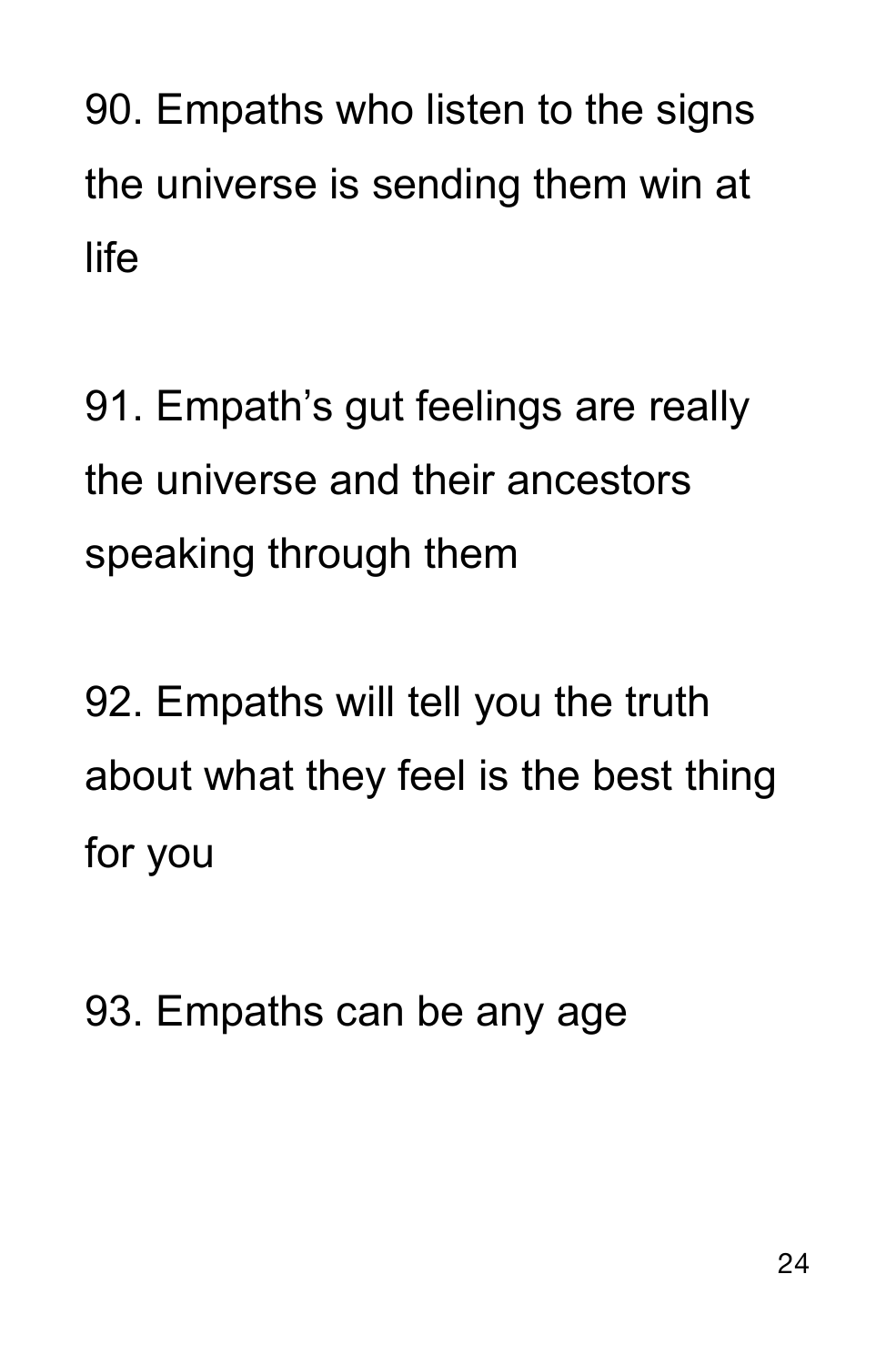94. Empaths make great psychic mediums

95. Empaths make great artist and poets

96. Empaths have divine ideas that come from their divine intuition Empaths The Book

97. Empaths make the best out of all situations to heal the situation from low vibrations

98. Empaths don't agree with negative or pessimistic thinking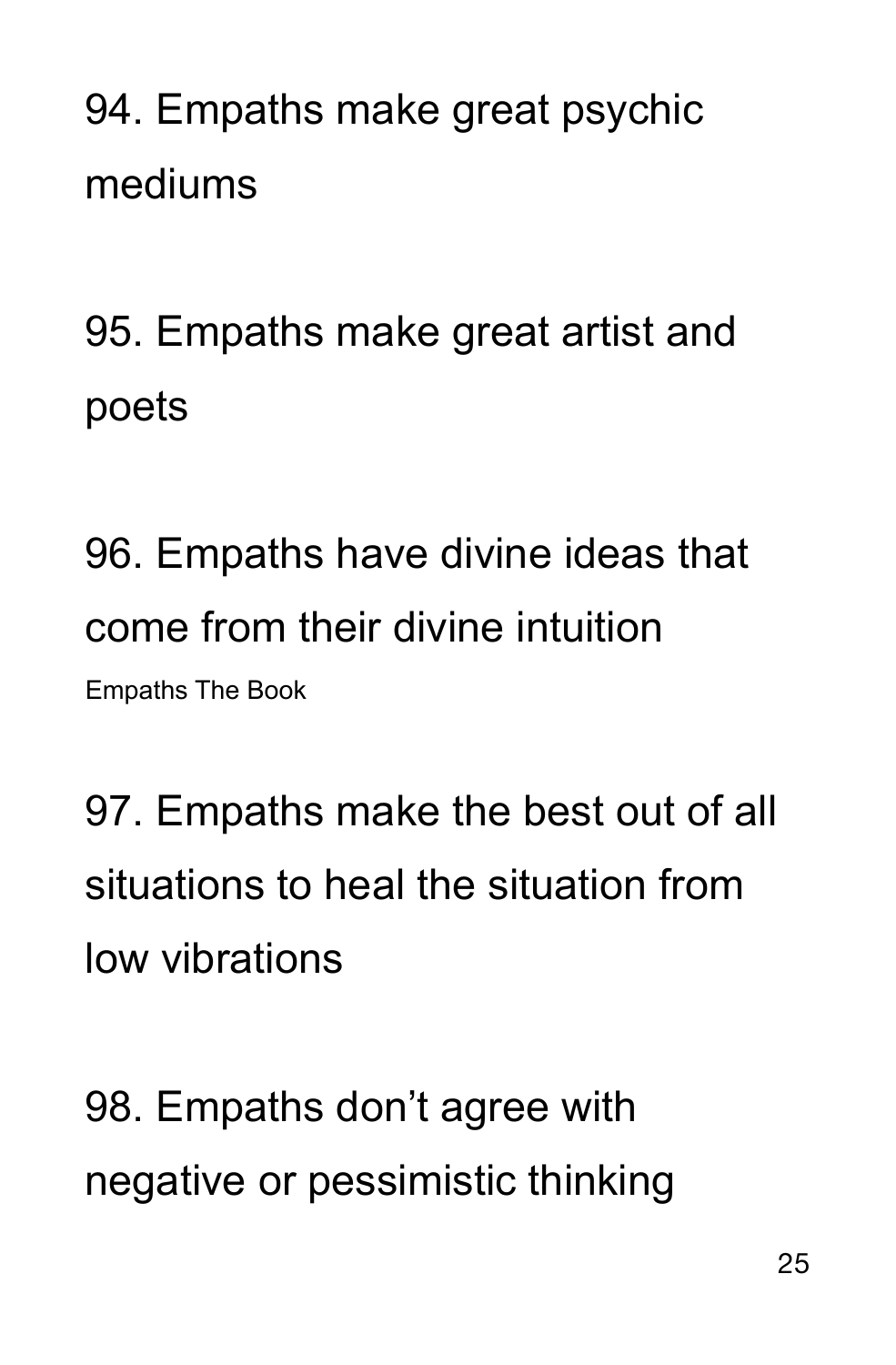99. Empaths feel emotional pain physically, that's why they don't like you to feel bad

100. Empaths who find a good daily routine win at life

101. Empaths are as peaceful as possible to avoid bad vibes

102. Empaths give great guidance

103. Empath's guidance is accurate and can help you to avoid being in a situation that is bad for you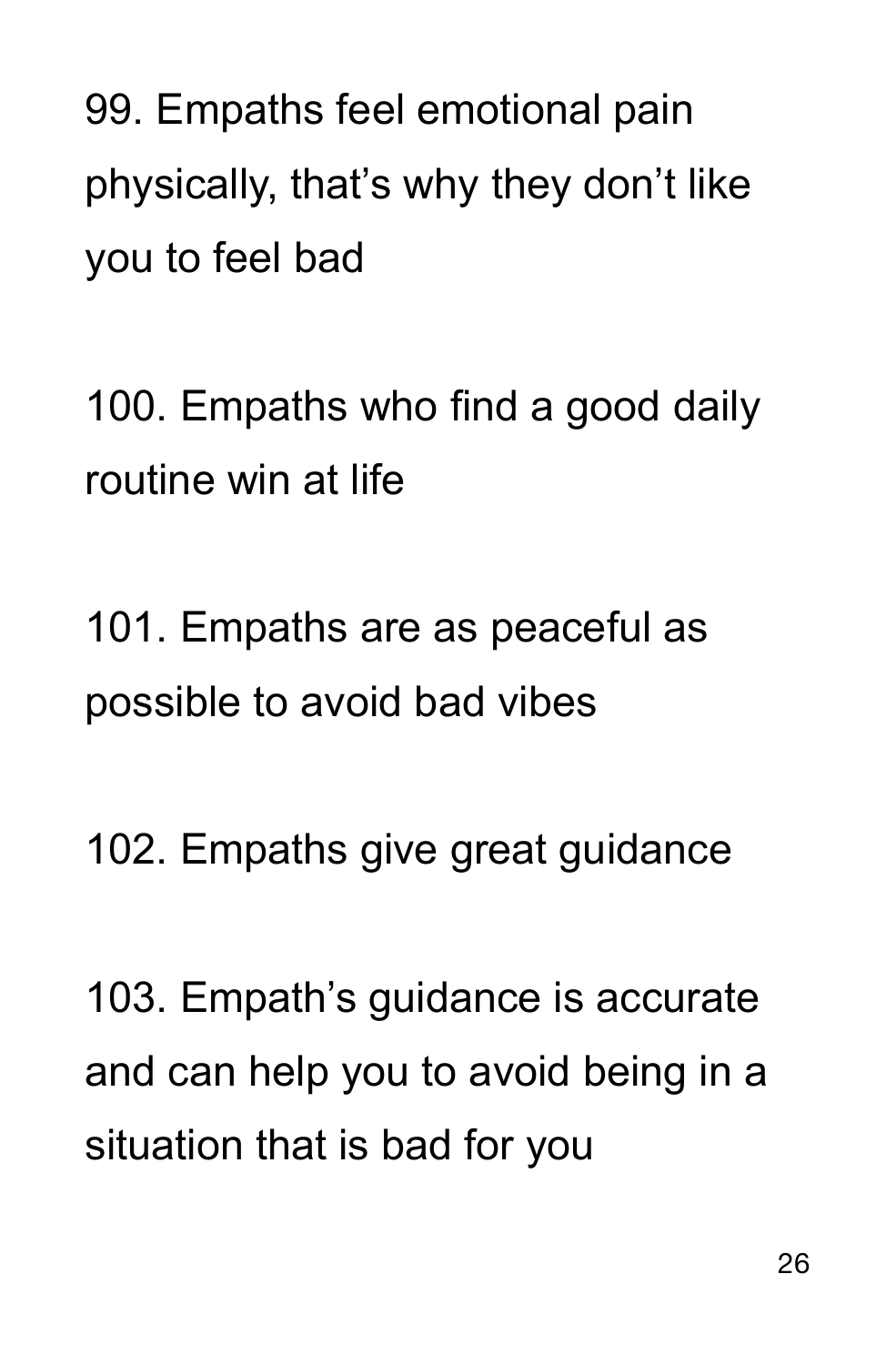104. Empaths will keep trying until they succeed at making the vibes good again Empaths The Book

105. Empaths love with purpose so if you love an Empath, love with purpose

106. Empath's existence heals others

107. Empaths who work together can make very miraculous events occur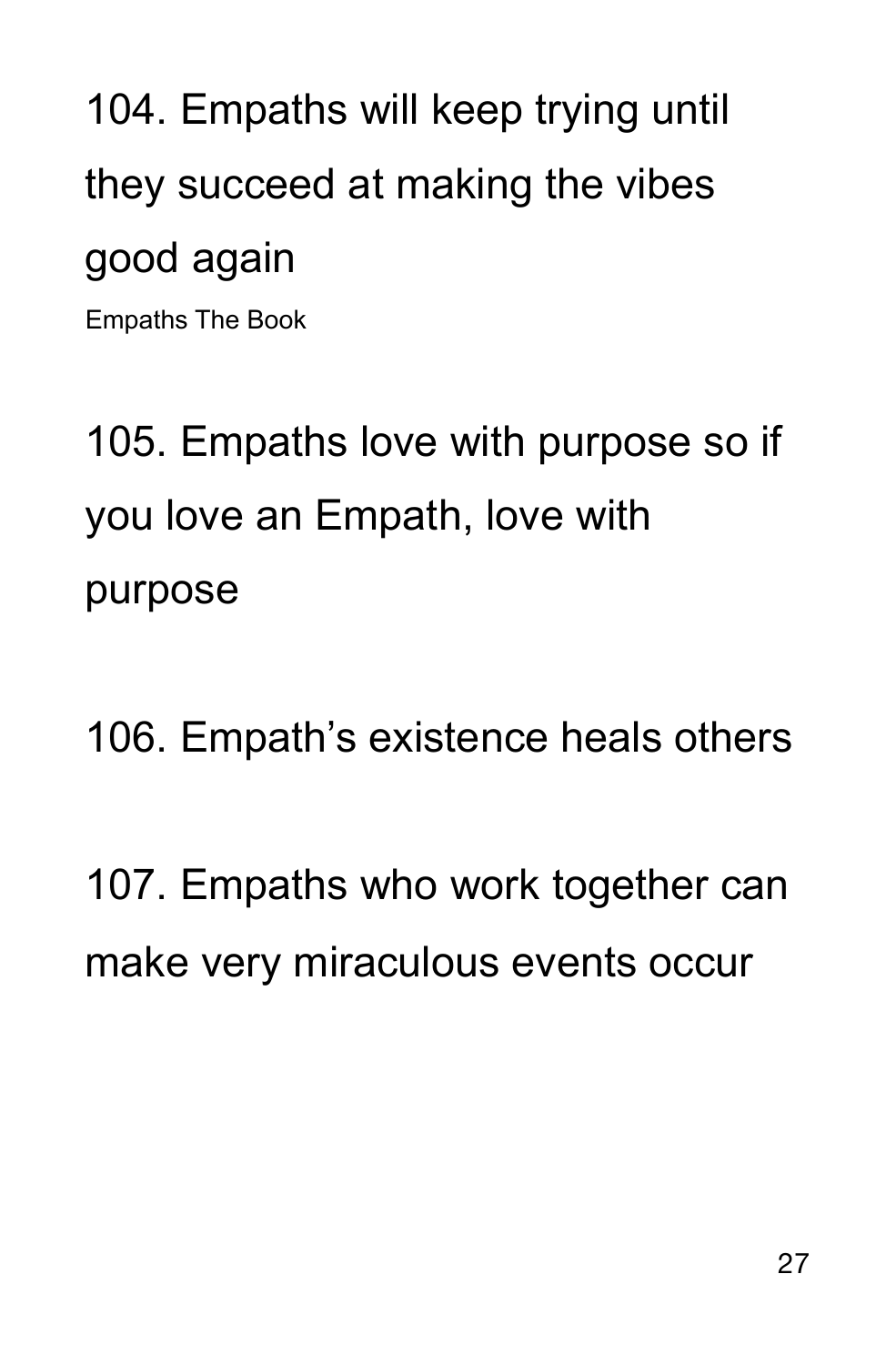108. Empaths feel the things that need to be done before they realize why they are feeling them

109. Empaths listen to their inner voice even when it seems crazy to everyone else

110. Empaths root for the underdog Empaths The Book

111. Empaths know when they see a sign from the universe that's made for them and will tell you even if you don't believe them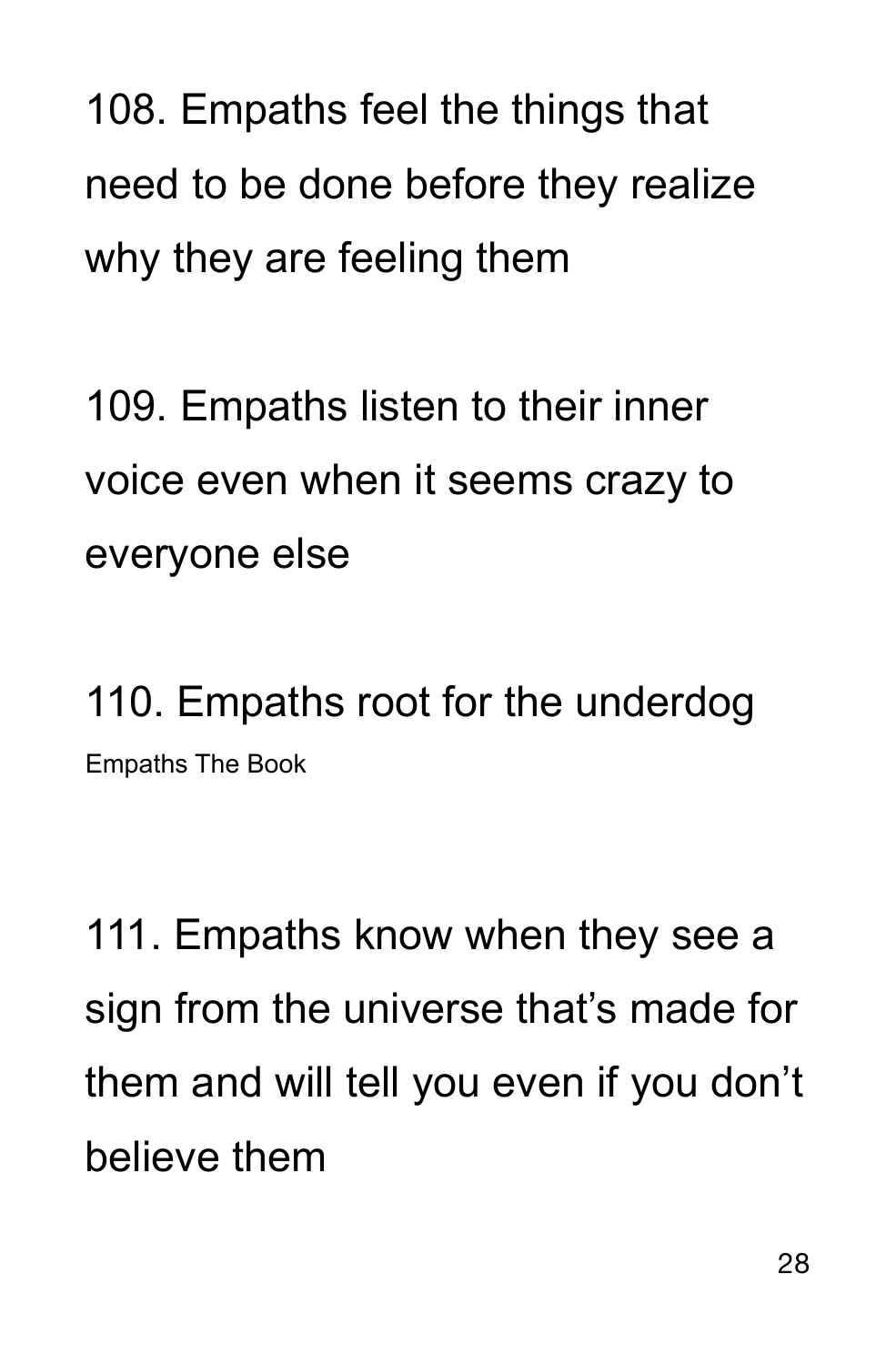112. Empaths try to keep certain people around them that they feel will give them a good mood

113. Empaths often try to run from their destiny as healers and spiritual guides

114. Empaths can feel depressed and use drugs to overcome their up and down feeling, but this is not good for them and does not stop the effects of being an Empath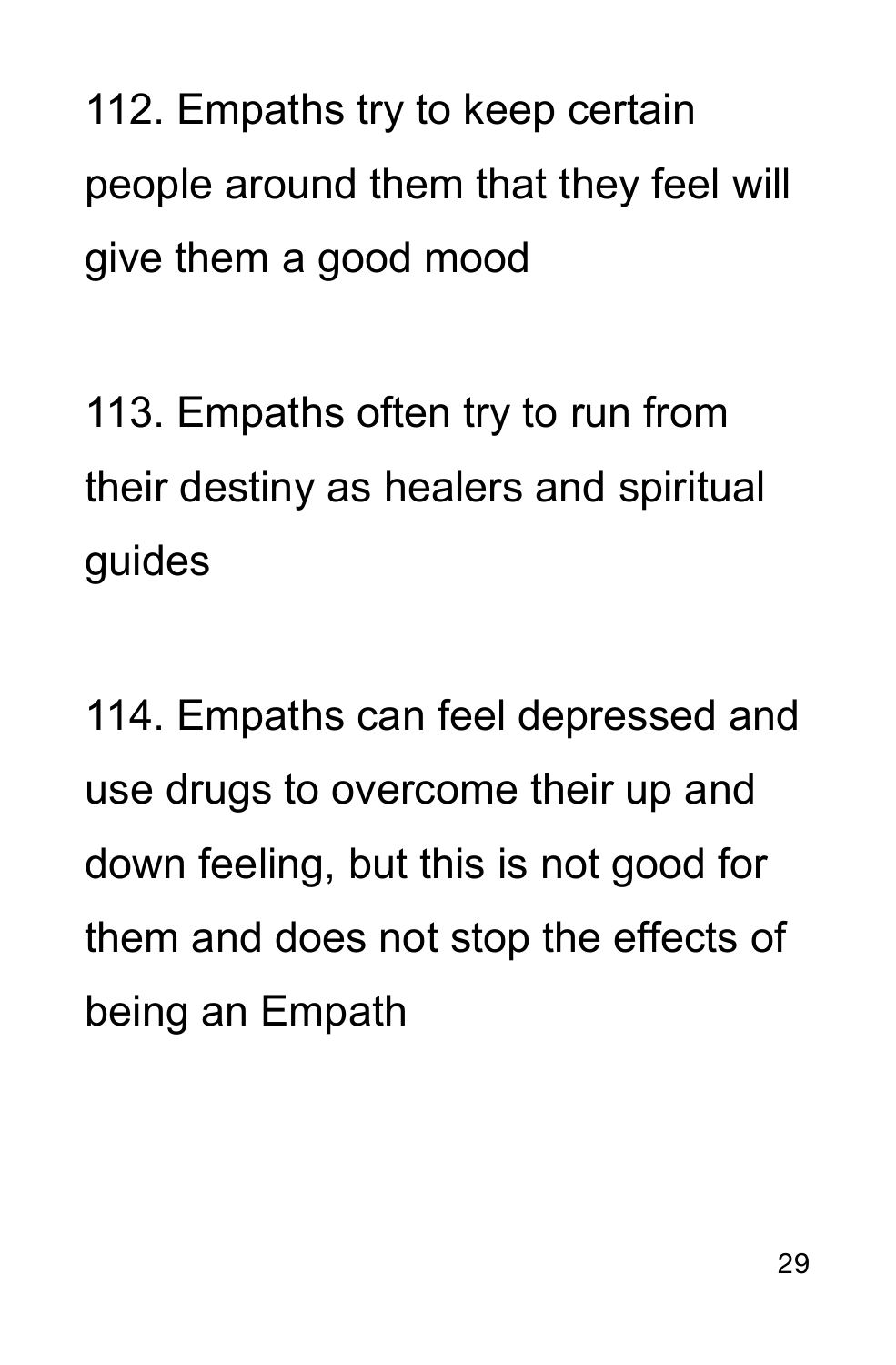115. Empaths are needed to balance the universal energies of the world

116. Empaths turn their partners into Empaths as well just by being energetically connected with them for long periods of time Empaths The Book

117. Empaths can use their gifts to help others or for their personal use

118. Empaths make great healers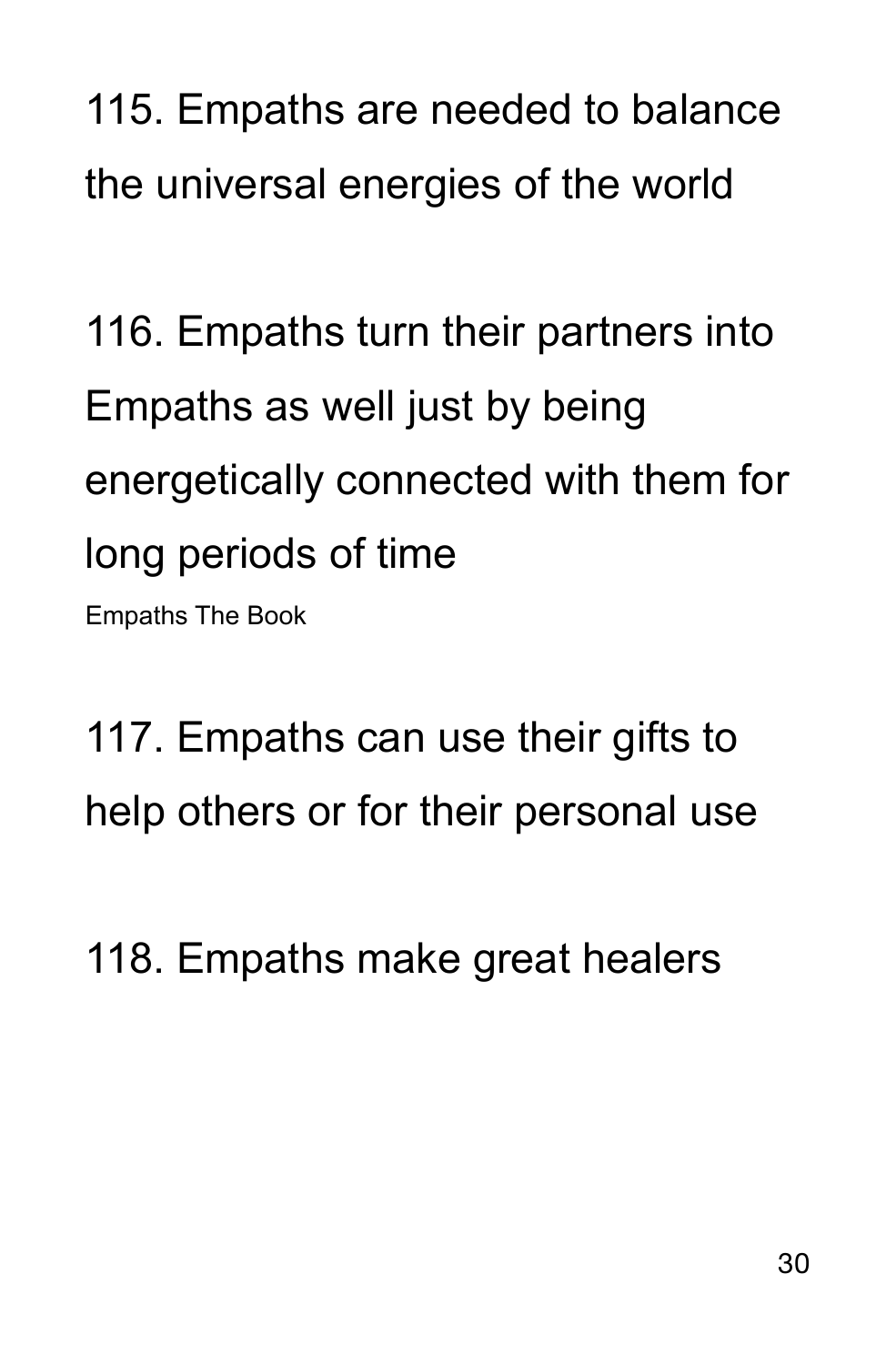119. Empaths can use their healing abilities as a great career such as counseling or therapy

120. Empaths make great motivational speakers

121. Empaths feel what's not being said

122. Empaths move when the universe wants it to happen

123. Empaths feel you looking at them, even at long distances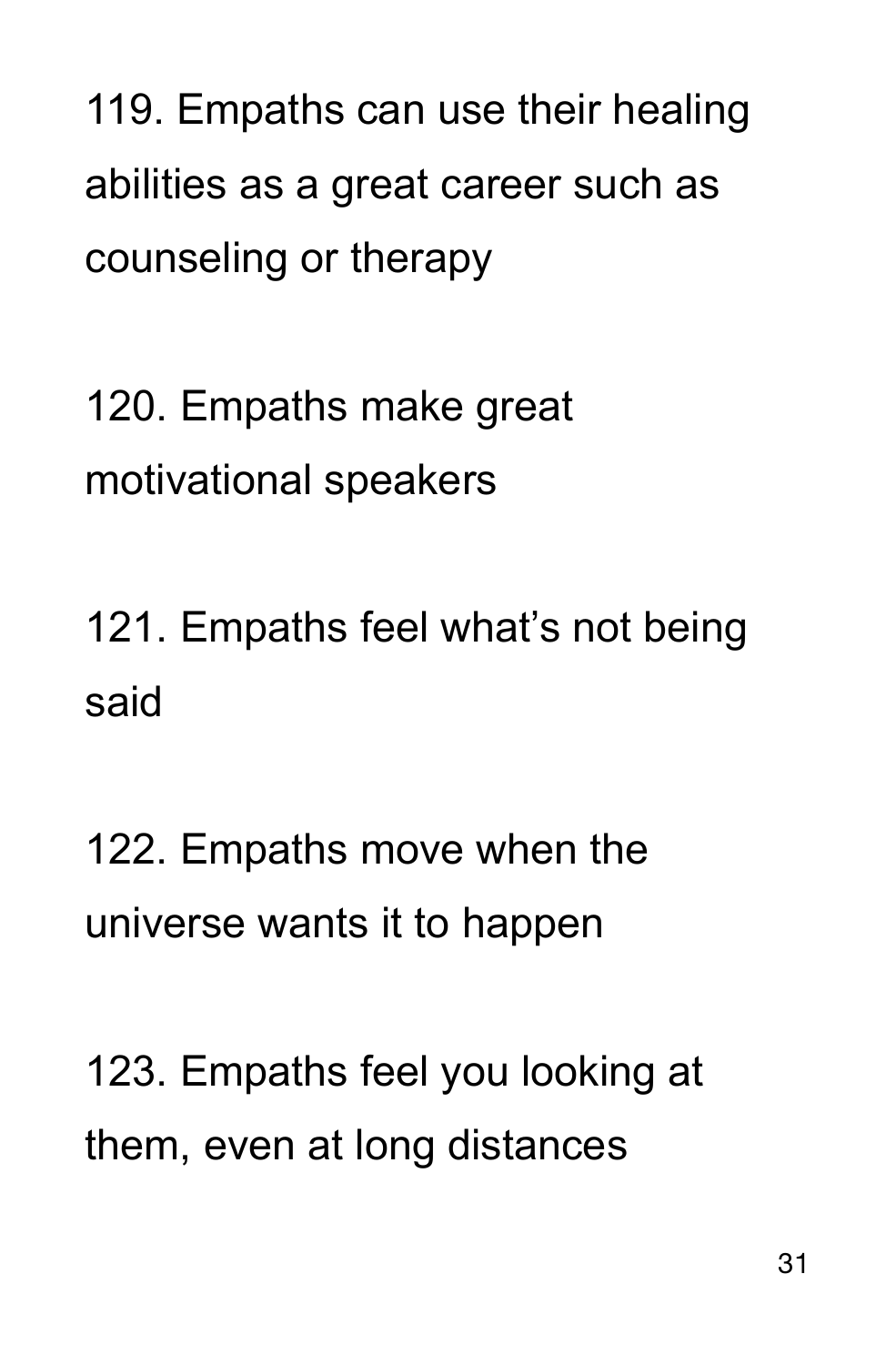124. Empaths are often frustrated by their own abilities

Empaths The Book

## 125. Empaths are creeped out by people with no feelings

126. Empaths who help the Earth win at life

127. Empaths can end up being very spiritual or religious people later in life

128. Empaths are charged by real love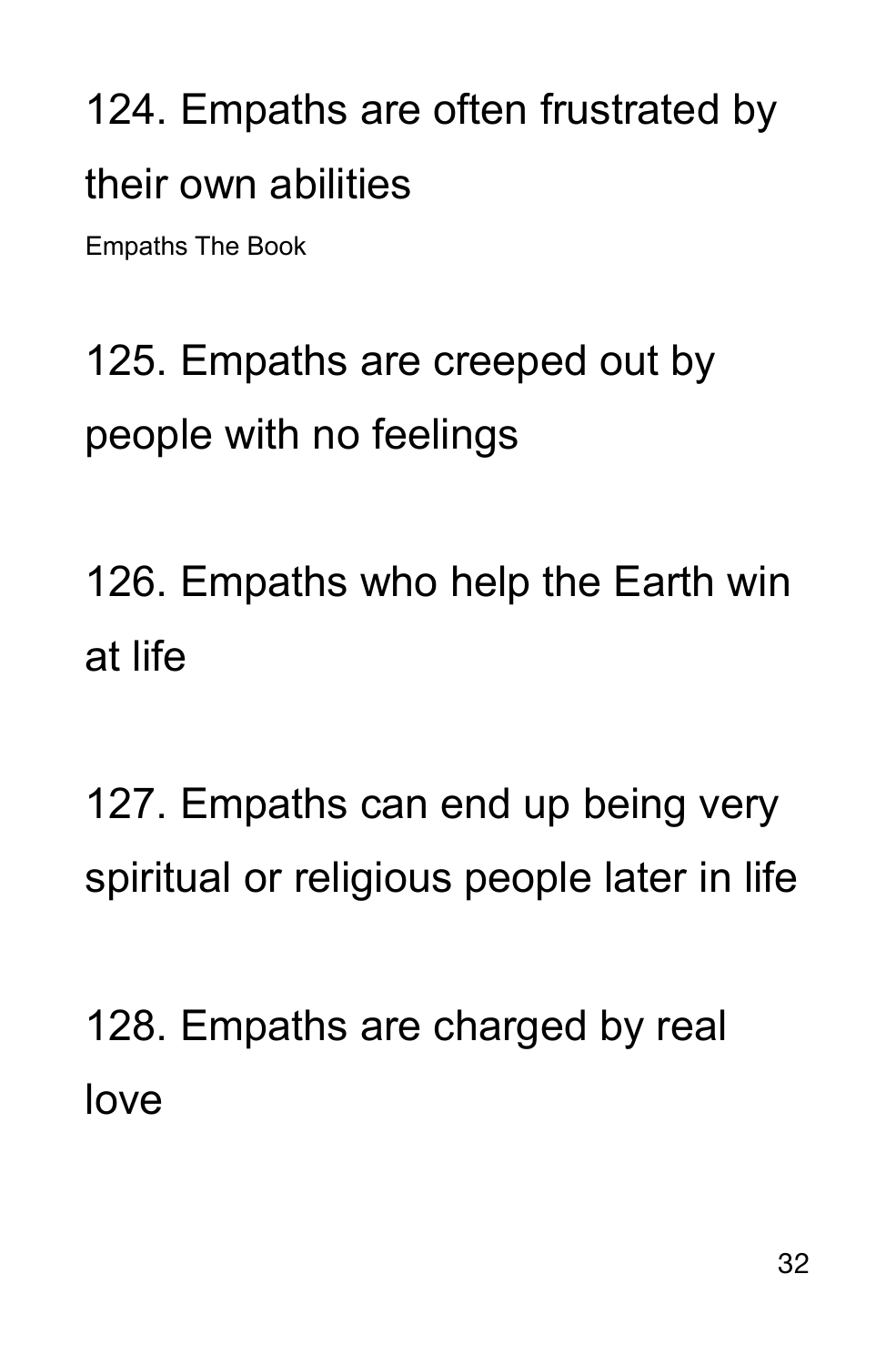129. Empaths are drained by fake love

130. Empaths become the complaint box for their friends and family

131. Empaths who are benevolent win at life since their true nature is to be benevolent beings

132. Empaths are extremely intuitive Empaths The Book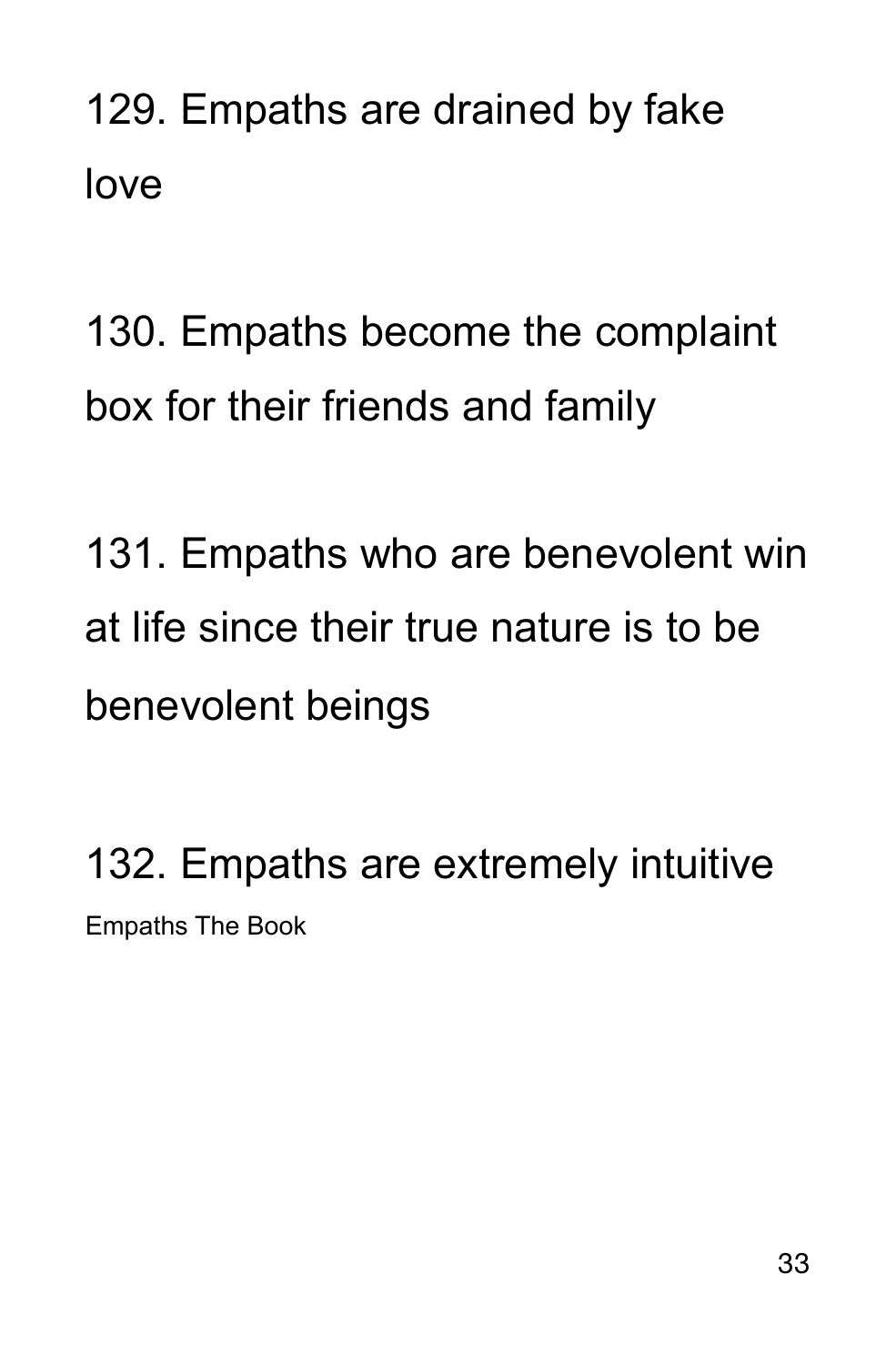133. Empaths were not accepted by the medical associations because science could not explain intuition. As Carl Jung put it "When a man has a hunch we do not know where that hunch comes from"

134. Empaths are connected to a divine source of information that many believe to be the Akashic Records of the Universe

135. Empaths are the ones people call when they need help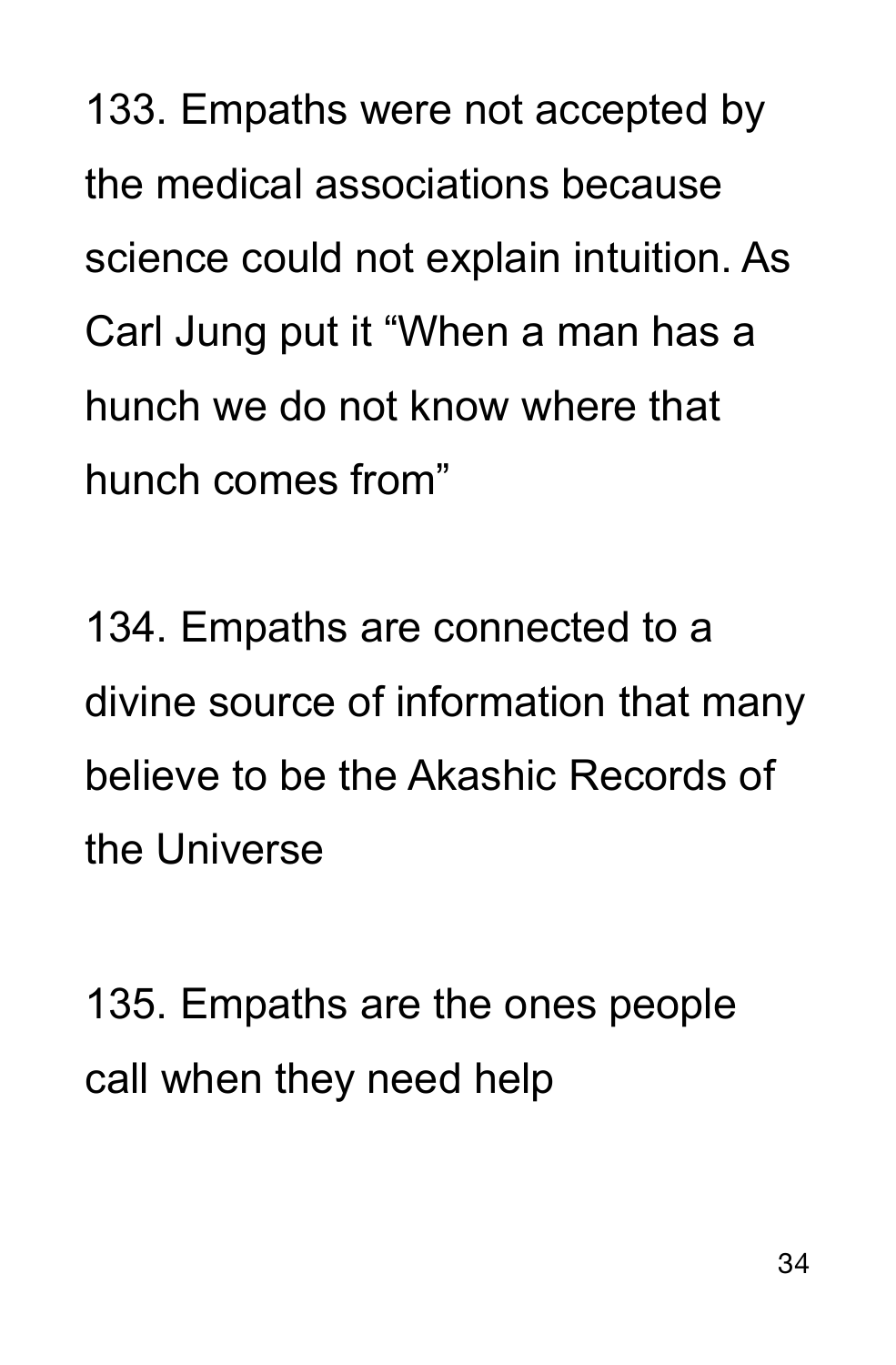136. Empaths find ways to make the impossible happen in order to bring peace back to their life

137. Empath's inner peace is important to them

Empaths The Book

138. Empaths make great business people as they can feel the trends of change that make a good entrepreneur successful

139. Empaths sense danger so if you see one running away from something unknown…run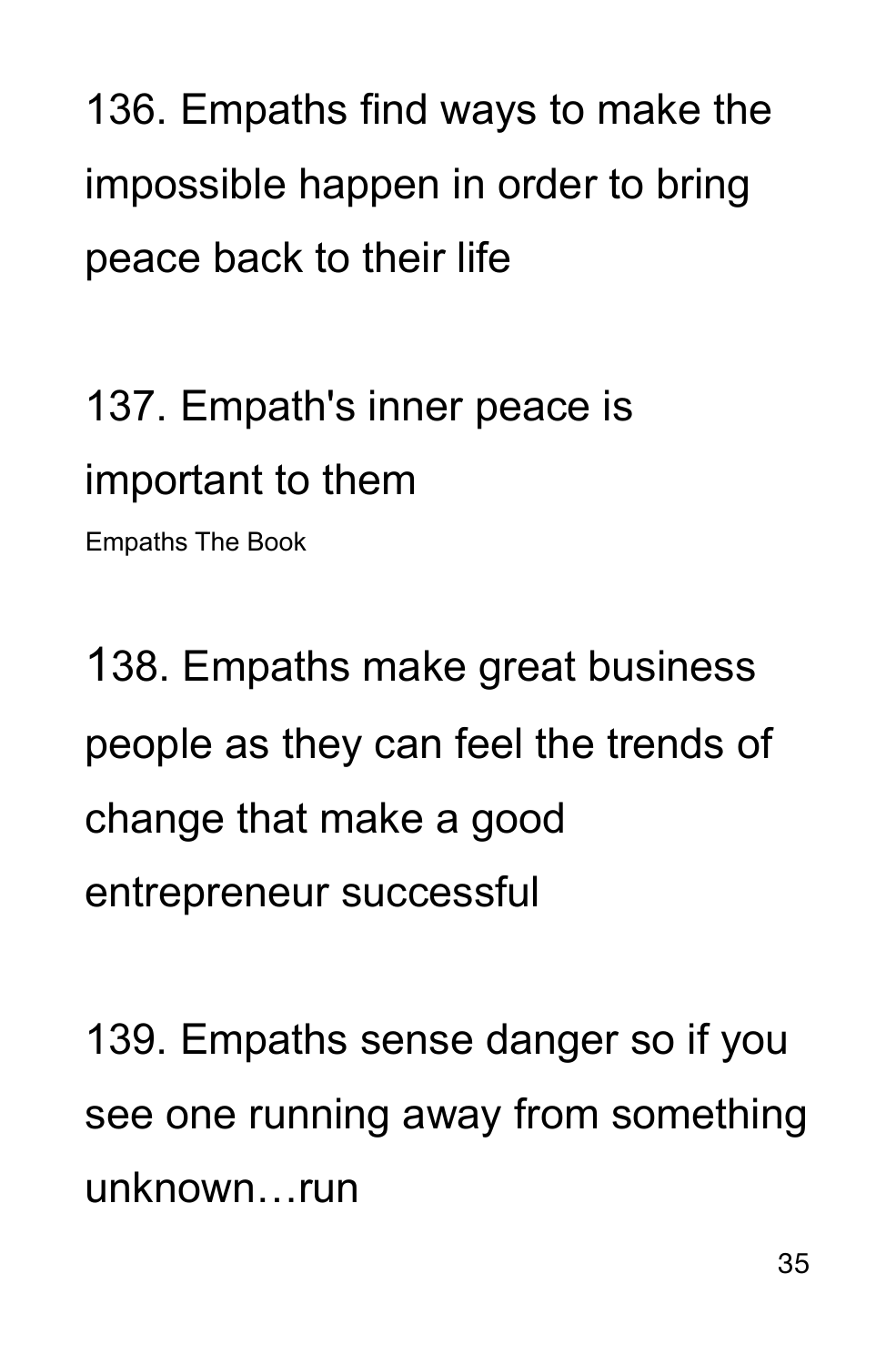140. Empath's dreams can say a lot about the energies they take in

141. Empaths who have children together create very gifted children

142. Empaths are often concerned about the future of the world and humanity

143. Empaths don't like war but will fight one for peace

144. Empaths tell the truth to not waste time and opportunity Empaths The Book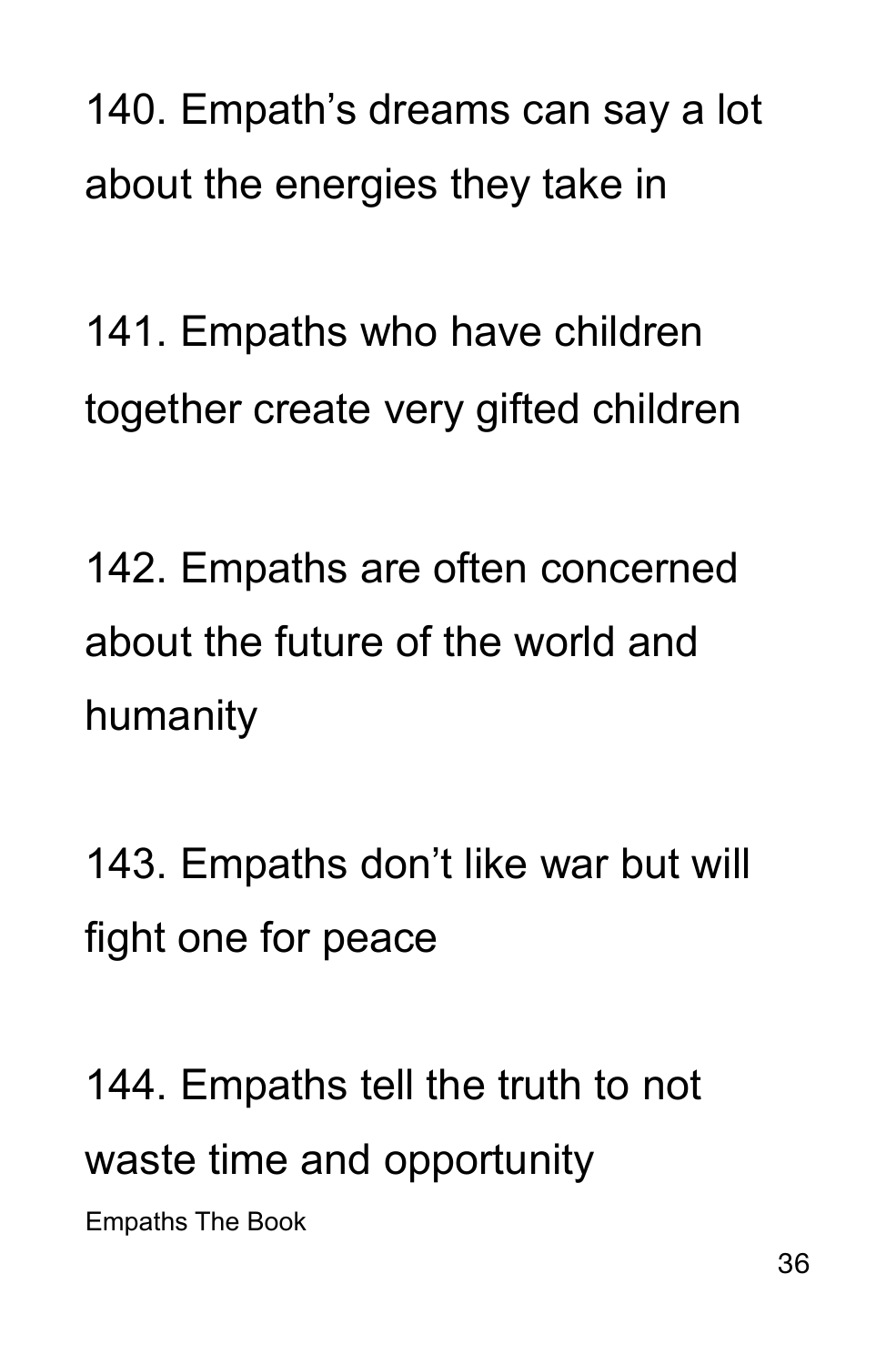145. Empaths should take their own advice more. They give great advice but to often try not to think about the things they need to hear themselves

146. Empaths heal with words so they often play mediator in conflicts

147. Empaths can take on the personality of others if around them for too long

148. Empaths will go to extremes to heal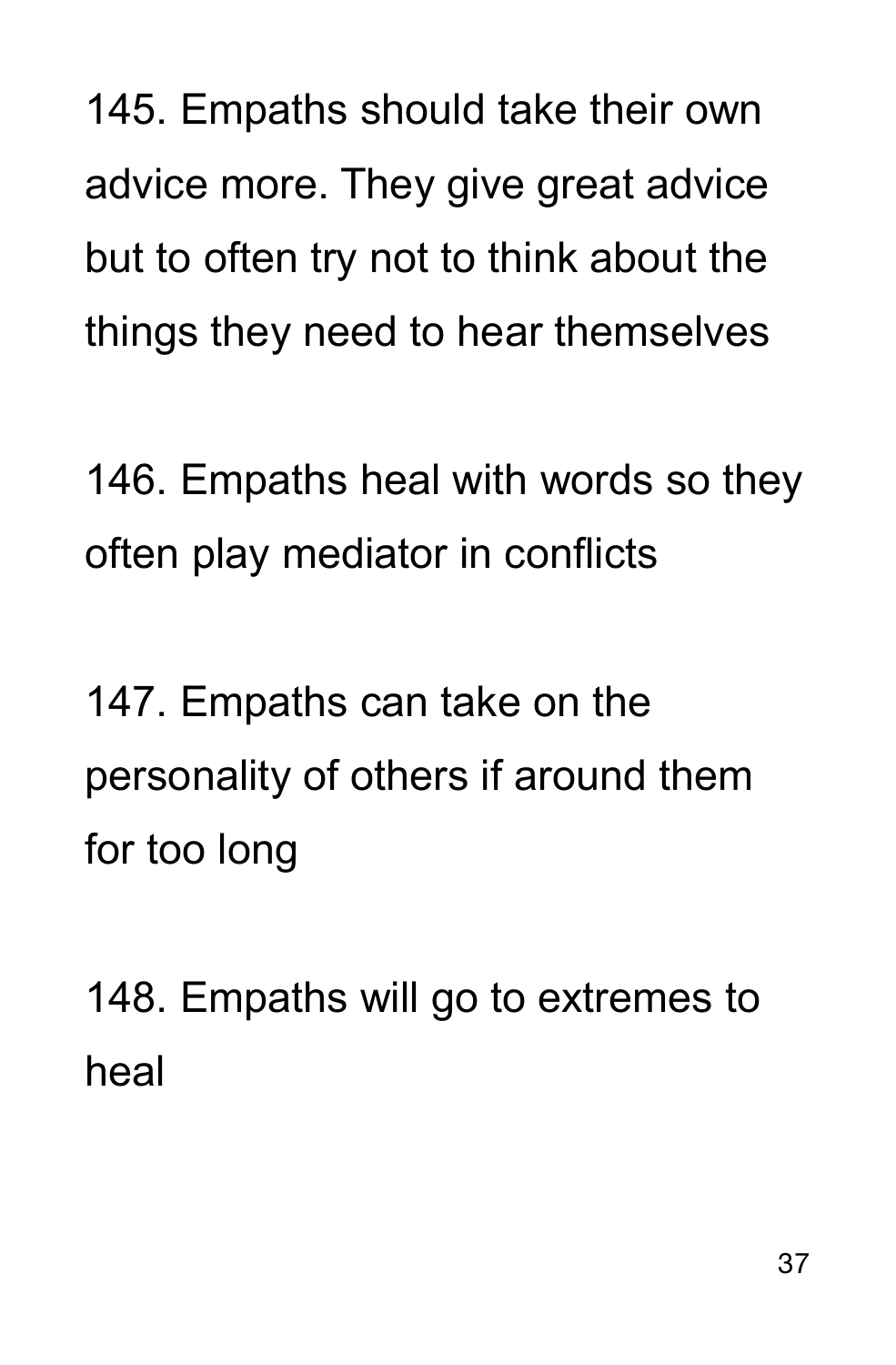149. Empaths like feeling as free as possible

150. Empaths will end friendships with people they feel don't want to evolve

151. Empaths are often very wise about life decisions, even when their decisions sound crazy to others Empaths The Book

152. Empaths who use crystals to heal themselves of stagnant energies win at life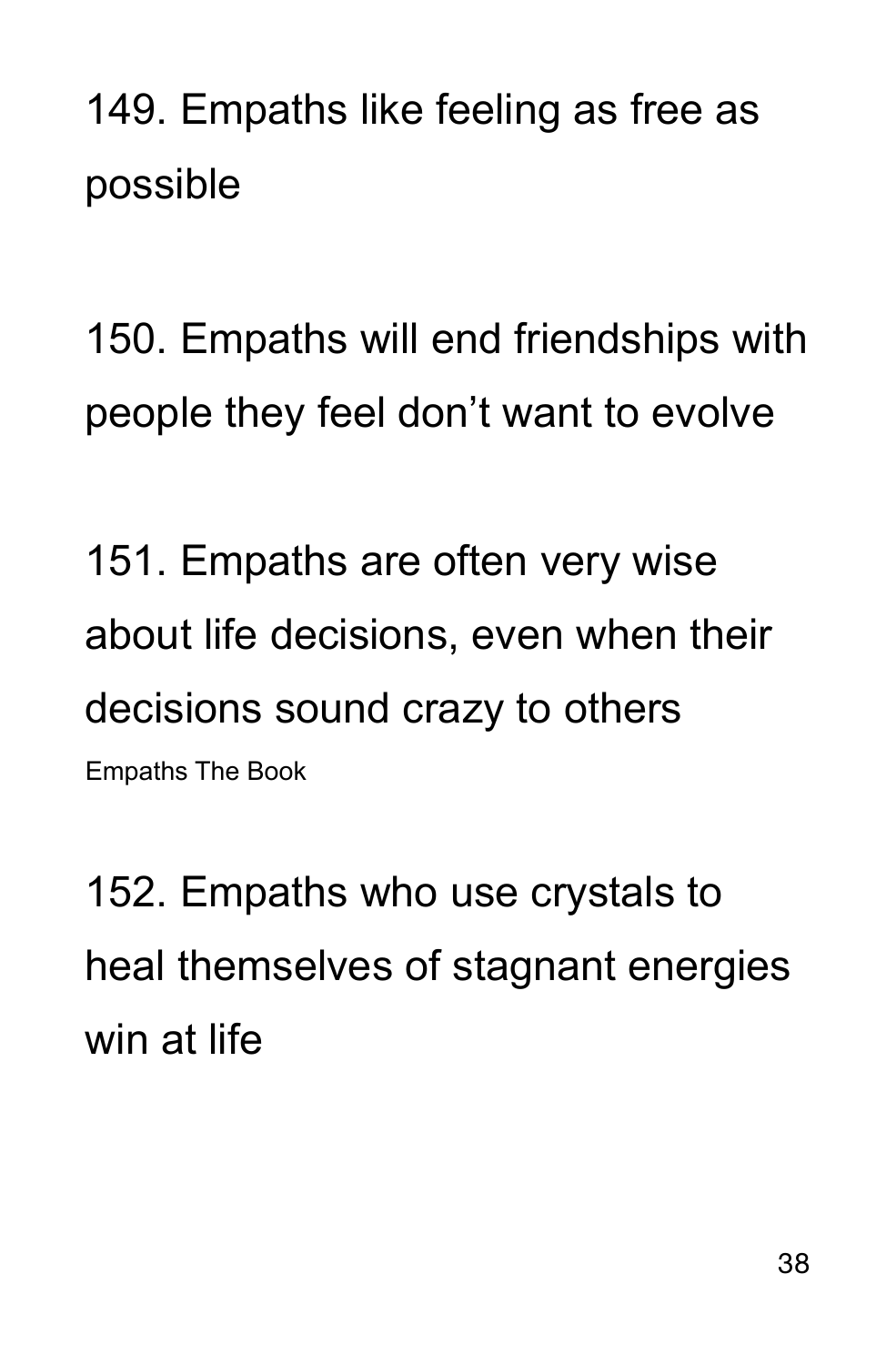153. Empaths will do things they don't want to if you ask them for help

154. Empaths use art to give a visual or vibrational representation of their inner emotions and subtle energies

155. Empaths escape using music

156. Empaths need solitude to recharge just like introverts

157. Empaths follow their hearts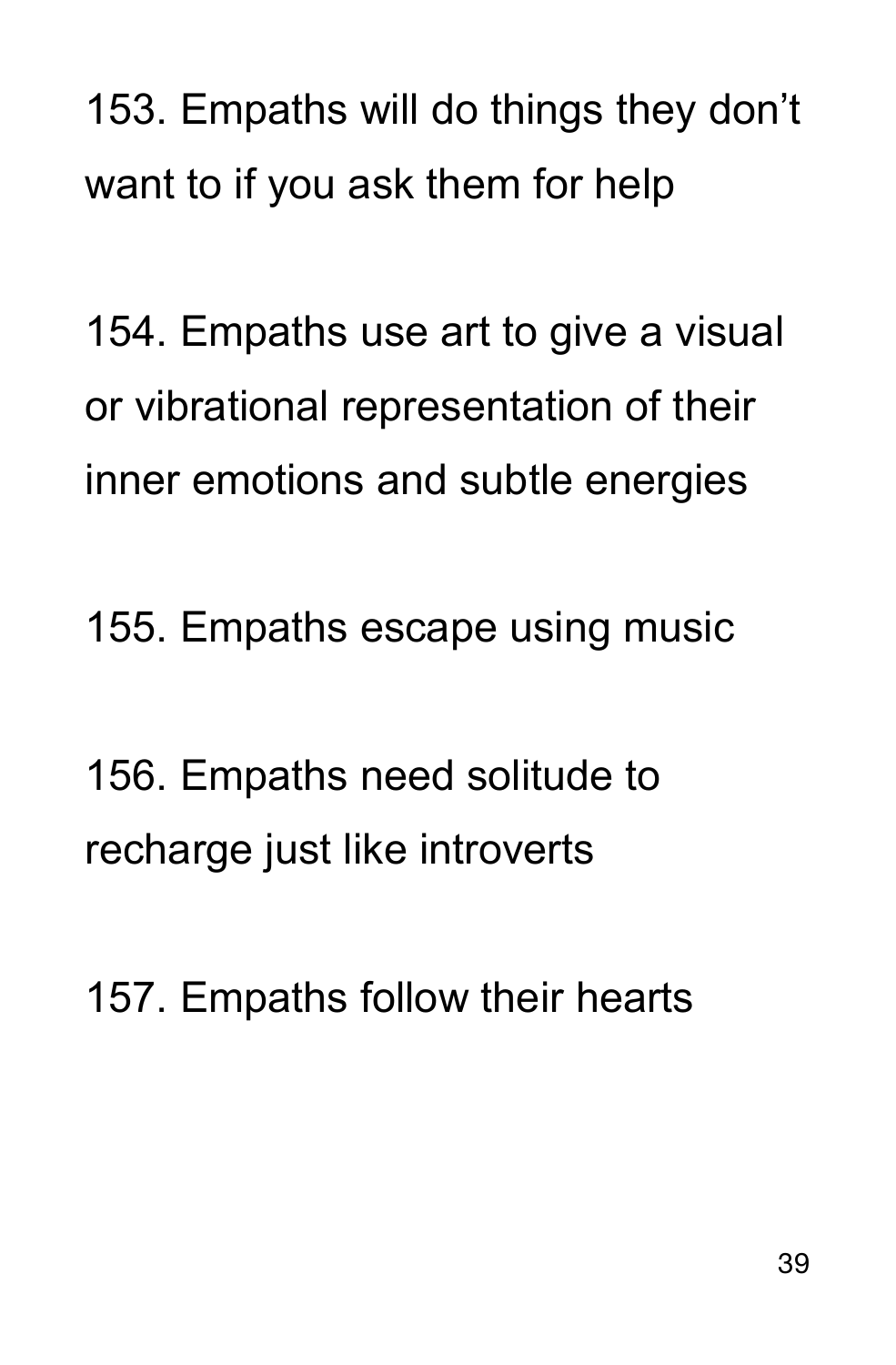158. Empaths want everyone to get along and will find a way to make it so everyone has a reason to Empaths The Book

159. Empaths see repeating numbers when they start to follow their life path destiny of helping others

160. Empaths make great leaders since they can feel the direction in which they must lead everyone

161. Empaths who sun gaze during sunrise and sunset enhance their abilities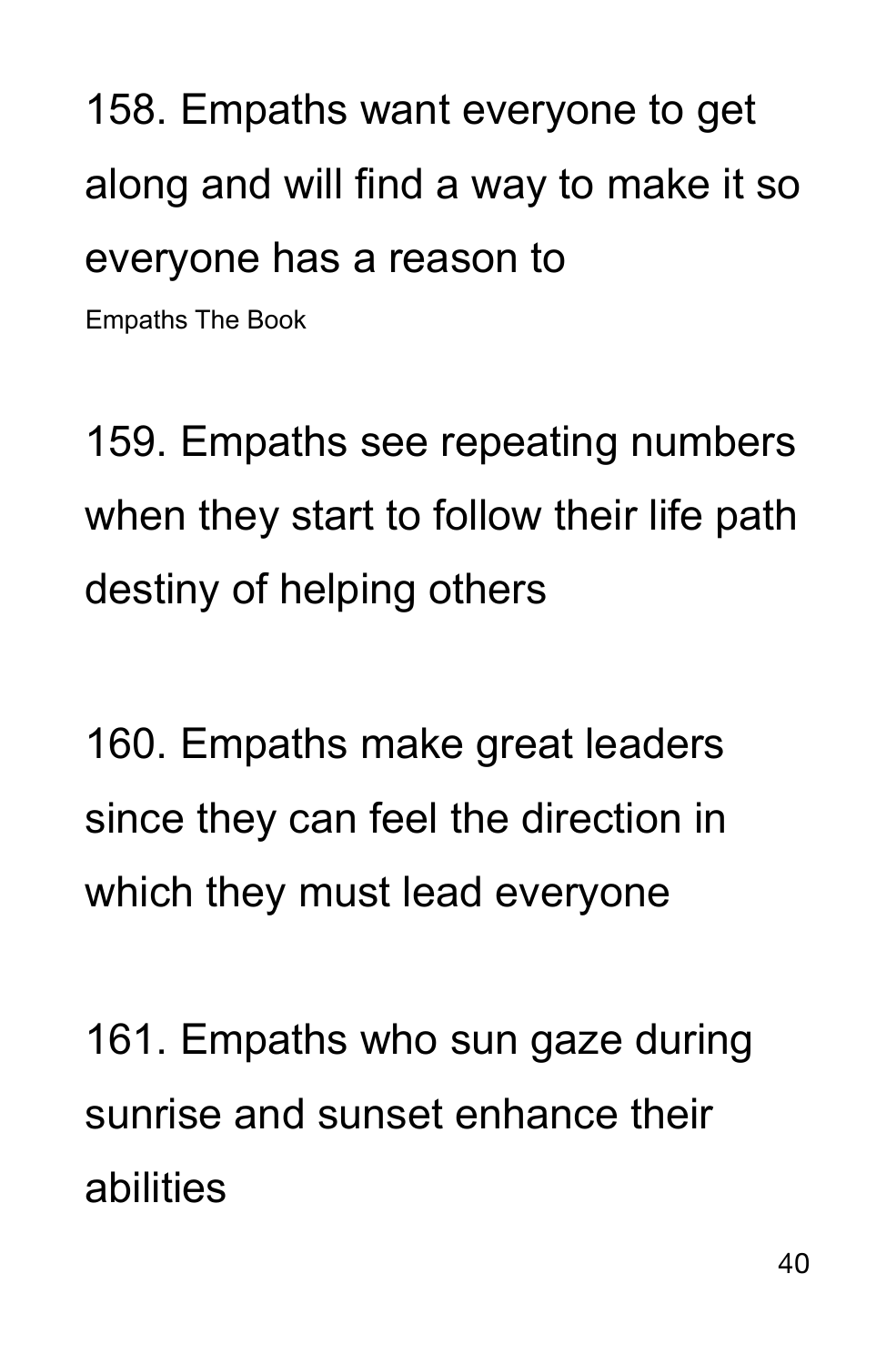162. Empath's stomachs are sensitive to energy since the stomach is the brain of the spiritual body

163. Empaths attract miracles to themselves that can be seen and observed by others

164. Empaths seek a life of love peace and bliss but are forced to overcome obstacles in order to have that in their own life

Empaths The Book

165. Empath's life path number greatly influence their day to day life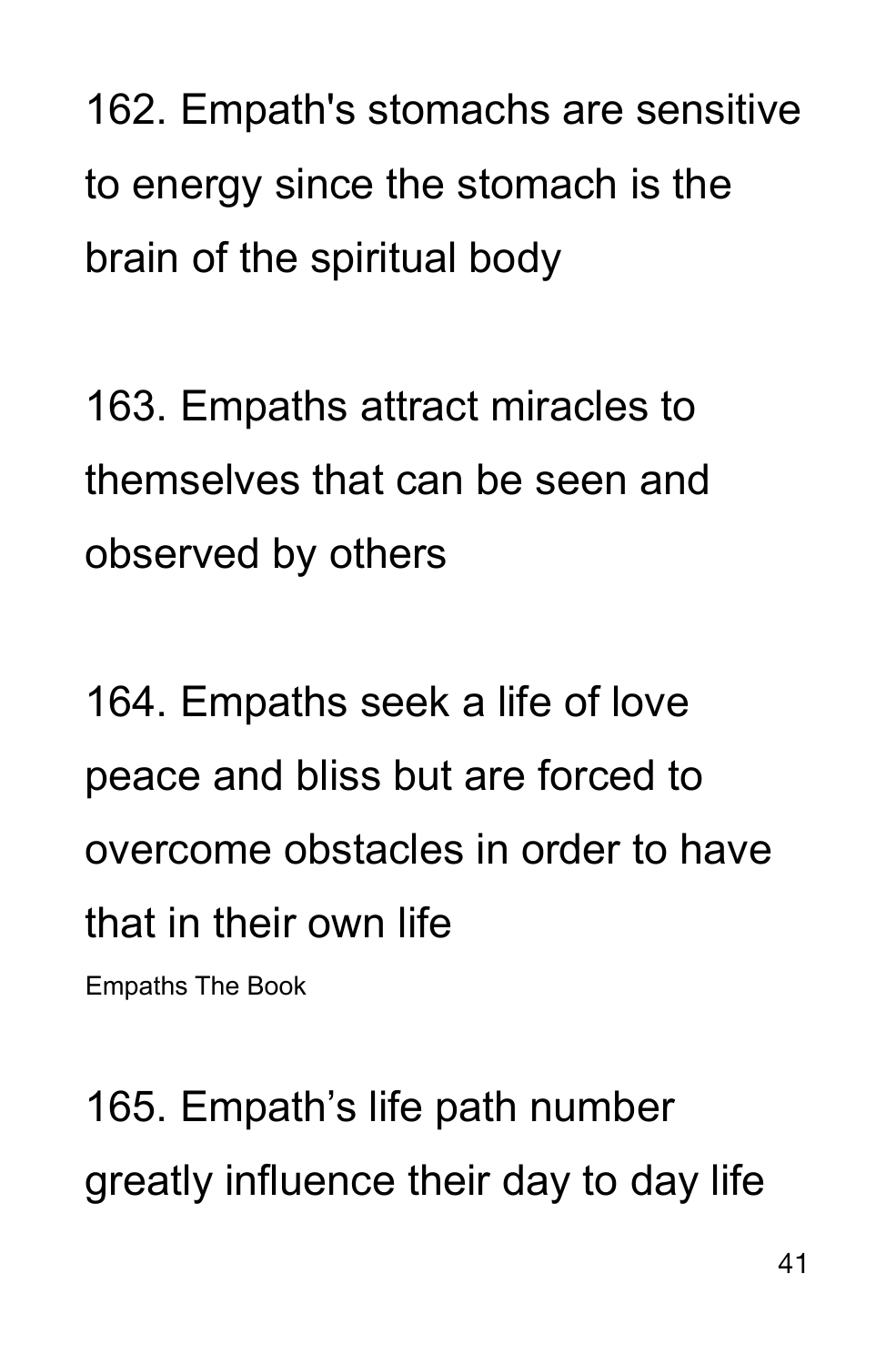166. Empath's eating habits, which can be different for each Empath, affect their emotional life

167. Empaths are sensitive to the universe around them and can even feel shifts in planets and star alignments in their own personal lives

168. Empaths are greatly affected by the transitions of the zodiac constellations

169. Empaths love making love; the act of being with another sensually is a sacred act to an Empath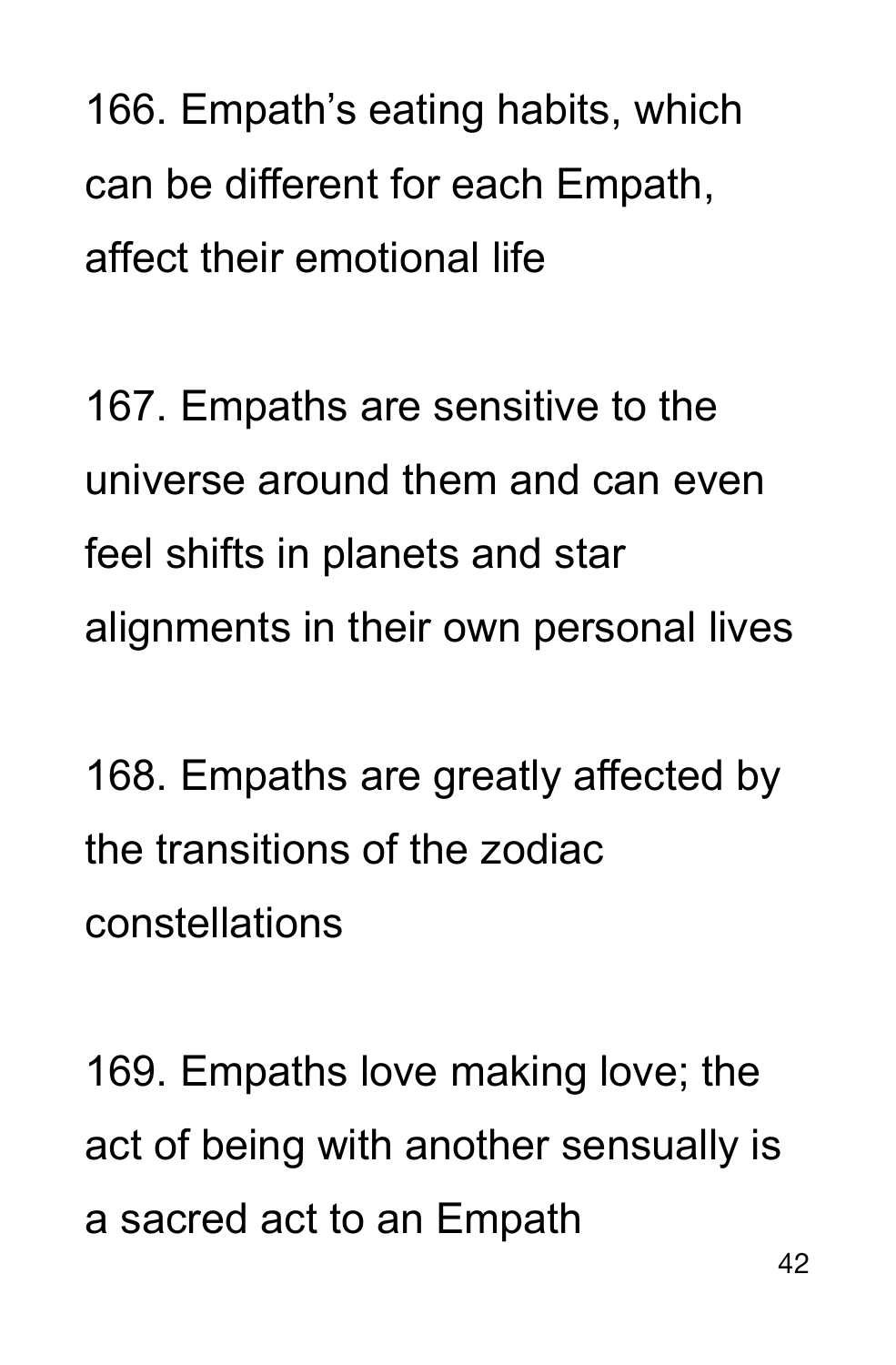170. Empaths often judge themselves too much

Empaths The Book

171. Empaths can get stuck in their emotions

172. Empaths can have mood swings if around too many different types of emotional people

173. Empaths get messages from the universe telling them what to do next

174. Empaths are hero types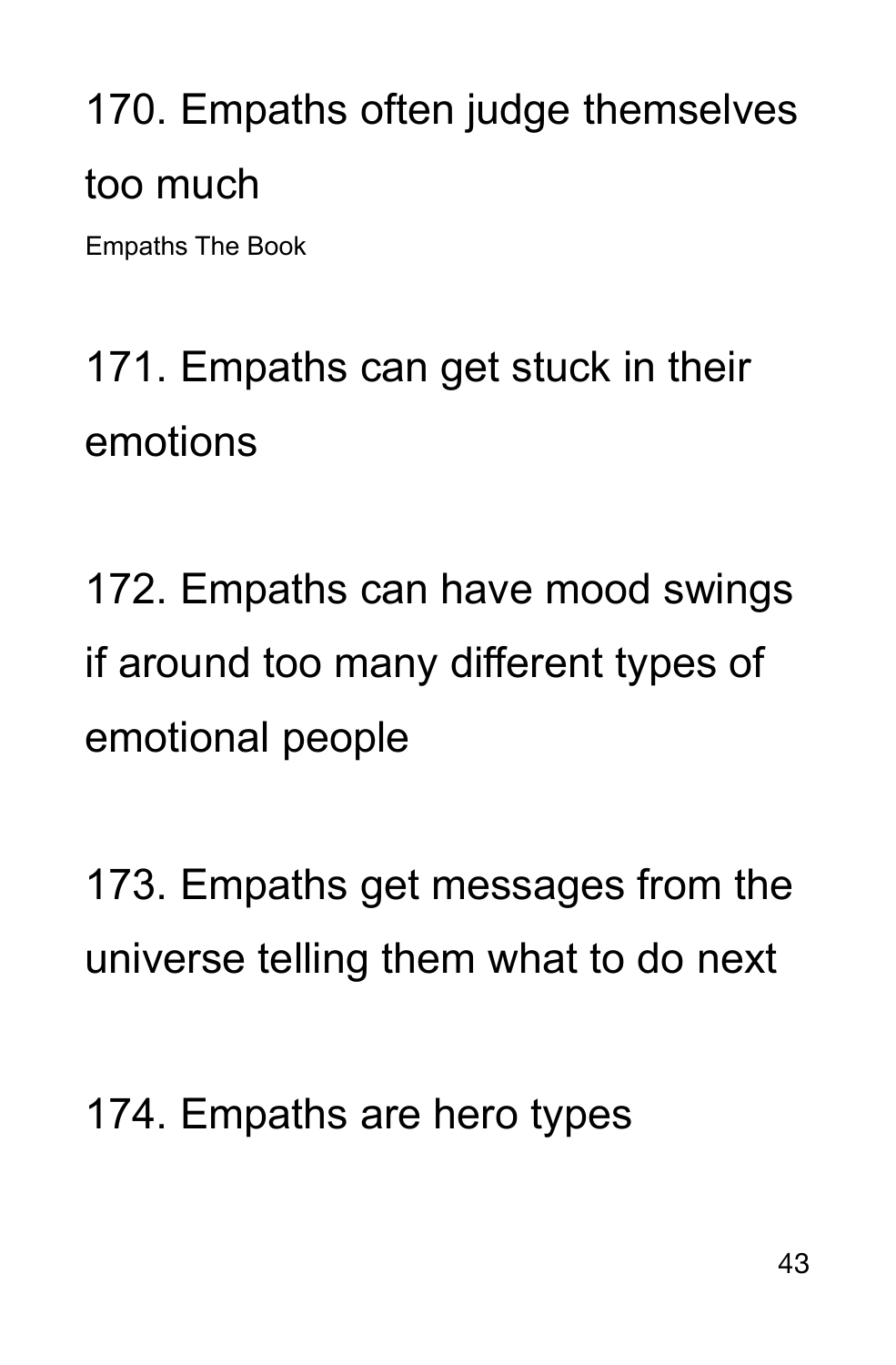175. Empaths can feel your emotional state over the phone

176. Empaths who write down how they feel win at life

177. Empaths can read your mind through the change in your mood, voice, and facial expressions Empaths The Book

178. Empaths have been targeted by government agencies in top secret programs that wanted to make them super soldiers and weapons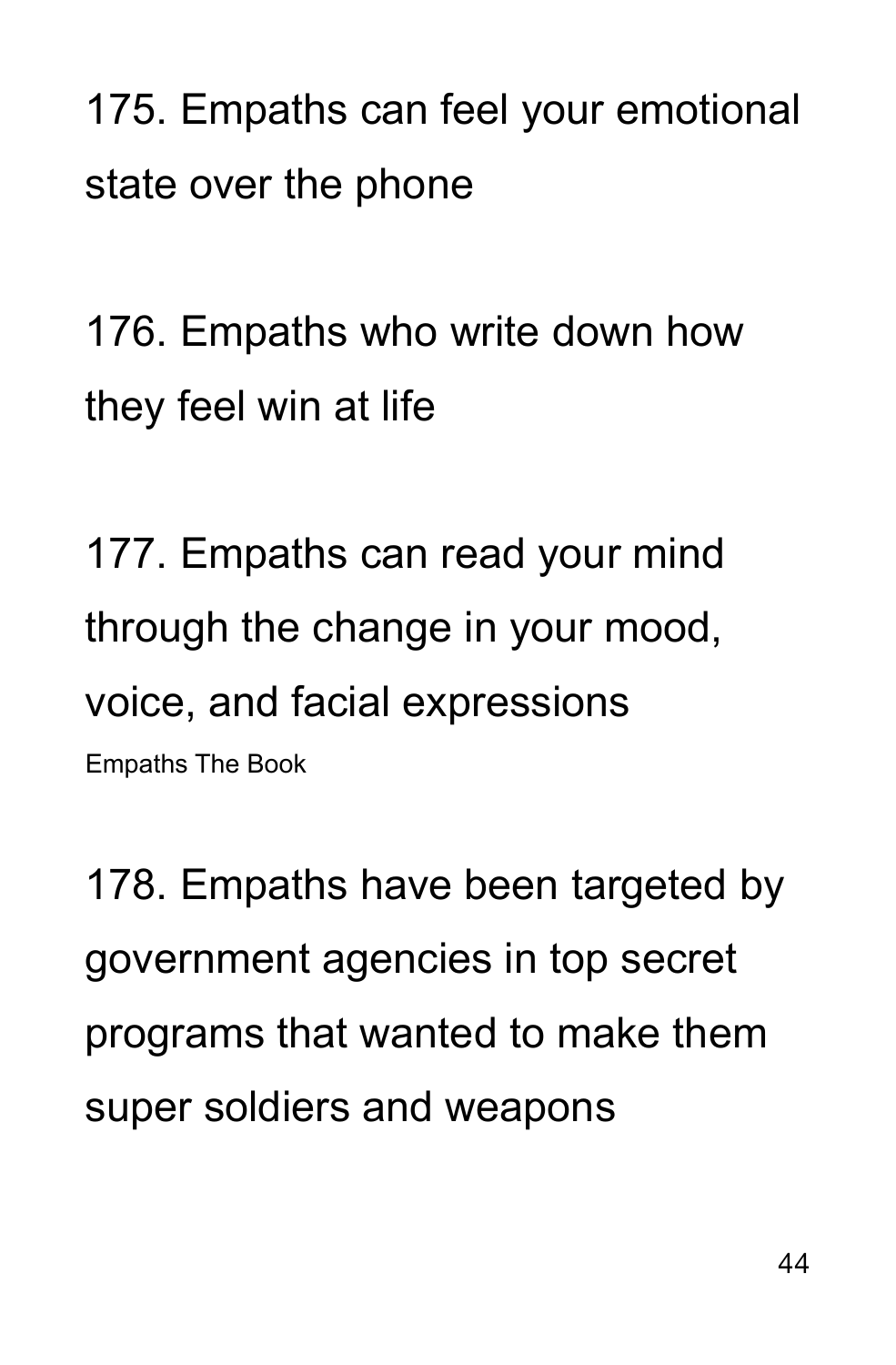179. Empaths will match your intensity if you try to argue with one

180. Empaths triple your love and give it back to you if you decide to love one

181. Empaths love music that speaks about the situations they are going through

182. Empaths are good friends; not always there when you want, but there when you need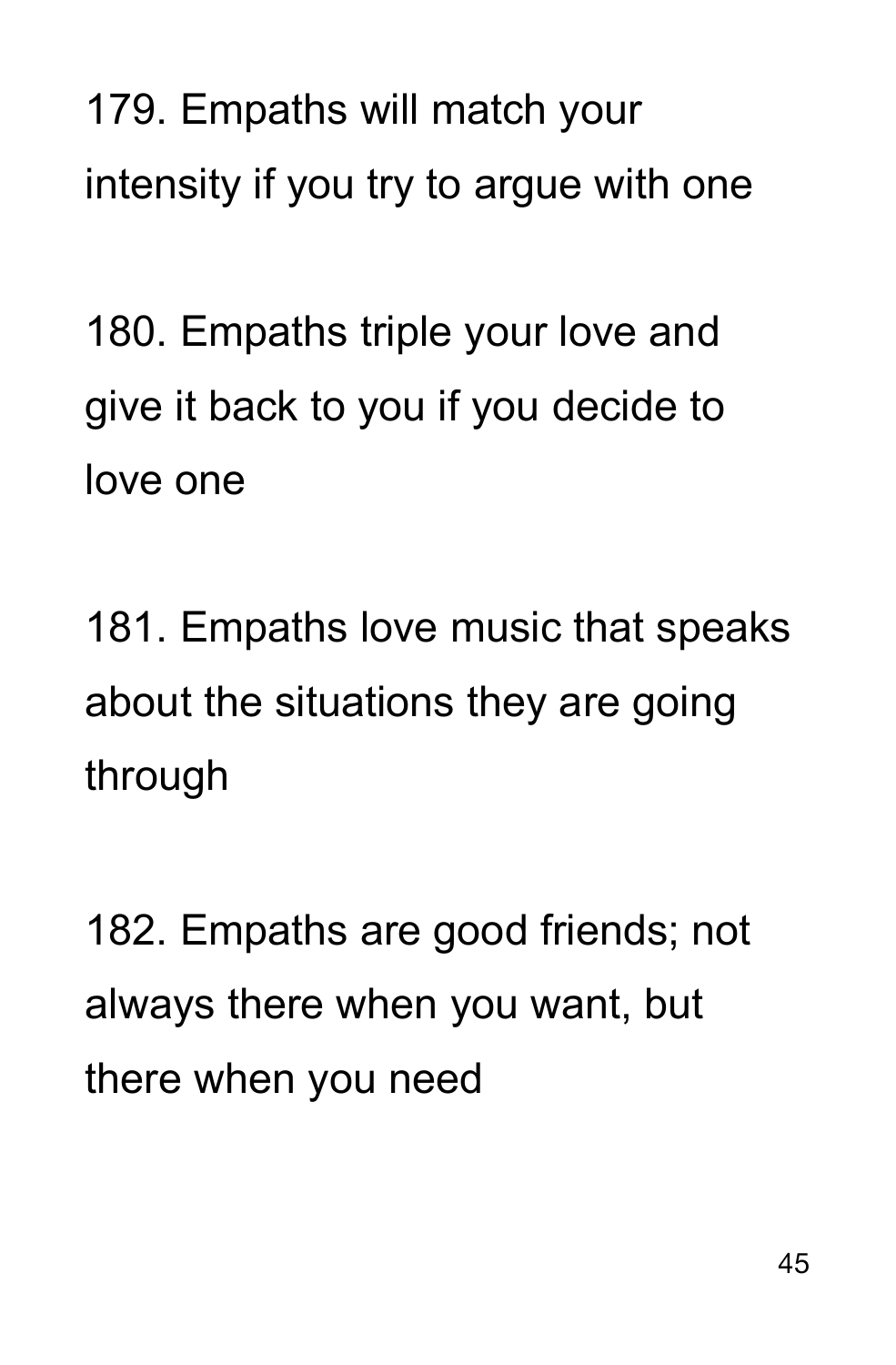183. Empaths put their family and children before anything else Empaths The Book

184. Empaths don't always like to be Empaths since it's a lot of dealing with energies and emotions

185. Empaths seek to create their own reality but often get swept up in the reality of others

186. Empaths who love their abilities win at life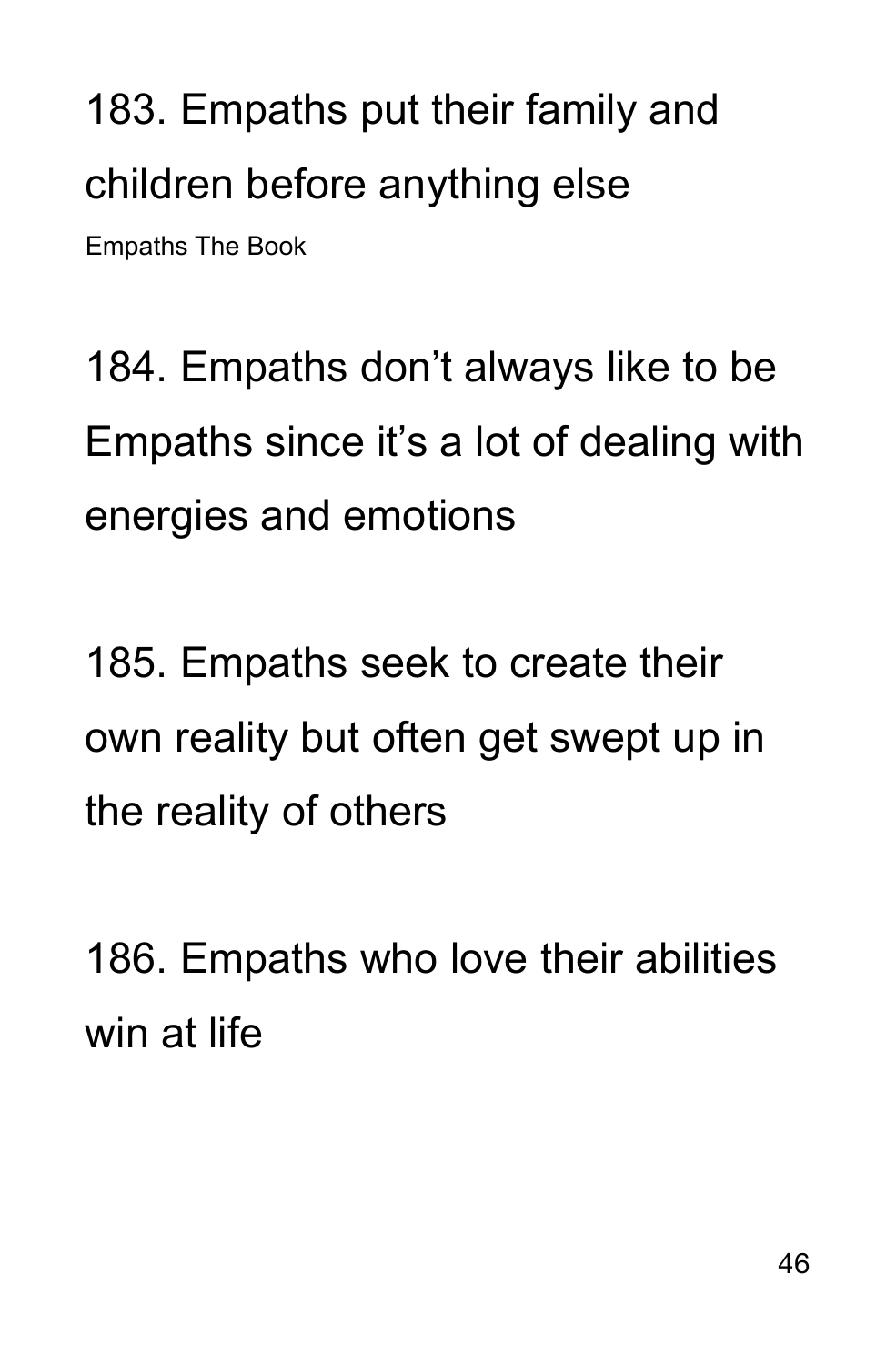187. Empaths can feel weather shifts coming with enough accuracy to avoid disasters

188. Empaths can feel emotional changes in the atmosphere around them

189. Empaths feel what you need, you just have to let them

190. Empaths should learn to say "no" without feeling bad or they will be used by many people Empaths The Book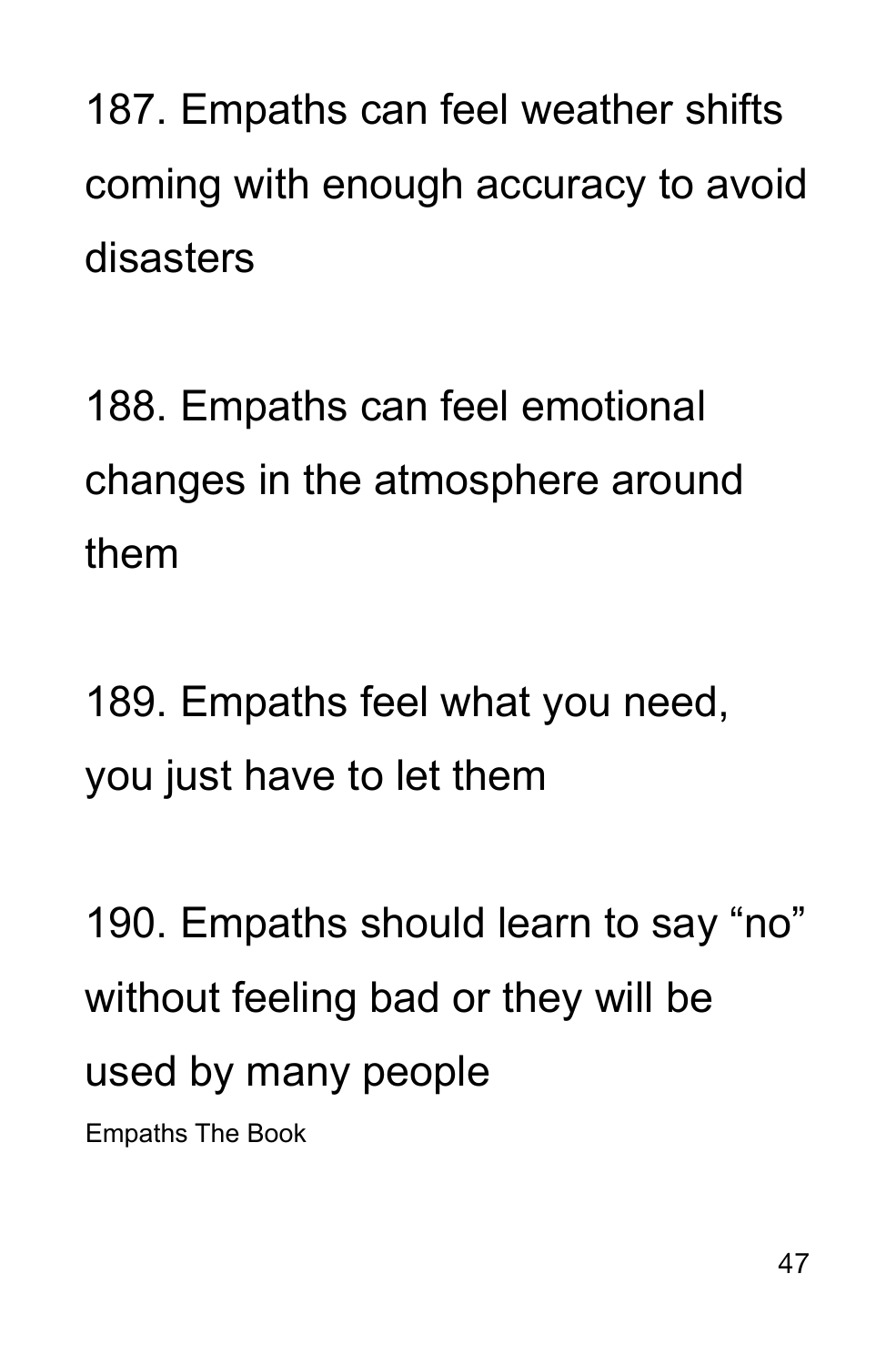191. Empaths keep their mind on things that bring peace and love to their life

192. Empaths can have weird personalities at times as they deal with the emotions of others

193. Empaths are very creative and use creativity as an escape

194. Empaths feel the pain of people far away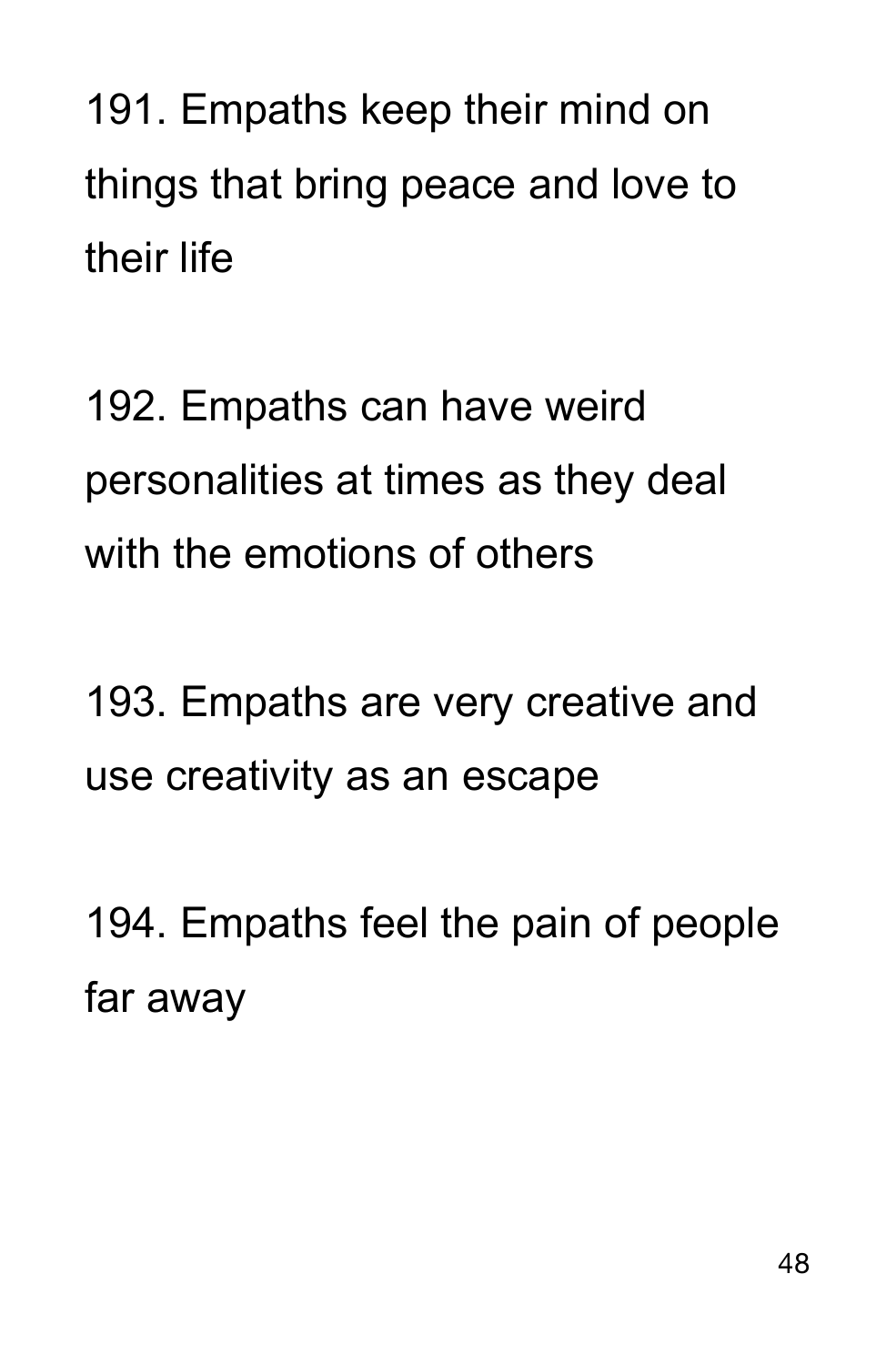195. Empaths are not always born that way and can be more empathic or less empathic at different times in their life

196. Empaths can be very emotional; know this before dating one so you remember to be nurturing instead of complaining

Empaths The Book

197. Empaths are not just human; there are animals with this ability as well like the cat, the dog, the goat, and the owl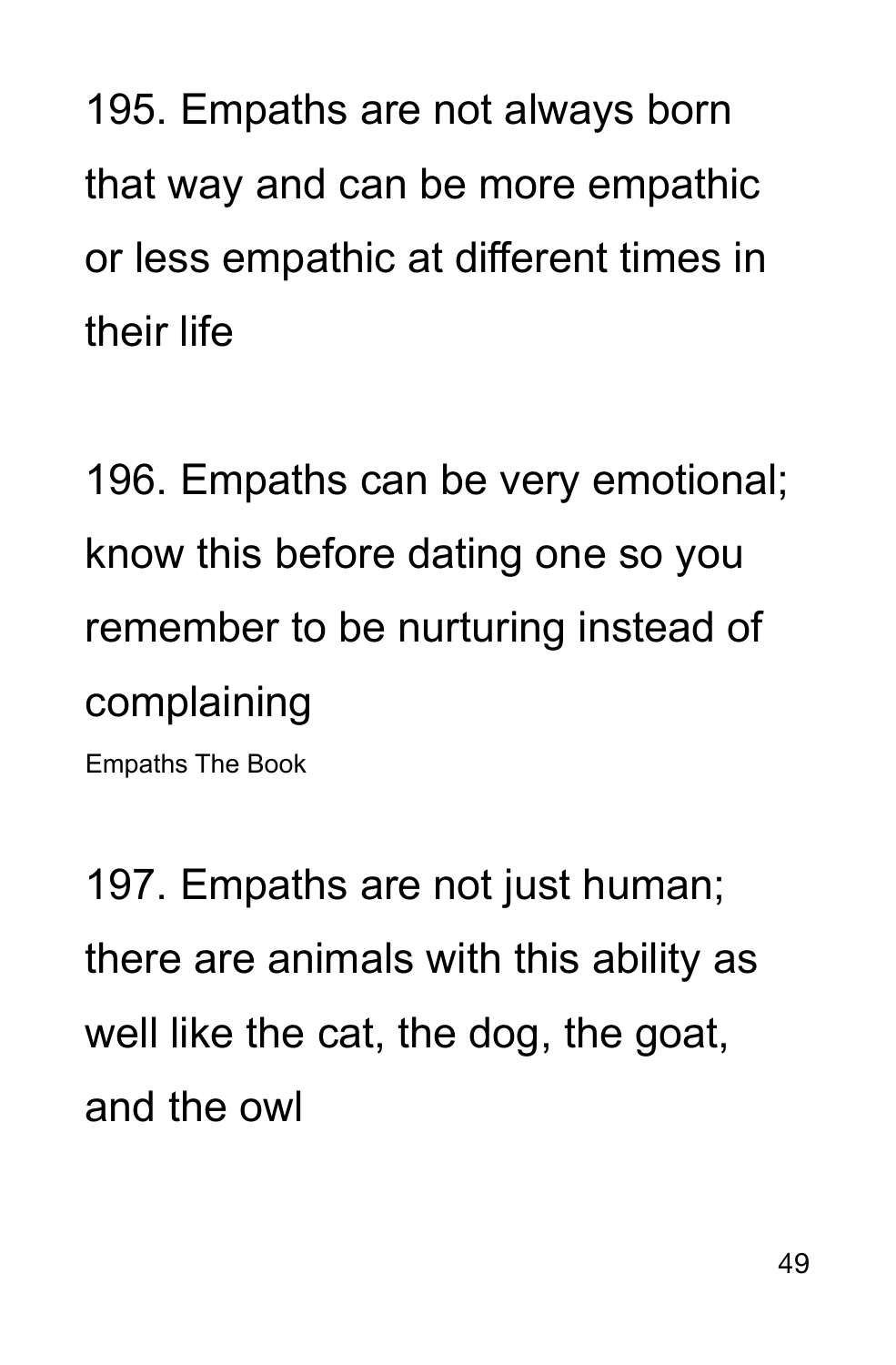198. Empaths make great actors and actresses since they express emotions well

199. Empaths heal their family traumas by changing patterns within themselves that cause them trauma

200. Empaths learn from their miracles

201. Empaths can be introverted around family growing up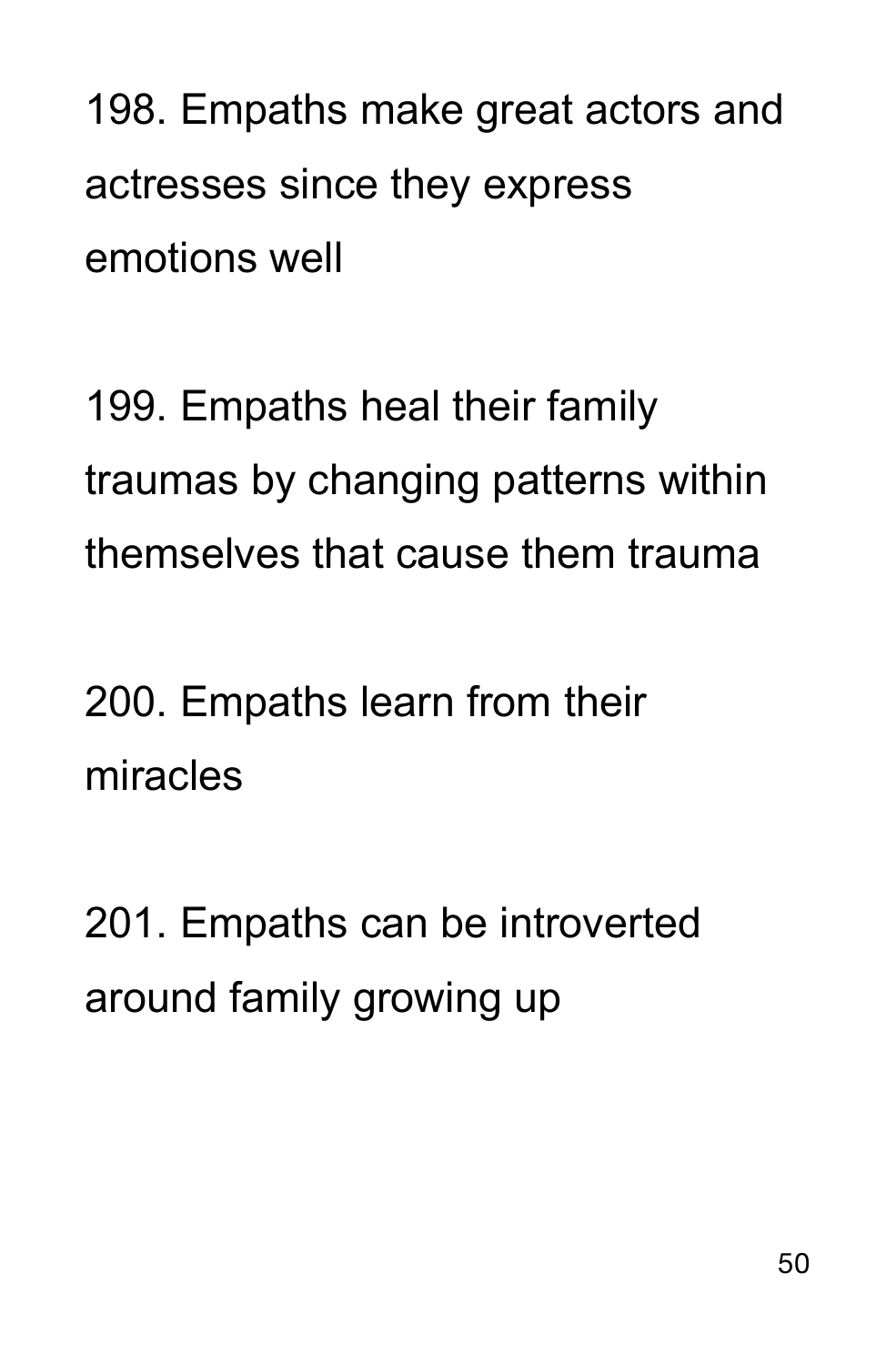202. Empaths who use chant mantras enhance their abilities, heal themselves, and win at life

203. Empaths hold onto good memories to relive them later during times when bad memories are being made

Empaths The Book

204. Empaths feel the energy of the universe so they make great reiki and empathic touch practitioners

205. Empaths live legendary lives once they take their abilities seriously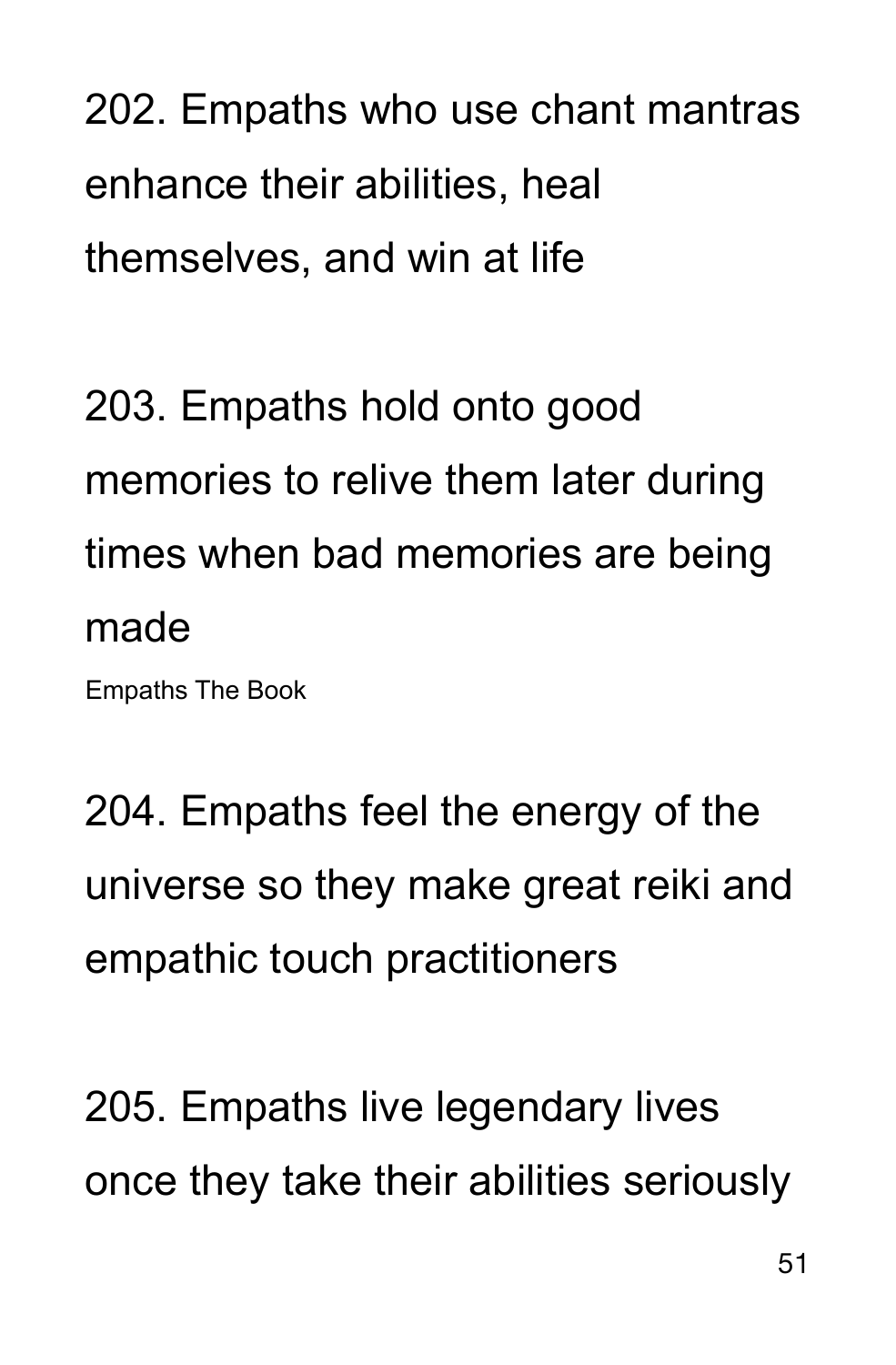206. Empaths who are in tune with nature win at life

207. Empaths are called to nature

208. Empaths love a date in nature

209. Empaths and waterfalls just get along so well

210. Empaths who learn meditation and take it serious win at life Empaths The Book

211. Empaths who learn about the third eye win at life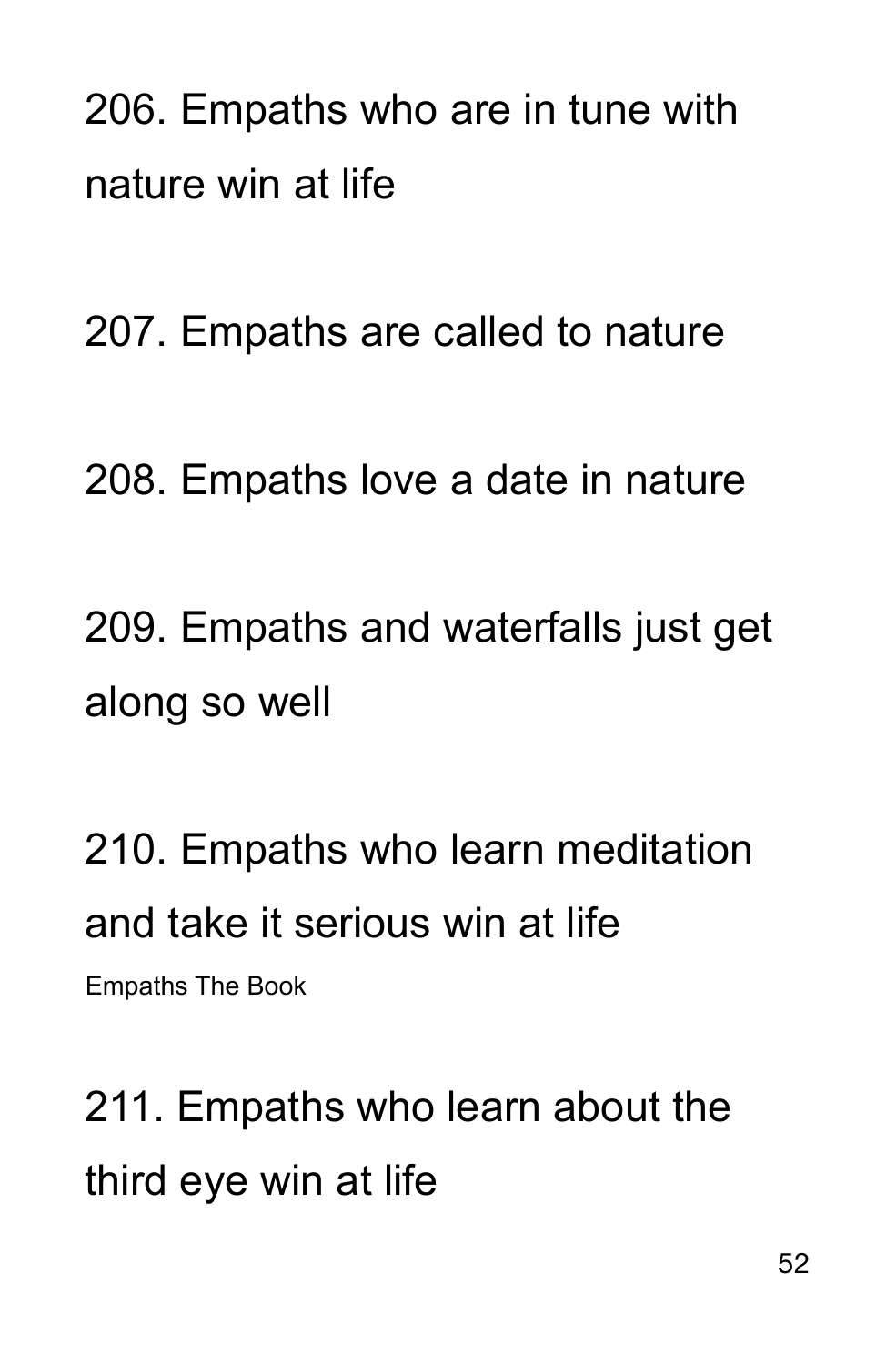212. Empaths are usually the last to talk in the conversation

213. Empaths stress you out when they are stressed in order to ease stress on themselves

214. Empaths who take walks balance their energies and win at life

215. Empaths write great stories and have vivid imaginations

216. Empaths stop what they are doing to help others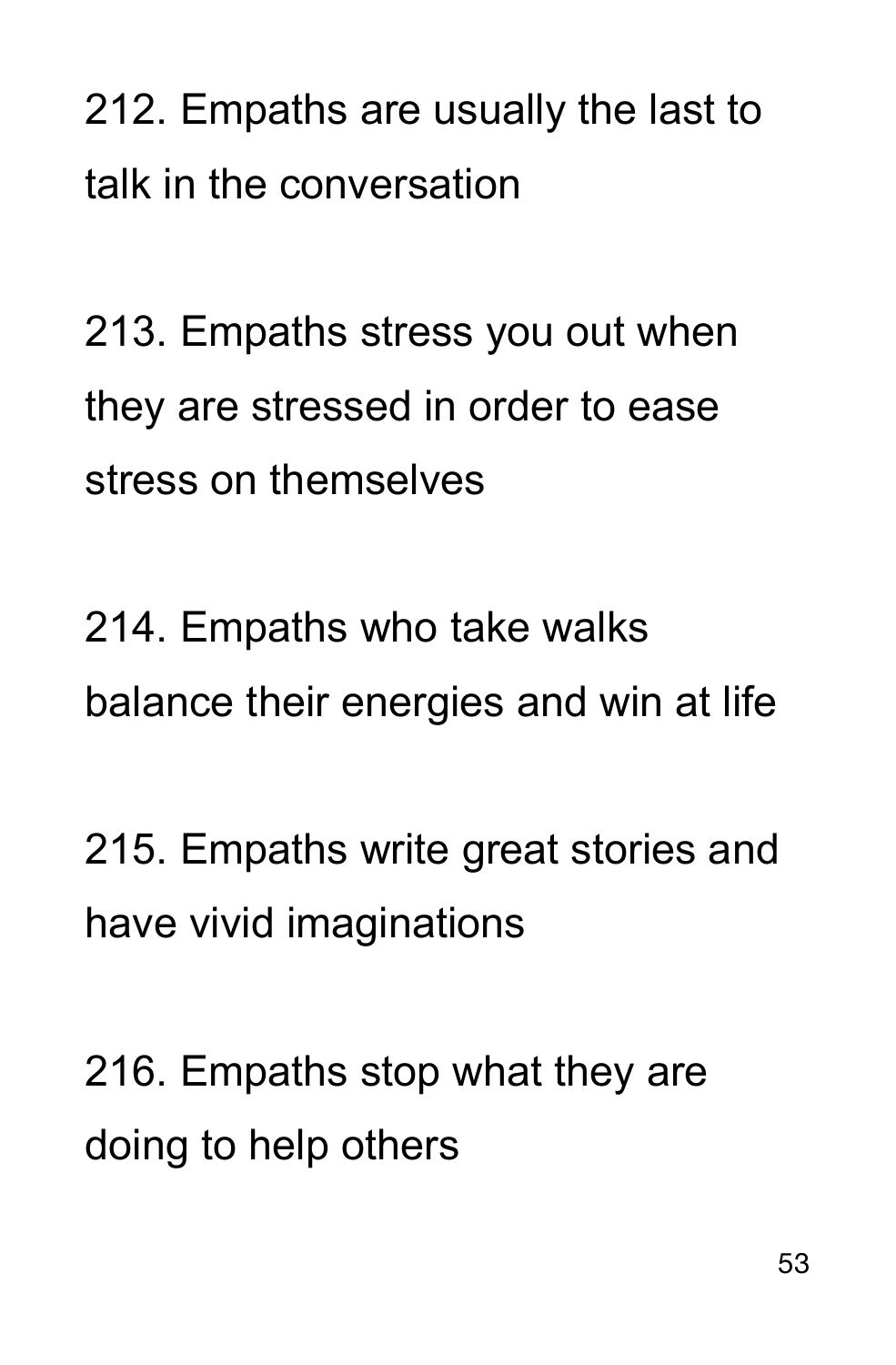217. Empaths are the person helping the old lady walk across the street Empaths The Book

218. Empaths know that peace and love make the world a good place to live in

219. Empaths who know that love comes from us not to us are better at being Empaths and therefore win at life

220. Empaths make good plans that change their life instead of just allowing fate to take over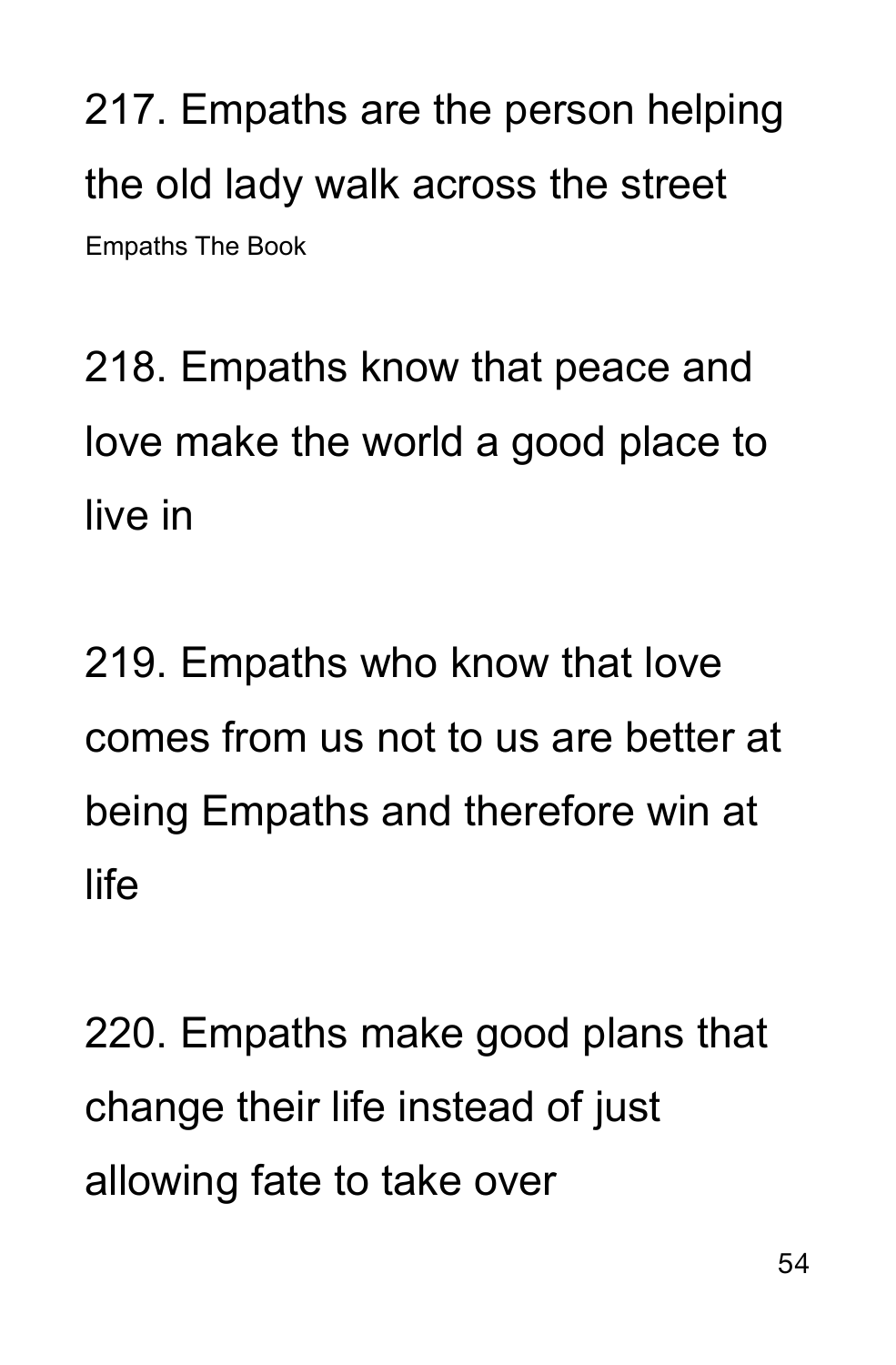221. Empaths feel the future coming

222. Empaths feel your moods and it makes them moody or less moody depending on how moody you are

223. Empaths who practice martial arts have better energy control and therefore win at life

224. Empaths love to feel comfortable Empaths The Book

225. Empaths who feel comfortable experience inner bliss and this occurrence heals others around them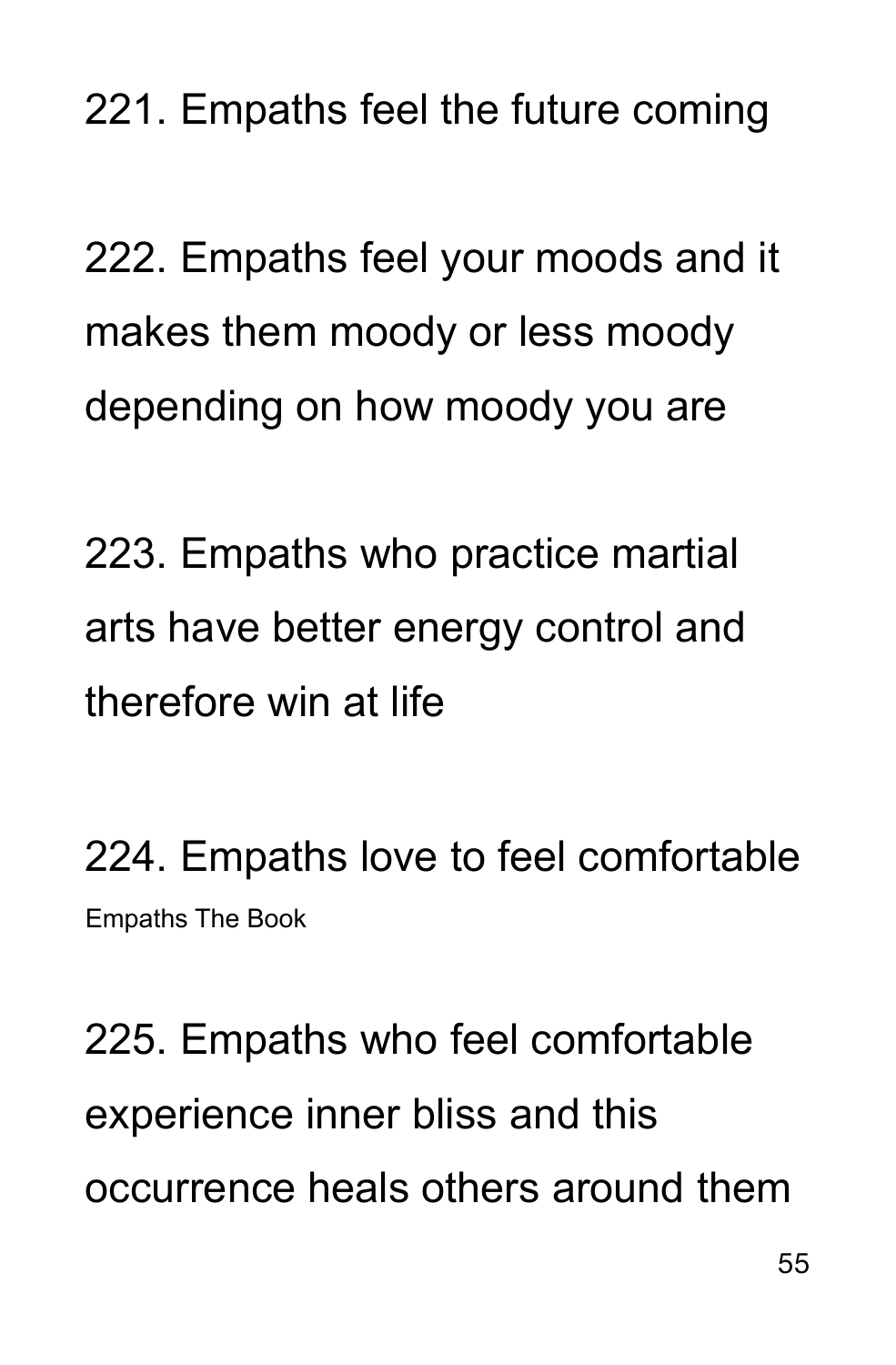226. Empath leaders are more diplomatic and less aggressive

227. Empaths listen to their heart over their brain

228. Empaths who date see miracles together

229. Empaths feel the tether of other people's emotions

230. Empaths who learn how to sever spirit ties when needed win at life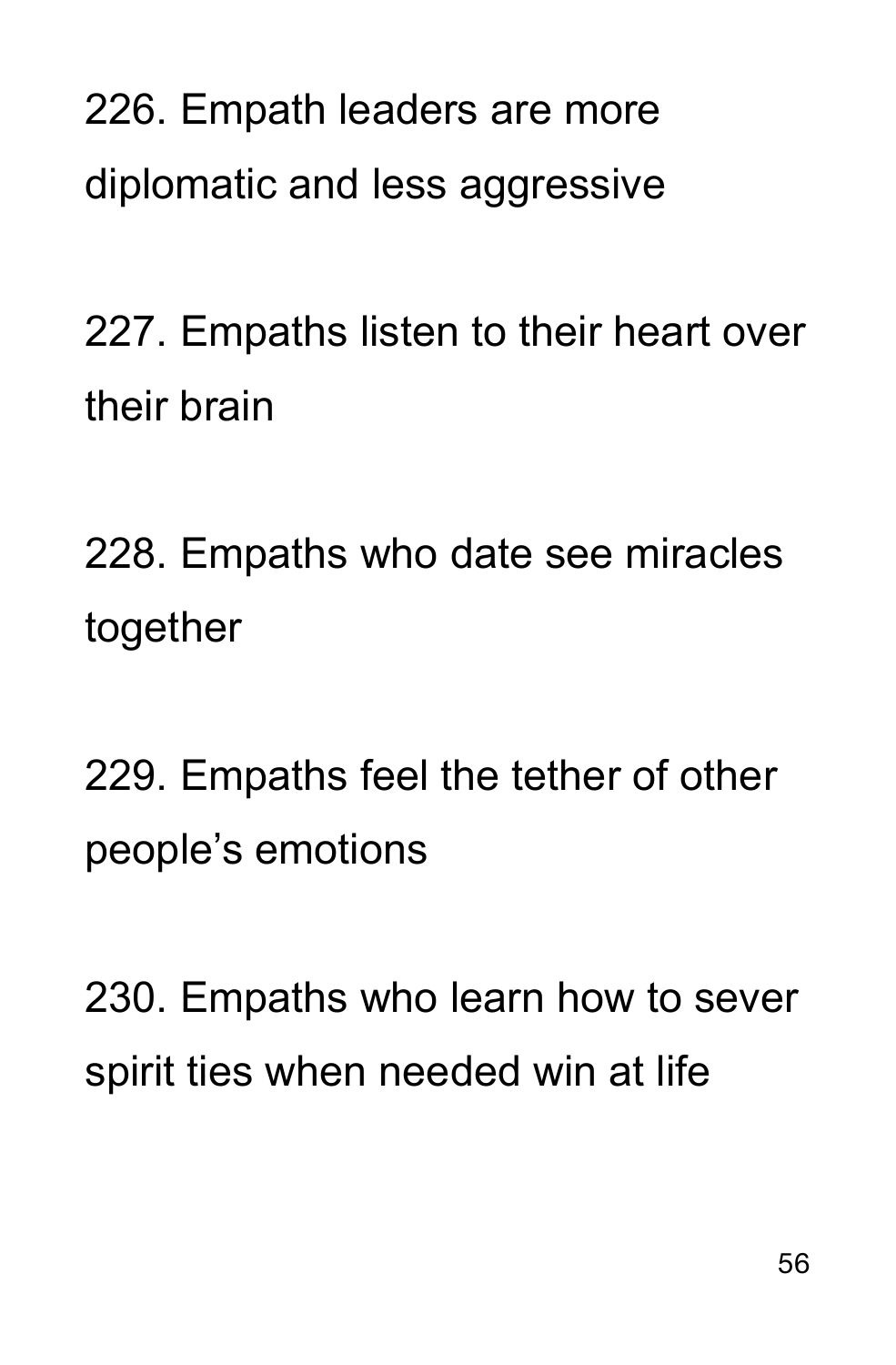231. Empaths don't need long conversations to know how you feel Empaths The Book

232. Empaths are loving people who seek love as often as possible

233. Empaths who master the power of the smile win at life

234. Empaths catch feelings easily

235. Empaths take on the traits of their parents but seek to fix the spiritual dilemmas their parents suffered from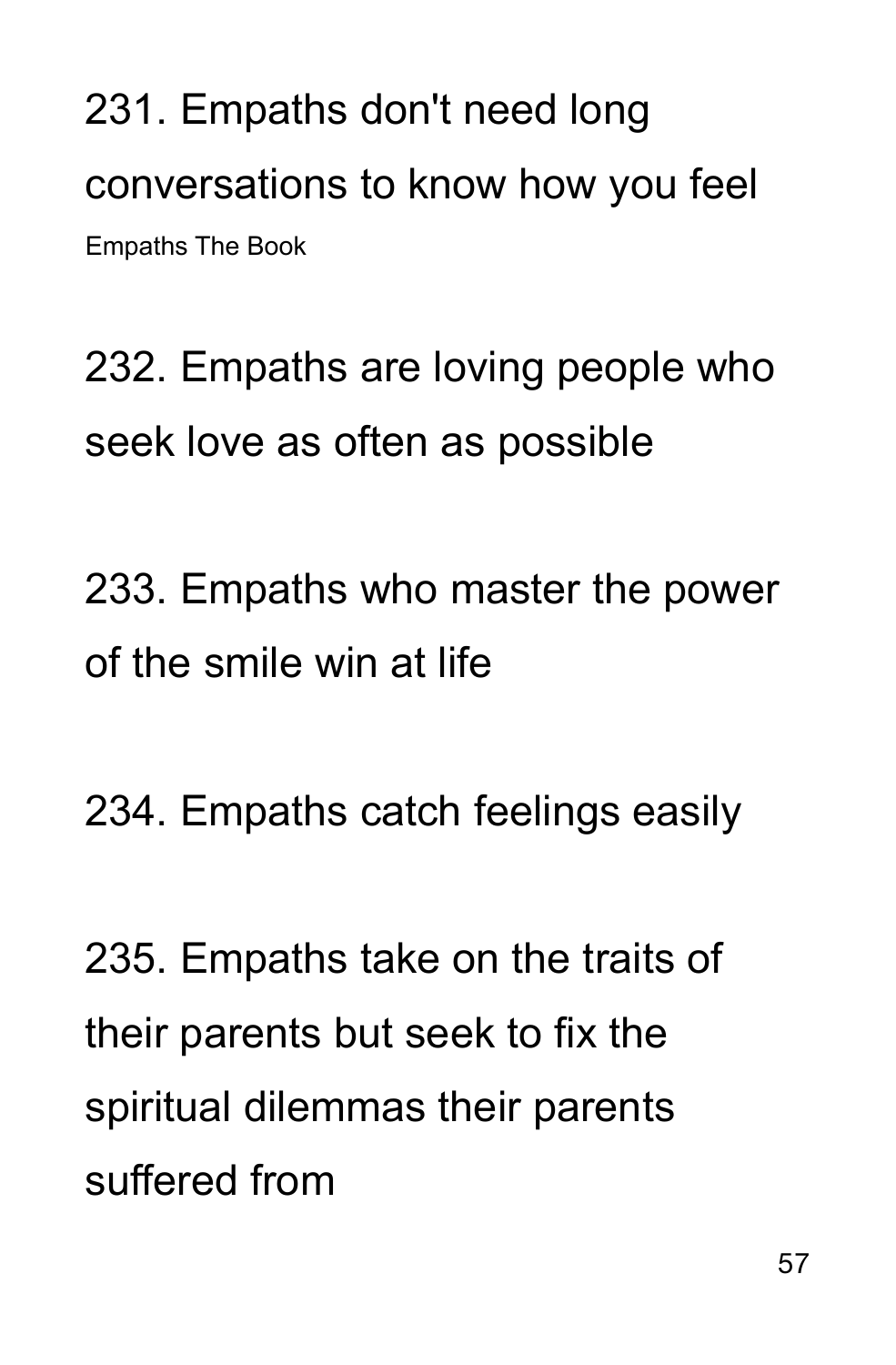236. Empaths hold a lot in, without telling people, to protect themselves and others from uncertain feelings

237. Empaths feel sleepy when the people around them start to feel sleepy

238. Empaths are bad vibe furnaces using their own vessel to dissipate the bad vibes in others

Empaths The Book

239. Empaths can feel your childhood traumas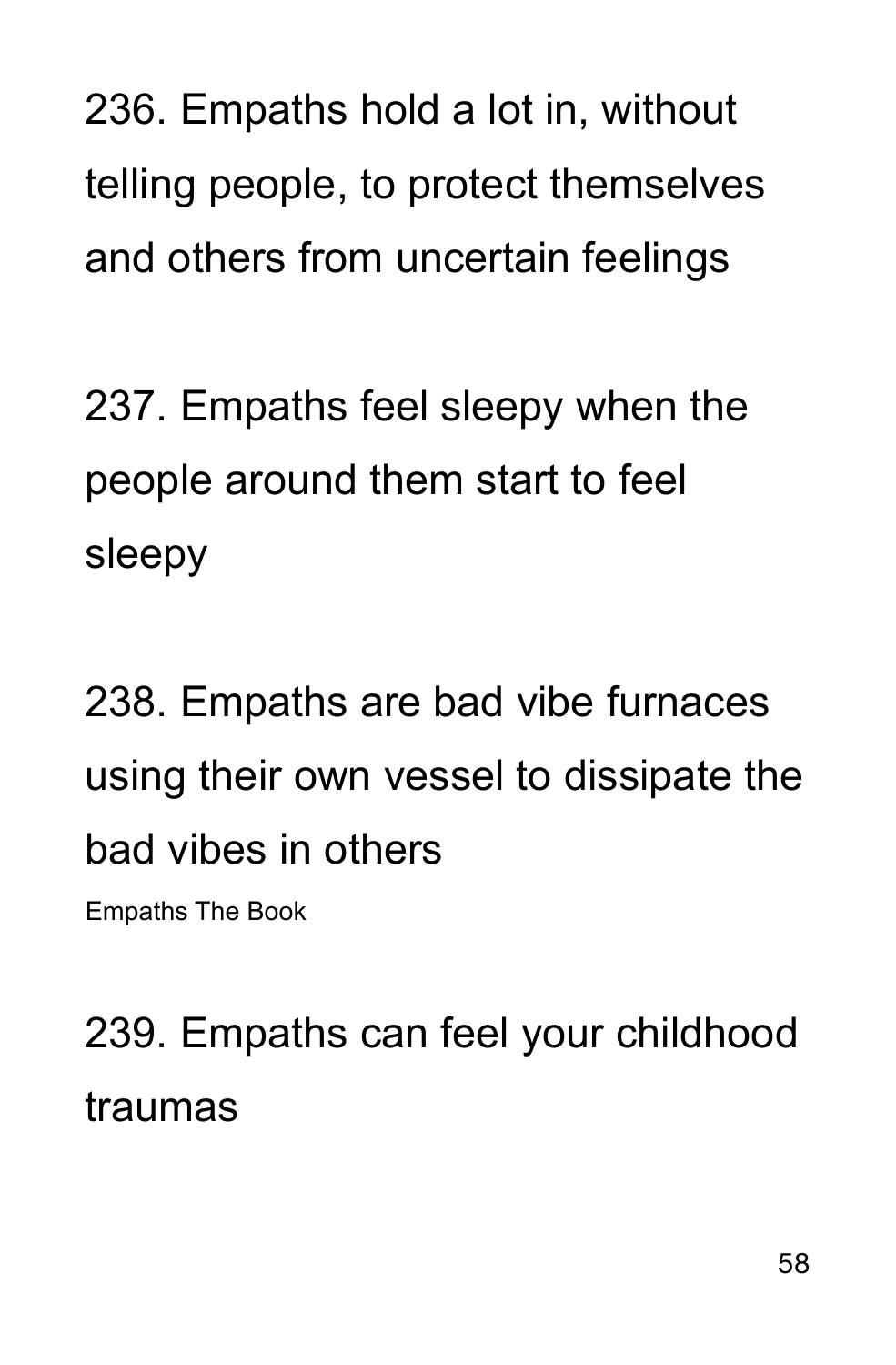240. Empaths like socializing but love being alone relaxing

241. Empaths live according to the mood

242. Empaths will walk on eggshells to avoid conflict

243. Empaths, even if prepared for battle, will opt for peace in a situation to avoid draining energy

244. Empaths who have Empath friends win at life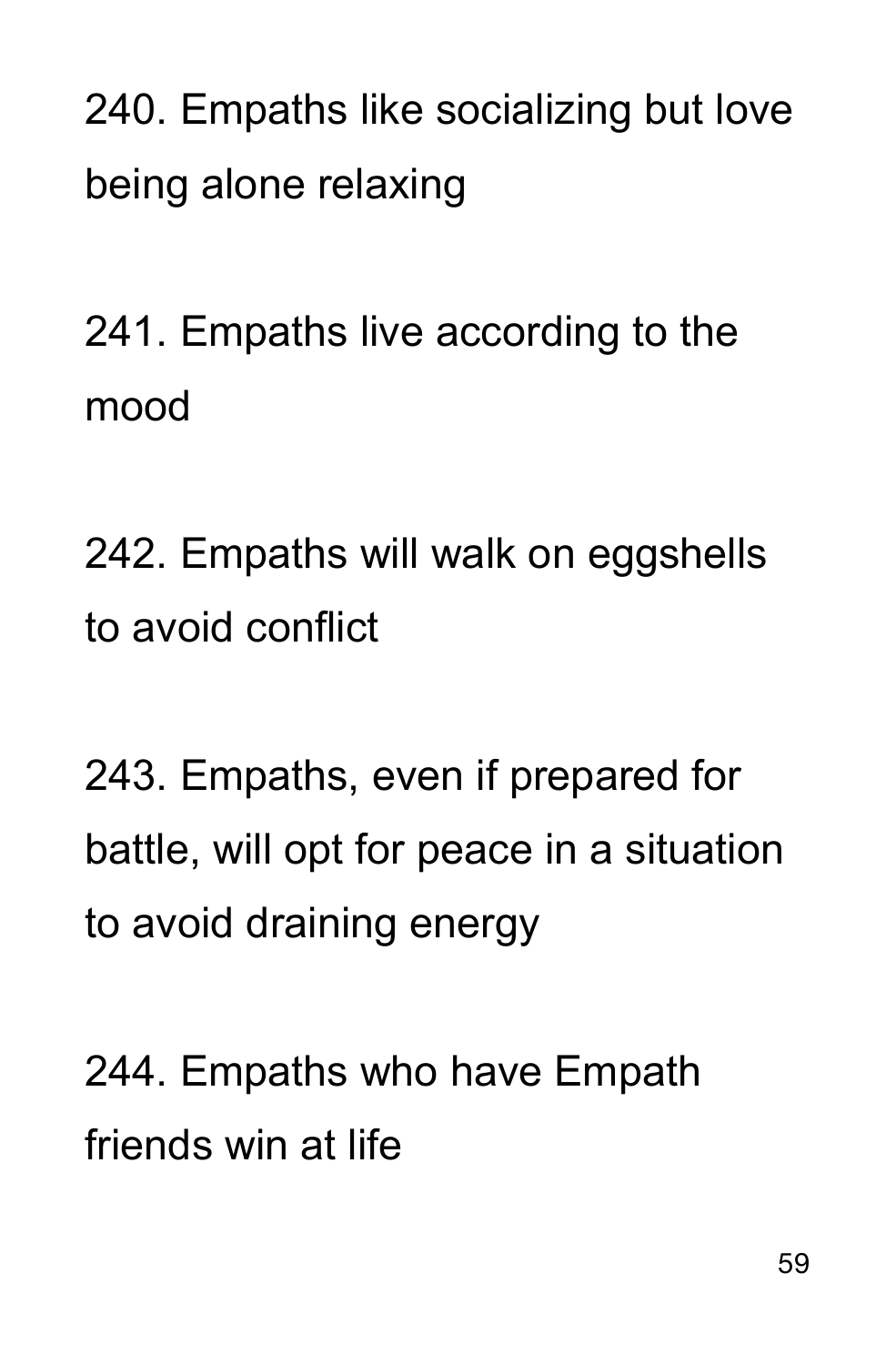245. Empaths who keep their spaces sacred are better prepared for healing and therefore win at life Empaths The Book

246. Empaths are lovers and fighters and all other emotions in between

247. Empaths who can stay focused even when emotional win at life

248. Empaths will accept your invitation then not show up to save themselves from awkward energy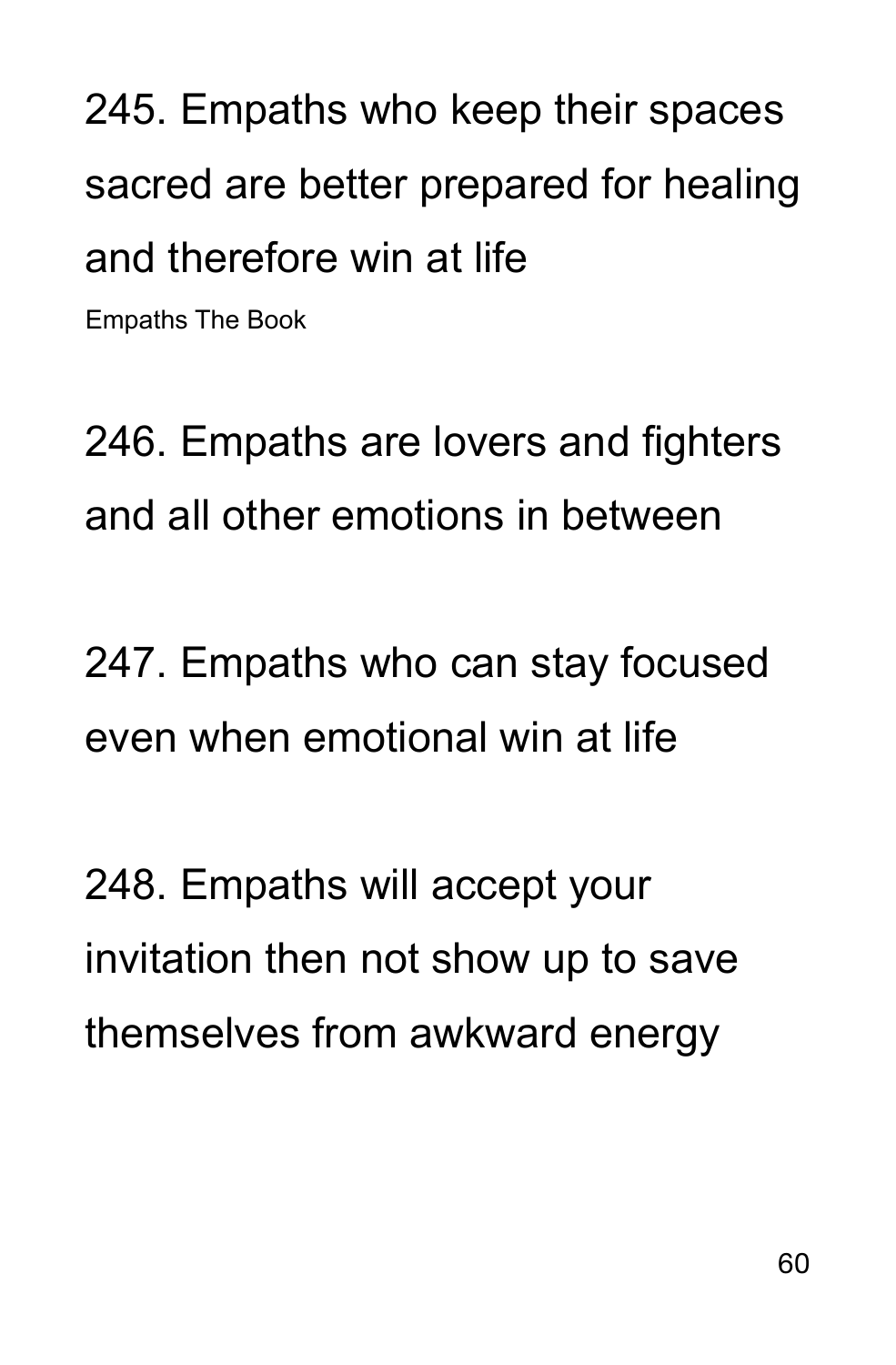249. Empaths like to talk about feelings

250. Empaths have close bonds with their pets

251. Empaths love love more than anything else; even careers and goals become based around the desires of the heart

252. Empaths are great listeners

253. Empaths listen to the things not being said

Empaths The Book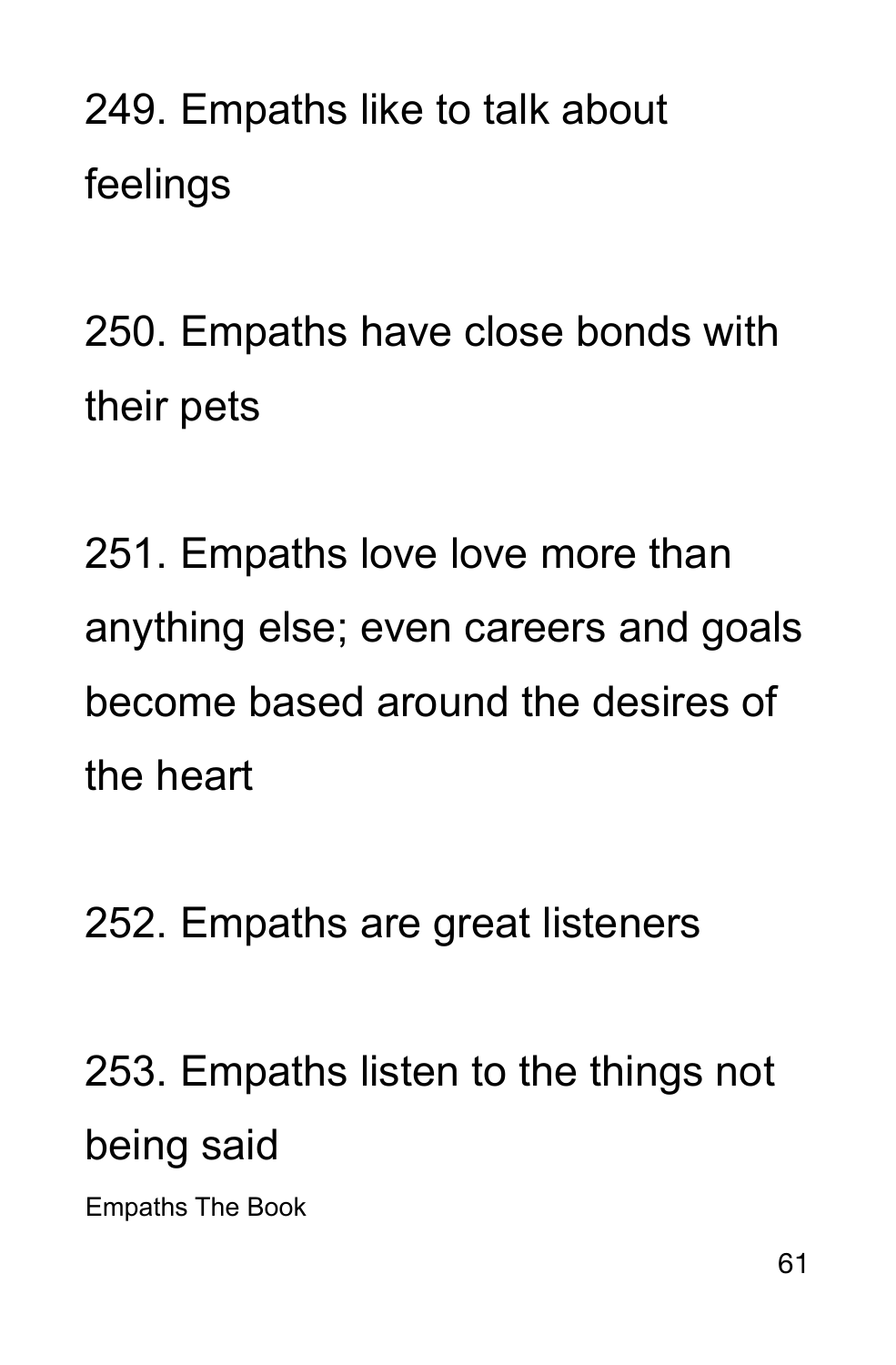254. Empaths feel the emotional temperament of crowds

255. Empaths who grow gardens are better at controlling their energies and therefore win at life

256. Empaths won't go places where there are bad vibes

257. Empaths love good guidance

258. Empaths who educate themselves about being an Empath win at life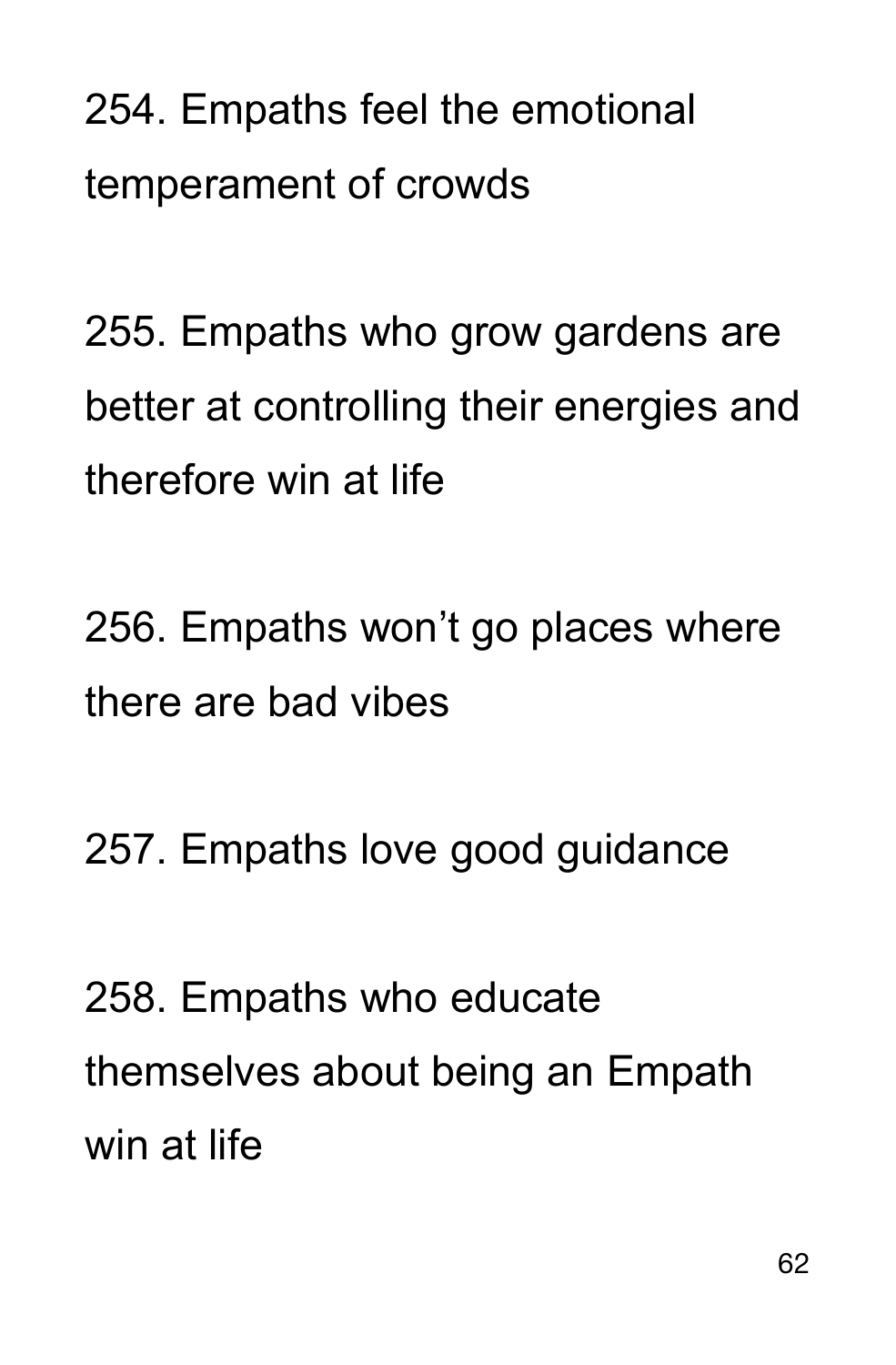259. Empaths are nature's way of keeping humans emotionally in check

260. Empaths who date hurt people, often heal them and help them to become emotionally balanced Empaths The Book

261. Empaths can sense when something important is about to happen

262. Empaths should be mindful of what they say because they tend to speak things into existence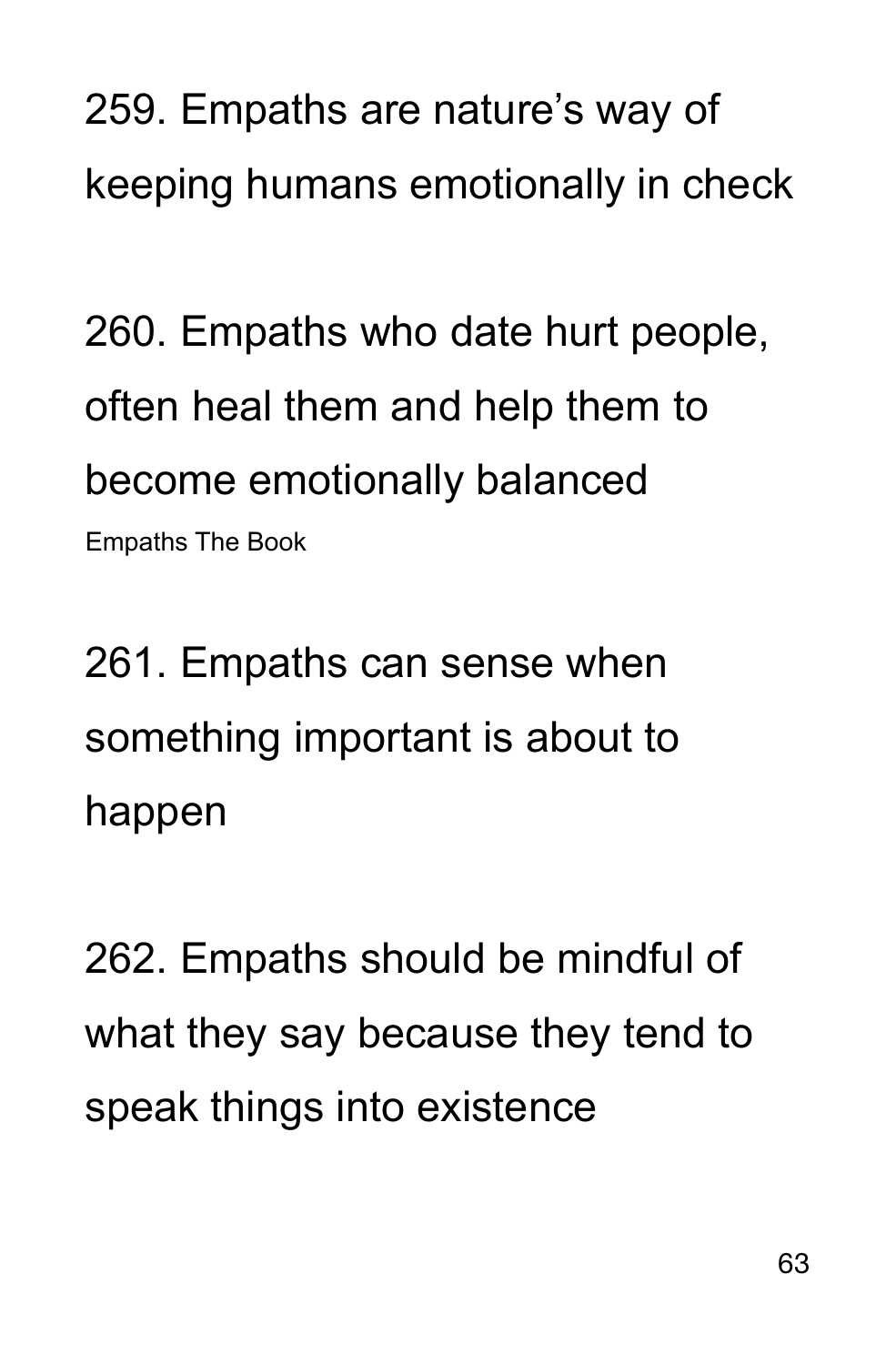263. Empaths can predict future events with their intuition

264. Empaths know when you're telling the truth or when you're thinking something else

265. Empaths can have quick tempers if always around emotionally unstable people

266. Empaths just need peace to heal

267. Empaths feel their way into and out of situations

Empaths The Book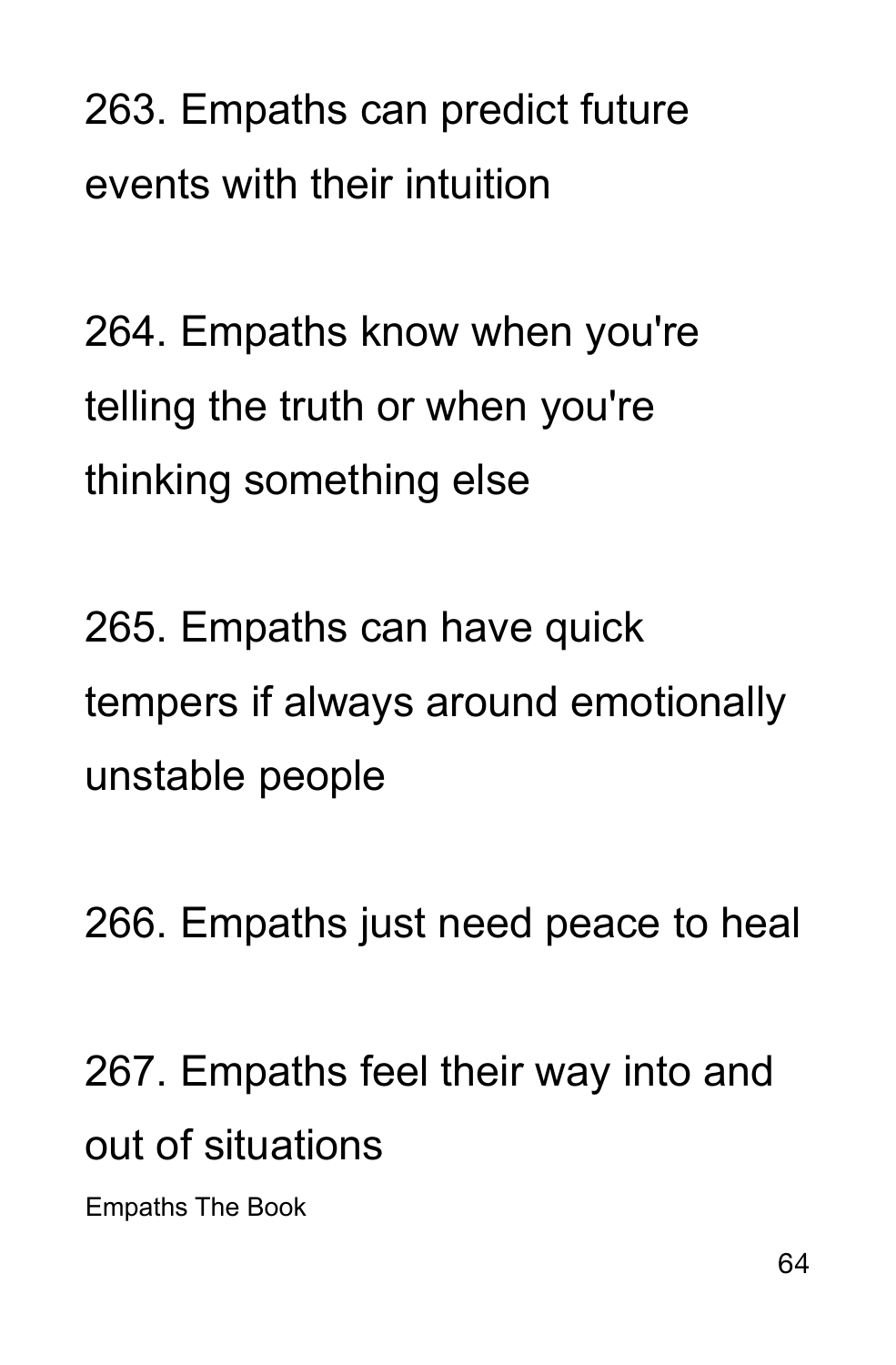268. Empaths who experience trauma at a young age seek to correct these things in the world later on in life

269. Empaths love to make love…and peace

270. Empaths will show you so much love when they have a crush on you

271. Empaths hear and see signs from the universe in nature, in numbers, and in random conversations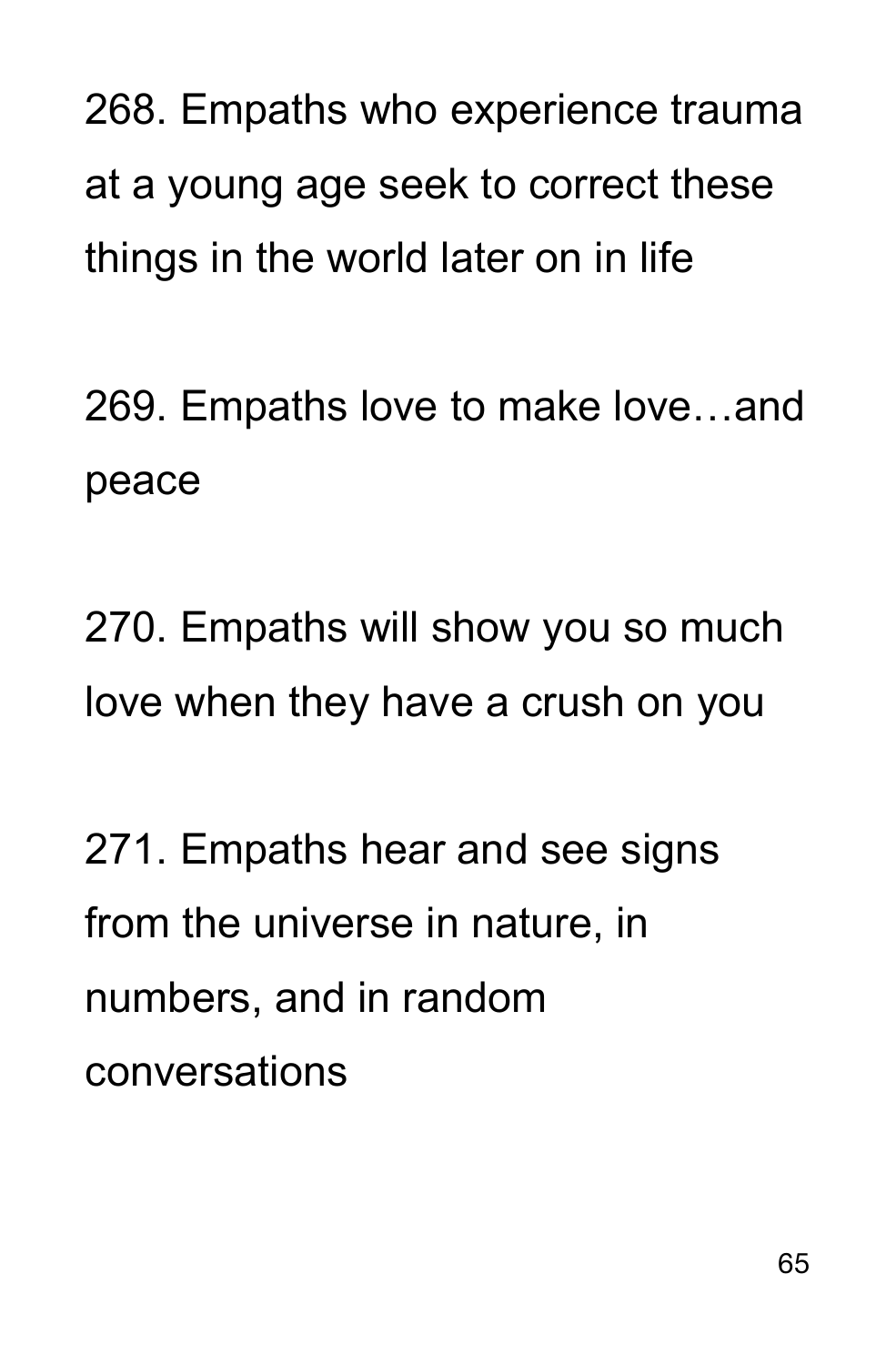272. Empaths who use their abilities to foreshadow things before they happen to avoid bad situations or take advantage of good situations win at life

273. Empaths should be as honest as possible because karma works fast for Empaths

Empaths The Book

274. Empaths who feel like they want something enough manifest that thing or something like that thing pretty fast

275. Empaths live for love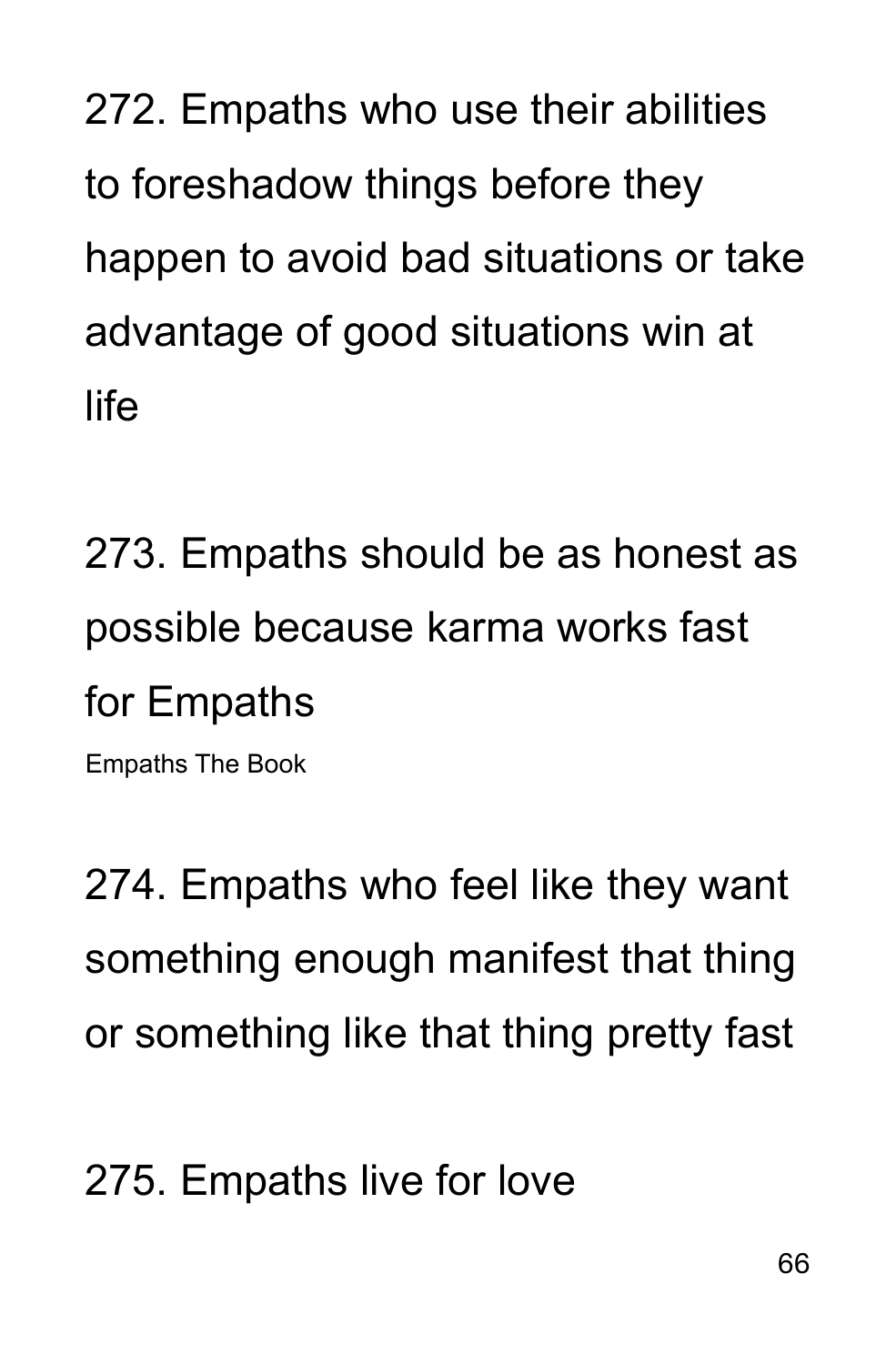### 276. Empaths want everyone to win at life

# 277. Empaths love cute adorable things

278. Empaths don't like aggressive politicians

279. Empaths feel the best when in their comfort zones

280. Empaths can get stuck in their comfort zones so Empaths who take risks to get farther in life win at life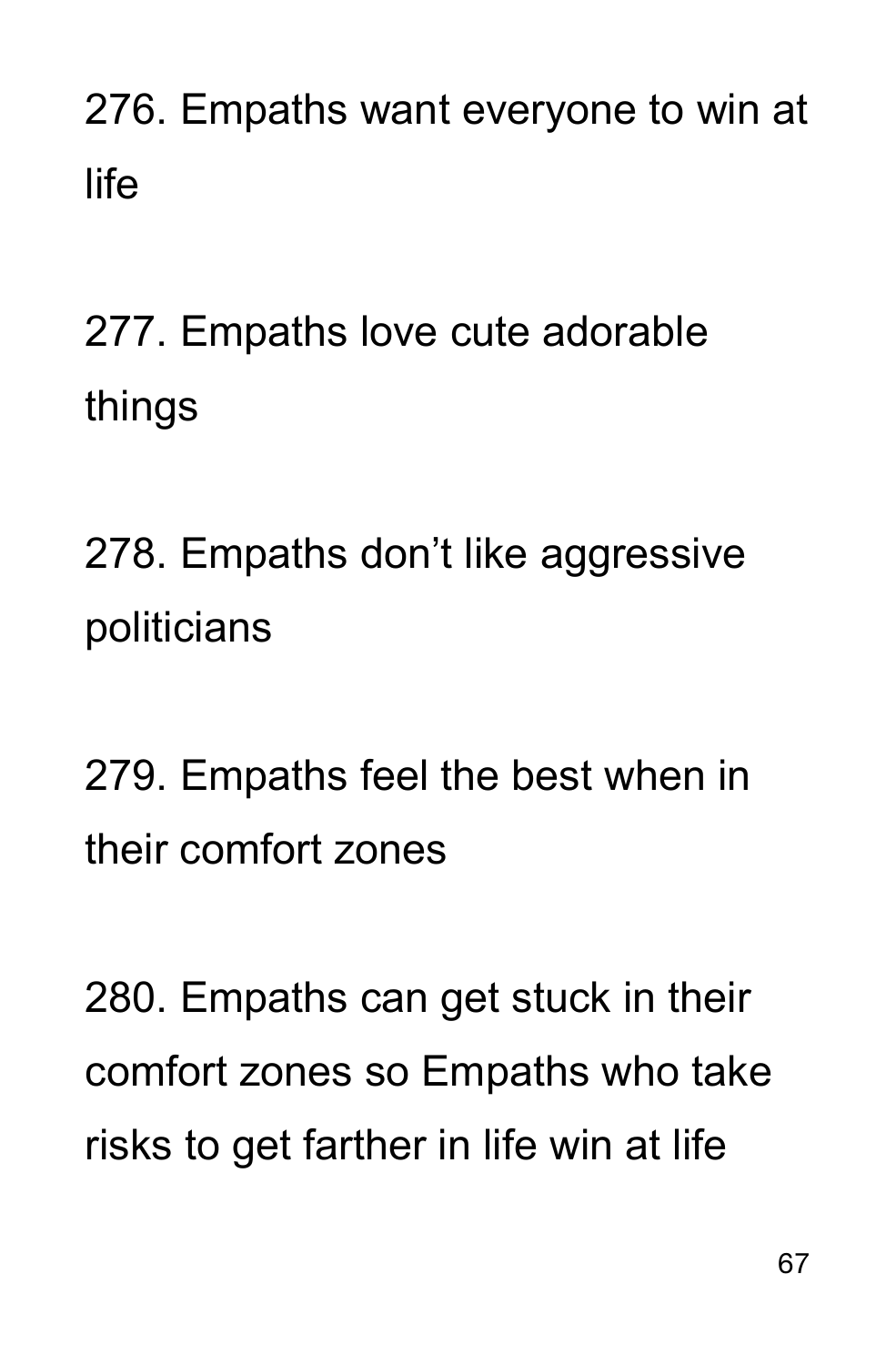281. Empath's dreams contain important signs and messages for the Empath and others Empaths The Book

282. Empaths who meditate receive great ideas and epiphanies

283. Empaths can unconsciously take on the emotions of another and not be sure exactly who they received the emotions from

284. Empaths can become depressed when they are lacking love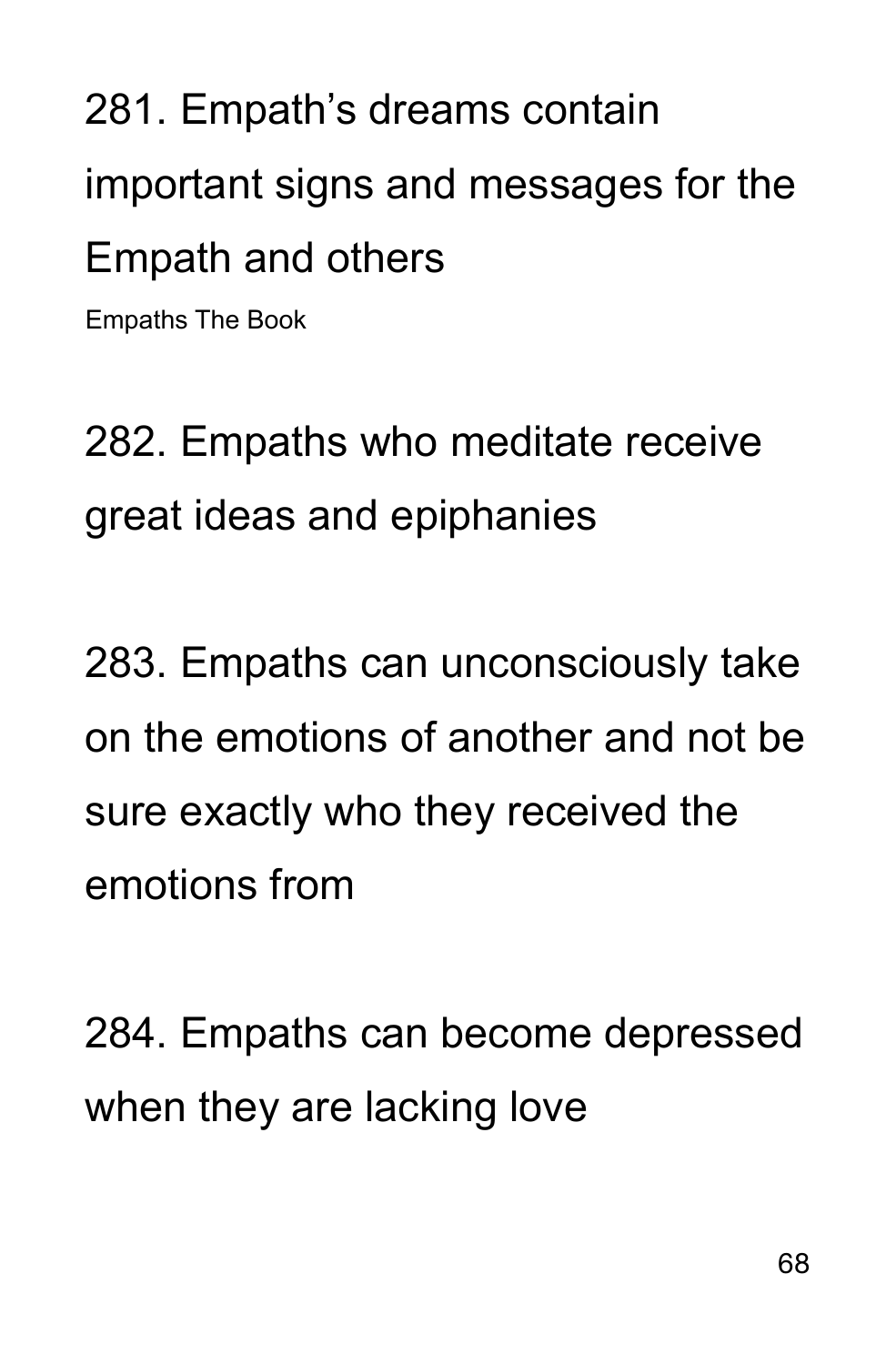285. Empaths do better around people who are sensitive to their emotions

286. Empaths have visions of their own future

287. Empaths have a gift but don't always see it as a gift

288. Empaths should purposely avoid bad energy Empaths The Book

289. Empaths should purposely emit good energy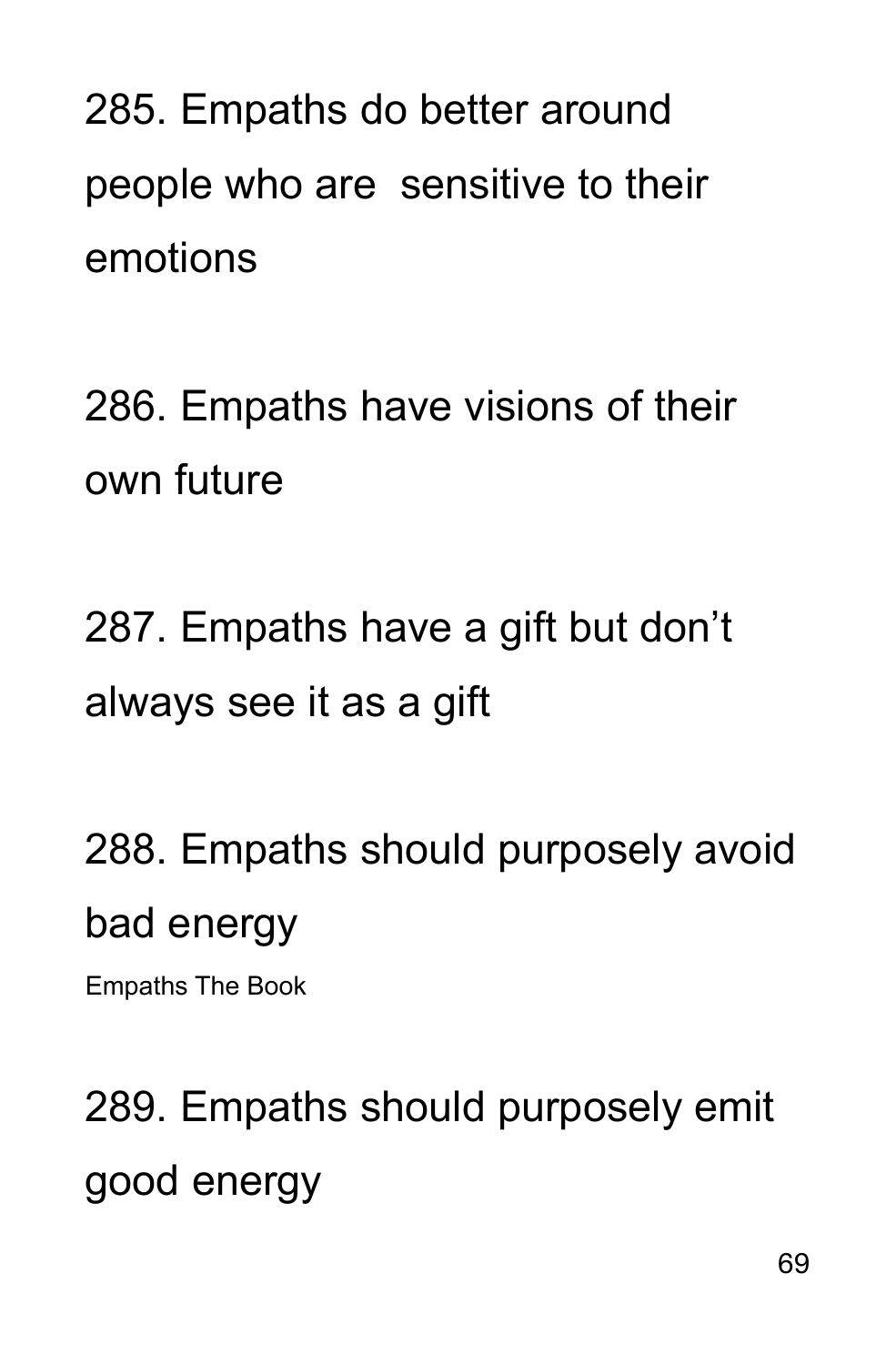290. Empaths need time away from people to recharge

291. Empaths who use grounding techniques win at life

292. Empaths hope you do well

293. Empaths are ultimately seeking to heal themselves by healing others

294. Empaths who seek to help you, let them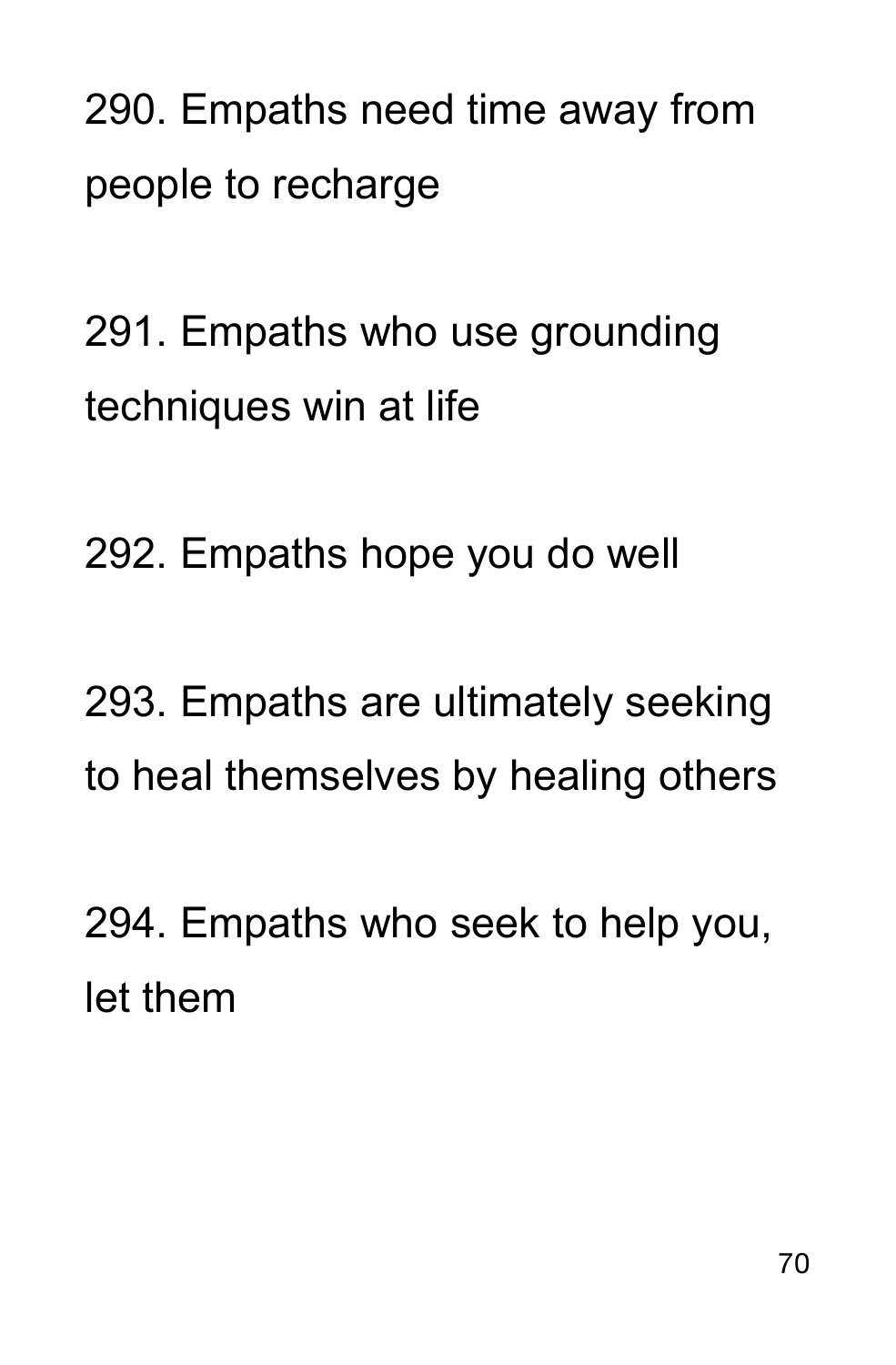295. Empaths feel the flow of a situation and know when to keep going and when not to Empaths The Book

296. Empaths who use their abilities to help themselves save a lot of wasted energy and win at life

297. Empaths can feel when someone likes them

298. Empaths are attracted to positive energy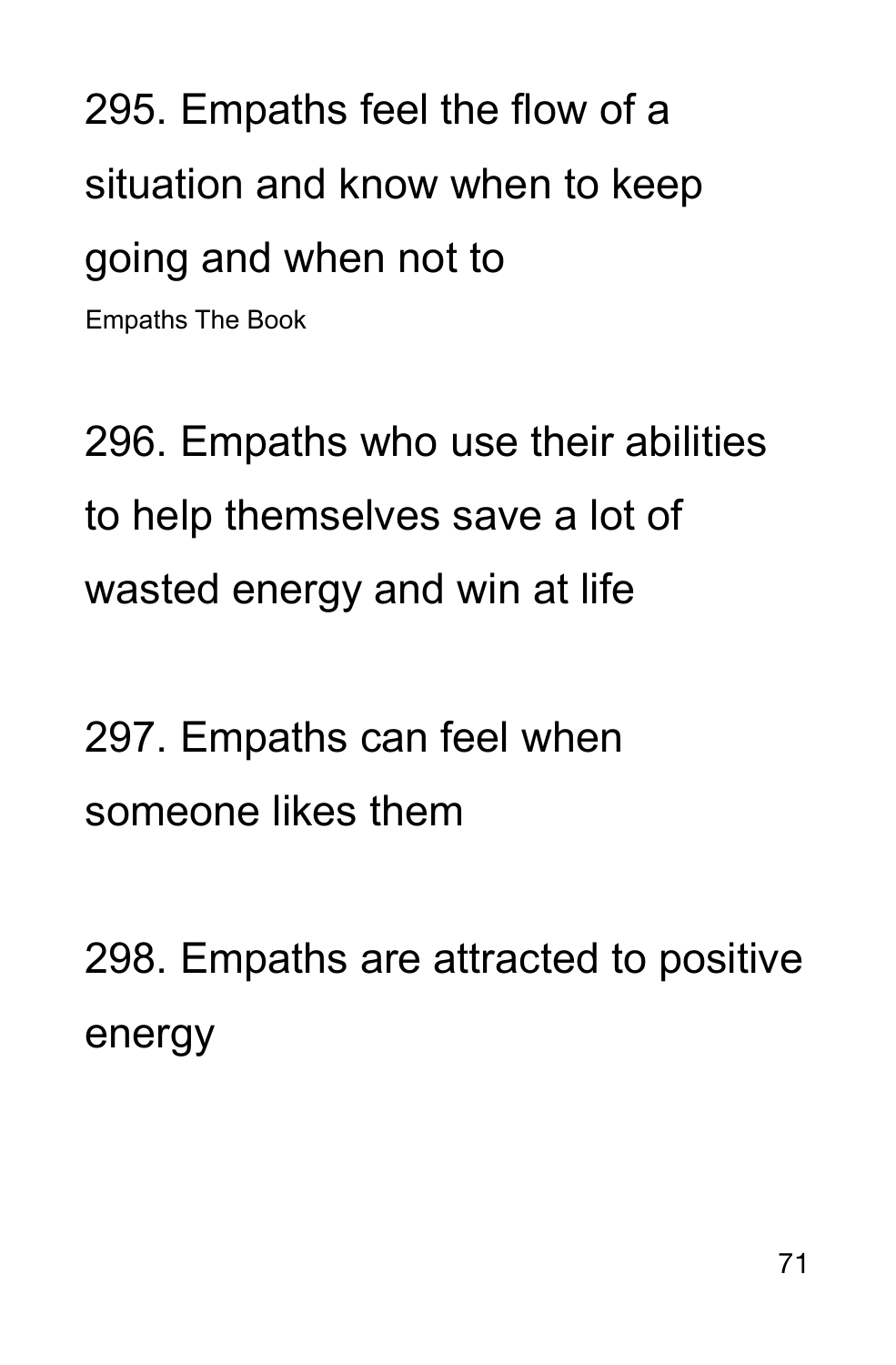299. Empaths will disappear if the vibe is off

300. Empaths who listen to their own intuition win at life

301. Empaths can be emotionally sensitive

302. Empaths can be introverted but not all Empaths are introverts

303. Empaths are affected by changes in nature

Empaths The Book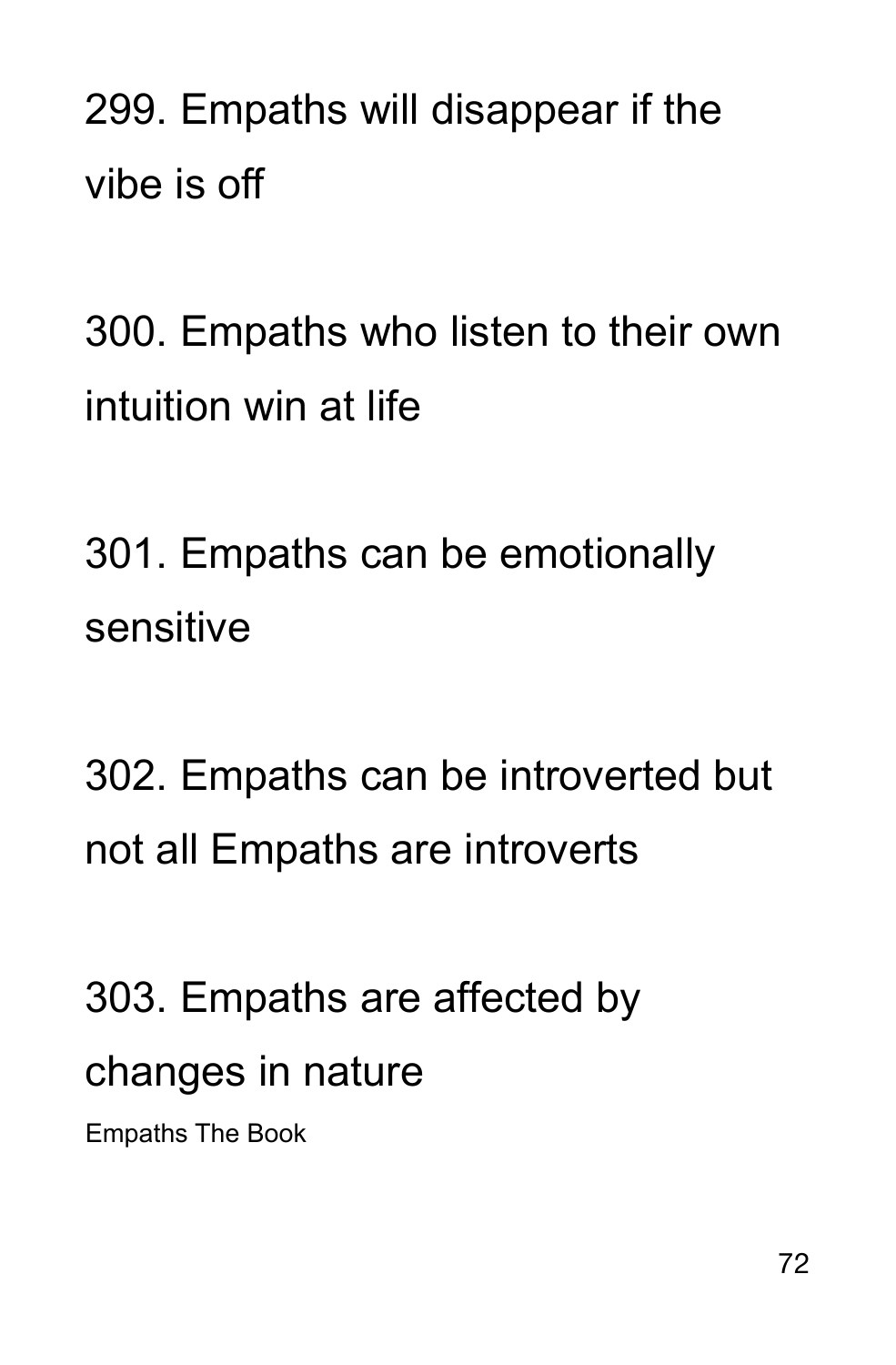304. Empaths try to avoid obstacles before they come

305. Empaths will help guide you back to love and peace in your life

306. Empaths who don't rush win at life

307. Empaths can feel it in their spirit when someone is genuinely good or bad

308. Empaths who listen before speaking win at life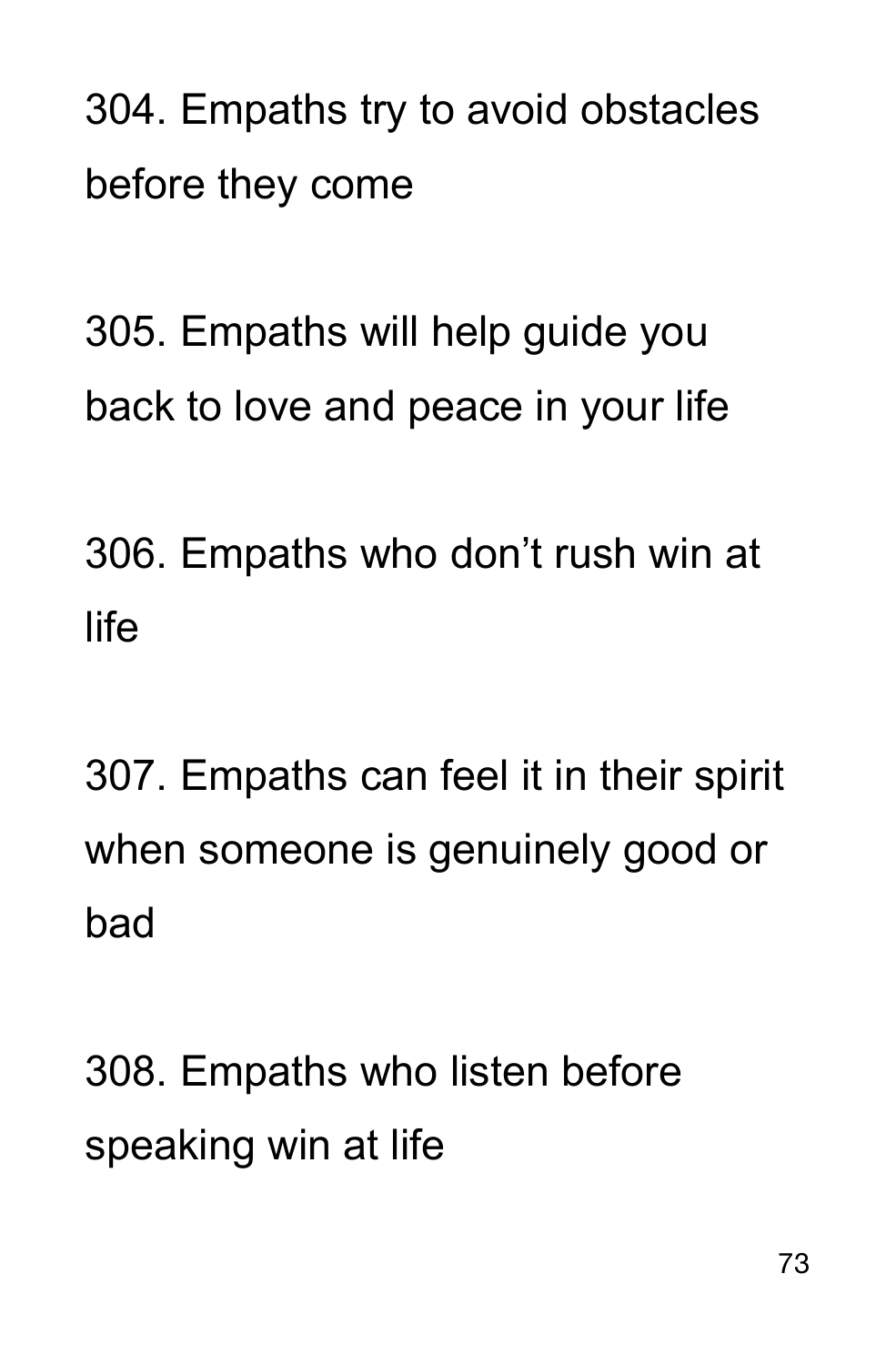309. Empaths feel when people change their mind

310. Empaths have had to hide their abilities in the past to not be labeled evil by societies of the past Empaths The Book

311. Empaths who speak with love win at life

312. Empaths are all over the world, in every race, in every tribe

313. Empaths will go far to make sure the love of their life loves them back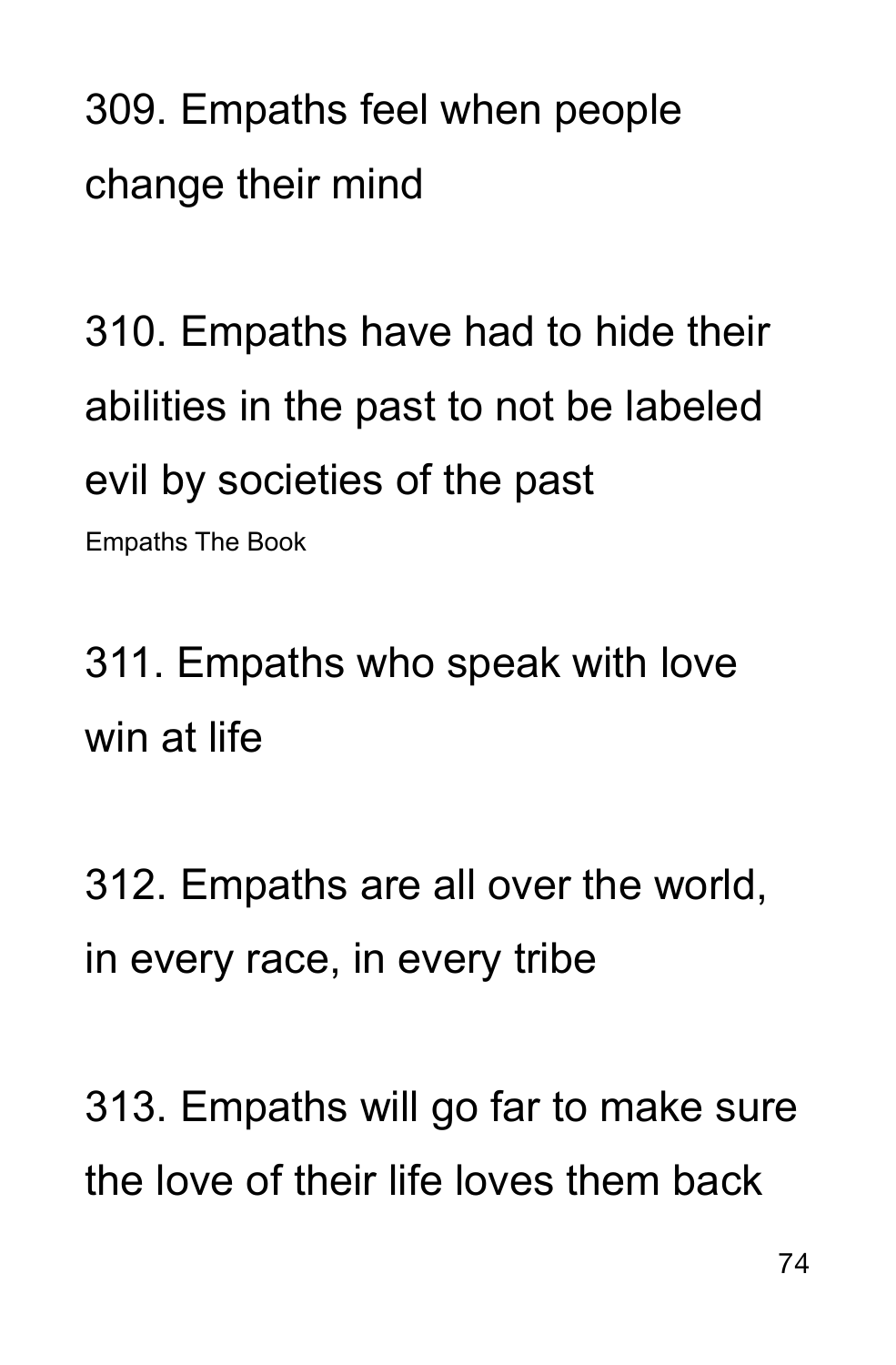314. Empaths are great students; they feel the real meaning and origins behind words

315. Empaths feel better about their life when everyone is happy around them

316. Empaths often get sucked into situations that have nothing to do with them

317. Empaths are moved by the flow of the moon and sun's energies on the Earth

Empaths The Book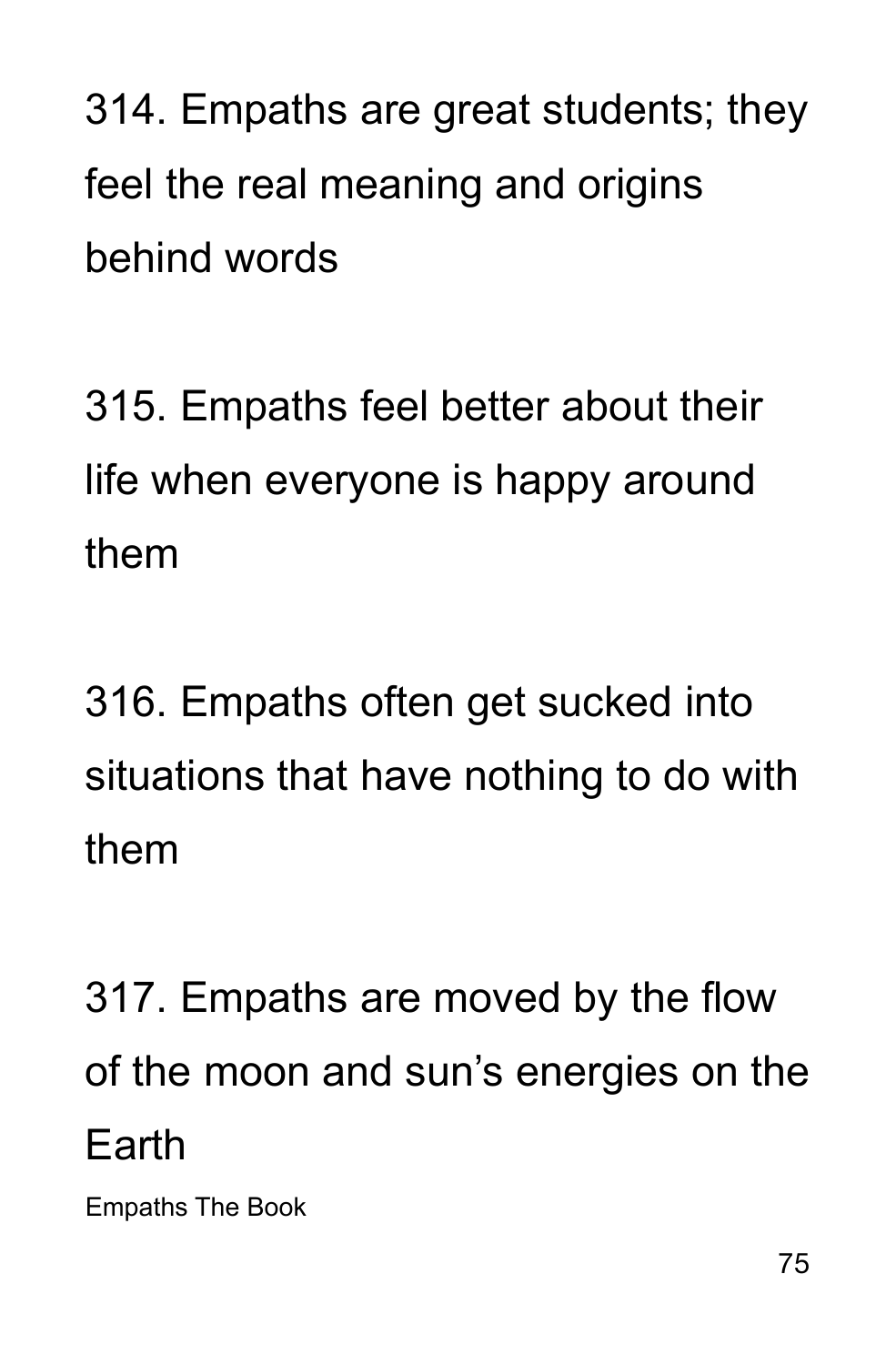318. Empaths who learn to control their temper win at life

319. Empaths can become shy and emotionally distant if around to many bad vibes

320. Empaths who find time for vacations in nature, or better yet, a life in nature, win at life

321. Empaths who master feeling the emotions of others without taking on the energy of others win at life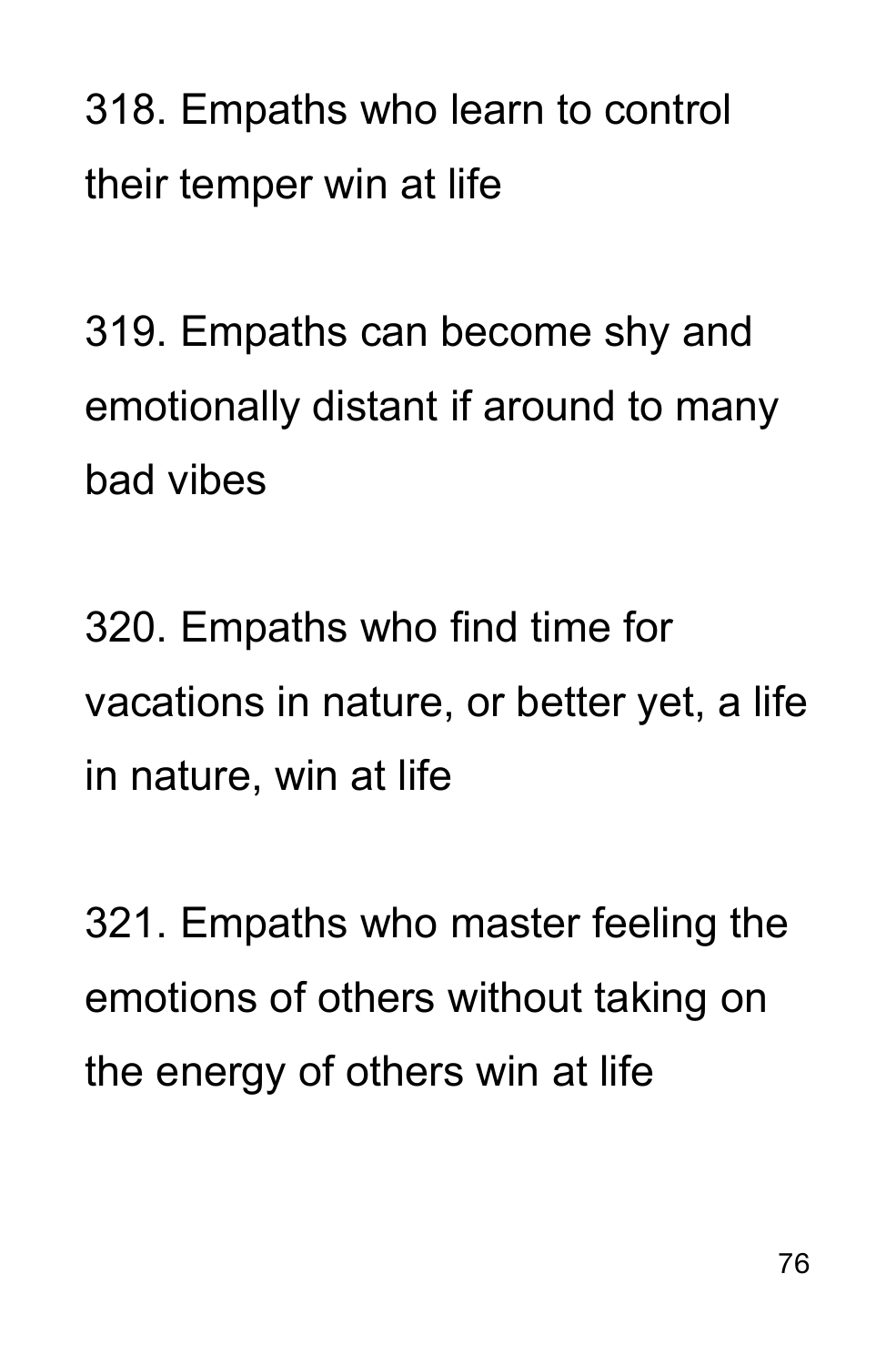322. Empaths have quick karma so it's best they become benevolent being instead of unrighteous individuals

323. Empaths fit in with any crowd giving them a chameleon like personality Empaths The Book

324. Empaths follow the voice in their head and the feeling in their heart but need to learn how to take a step back before making decisions purely off of emotions for best results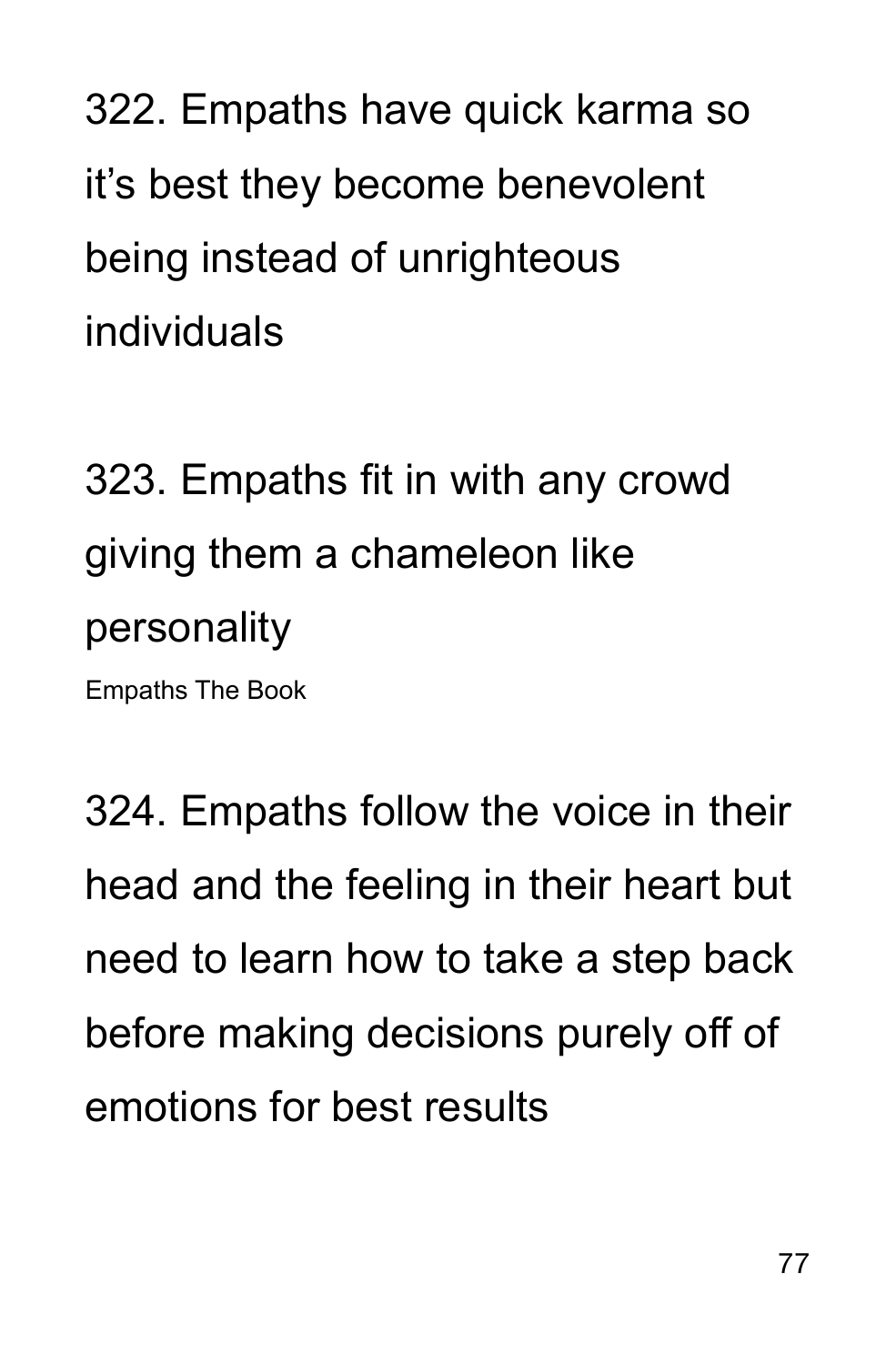325. Empaths feel the truth

326. Empaths can get in the habit of staying up late releasing emotions

327. Empaths who face their fears win at life

328. Empaths feel when close friends and family are in trouble

329. Empaths get the greatest ideas from the universe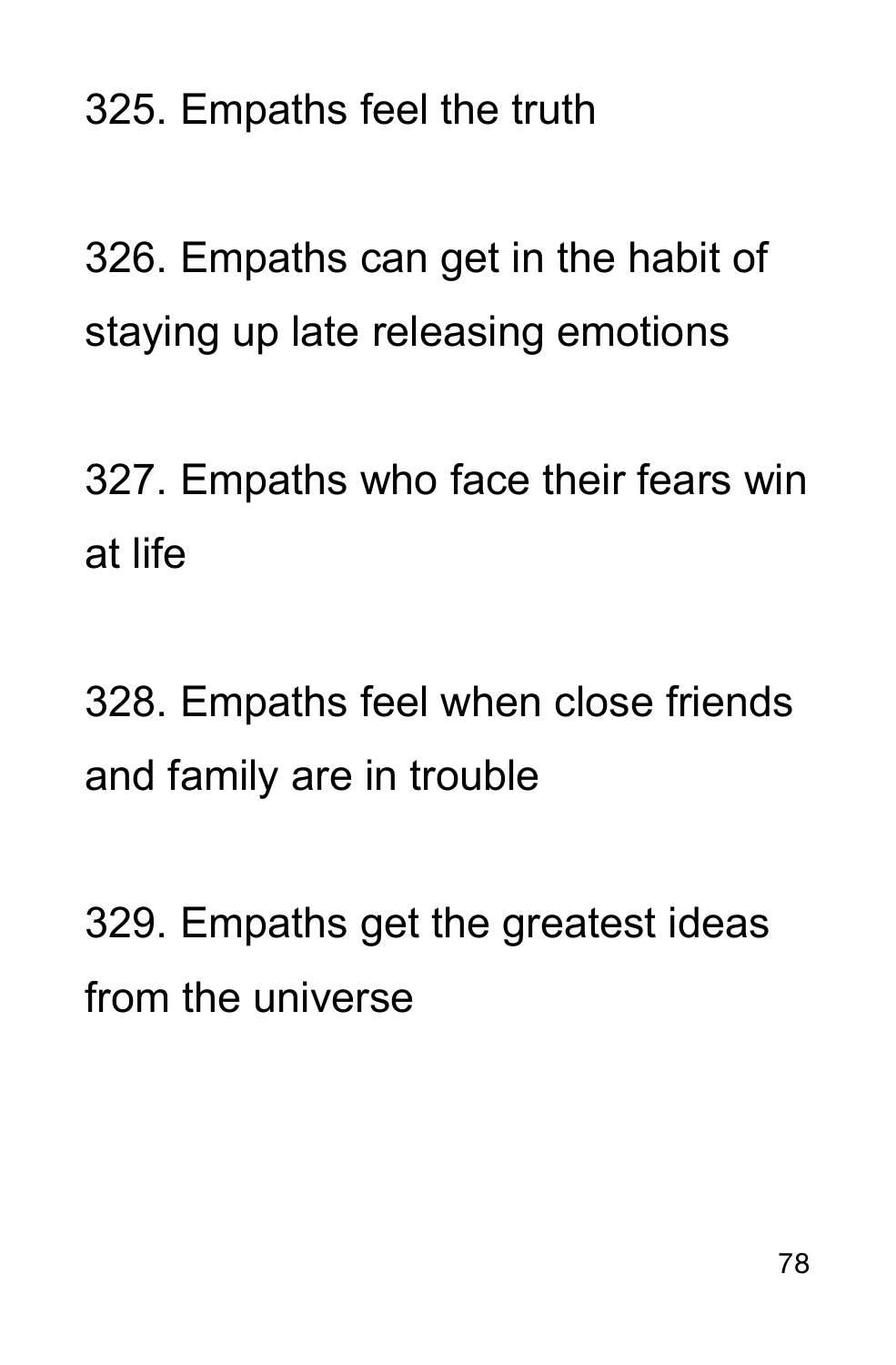330. Empaths get anxiety due to overthinking about the future so Empaths who learn to live in the moment win at life

Empaths The Book

331. Empaths who focus on completing tasks without being distracted by emotions or stray thoughts win at life

332. Empaths pick up on songs playing on the radio when they are not listening to the radio and sing them out loud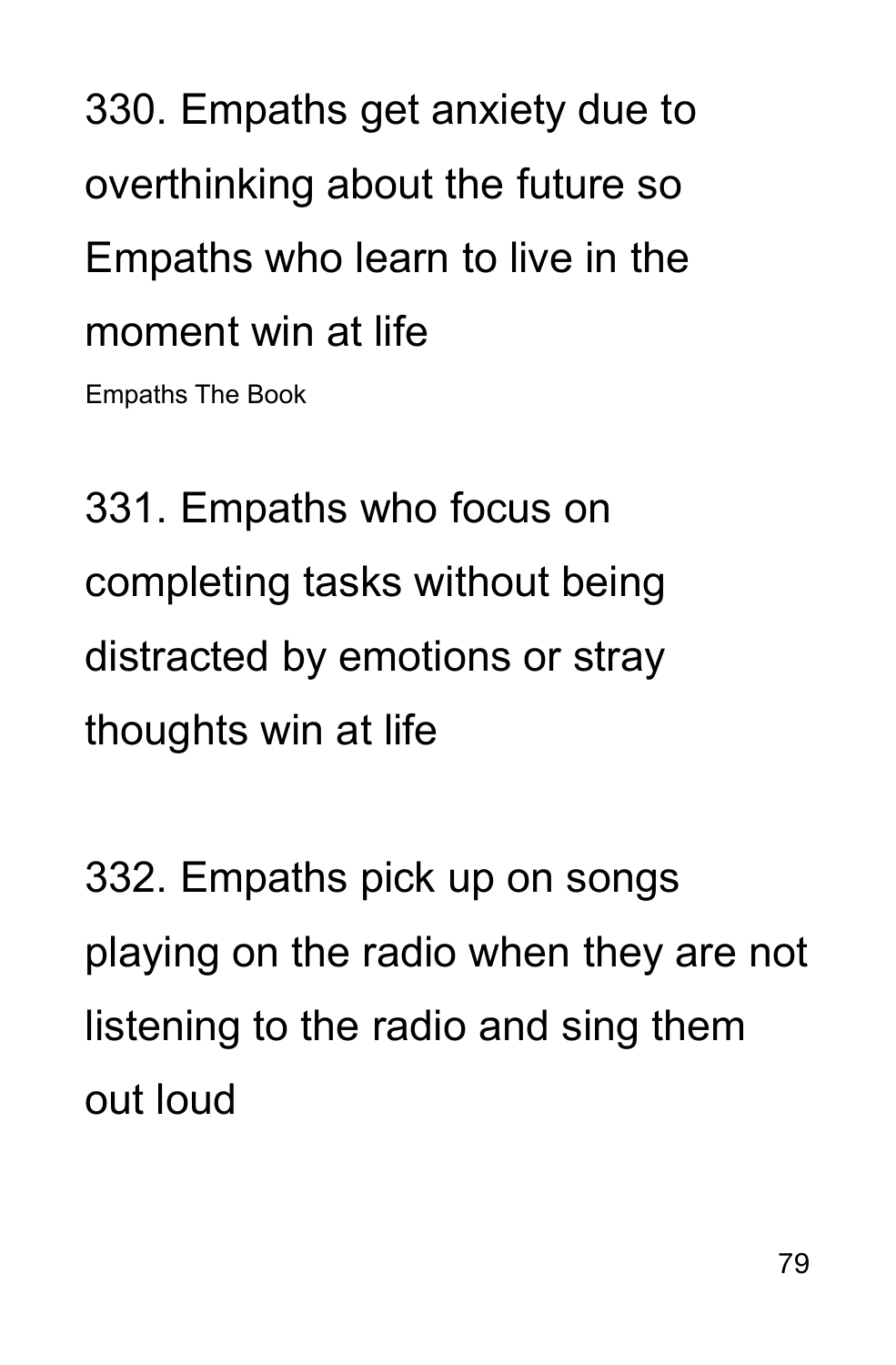333. Empaths pick up on the change in emotions in friends and family

334. Empaths keep to themselves when they first realize they are Empaths

335. Empaths use their spirit to get through things

336. Empaths are fearless once they find themselves and become comfortable with it

337. Empaths feel anxiety physically Empaths The Book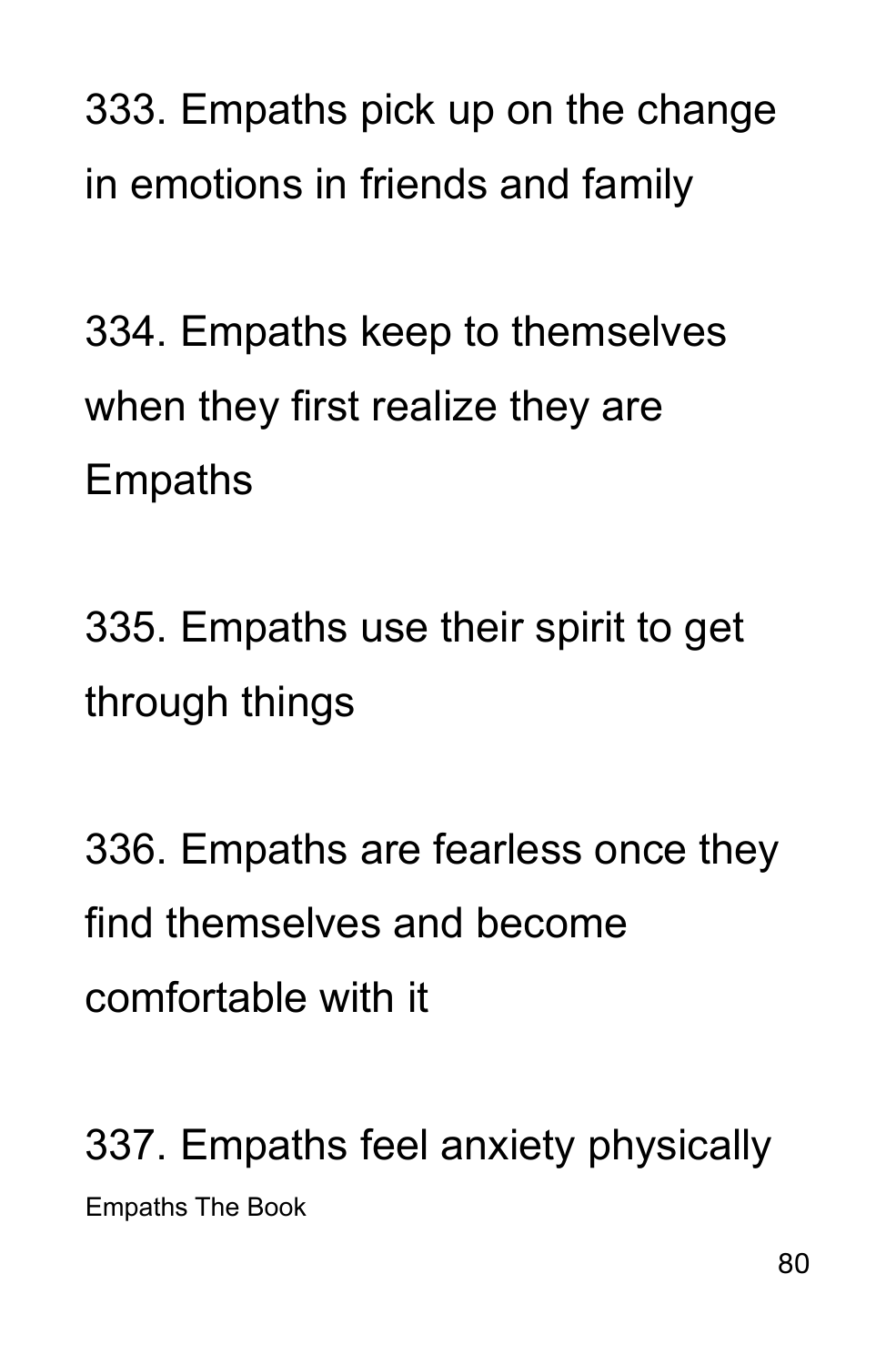338. Empaths get physically sick being around bad vibes

339. Empaths will leave a job if they feel pressured or uncomfortable with the energies at the job

340. Empaths don't know they are Empaths most of the time and it takes for them to read books like this or watch videos to realize what they are

341. Empaths who seek to help other people win at life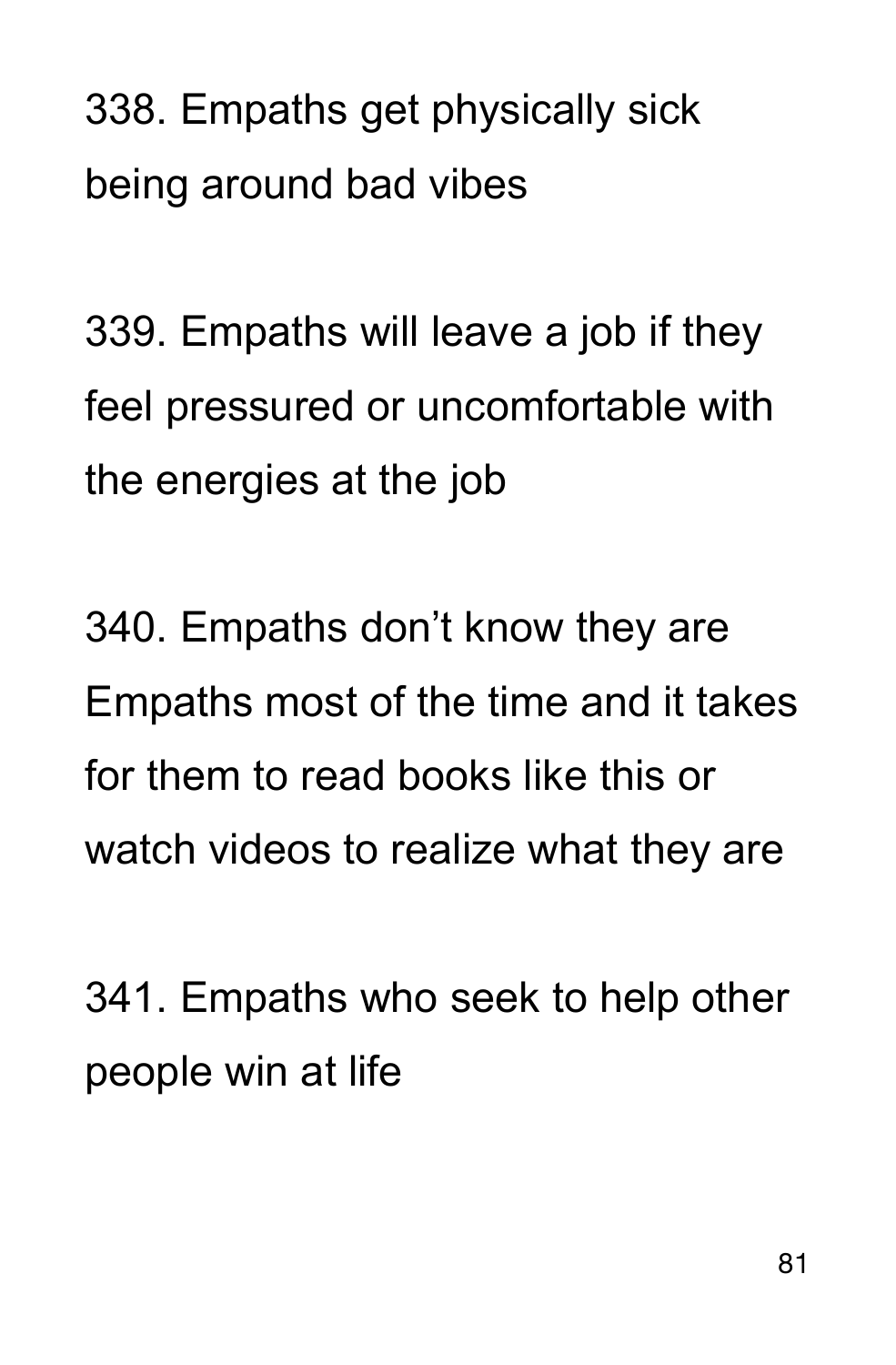342. Empaths are caring people and genuinely want to help you succeed but they need you to believe in yourself so they can do their job

# 343. Empaths feel the vibe of their environment

Empaths The Book

344. Empaths feel the vibe change so they can expect things before they happen

345. Empaths retreat to reorganize, release, recharge, and regroup before coming back out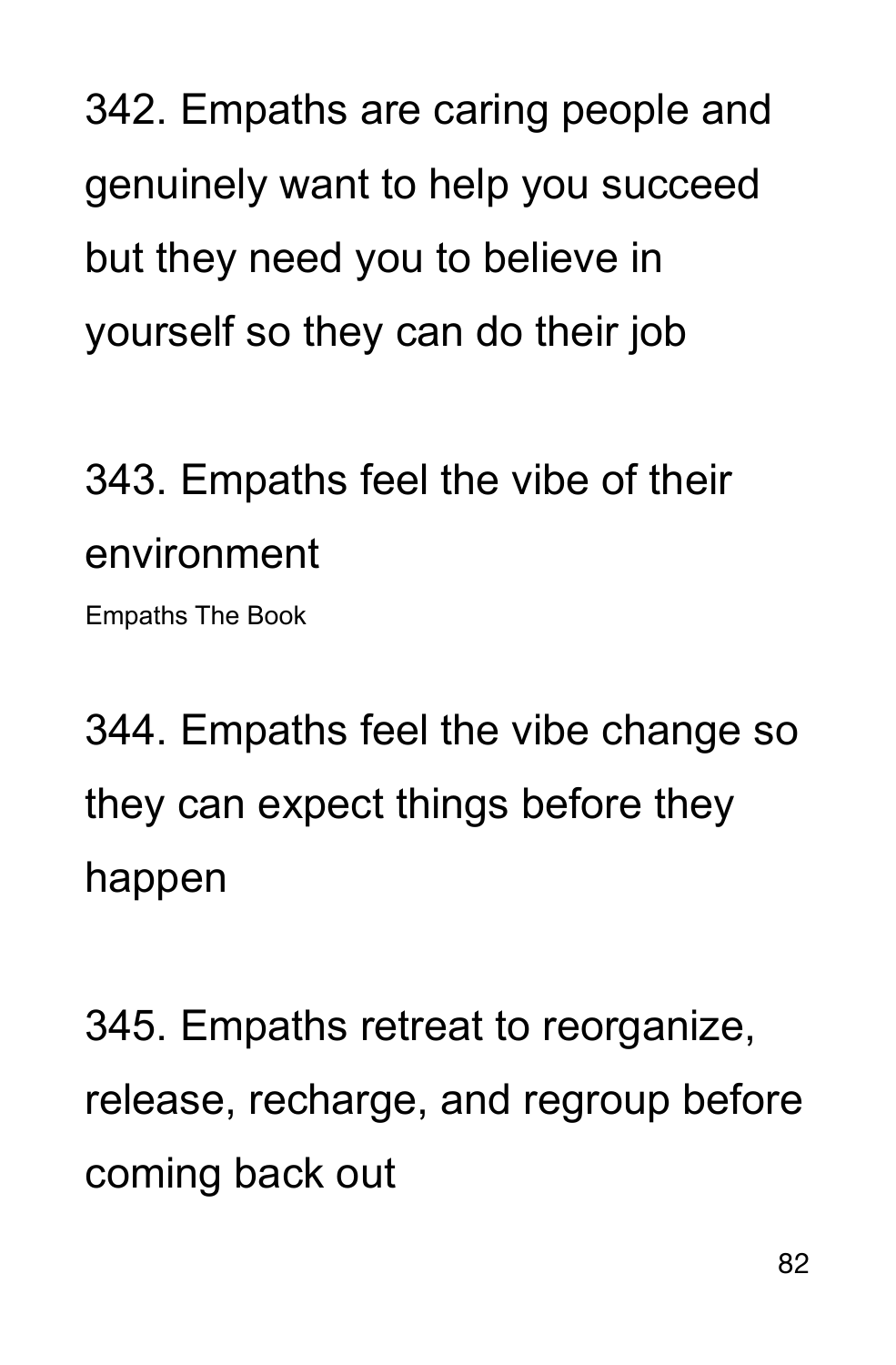346. Empaths know when there is something going on that is not being said

347. Empaths who feel confident in their abilities win at life

348. Every mother is an Empath

349. Every newborn is an Empath

350. Everyone who feels empathy is not an Empath; everyone can feel empathy but not everyone has heightened intuition because of it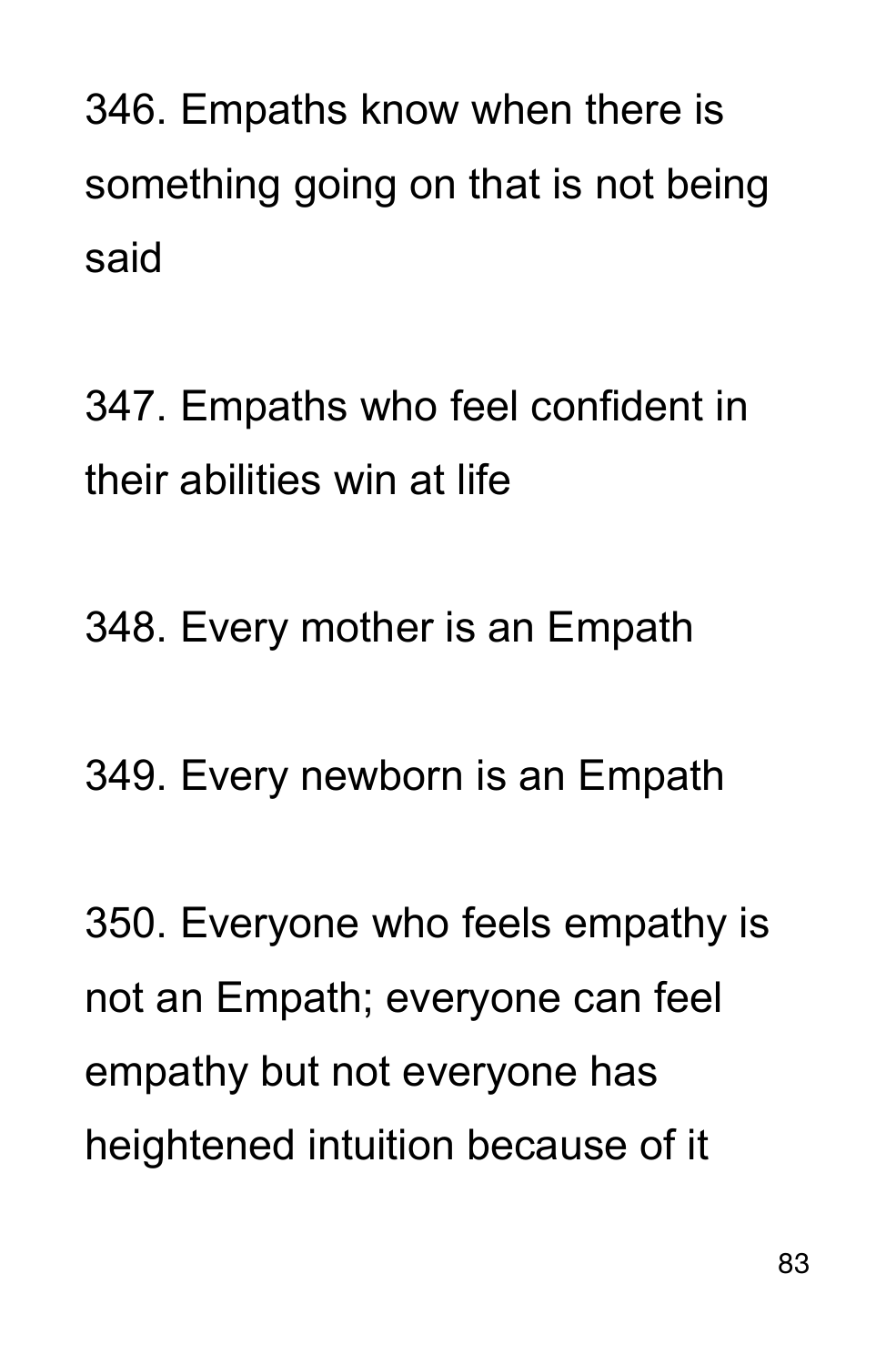# 351. Empaths treat every situation with feeling

Empaths The Book

### 352. Empaths who write books win at life

353. Empaths who put as much time into their dreams as they do other people's dreams win at life

354. Empaths who have a spiritual routine win at life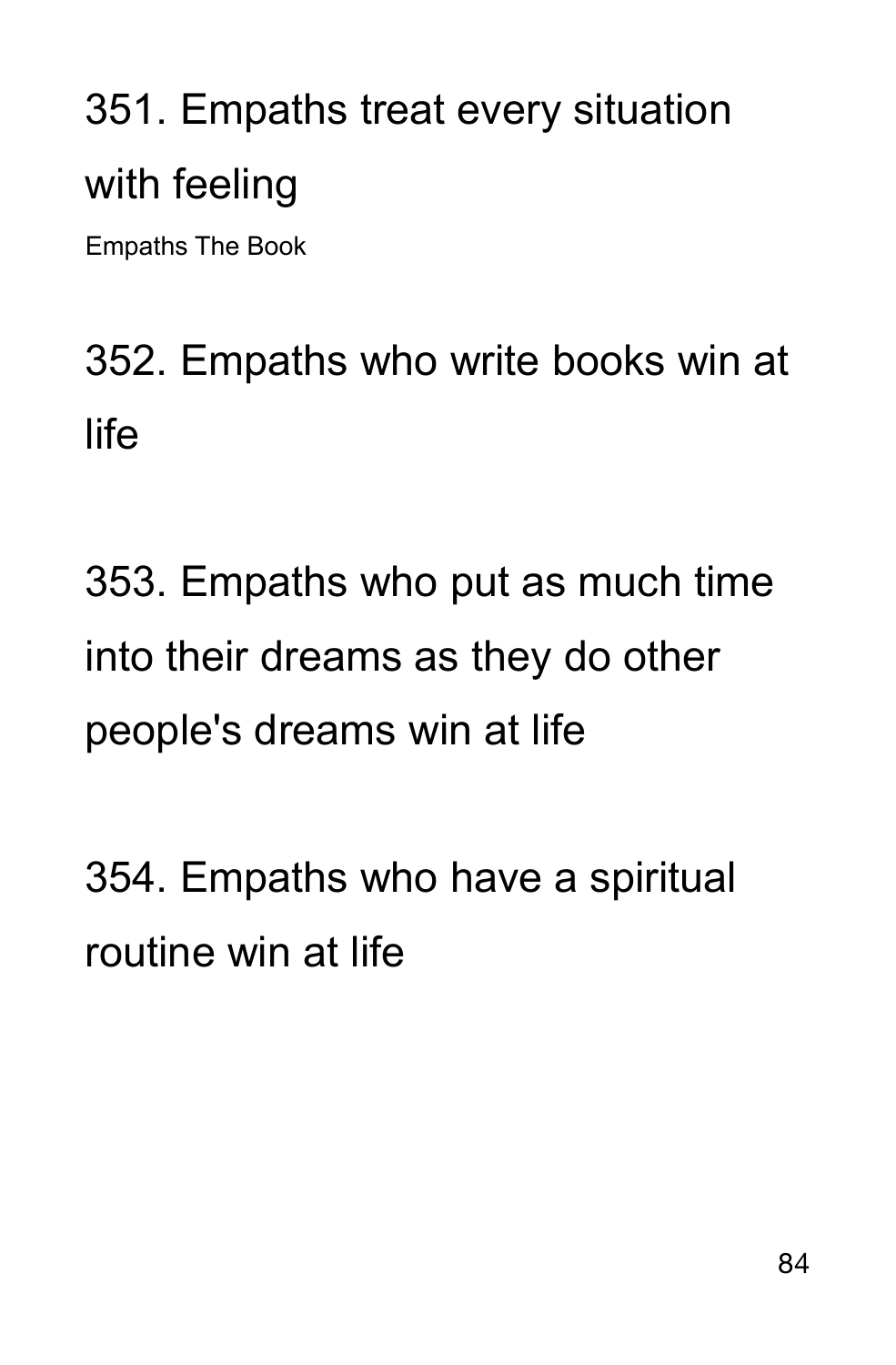355. Empaths should meditate as much as possible to gain the ability to release and manipulate the energies around them

356. Empaths are often gifted painters musicians and creatives

357. Empaths deal with a lot of emotions, mostly those of other people

Empaths The Book

358. Empaths who keep a happy thought to go back to win at life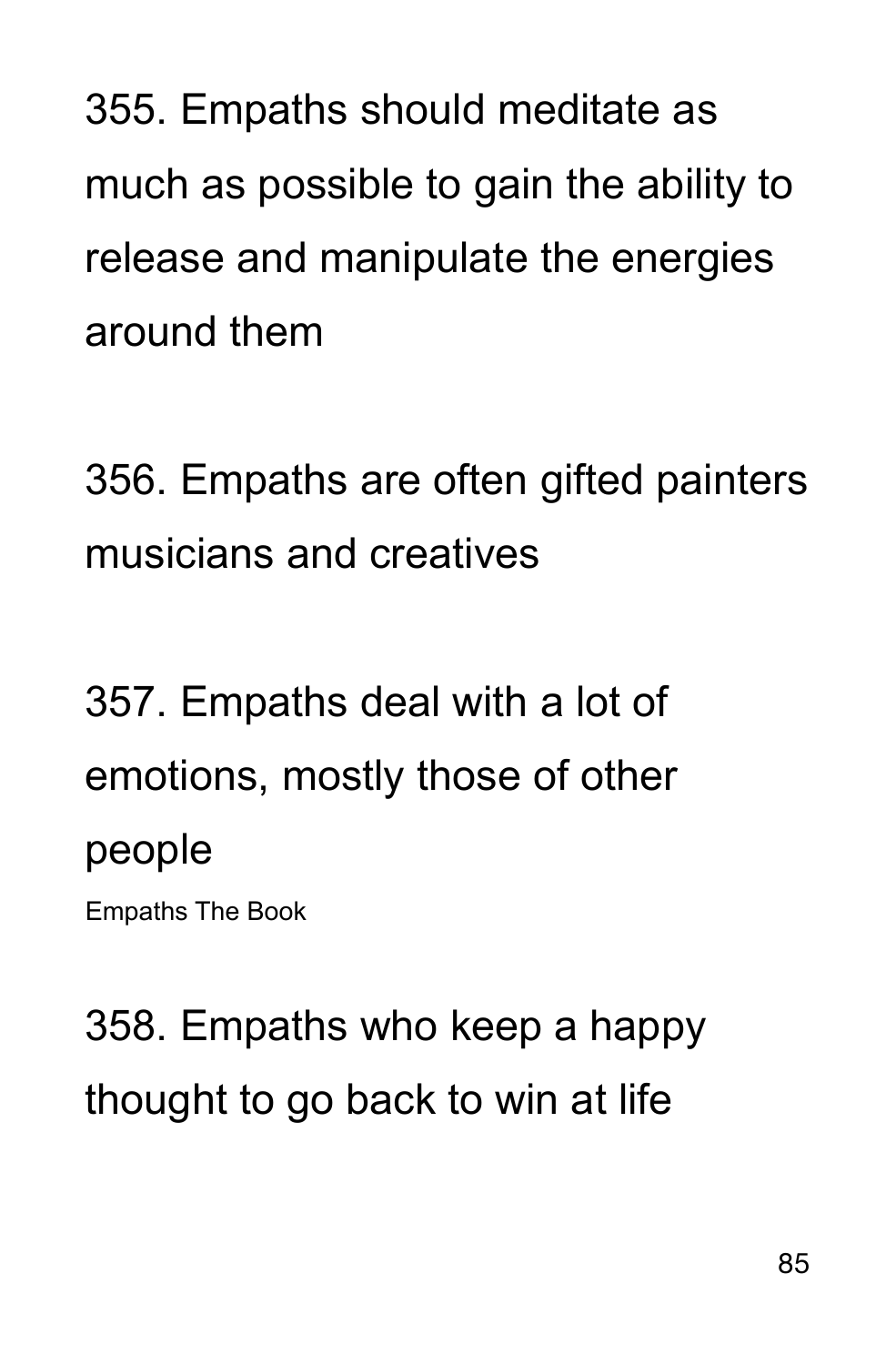359. Empaths who learn about herbs, all types, and their properties win at life

360. Empaths who treat people kind win at life

361. Empaths are more in tune with animals since most animals on Earth are empathic

362. Empaths are pet people

363. Empaths are pro love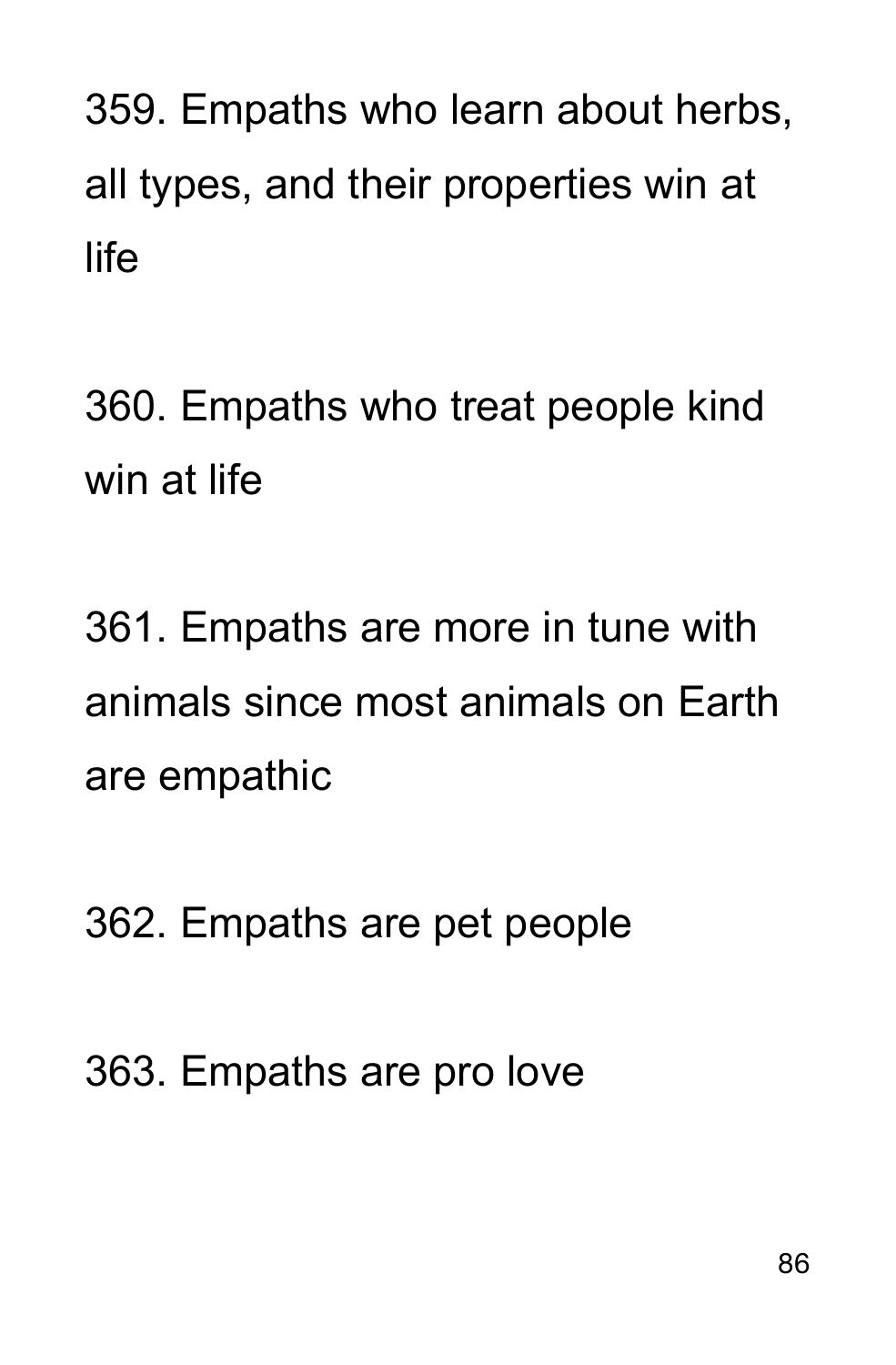364. Empaths are motivational people when they finally get to know themselves and their abilities

365. Empaths are in your family… guaranteed Empaths The Book

366. Empaths have abilities they can train and make better like healing with touch, voice, and presence

367. Empaths can become very introverted or extroverted over time depending on their experiences as an Empath growing up and in a career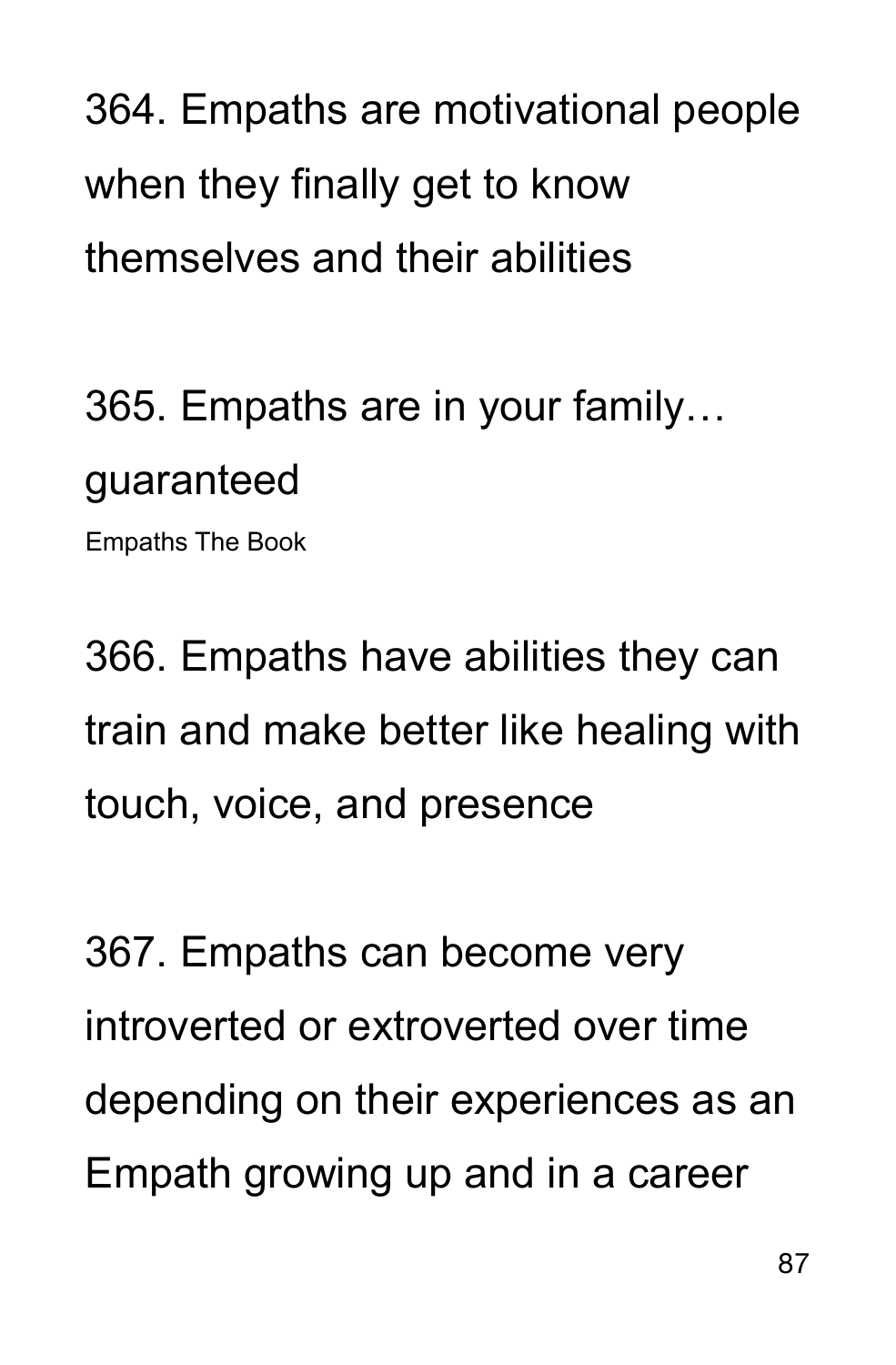368. Empaths are great leaders

369. Empaths are great interviewers since they are sincerely good listeners and care what you're saying

370. Empaths are not around things for too long that do not keep them with some type of joy or love

371. Empaths can feel who the negative person is in the room Empaths The Book

372. Empaths can feel who the positive people are in the room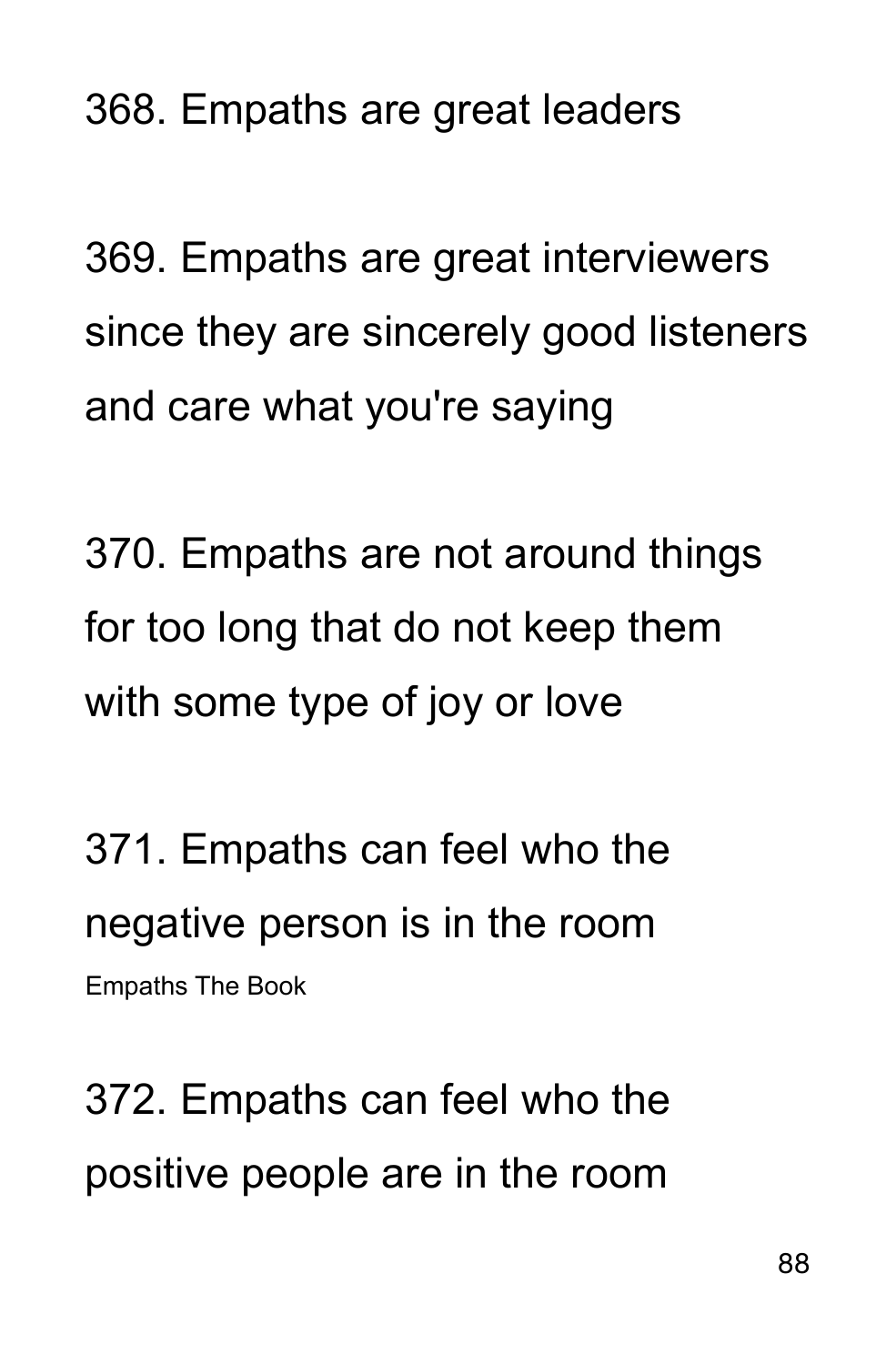373. Empaths start their day seeking to make things better

374. Empaths make the best out of every situation

375. Empaths feel the attention being put on them

376. Empaths know when you change your mind from far distances

377. Empaths who deal with their emotions and don't hold them in win at life

Empaths The Book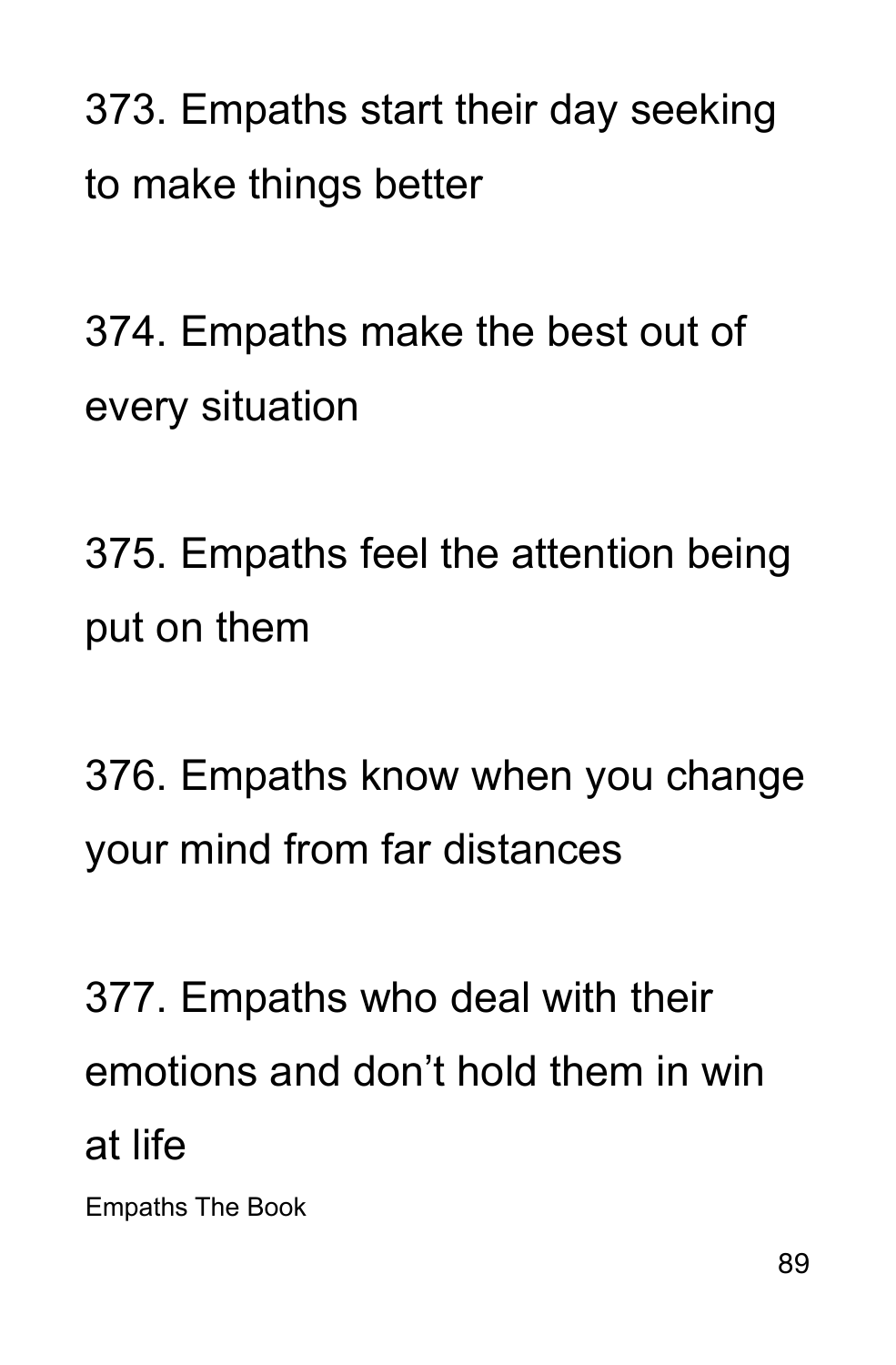378. Empaths follow their life path without knowing it, as the energy of life pulls them into the situations they are predestined to be in

379. Empaths who learn to love learning win at life

380. Empaths know how you feel right now if they are in the room with you. Try it; look around the room and in your head tell yourself how each person feels then ask them to see how accurate you are

381. Empaths love as a way of life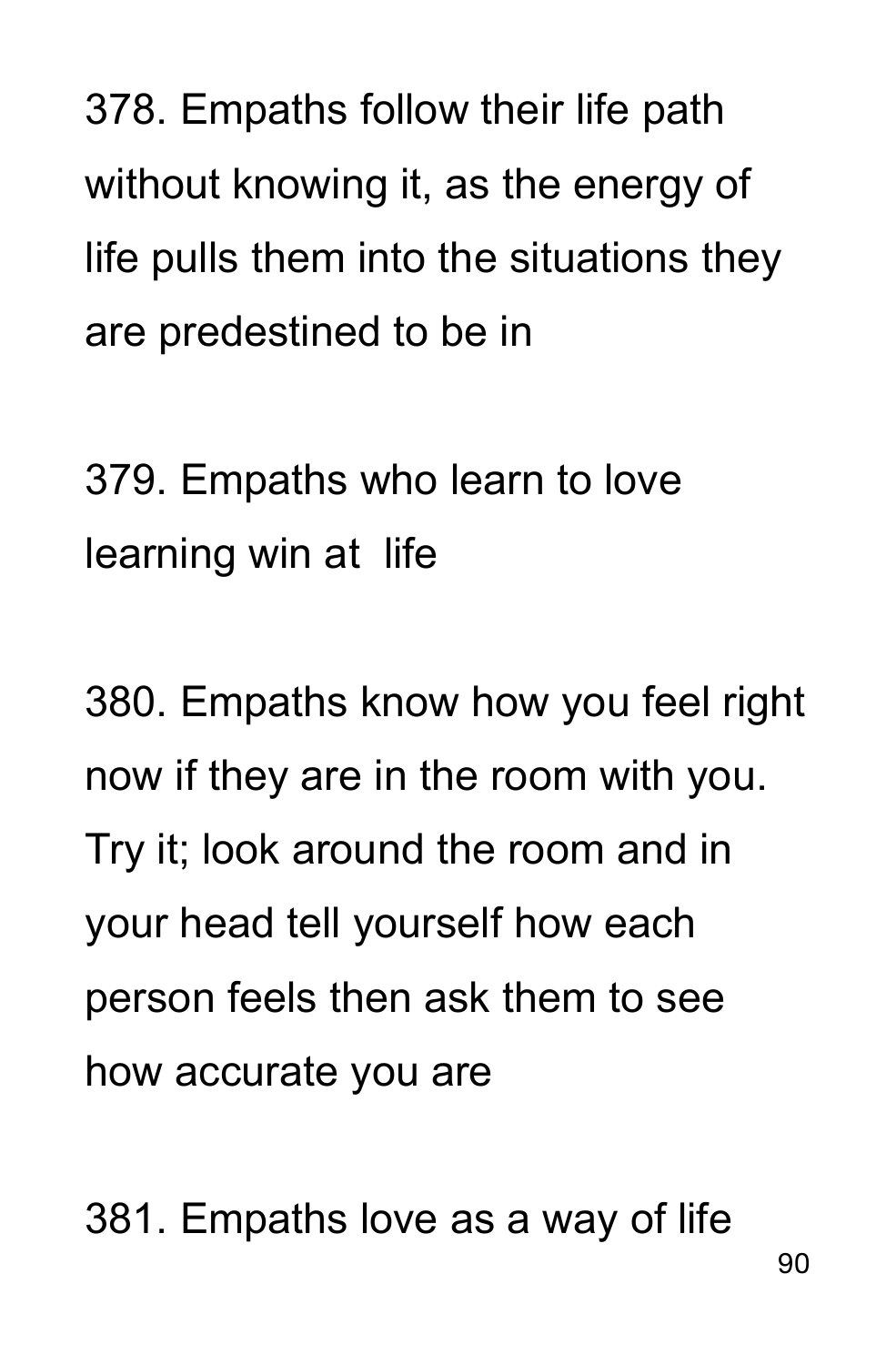382. Being an Empath is something you feel

383. Empaths will start things and not complete them if their spirit tell them to

384. Empaths are spirit led individuals Empaths The Book

385. Empaths just know…and if you don't know what that means…ask an Empath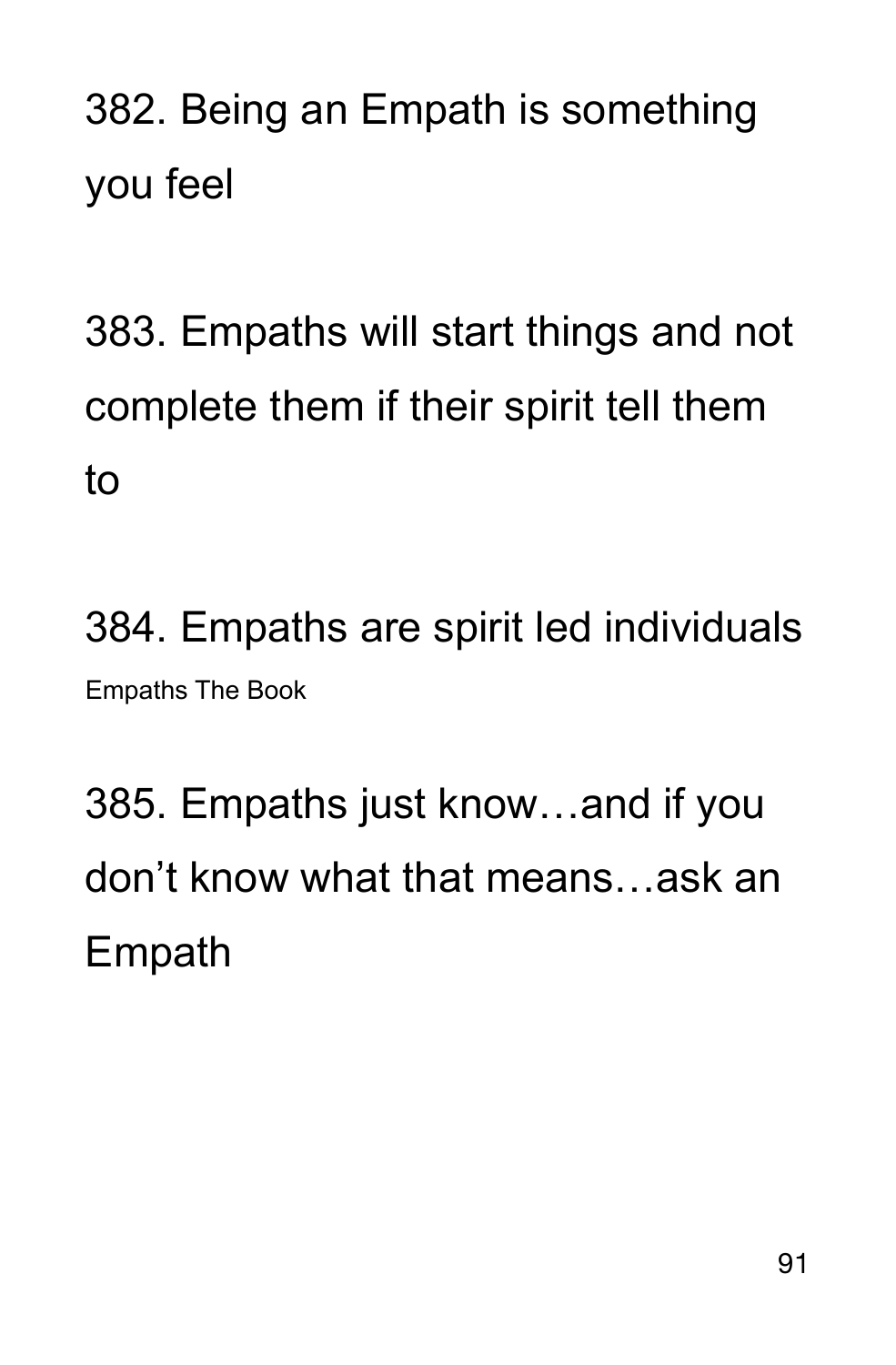386. Empaths give intuitive advice so listen to the messages behind the message for best results

387. Empaths feel the things that go without saying

388. Empaths love knowing the history of things and where things come from so they may know the real energy of things

389. Empaths ask a lot of questions if they feel something is the matter

390. Empaths need to feel understood 92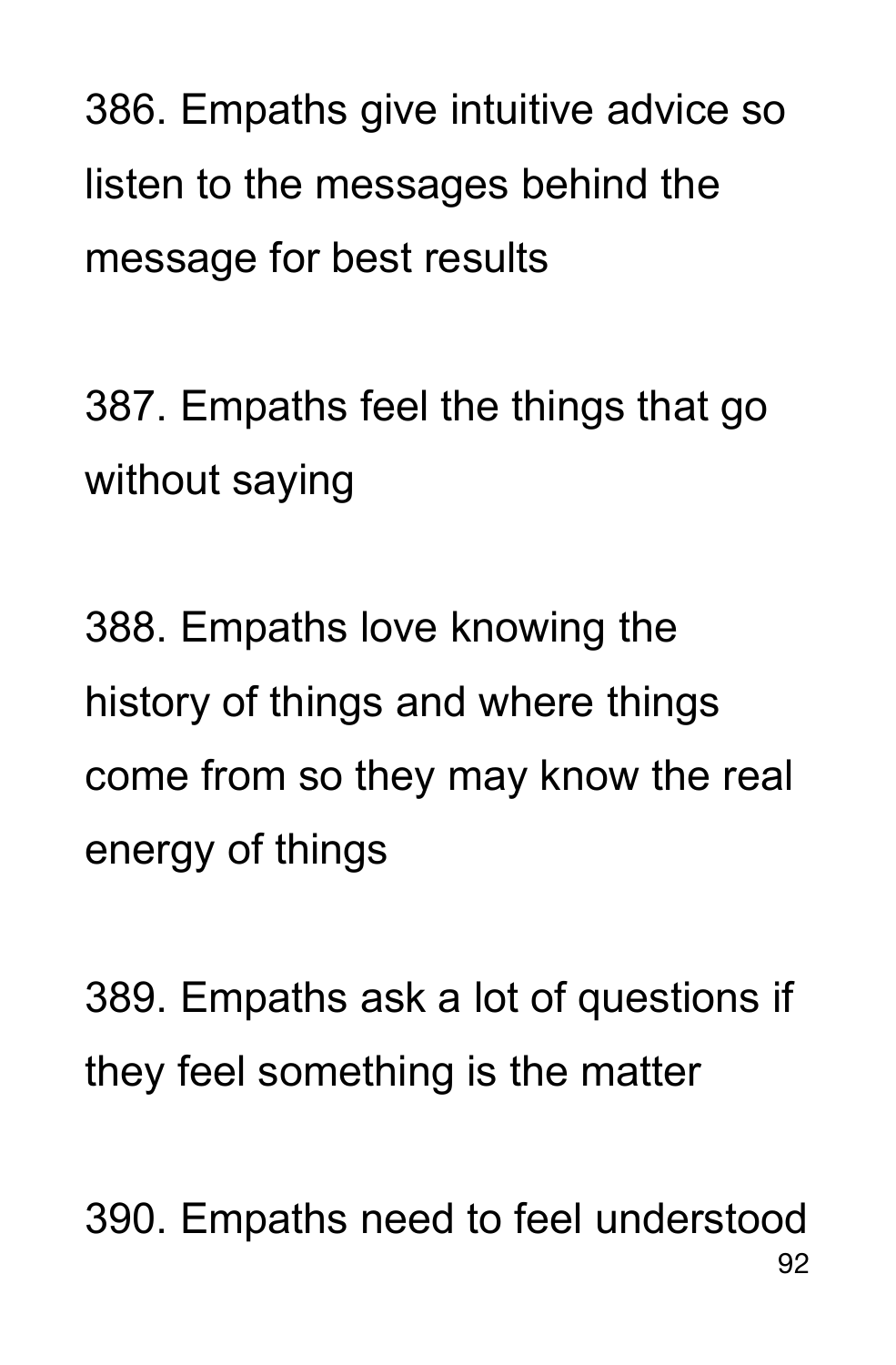391. Empaths love to fully understand Empaths The Book

392. Empaths attract the love they want to themselves by being the energy they want to attract

393. Empaths who realize they are attracting the emotions and energies around them will adjust their own energies to attract better energies

394. Empaths should connect more with one another to better understand themselves as individuals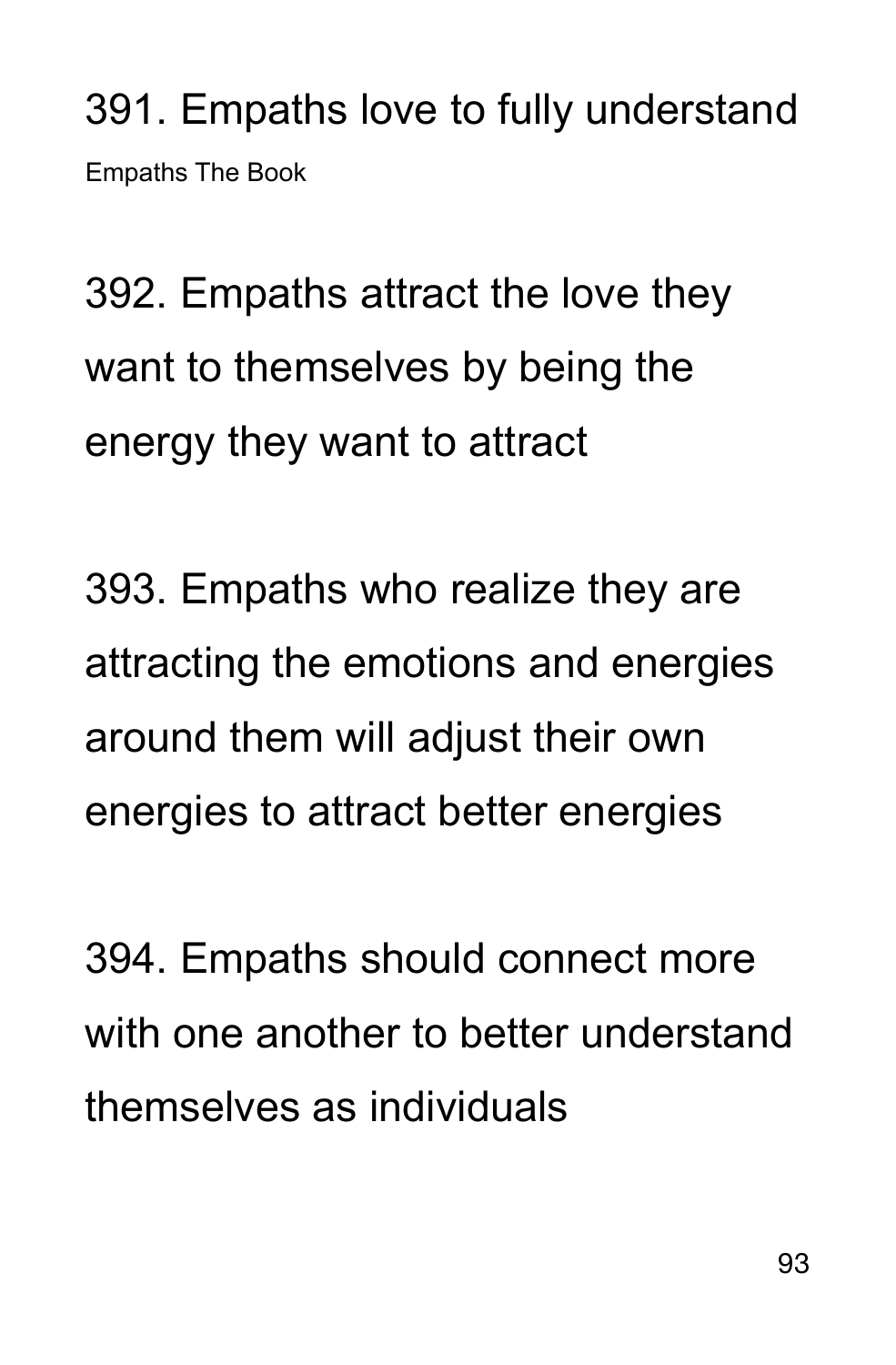395. Empath's touch can make you feel calm, loving, and more blissful

396. Empaths, be mindful of the media you watch and listen to, as your moods can be easily manipulated by the information and energy resonance of the media you consume

Empaths The Book

397. Empaths who are children should be allowed to practice and grow their abilities so they have more productive lives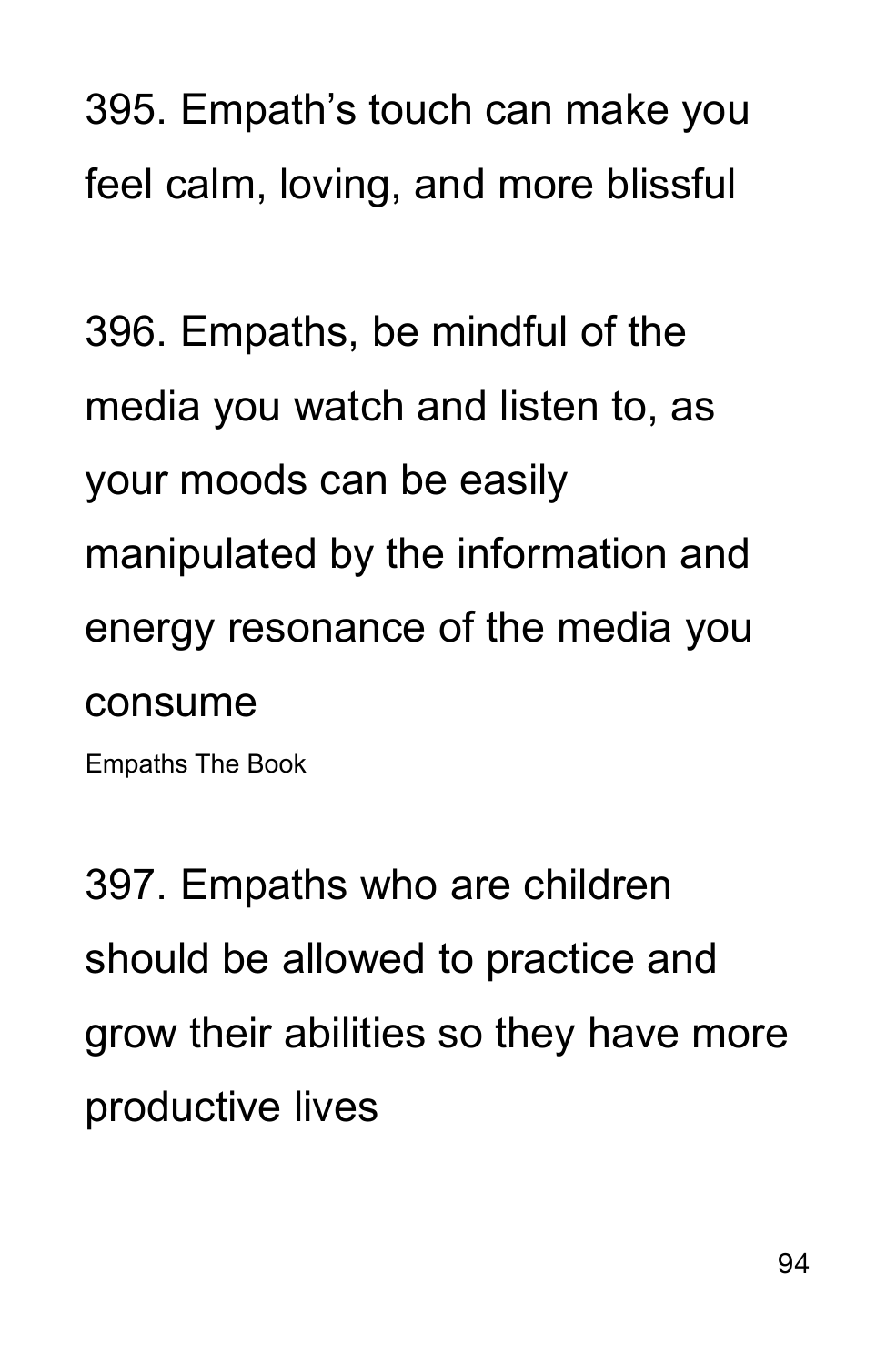398. Empaths love using their imagination

399. Empaths are great at predicting future events

400. Empaths are great at predicting the outcome of stories or conversations

401. Empaths were studied by Carl Jung who was one of the first people to diagnose introverts and extroverts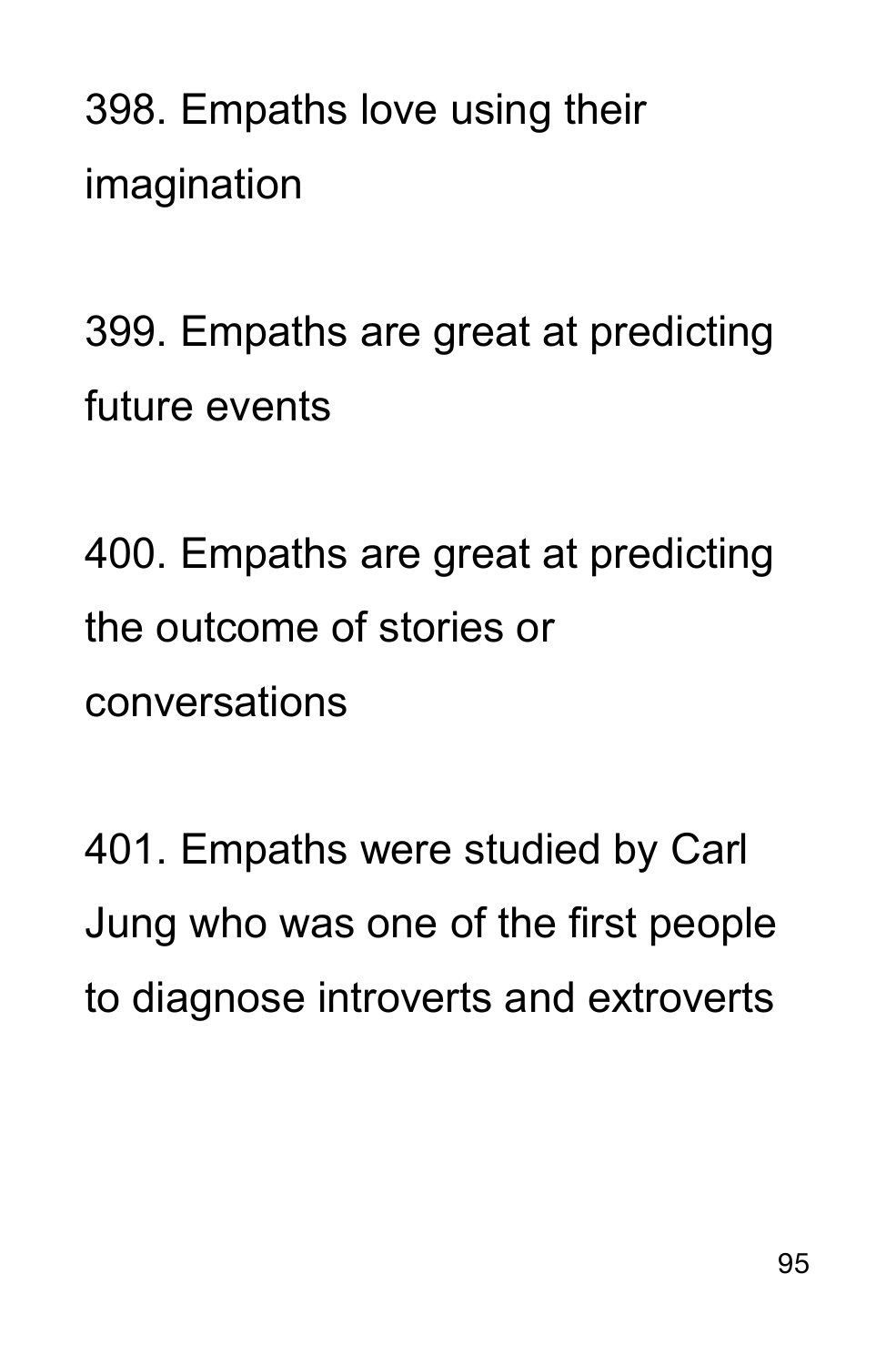402. Empaths feel the vibe of the day when they wake up

Empaths The Book

403. Empaths seek a much more peaceful and free world

404. Empaths will change the future of humanity and how humanity develops moving forward

405. Empaths are great futurists

406. Empaths want to see their family do great in life, even if they don't say it or express it all the time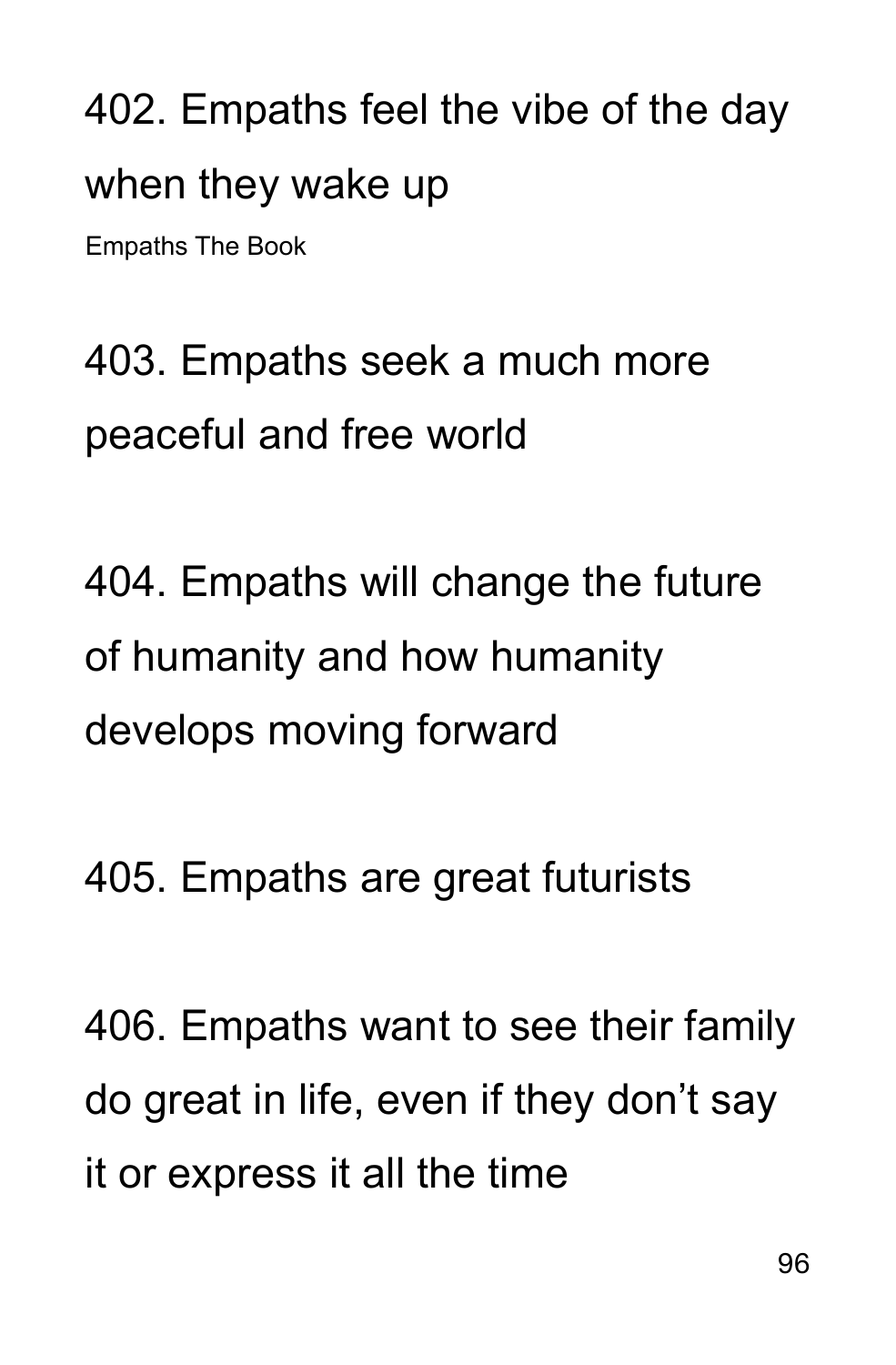407. Empaths are really focused people when they need to be

408. Empaths who plan "Me" days... win at life

409. Empath's feelings are sacred to them

### 410. Empaths sense your true intentions

Empaths The Book

411. Empaths don't always want to help people but are compelled to by their spirit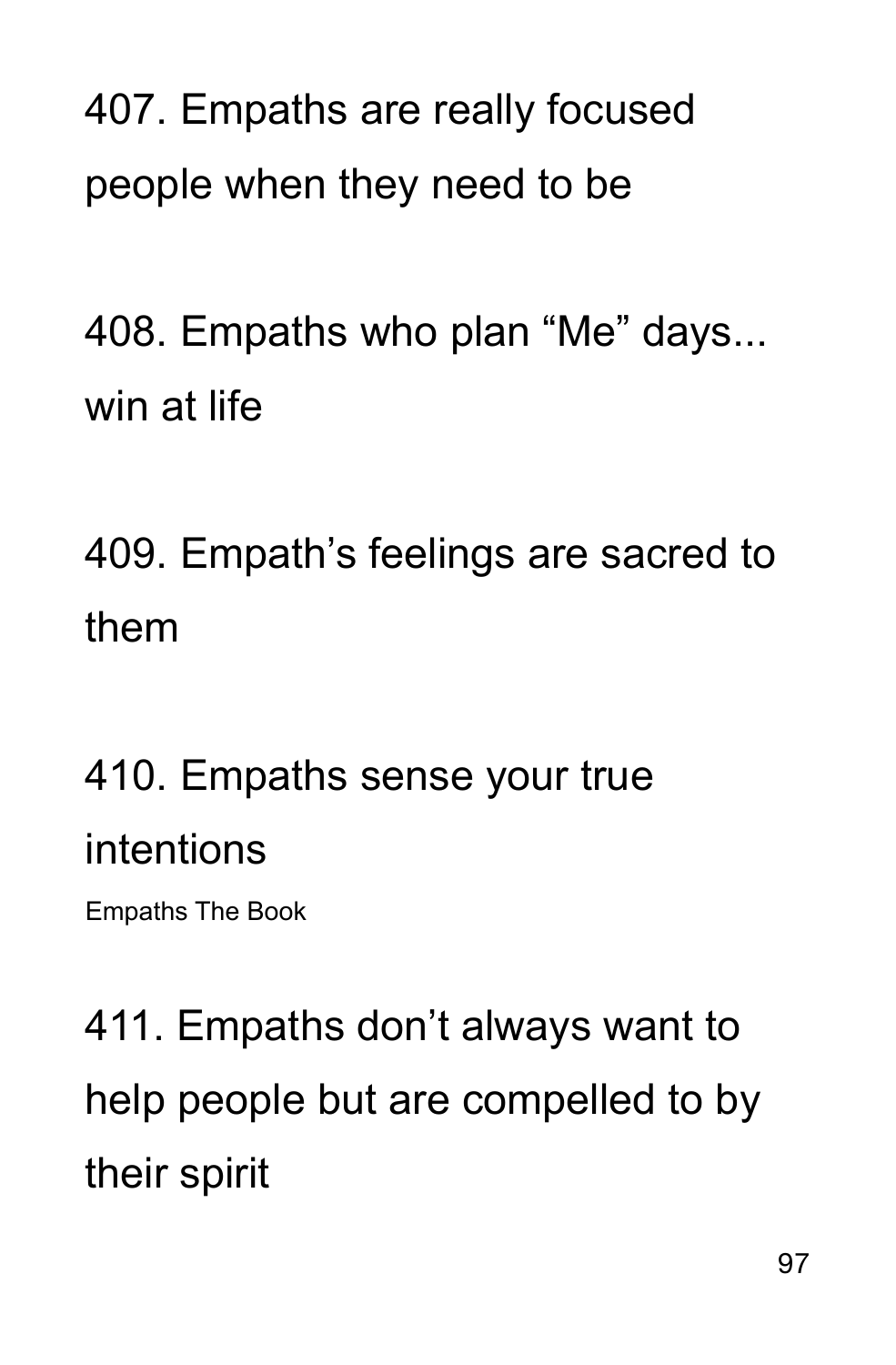412. Empaths don't like to be associated with bad vibes

413. Empaths don't like to associate with people with bad vibes

414. Empaths who associate with people with bad vibes end up giving other people bad vibes later

415. Empaths become the top 3 people they know and hang around with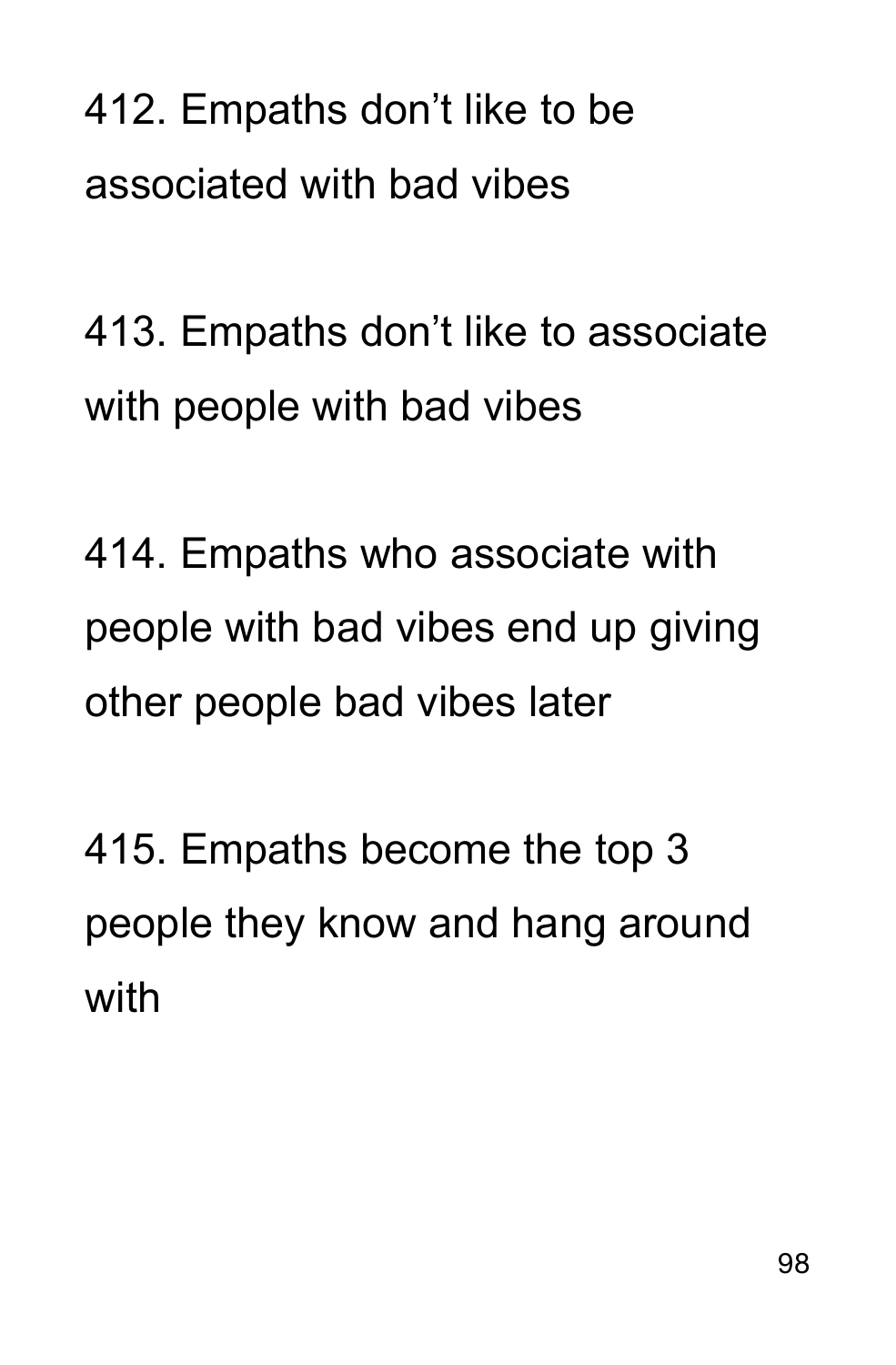416. Empaths are always looking for new ways to express their inner selves

417. Empaths avoid bad situations by listening to their gut

Empaths The Book

418. Empaths know when they are looking at a sign from the universe that is for them

419. Empaths should seek to not eat meats since the meats contain the emotional signature of the animal that was killed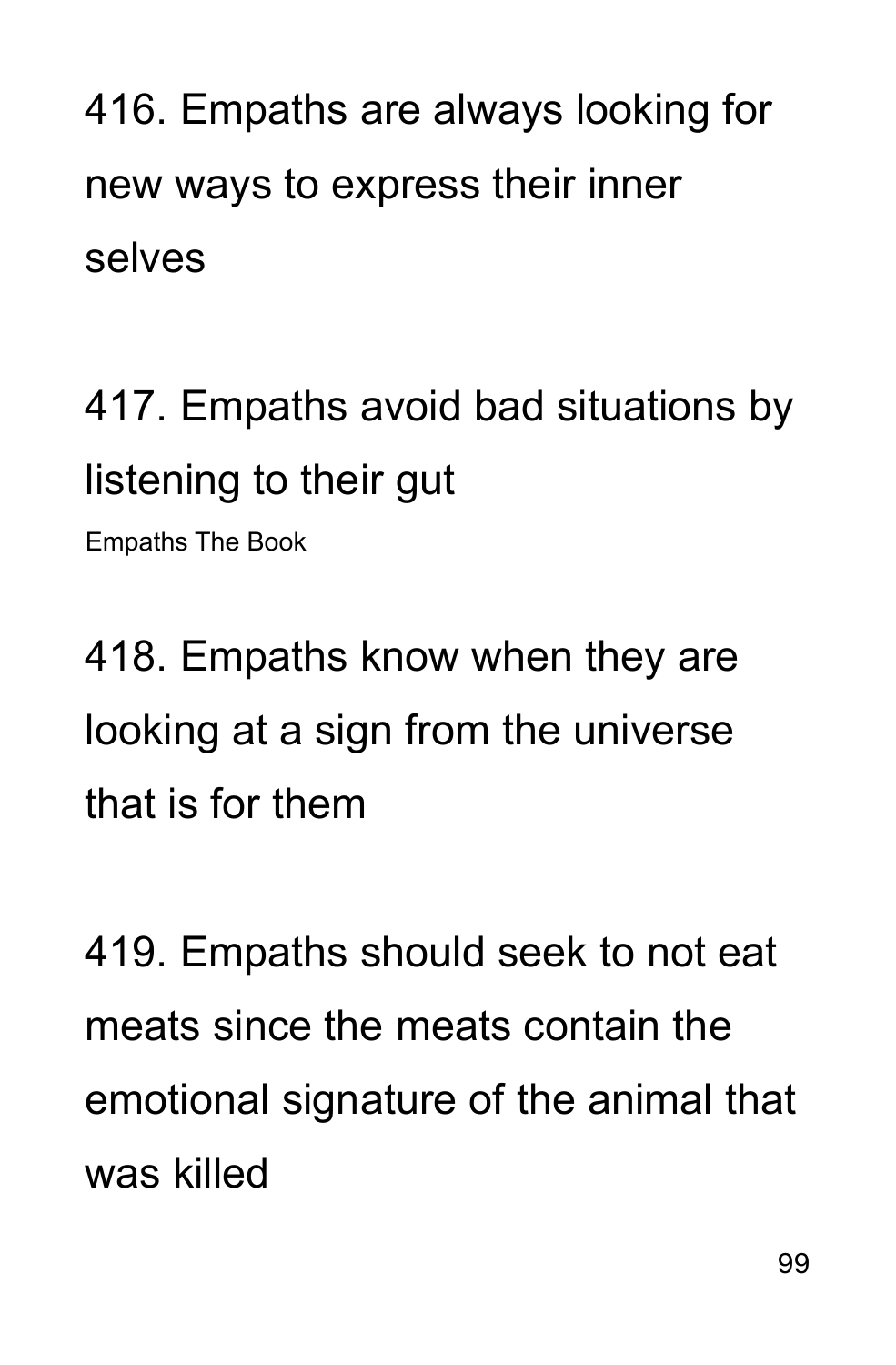420. Empaths can not explain everything that happens around them and don't seek to because they feel others won't understand or believe them

421. Empaths who find a good routine win at life

422. Empaths unconsciously seek a blissful existence

423. Empaths feel that they need to help people who they don't necessarily need to be helping Empaths The Book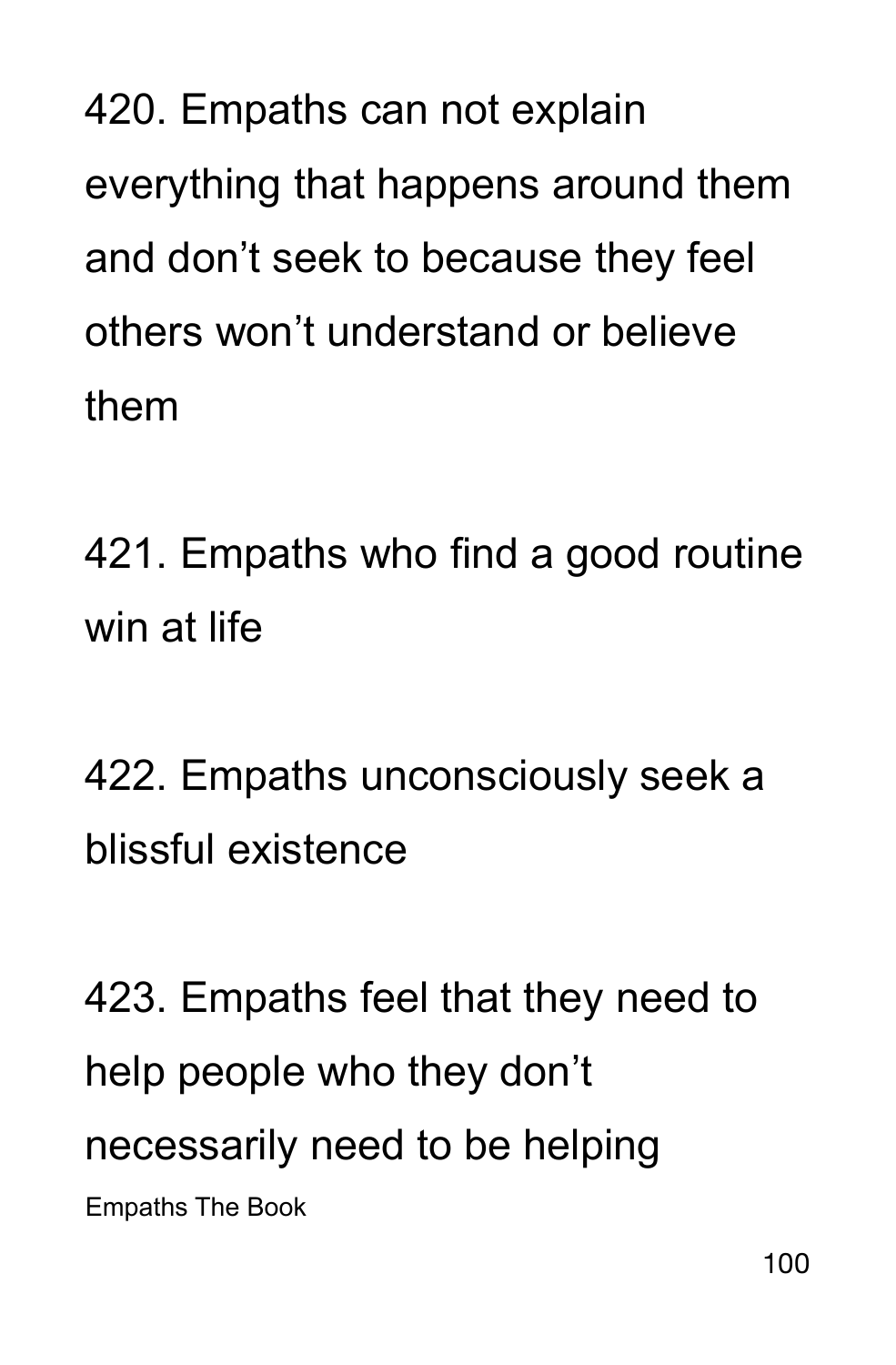424. Empaths never give up on love

425. Empaths need time after taking on the energies of others to release those energies and recharge through solitude

426. Empaths are introverts who feel

427. Empaths are extroverts who make changes in their community

428. Empaths are all about working together to accomplish the goal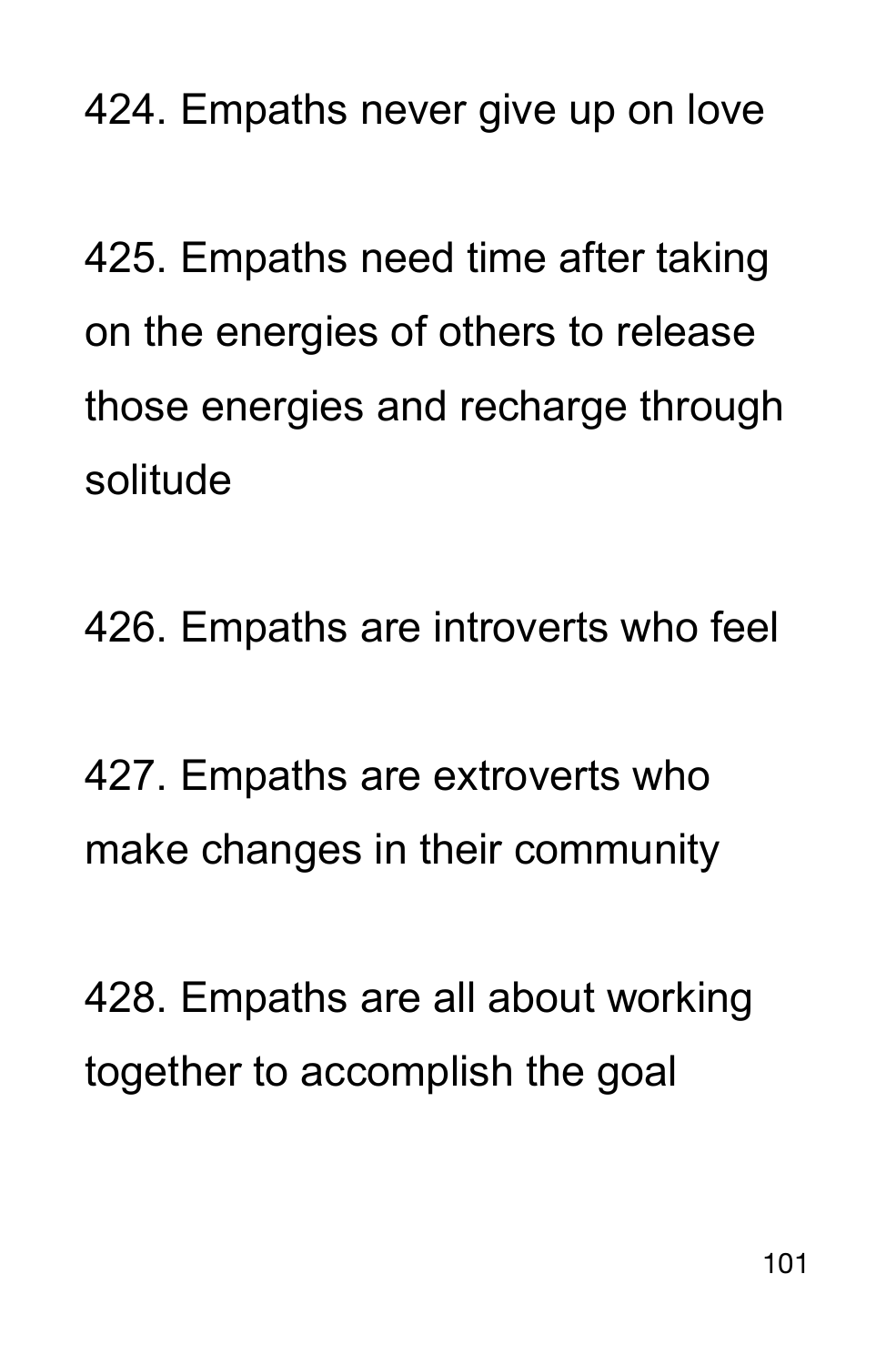429. Empaths can make bad decisions due to their unchecked emotions and feelings

430. Empaths need time to recharge

431. Empaths enjoy time in bed Empaths The Book

432. Empaths enjoy relaxation

433. Empaths love a good movie and feel for the characters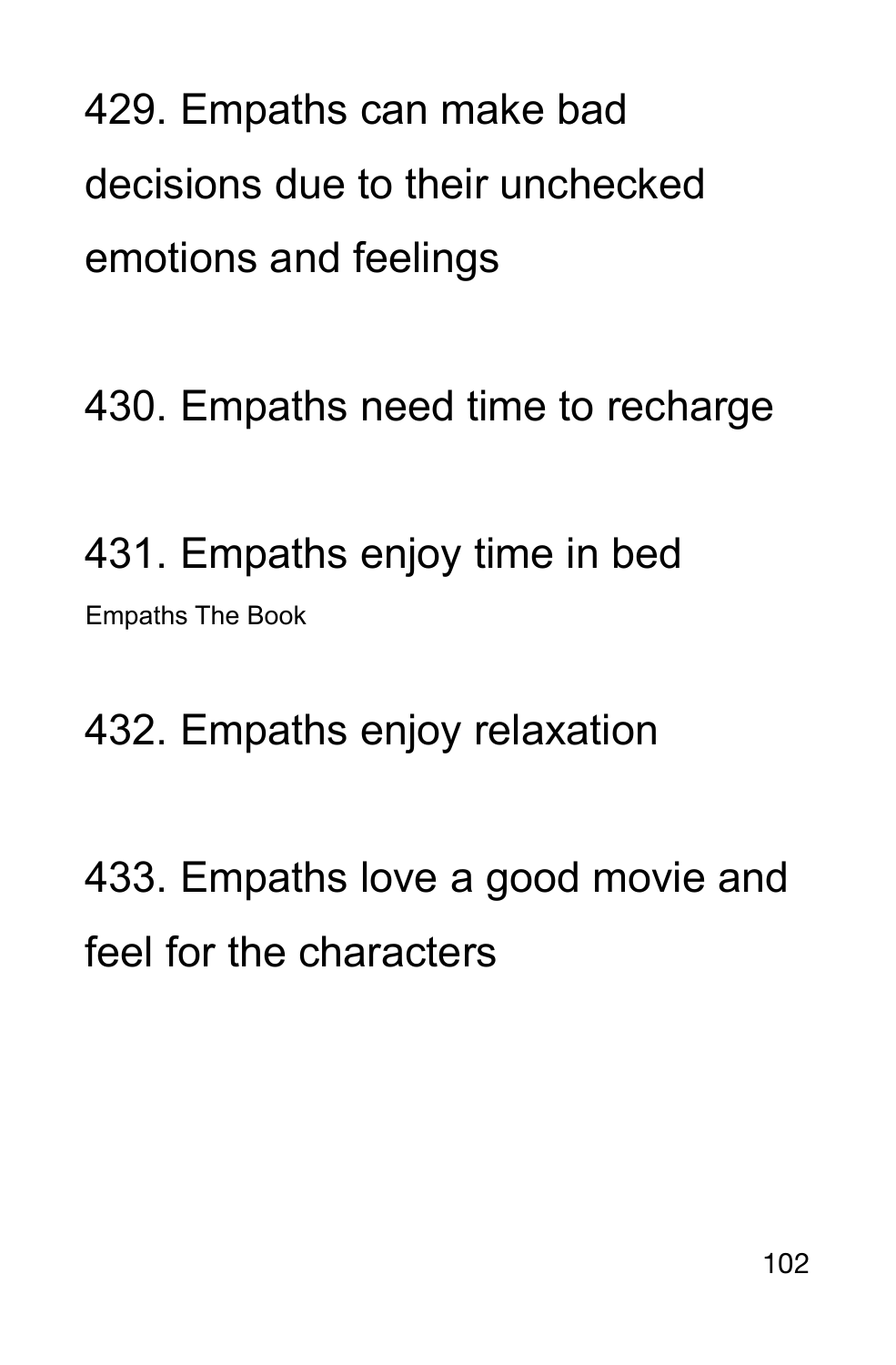434. Empaths seek to have balanced families but will retreat from family if they feel misunderstood

435. Empaths will go through pain if it gets them to their ultimate goal of peace

436. Empaths who don't join specific groups win at life

437. Empath's intuition is very accurate and should be listened to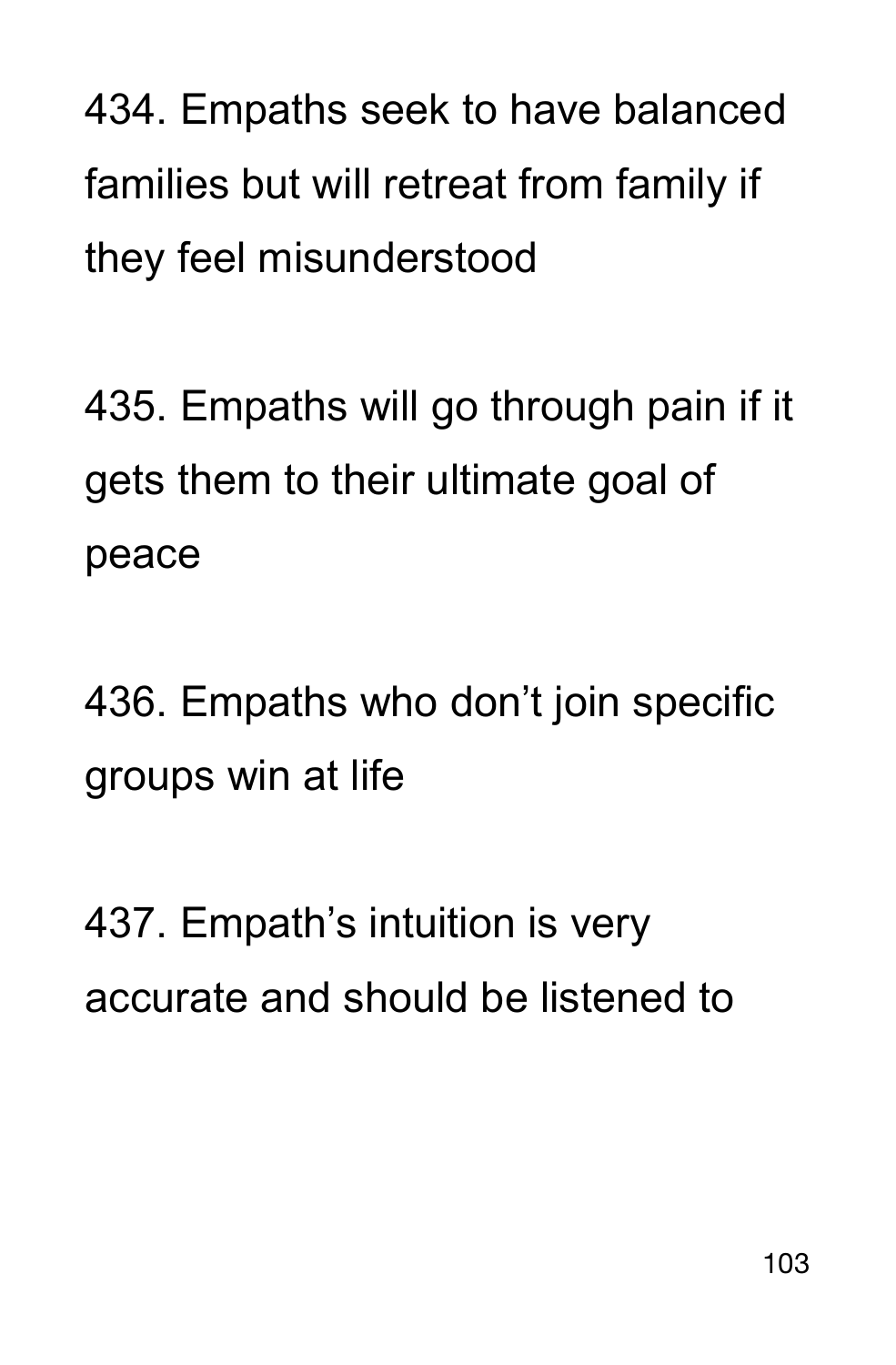## 438. Empaths make decisions off of their feelings and intuition that others cannot feel and therefore are not always understood Empaths The Book

439. Empaths are driven by destiny

440. It's important for Empaths to know what they want in life or they will attract things they don't like

441. It's important for Empaths to express their true feelings to people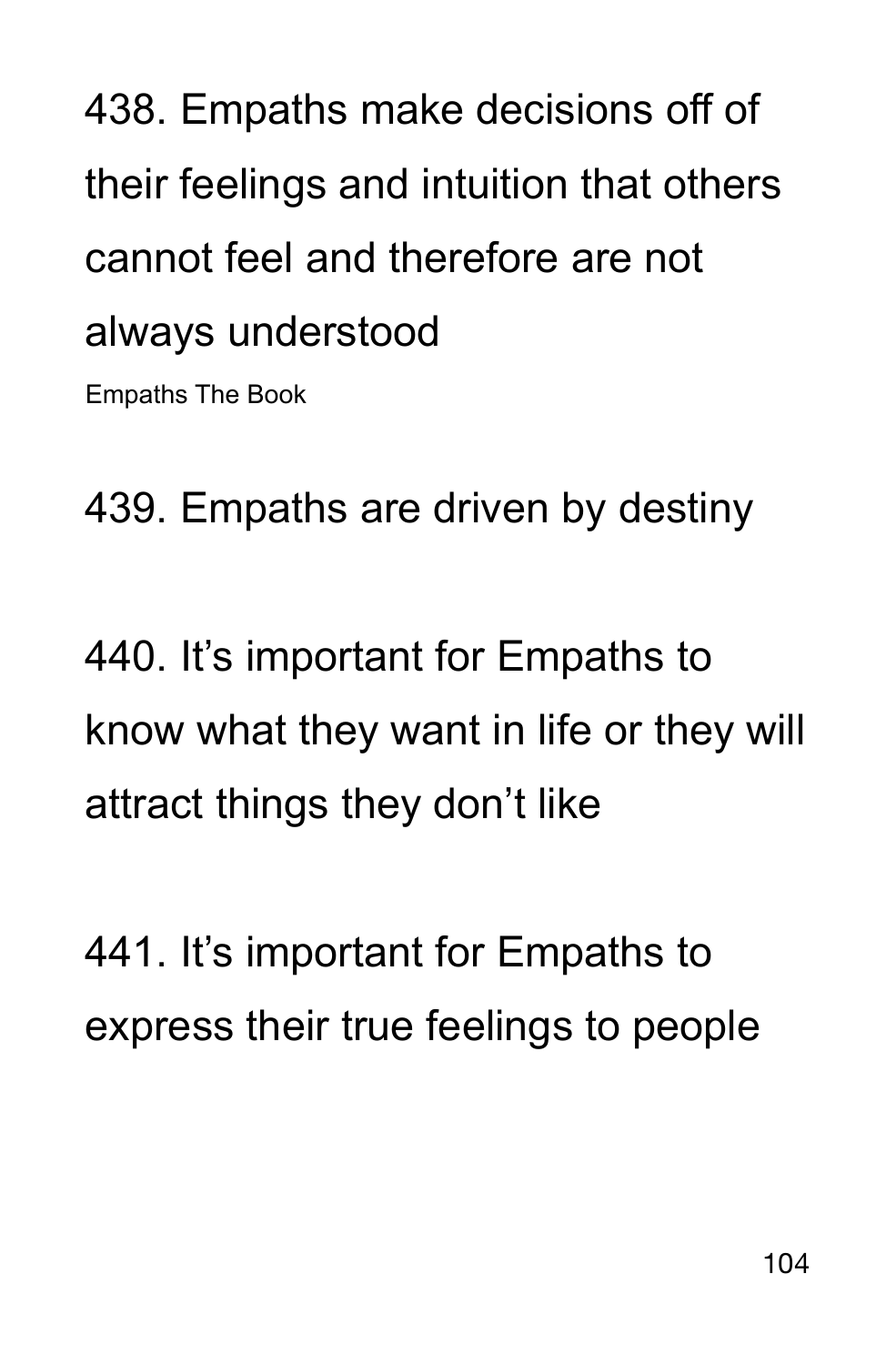442. It's important for Empaths to feel they tried their best to help you

443. Empaths who wear no clothes win at life since Empaths release energy through their epidermis

444. Empaths feel the energy in repeating numbers

445. Empaths get anxiety when they are close to a breakthrough Empaths The Book

446. Empaths feel the energy of the past heavily during retrogrades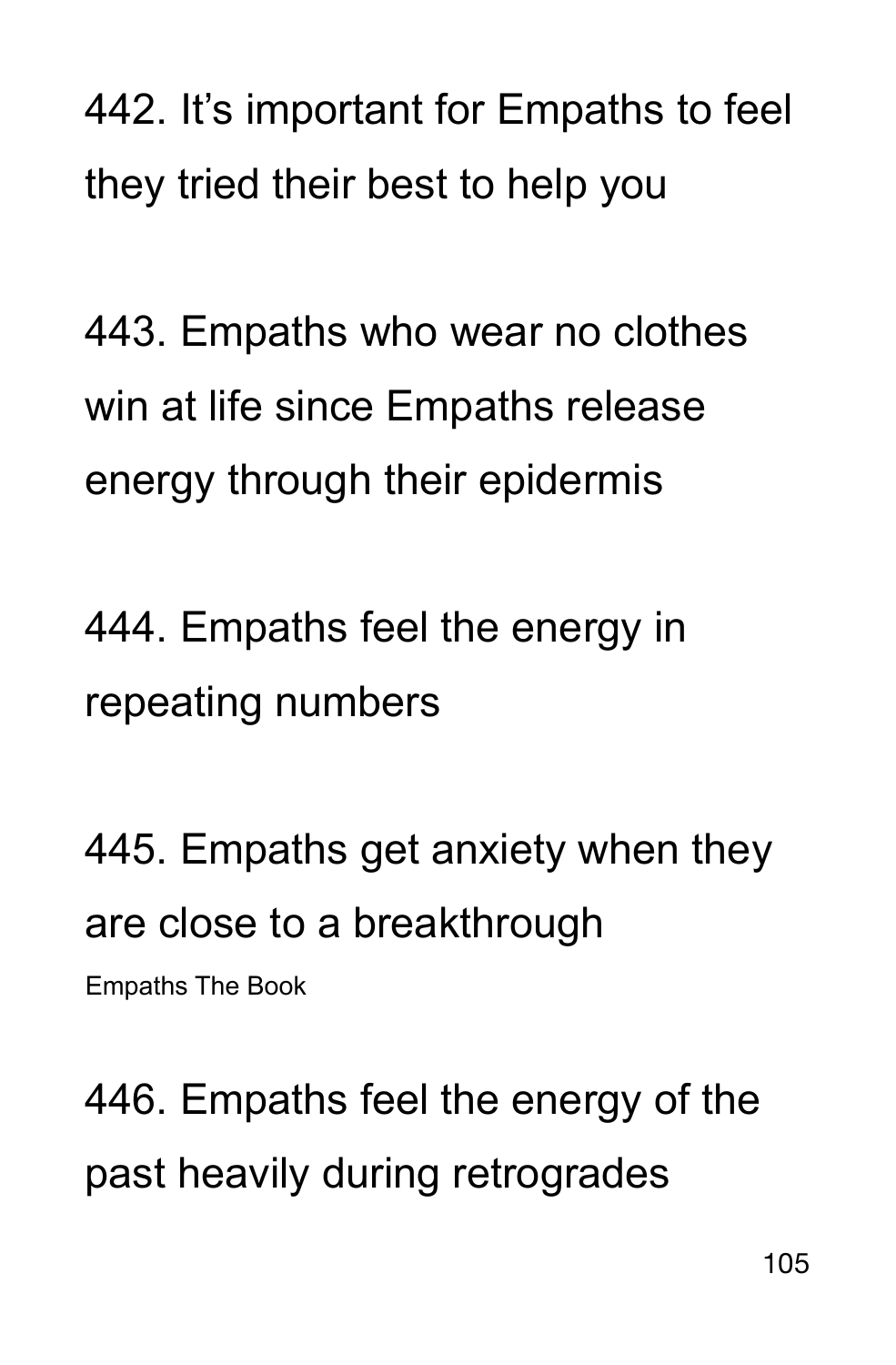447. Empaths are heavily influenced by the moon

448. Empaths who cannot stand up for themselves get dragged into things they don't want to do

449. Empaths who learn when to say "yes" or "no" win at life

450. Empaths…go for your dreams in life…you will catch them

451. Empaths can feel their calling in life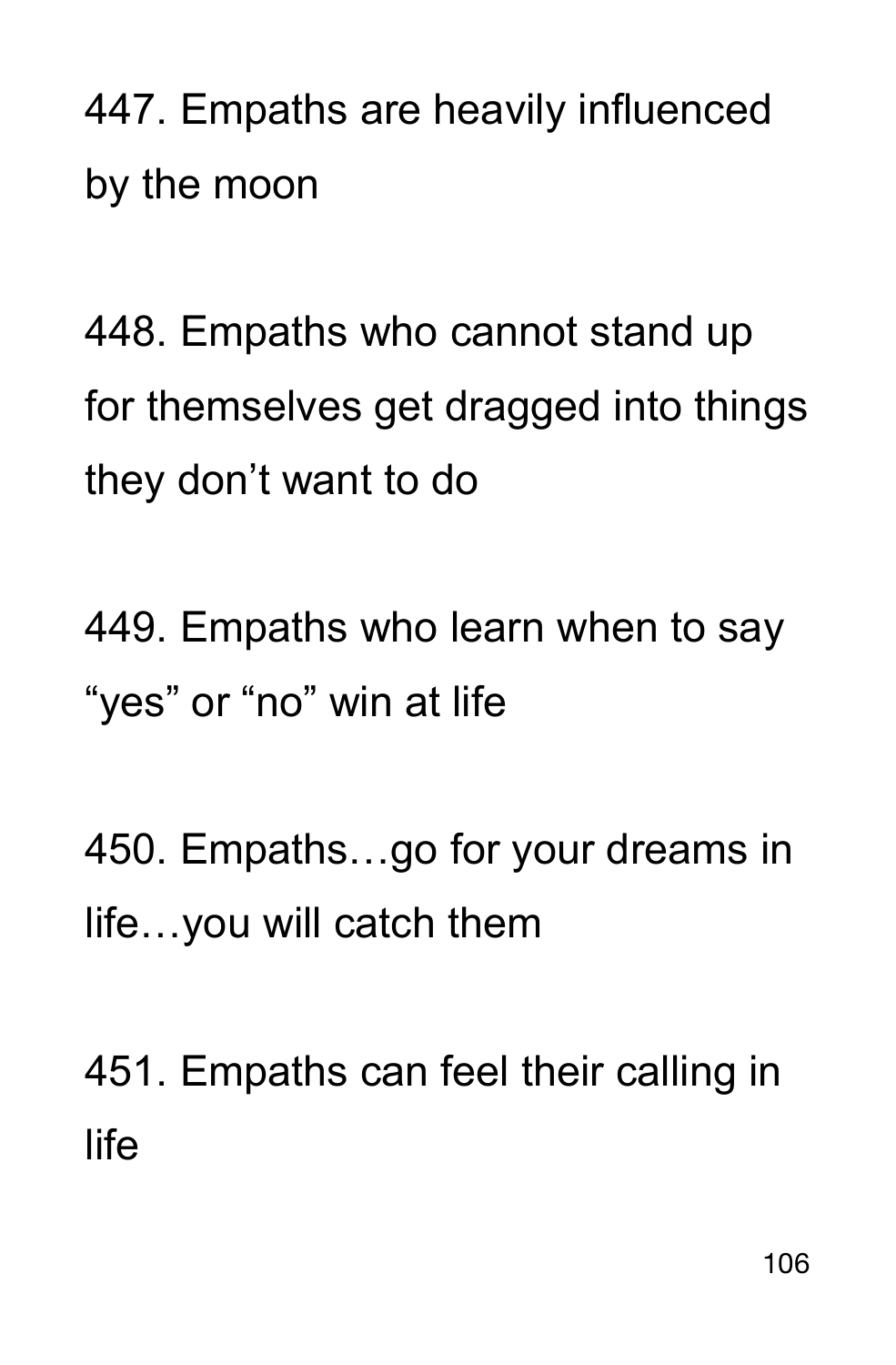452. Empaths can take on and become the energy of the music they listen to

Empaths The Book

453. Empaths can detox from music by not listening to music with words for 30 days

454. Empaths can get over anxiety by reminding themselves the future and past can only exist as a thought and the right now moment is all there will ever be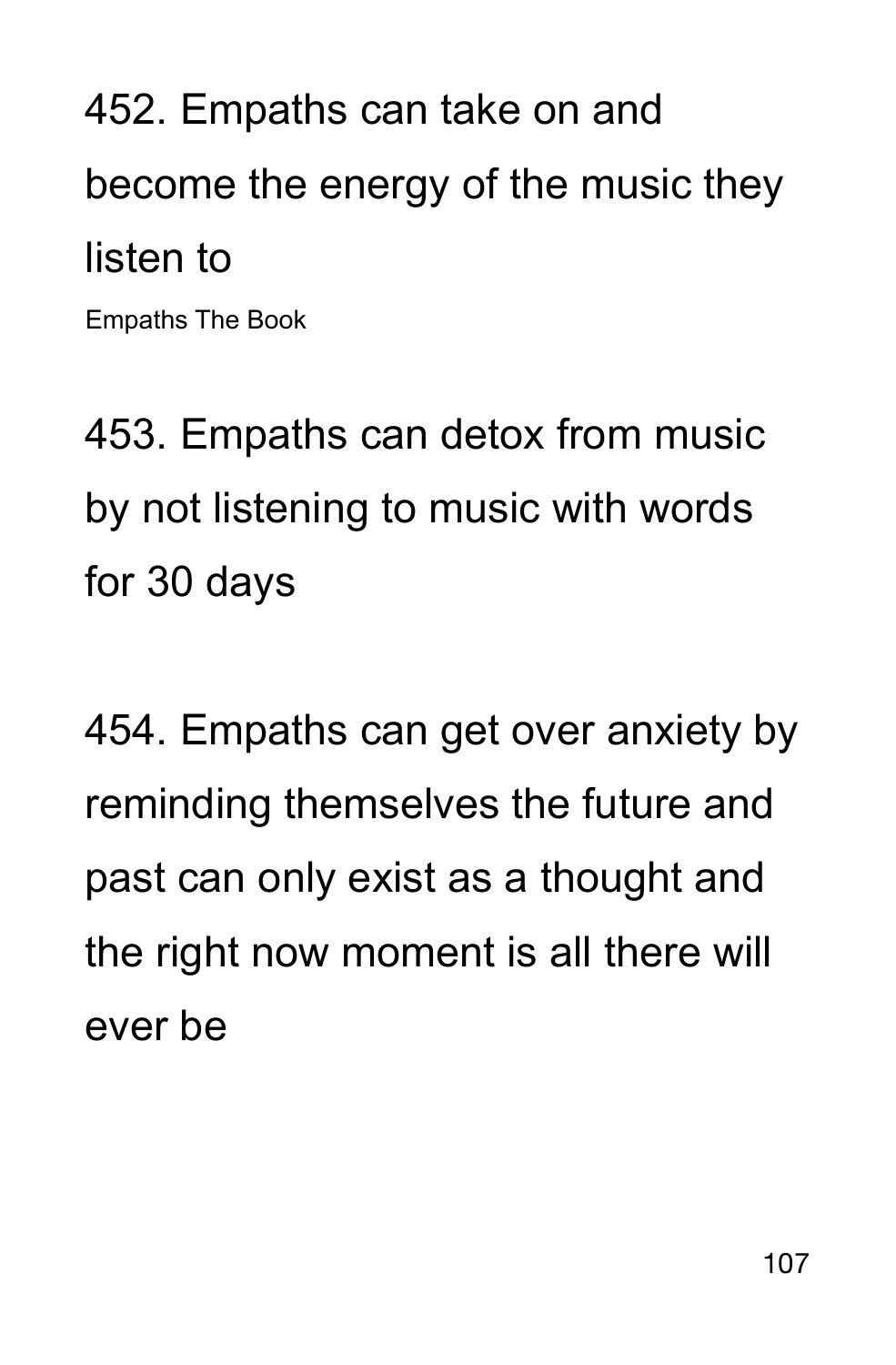455. Empaths who learn about sound resonance and frequency healing win at life and live a better more attuned life

#### 456. Empaths see patterns

## 457. Empaths see and heal family curses

458. Empaths love the endless beauty of nature

### 459. Empaths who travel win at life Empaths The Book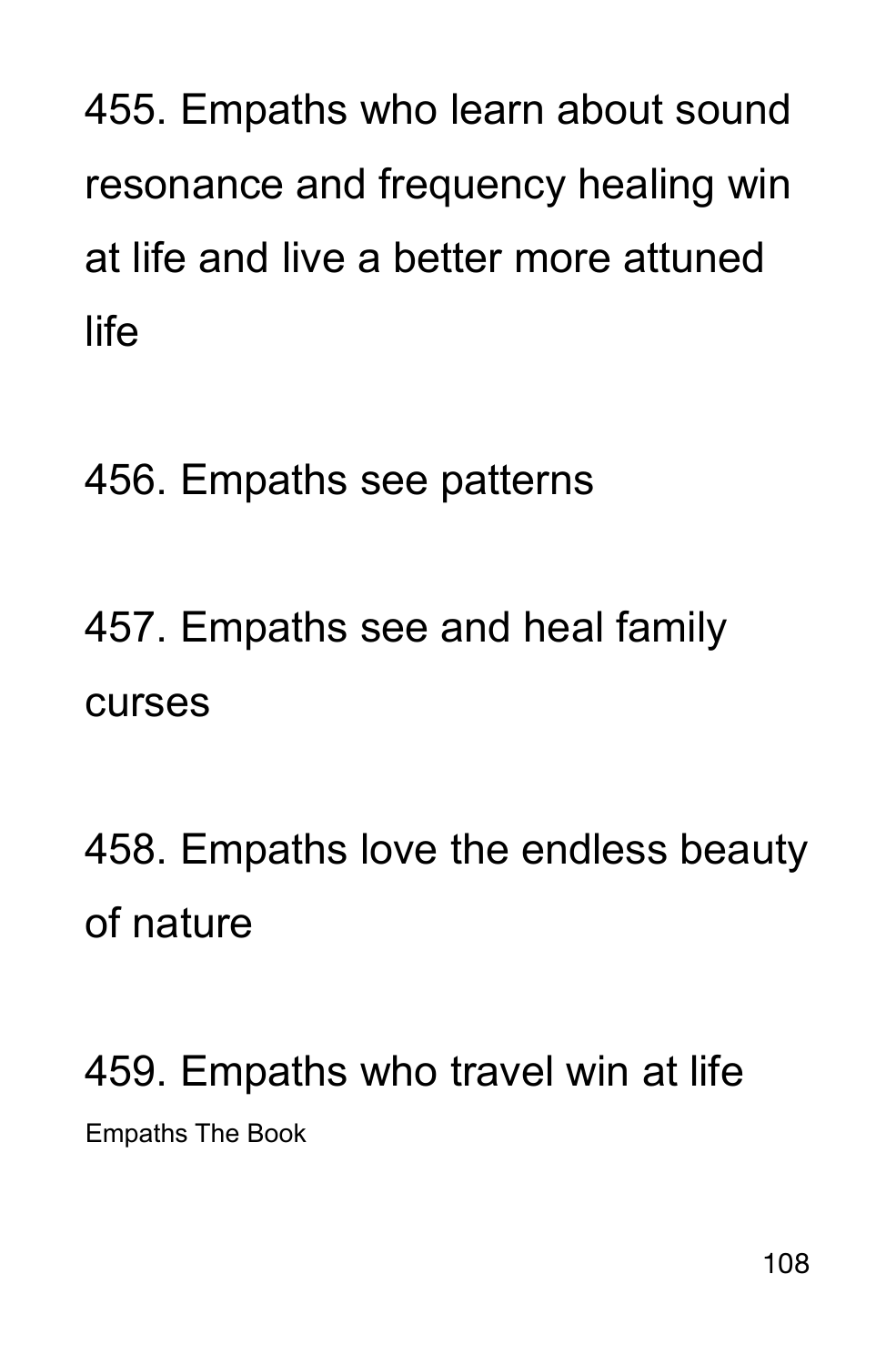460. Empaths who find their love match win at life

461. Empaths who find the love within themselves and love themselves so much that they don't need love from outside of themselves win at life

462. Empaths are normal people and it is normal to be an Empath

463. Empaths are more or less sensitive to the energies of others at different times in their life depending on life circumstances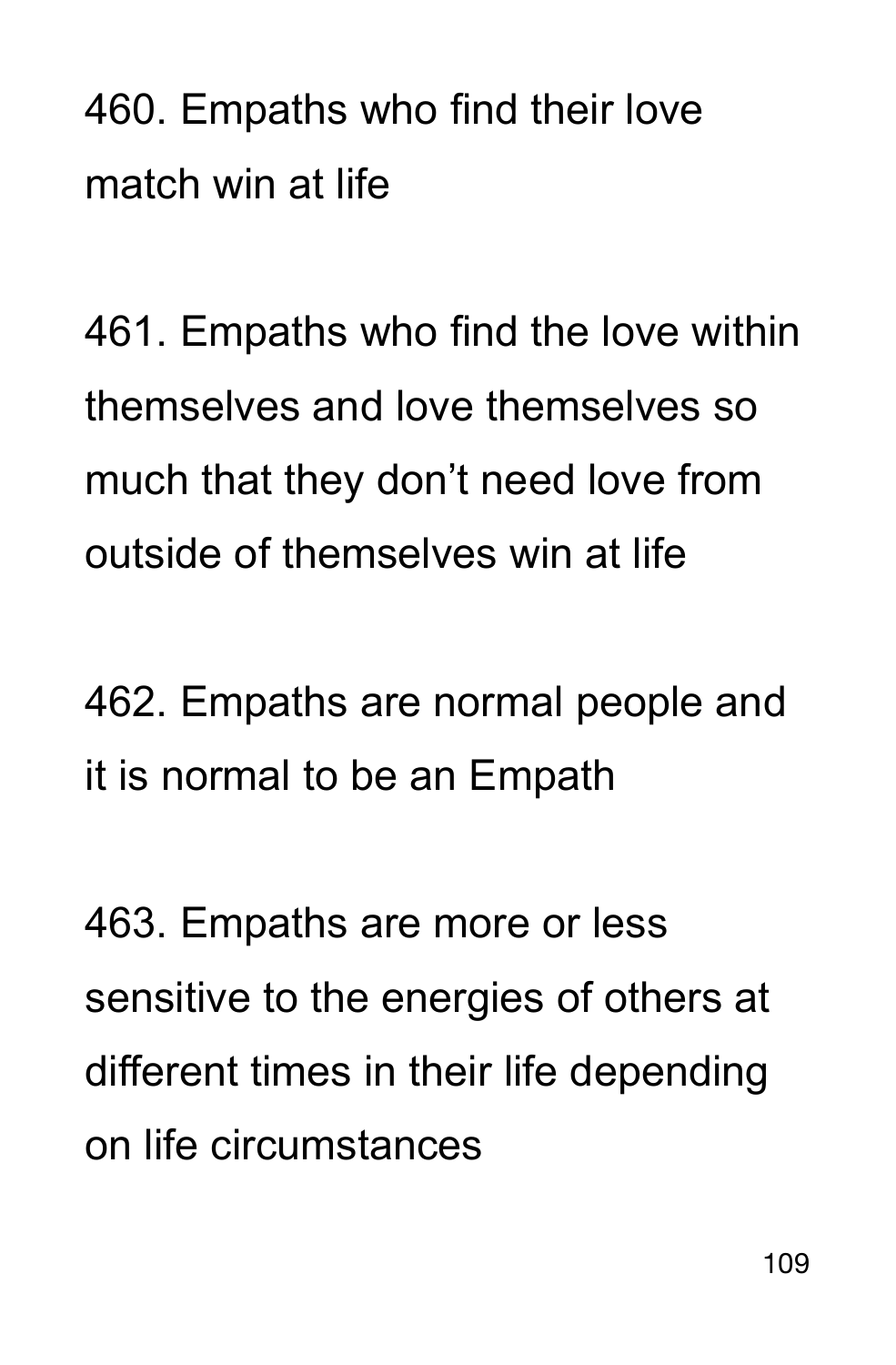464. Empaths listen to bad advice and then do the right thing anyways

465. Empaths who face their fears win at life

Empaths The Book

466. Empaths can get caught up in the building of others' empires

467. Empaths take on the personality of others if they are around them for too long

468. Empaths can feel when they are not wanted in a place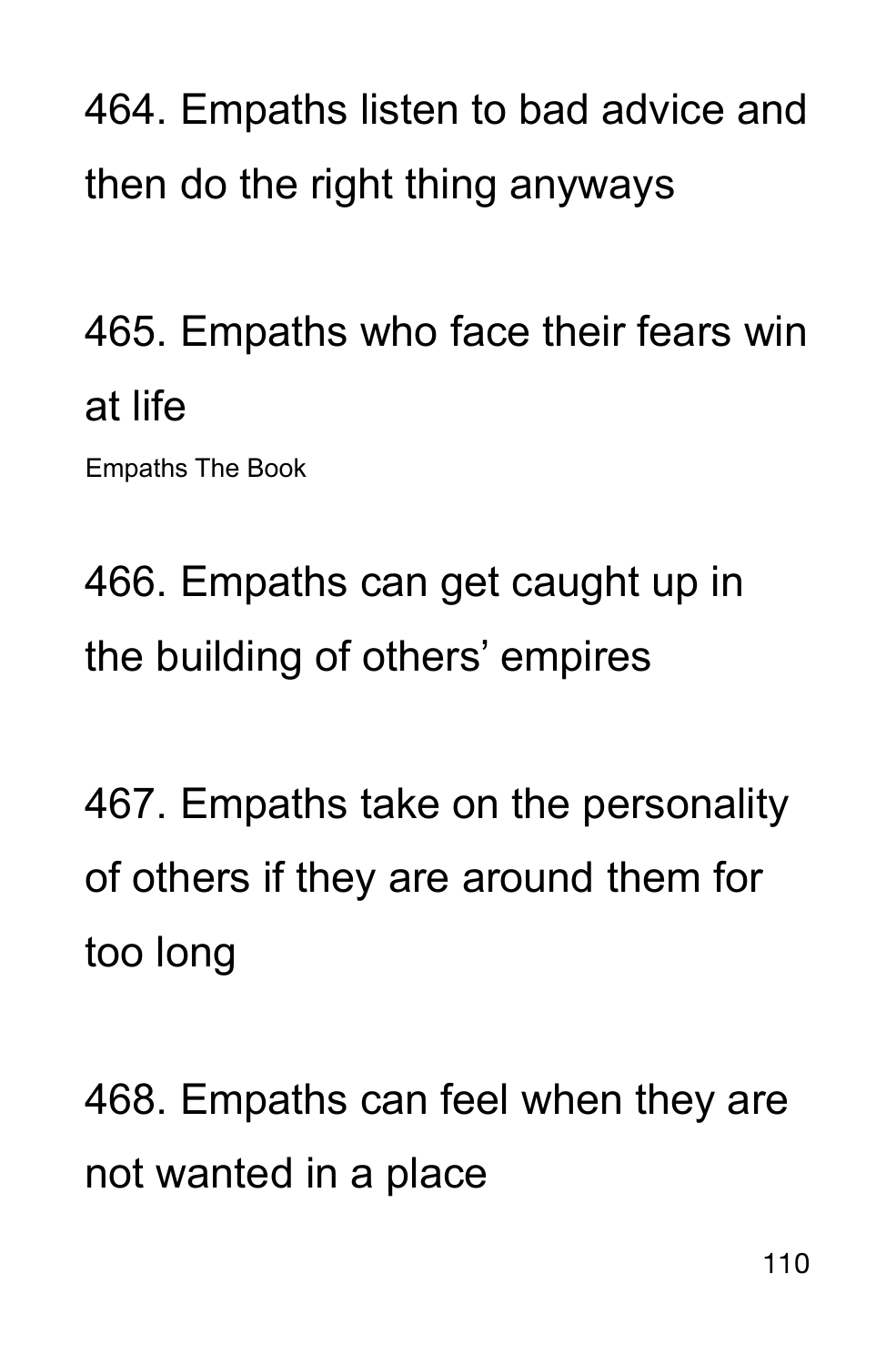469. Empaths love to feel at home

470. Empath's home is where their heart is

471. Empaths share the most traits with introverts

472. Empaths are great in relationships

473. Empaths create the best when in their comfort zone

Empaths The Book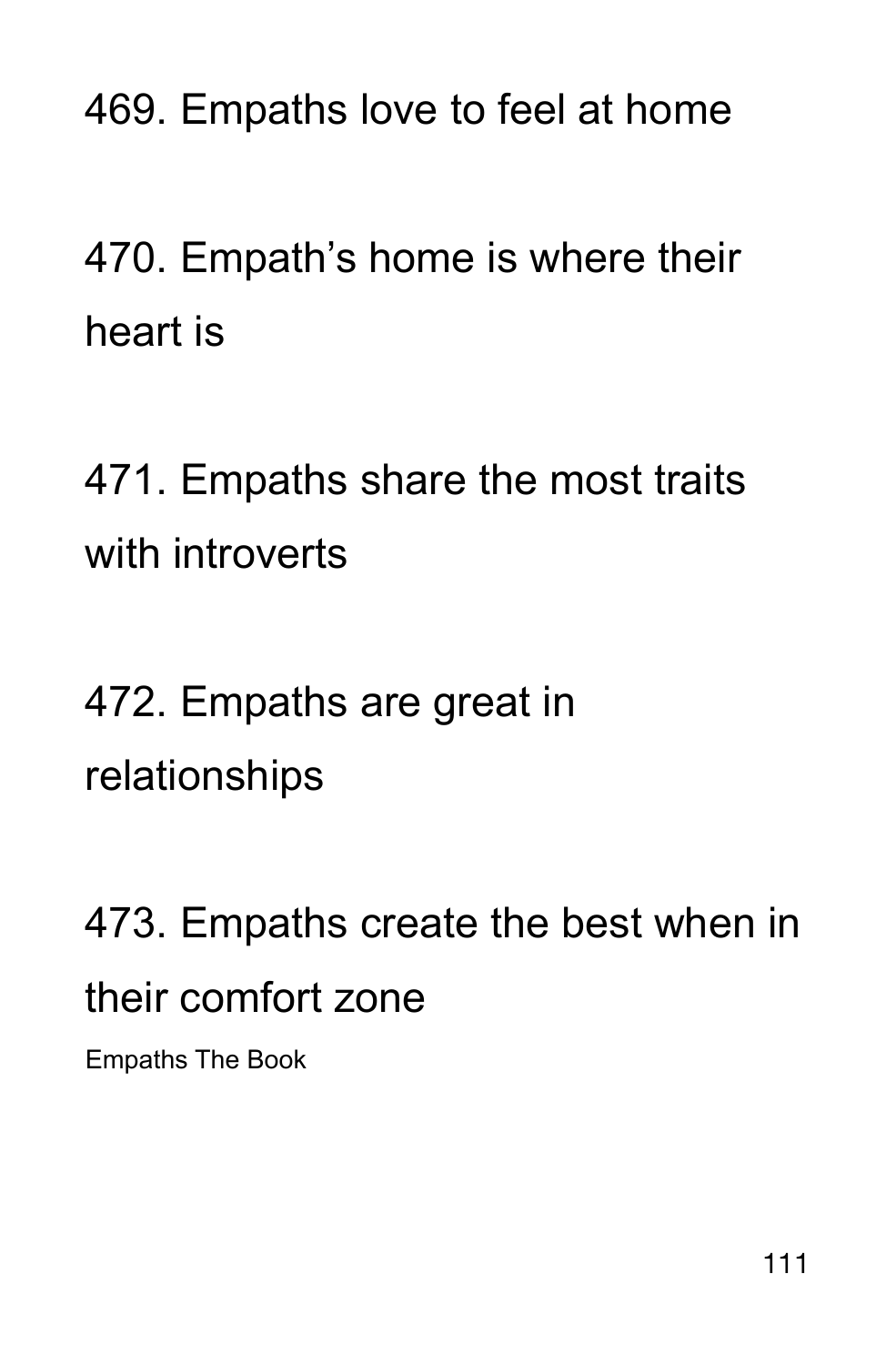474. Empaths can get stuck in comfort zones that slow their growth

475. Empaths who worry about themselves and avoid getting pulled into drama win at life

476. Empaths feel for people in need

477. Empaths who find a passion for something put a lot of energy into it, making that thing come into fruition

478. Empaths may need time to relax and that's ok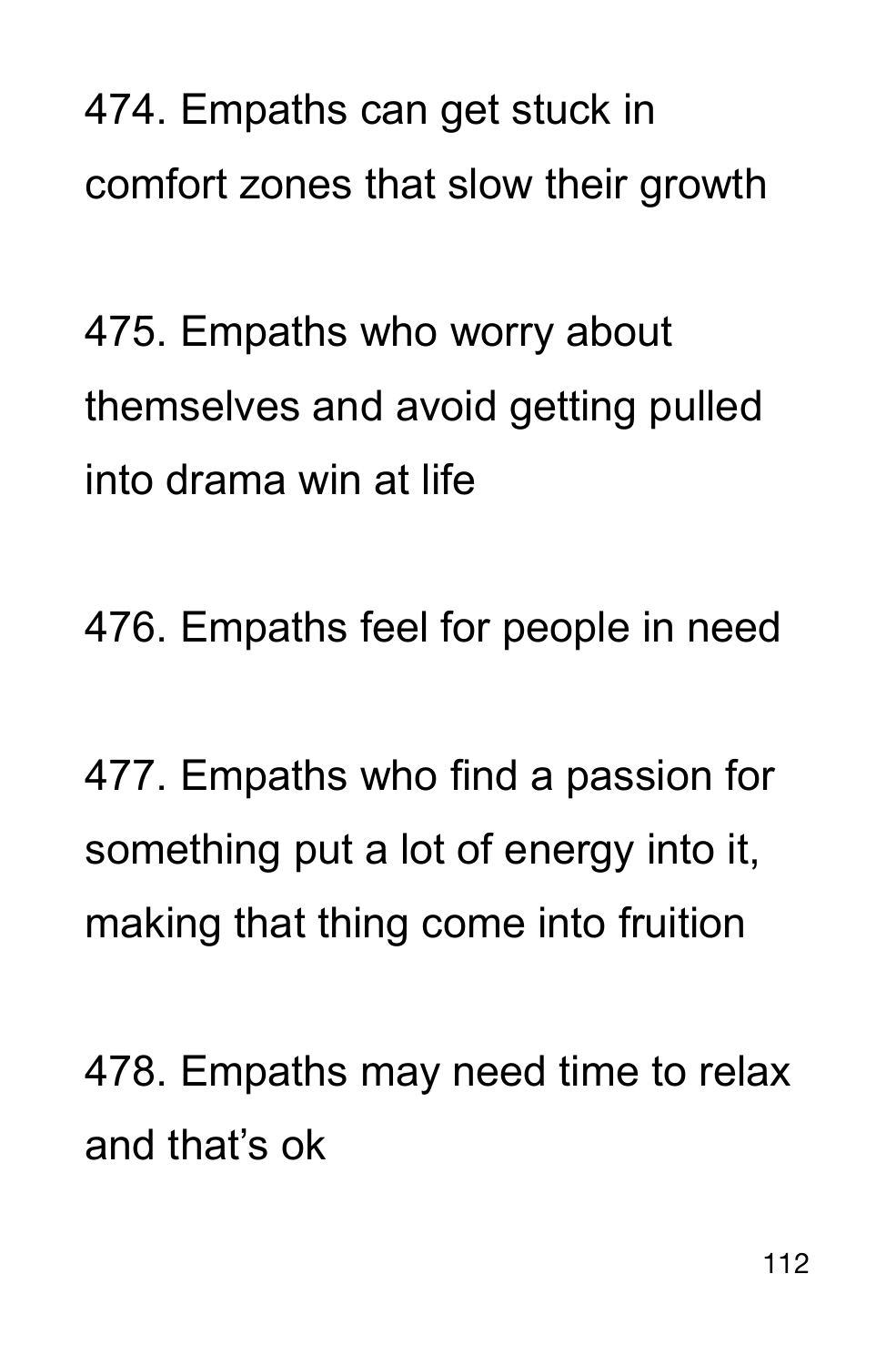479. Empaths should be more open with their friends and family about being an Empath for best results

480. Empaths who date Empaths have magical relationships Empaths The Book

481. Empaths are awakening everyone on the planet to their true potential

482. Empaths are compassionate people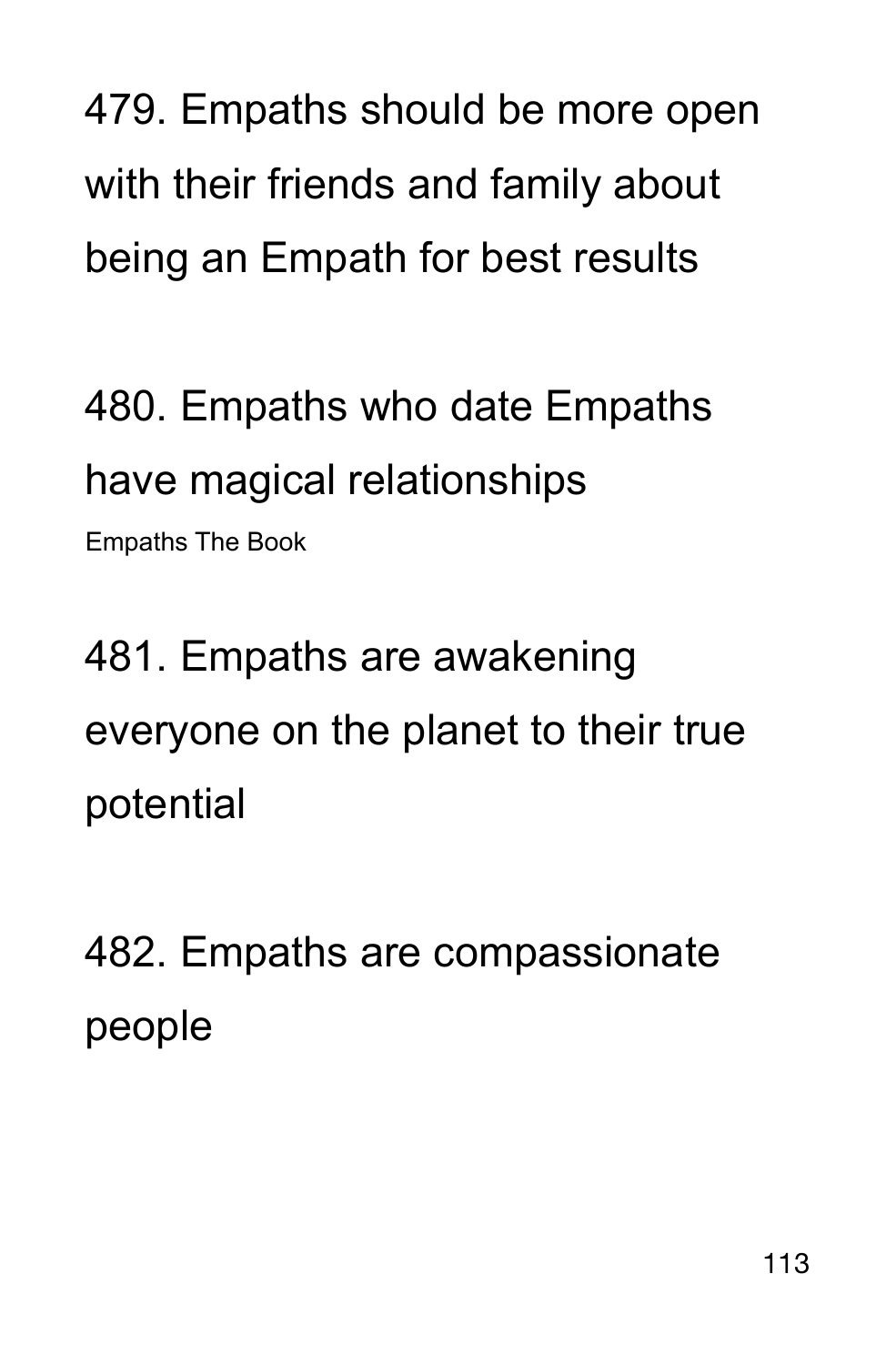483. Empaths feel the flow but don't always go with it

484. Empaths know if they are going to be your friend for a long time when they meet you

485. Empaths who apply the law of attraction to their life win at life

486. Empaths are great inventors who sense upcoming trends in order to create new concepts

487. Empaths download information from the environment around them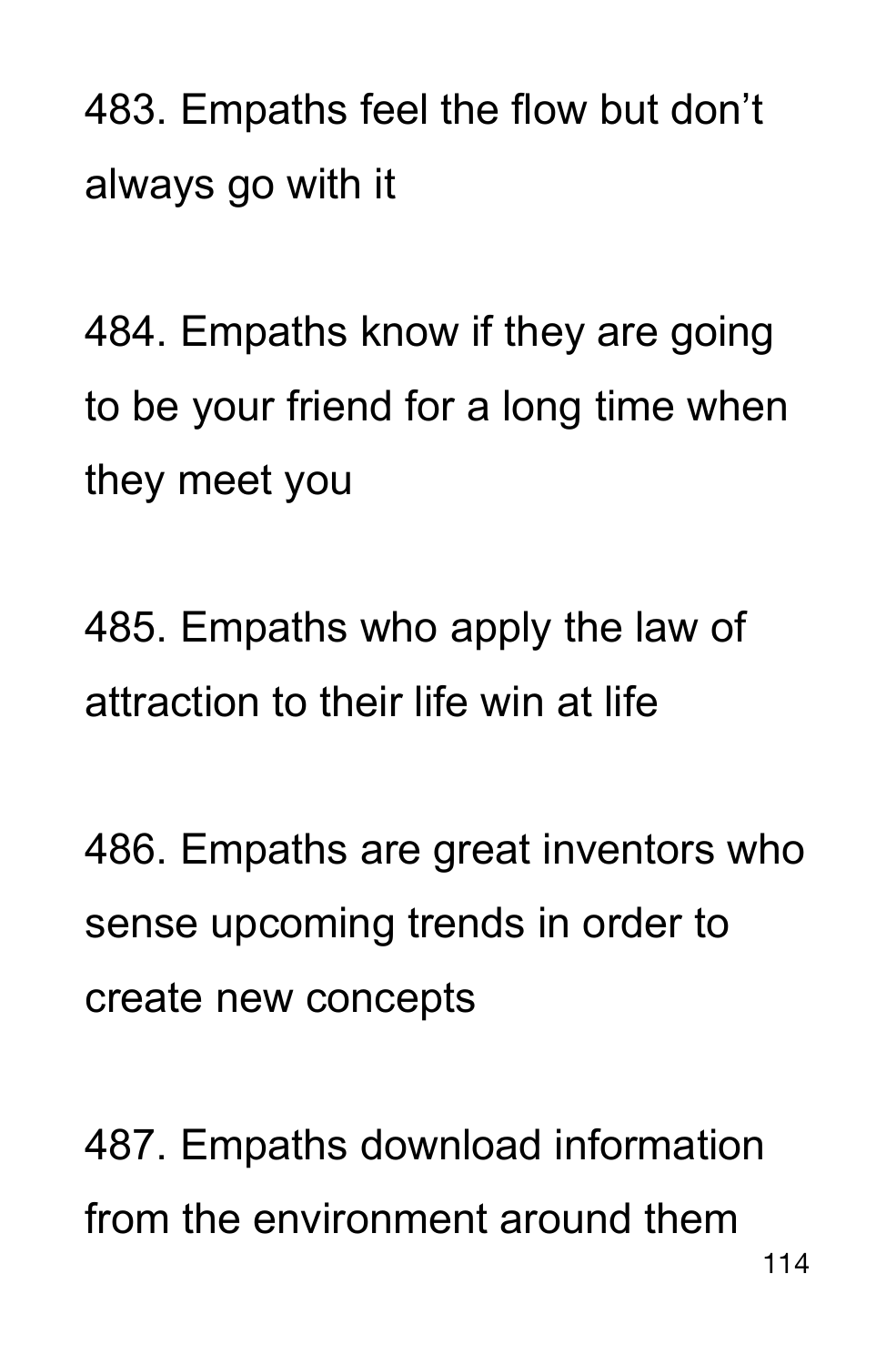# 488. Empaths will avoid people with bad intentions

Empaths The Book

489. Empath's intuition is not always right but it is very accurate

490. Empaths feel the energy of the world around them

491. Empaths are healers whose presence itself is healing

492. Empaths take on the emotional baggage of others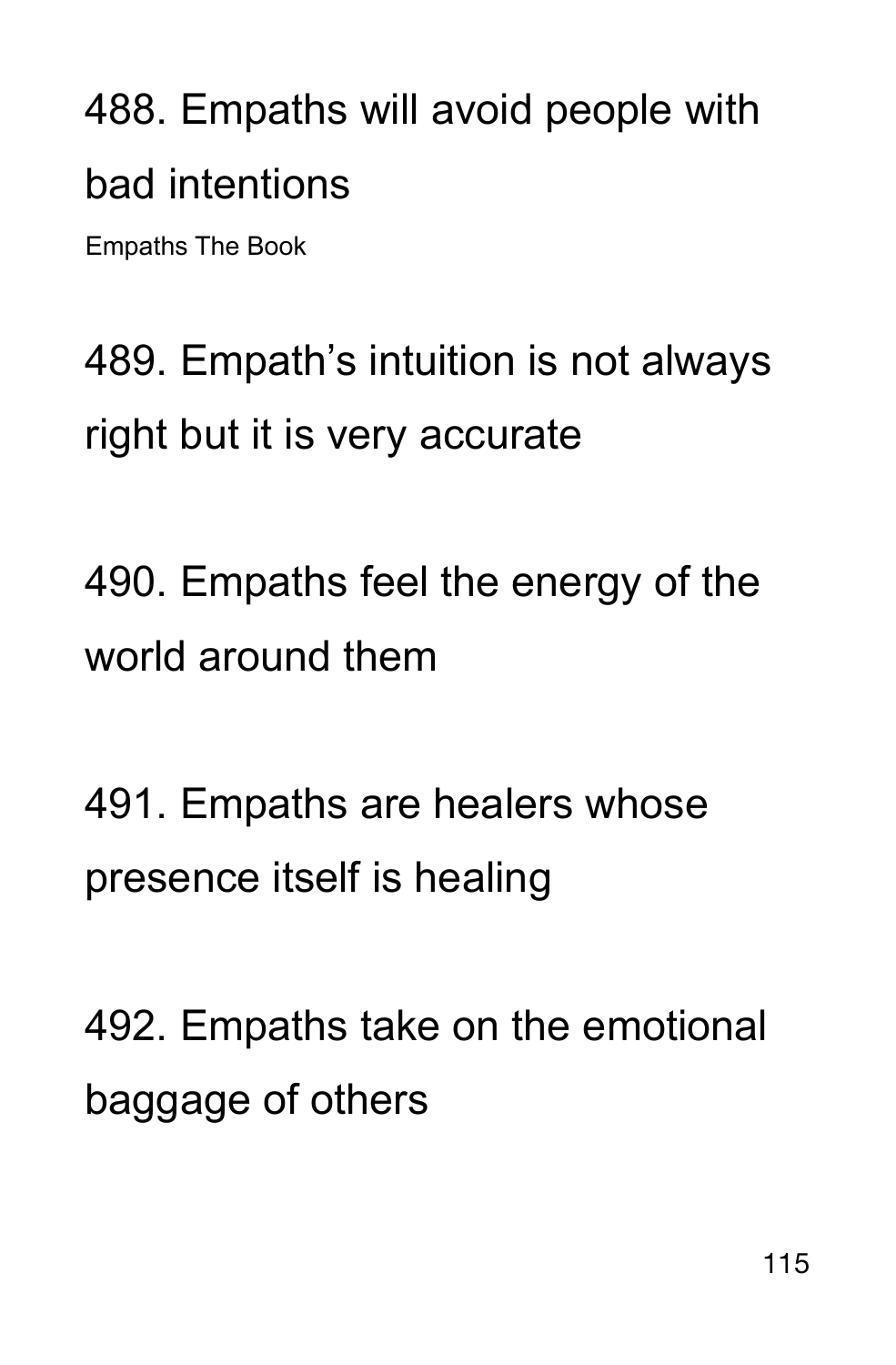493. Empaths who find balanced friends win at life

494. Empaths have vision that if they chased they would catch Empaths The Book

495. Empaths experience miraculous events with miraculous timing

496. Empaths love deeply and feel comforted when that love is returned

497. Empaths who keep a journal win at life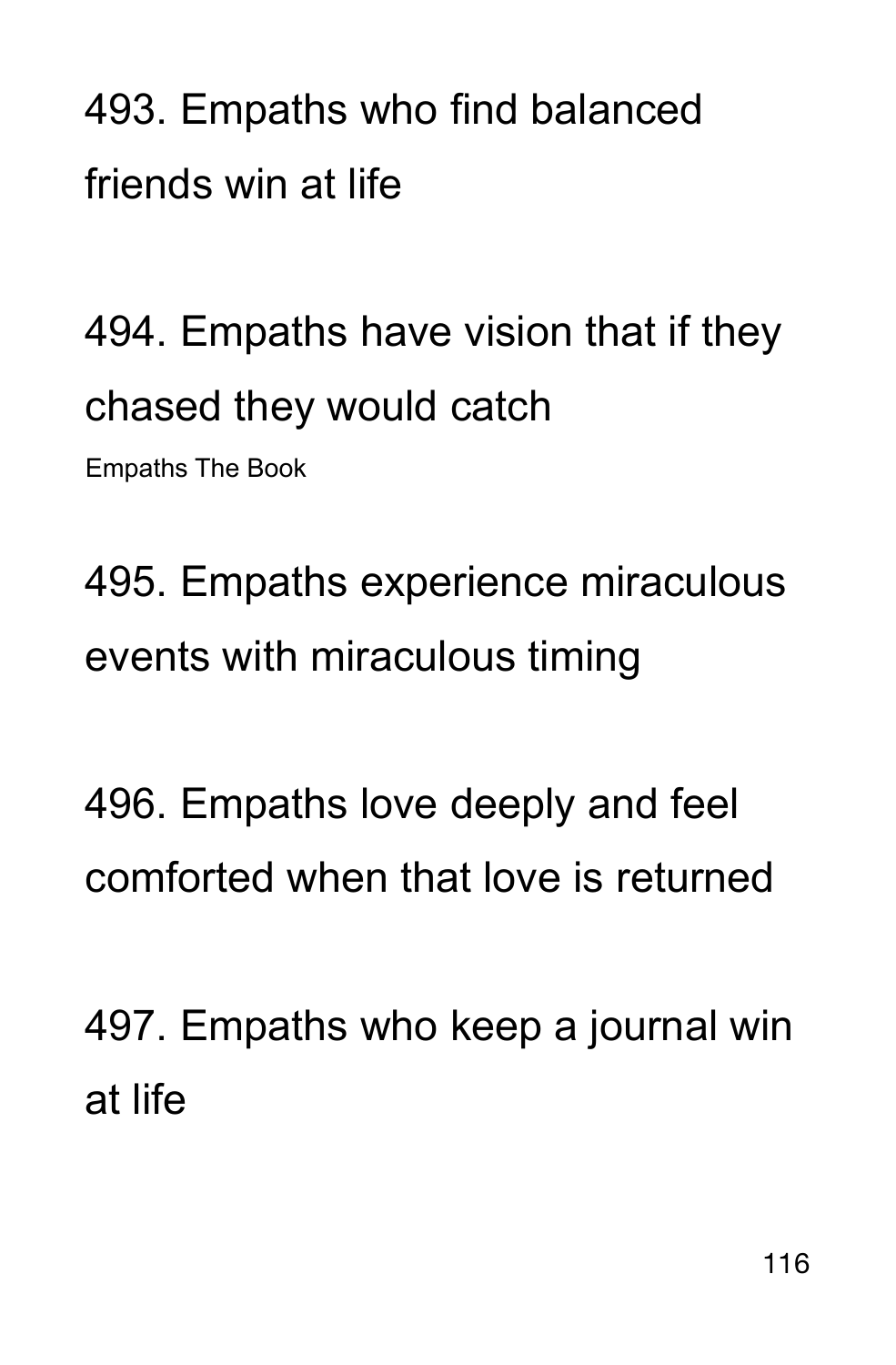498. Empaths who listen to their intuition win at life

499. Empaths feel a miracle coming

500. Empaths are powerful beings once they realize who they are

501. Empaths detach from bad vibes to heal

 502. Empaths heal by healing others Empaths The Book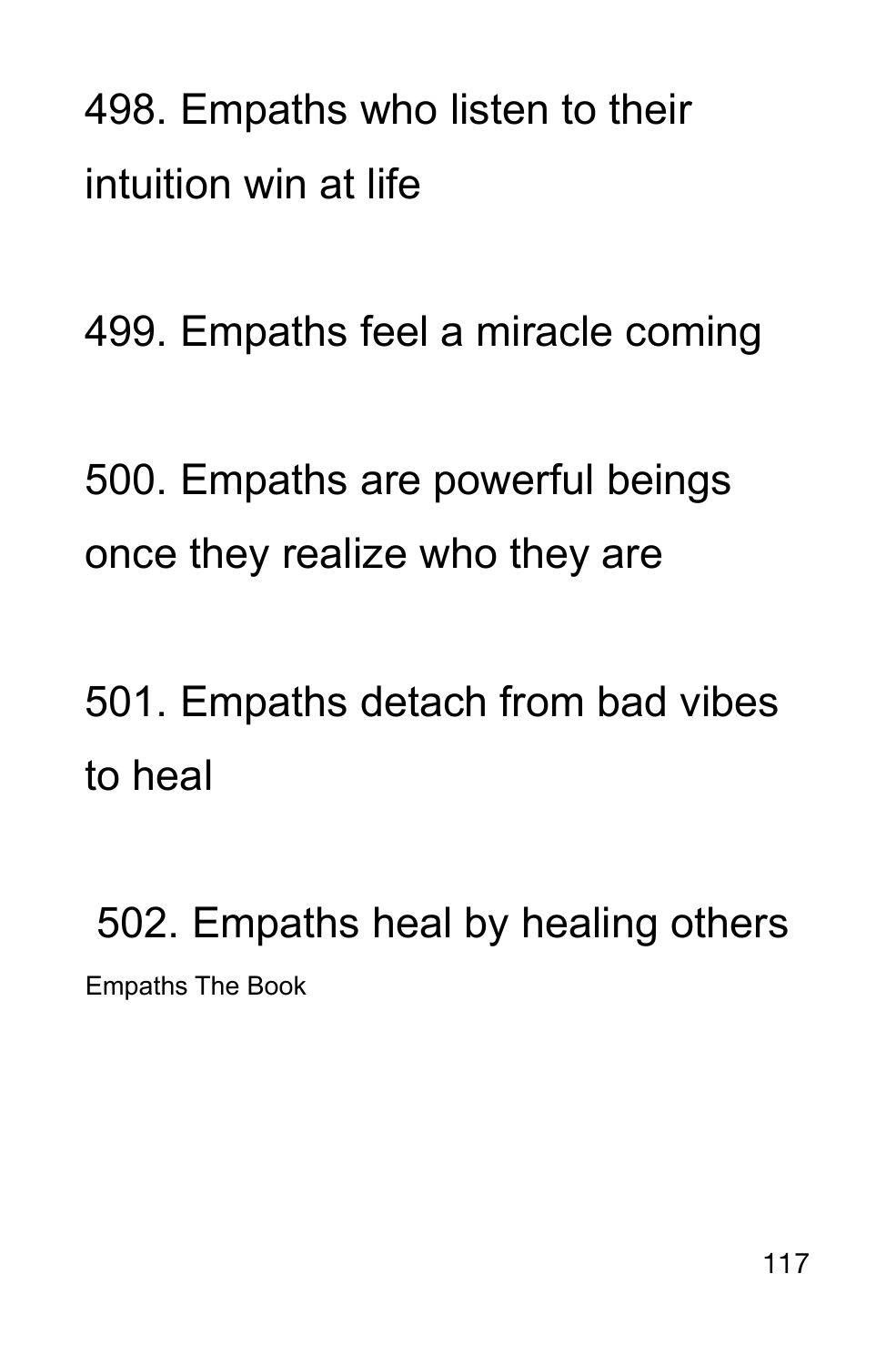503. Empaths can feel when someone close to them is thinking about them

504. Empaths can feel when someone close to them is about to call

505. Empaths who practice a daily routine win at life

506. Empaths are not as accepted in mainstream society as they should be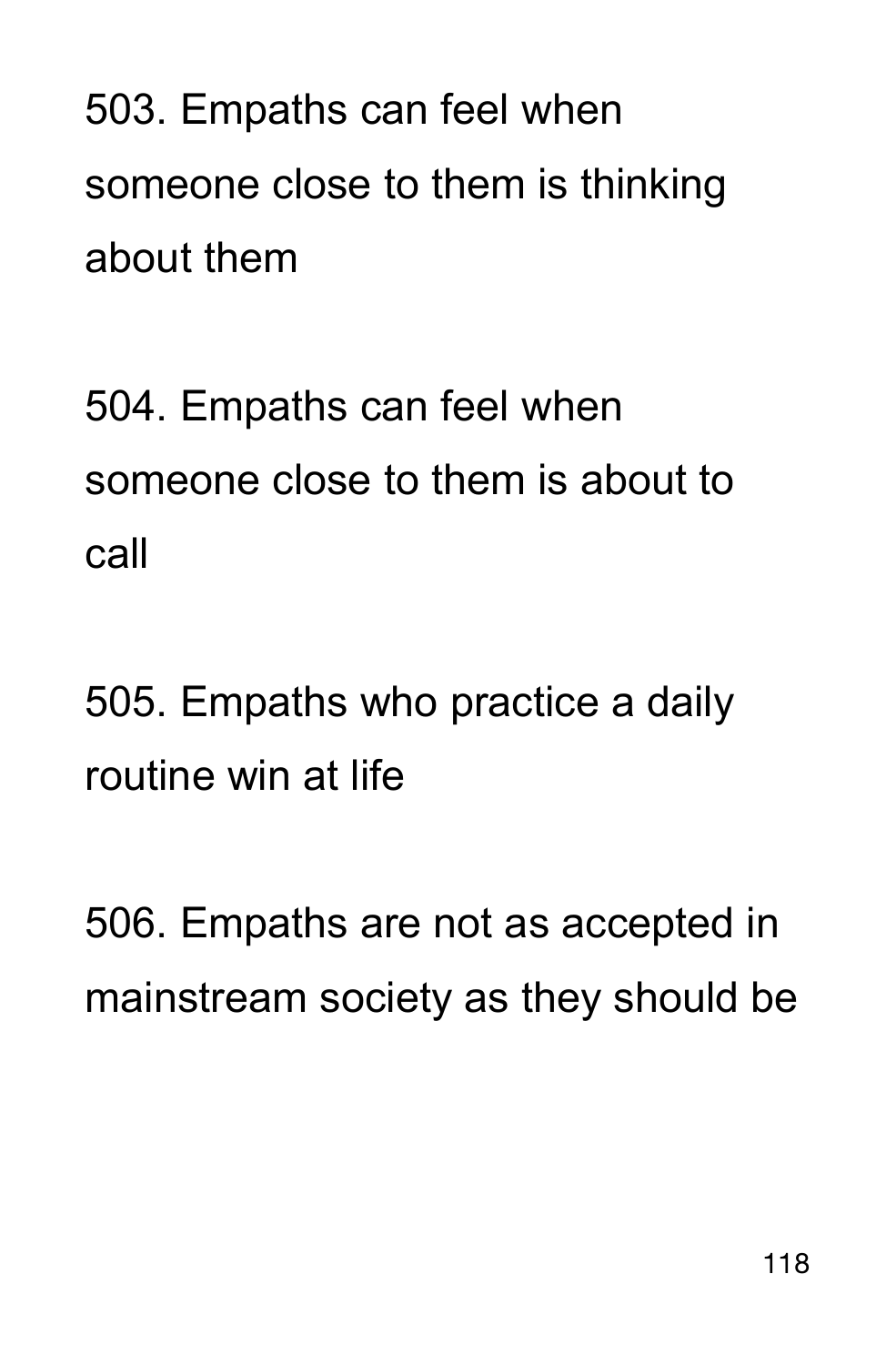507. Empaths pick up on patterns and seek to change them when those patterns lead to bad vibes or bad outcomes

508. Empaths love honestly

509. Empaths love genuine people